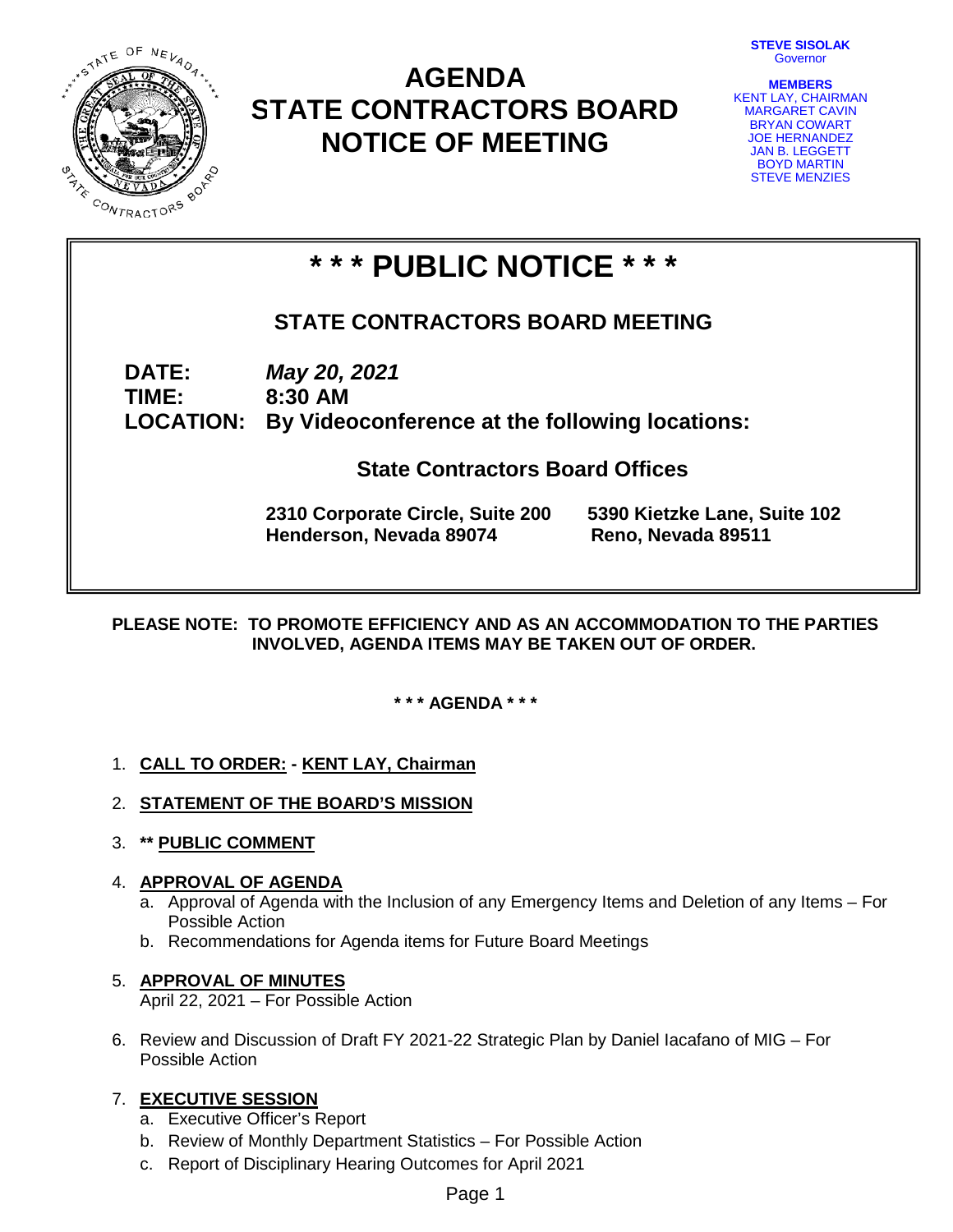- d. Report of Application Denial Hearing Outcomes for April 2021
- e. Legislative Discussion For Possible Action
	- Discussion Concerning Proposed Initiatives for the 2021 Legislative Session, Including but Not Limited To:
		- o AB2 Revises Provisions Relating to Appointments to Public Bodies For Possible Action
		- o AB51 Revises Provisions Governing the Recovery Fund Administered by the State Contractors' Board – For Possible Action
		- o AB65 Revises Provisions Relating to Ethics in Government For Possible Action
		- o AB227 Revises Provisions Relating to Contractors For Possible Action
		- o AB232 Creates the Legislative Committee on the Reduction of Nonessential State Expenditures – For Possible Action
		- o AB253 Revises Provisions Relating to Governmental Administration For Possible Action
		- o AB330 Establishes Provisions Governing Occupational Training and Licensing For Possible Action
		- o AB340 Provides for the Review of Certain Administrative Regulations by the Legislature – For Possible Action
		- o AB365 Revises Provisions Relating to Governmental Administration For Possible Action
		- o AB385 Revises Provisions Relating to Compensation Received by Public Officers and Employees – For Possible Action
		- o SB24 Revises Provisions Relating to Workforce Development For Possible Action
		- o SB31 Makes Various Changes Relating to Public Safety For Possible Action
		- o SB51 Revises Provisions Relating to Sex- or Gender-Based Harassment in the Executive Department of the State Government – For Possible Action
		- o SB55 Revises Provisions Governing the Licensing and Regulation of Employee Leasing Companies – For Possible Action
		- o SB109 Revises Provisions Relating to the Collection of Certain Information by Governmental Agencies – For Possible Action
		- o SB222 Revises Provisions Relating to Governmental Administration For Possible Action
		- o SB253 Revises Provisions Related to Alarm Systems and Information to be Included on Advertising by a Licensed Contractor – For Possible Action
		- o SB303 Revises Provisions Relating to Professions and Residential Solar Photovoltaic Systems – For Possible Action
		- o SB318 Makes Changes Relating to Improving Access to Governmental Services for Persons with Limited English Proficiency – For Possible Action
		- $\circ$  SB328 Revises Provisions Relating to Energy Storage Systems For Possible Action
		- o SB335 Revises Provisions Relating to Professional and Occupational Licensing For Possible Action
		- o SB373 Provides for Collective Bargaining by Certain State Employees For Possible Action
		- o SB402 Revises Provisions Relating to Regulatory Bodies For Possible Action
		- o Discussion and Approval of Legislative Correspondence Regarding Assembly Bill 227 and Other Legislative Matters – For Possible Action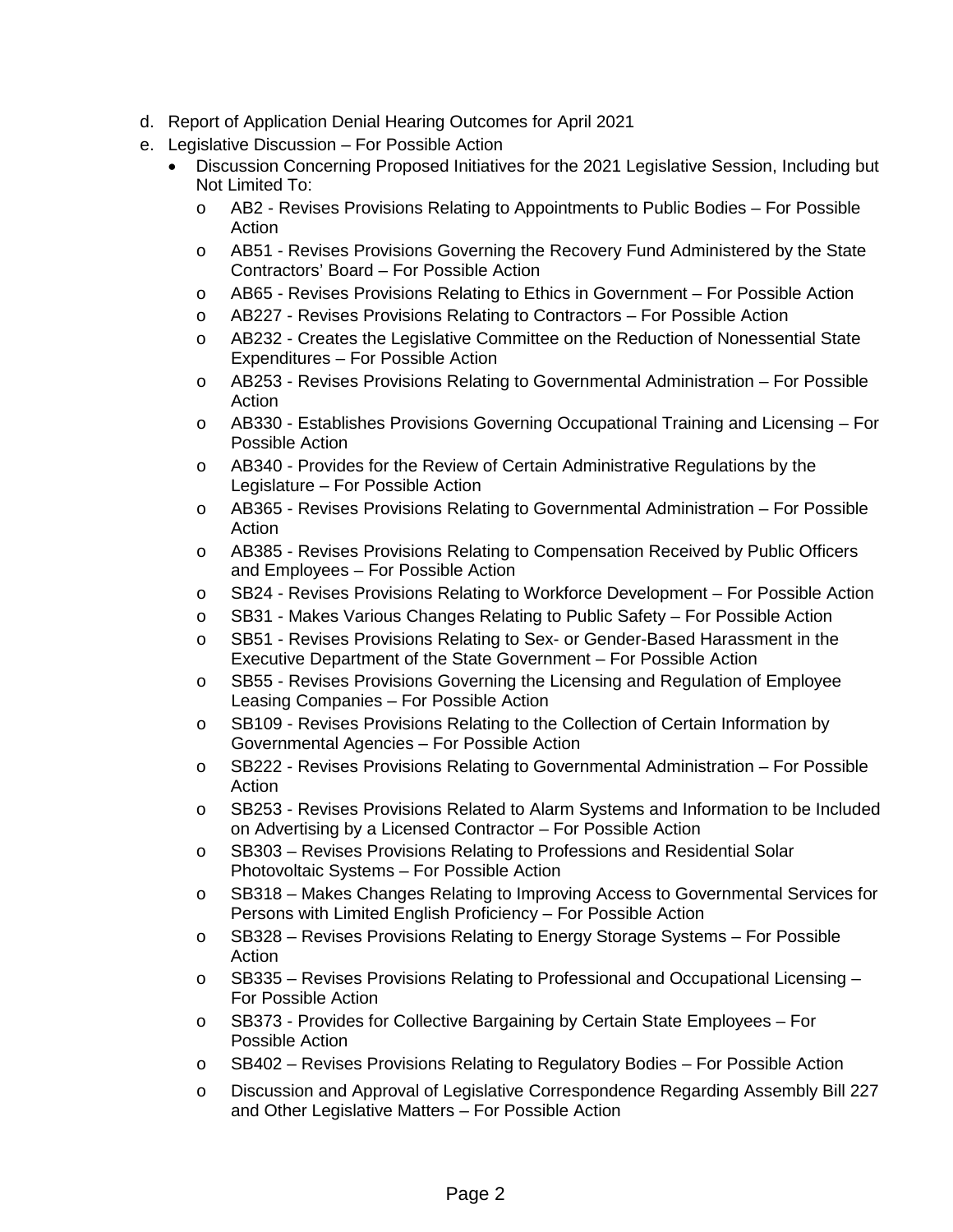- f. Approval of Review of Expenditures Conducted in Accordance with NRS 622.234 For Possible Action
- g. Overview of Nevada Sex Offender Registry
- h. Legal Report For Possible Action
	- Discussion Concerning Potential or Pending Litigation

(A public body may interrupt the open meeting and exclude the public for the purpose of having an attorney-client discussion of potential and existing litigation pursuant to NRS 241.015(3)(b)(2))

i. Subcommittee Reports Executive Subcommittee, Recovery Fund Subcommittee, Classification/Regulation Subcommittee, Finance Subcommittee.

#### 8. **APPROVAL OF CONSENT AGENDA – For Possible Action:**

a. Ratification of Staff Approved License Applications, Changes of Licensure, Reinstatement of Licensure, Voluntary Surrenders (List Attached, Items 1 to 355)

## **NEW LICENSE APPLICATION DENIAL HEARINGS 9:30 A.M.**

- 9. **NEW APPLICATION DENIAL HEARING – For Possible Action: NEW WEST CONSTRUCTION LLC** Edward Terence Manley, Managing Member Benjamin James Guida, Managing Member/Proposed Qualified Individual
- 10. **NEW APPLICATION DENIAL HEARING – For Possible Action: PREFERRED CONTRACTING LLC** Bradley John Anderson, President/Proposed Qualified Individual
- 11. **NEW APPLICATION DENIAL HEARING – For Possible Action: HELPING HANDS LLC** James Shane Hardy, Manager and Proposed Qualified Individual

## 12. **\*\*PUBLIC COMMENT**

Adjournment – For Possible Action

#### **\*\* PUBLIC COMMENT**

Comments from the public are accepted at this time on topics not specifically addressed elsewhere on the agenda. The public may comment by signing-in before speaking during the Public Comment section. The board is precluded from discussing or acting on items raised by Public Comment that are not already on the agenda. *Public Comment will be limited to 3 minutes per person at the discretion of the Chairman.*

## **PUBLIC NOTICE**

Pursuant to Section 3 of Directive 006, the requirement contained in NRS 624.020(4)(a) that public notice agendas be posted at physical locations within the State of Nevada has been suspended.

Notice of this meeting was posted on the Nevada State Contractors Board Internet Website, the Public Notice Website, both offices of the Nevada State Contractors Board and mailed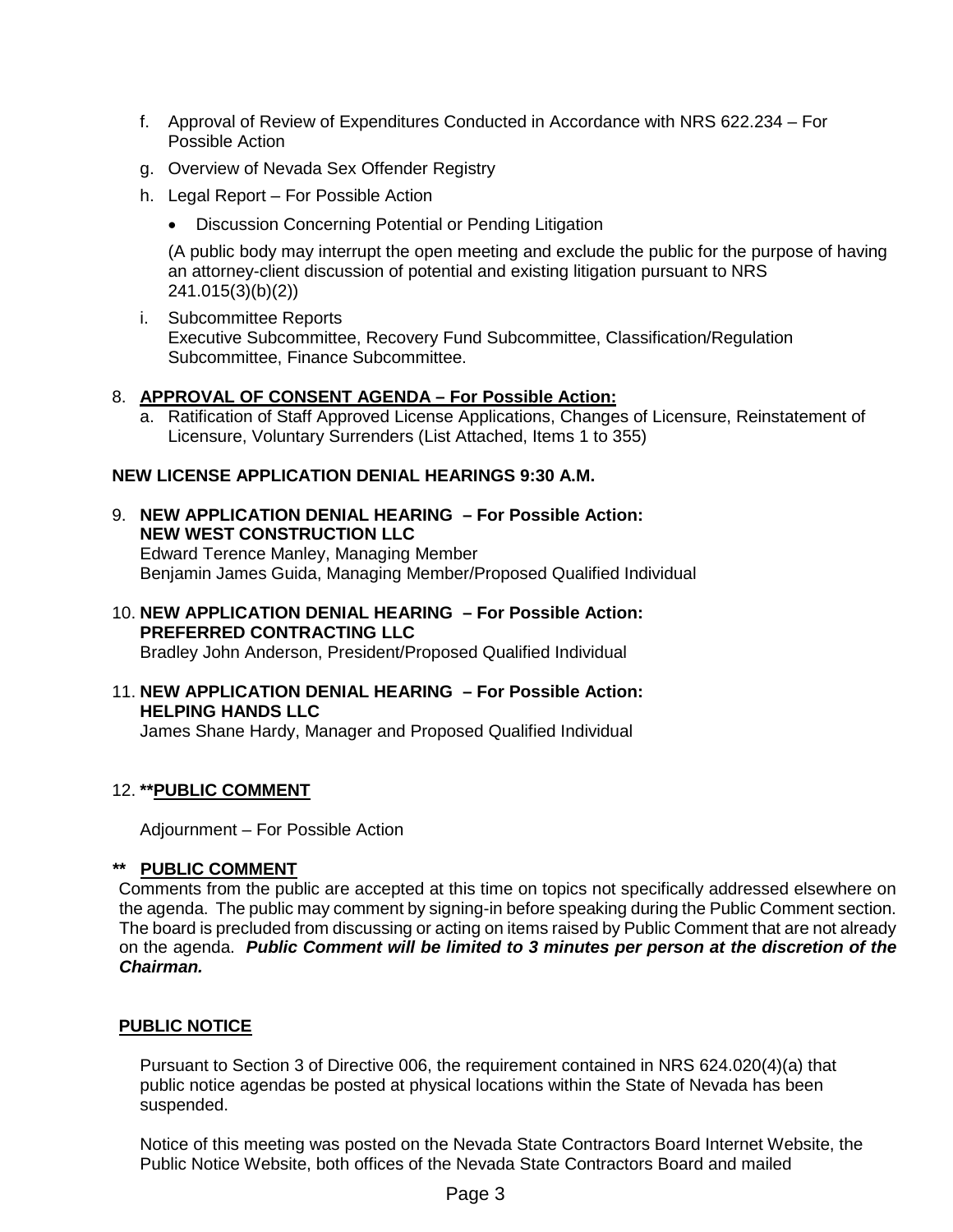electronically to persons who have expressed interest in being kept informed of the Board's meetings.

## **PLEASE NOTE:**

- 1) Persons/facilities desiring copies of the board's agenda must submit their request in writing every six months.
- 2) With regard to any board meeting, it is possible that an amended notice will be published adding new items to the original agenda. Amended notices will be posted in accordance with the Open Meeting Law: however, they will not be mailed to individuals on the board's mailing list.
- 3) Members of the public who are disabled and require special accommodations or assistance at the meeting are requested to notify the board office in writing at 5390 Kietzke Lane, Suite 102, Reno, NV 89511 or 2310 Corporate Circle, Suite 200, Henderson, NV 89074 or by calling 775-688-1141 or by contacting Crystal Caywood at 702-486-1136 prior to the date of the meeting.
- 4) Pursuant to NRS 241.020(6), please take notice: (1) Items on the agenda may be taken out of order; (2) Two or more agenda items may be combined for consideration; and (3) At any time, items on the agenda may be removed from the agenda or discussion of the items may be delayed.
- 5) Subject to the provisions of NRS 241.050(5), interested parties may request a copy of supporting materials related to this meeting by contacting the following individuals:

Crystal Caywood 2310 Corporate Circle, Suite 200, Henderson, NV 89074 702.486.1136 [ccaywood@nscb.state.nv.us](mailto:ccaywood@nscb.state.nv.us)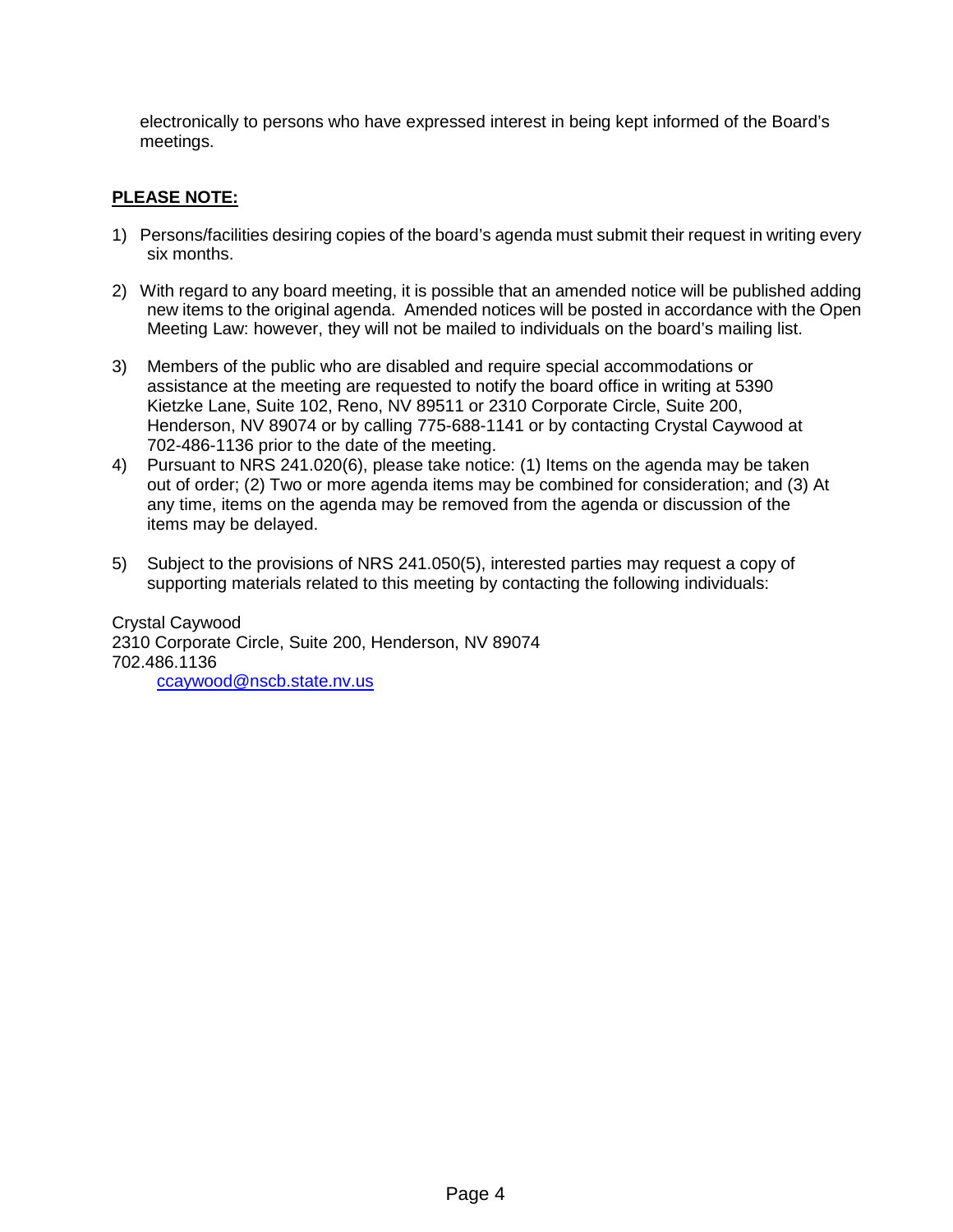Page 1 of 95

#### **NEW APPLICATIONS**

## **1 A & R COMPLETE SERVICE CORP LAS VEGAS, NV** DAVID LESTER SNIPES, III President ROBERT ARCHER OSBORNE CMS and Trade CONTRACTORS LICENSE APPLICATION, 1016976

Approved DATE: 04/21/2021 LIMIT: \$600,000.00 BOND: \$20,000.00 CLASS: C-1D PLUMBING

**2 A & R GROUP LLC HENDERSON, NV**

SCOPE CONTRACTING; SHAWN GILBERT ROBLES Managing Member SHAWN GILBERT ROBLES CMS and Trade CONTRACTORS LICENSE APPLICATION, 1018266

Approved DATE: 04/22/2021 LIMIT: \$245,000.00 BOND: \$15,000.00 CLASS: C-4 PAINTING AND DECORATING

# **3 A 1 TOTAL SERVICE CONSTRUCTION INC LOS ANGELES, CA** RAYMOND LLOYD GRAY, President; LILY WU, Treasurer RAYMOND LLOYD GRAY, CMS and Trade CONTRACTORS LICENSE APPLICATION, 1018697

Approved DATE: 05/04/2021 LIMIT: \$245,000.00 BOND: \$15,000.00 CLASS: C1D CONTINGENT UPON PASSING EXAMS BY 9/2/2021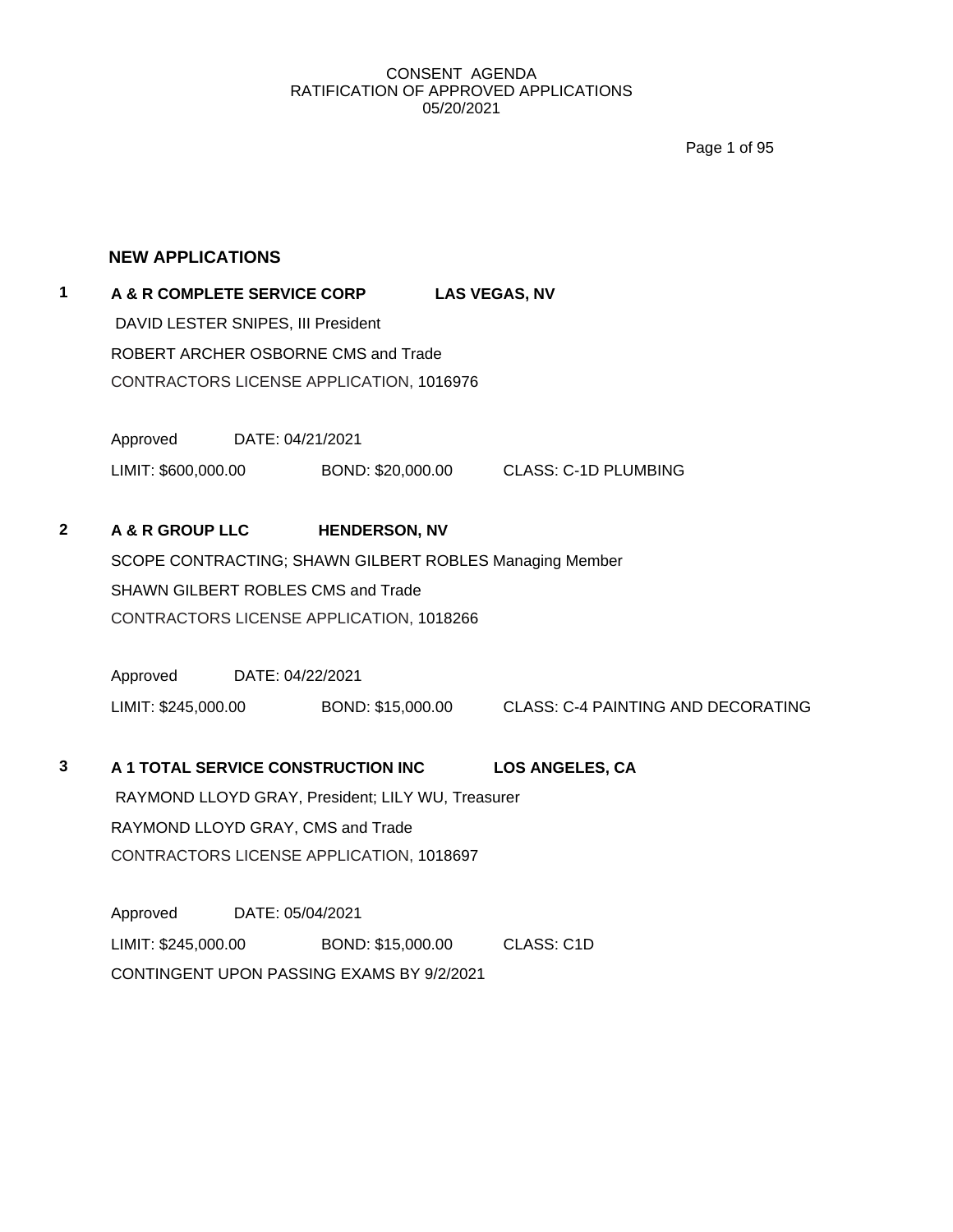**4 A S FLOORING LLC LAS VEGAS, NV** SHOPHIA MARIA MUNOZ, Managing Member; ALFREDO MANUEL MUNOZ-GARCIA, Managing Member ALFREDO MANUEL MUNOZ-GARCIA, Trade; SHOPHIA MARIA MUNOZ, CMS CONTRACTORS LICENSE APPLICATION, 1018366 Approved DATE: 04/21/2021 LIMIT: \$10,000.00 BOND: \$2,000.00 CLASS: C16-FINISHING FLOORS CONTINGENT ON PASSING CMS EXAM **5 A+ GENERAL CONTRACTING LLC HENDERSON, NV** ALLEN THOMAS GILES, Managing Member; ANGELA KAY GILES, Managing Member ALLEN THOMAS GILES, CMS and Trade CONTRACTORS LICENSE APPLICATION, 1018049 Approved DATE: 04/14/2021 LIMIT: \$245,000.00 BOND: \$15,000.00 CLASS: B2-RESIDENTIAL AND SMALL COMMERCIAL CONTINGENT ON PASSING CMS/TRADE EXAMS **6 ACE PRO CORPORATION LAS VEGAS, NV** ACE PRO; ESTHER A GUY, President CHARLES LINCOLN GENTER, III CMS and Trade CONTRACTORS LICENSE APPLICATION, 1018351 Approved DATE: 05/03/2021 LIMIT: \$1,100,000.00 BOND: \$30,000.00 CLASS: B-2 RESIDENTIAL AND SMALL COMMERCIAL CONTINGENT ON PASSING REQUIRED CMS/TRADE EXAMS **7 AGILITY PRO PAINTING LLC LAS VEGAS, NV** CARLOS JOSE FIGUEROA SANTOS, Manager CARLOS JOSE FIGUEROA SANTOS, CMS and Trade CONTRACTORS LICENSE APPLICATION, 1019341 Approved DATE: 05/06/2021 LIMIT: \$10,000.00 BOND: \$2,000.00 CLASS: C-4 PAINTING AND DECORATING Page 2 of 95

CONTINGENT UPON PASSING REQUIRED CMS AND TRADE EXAMS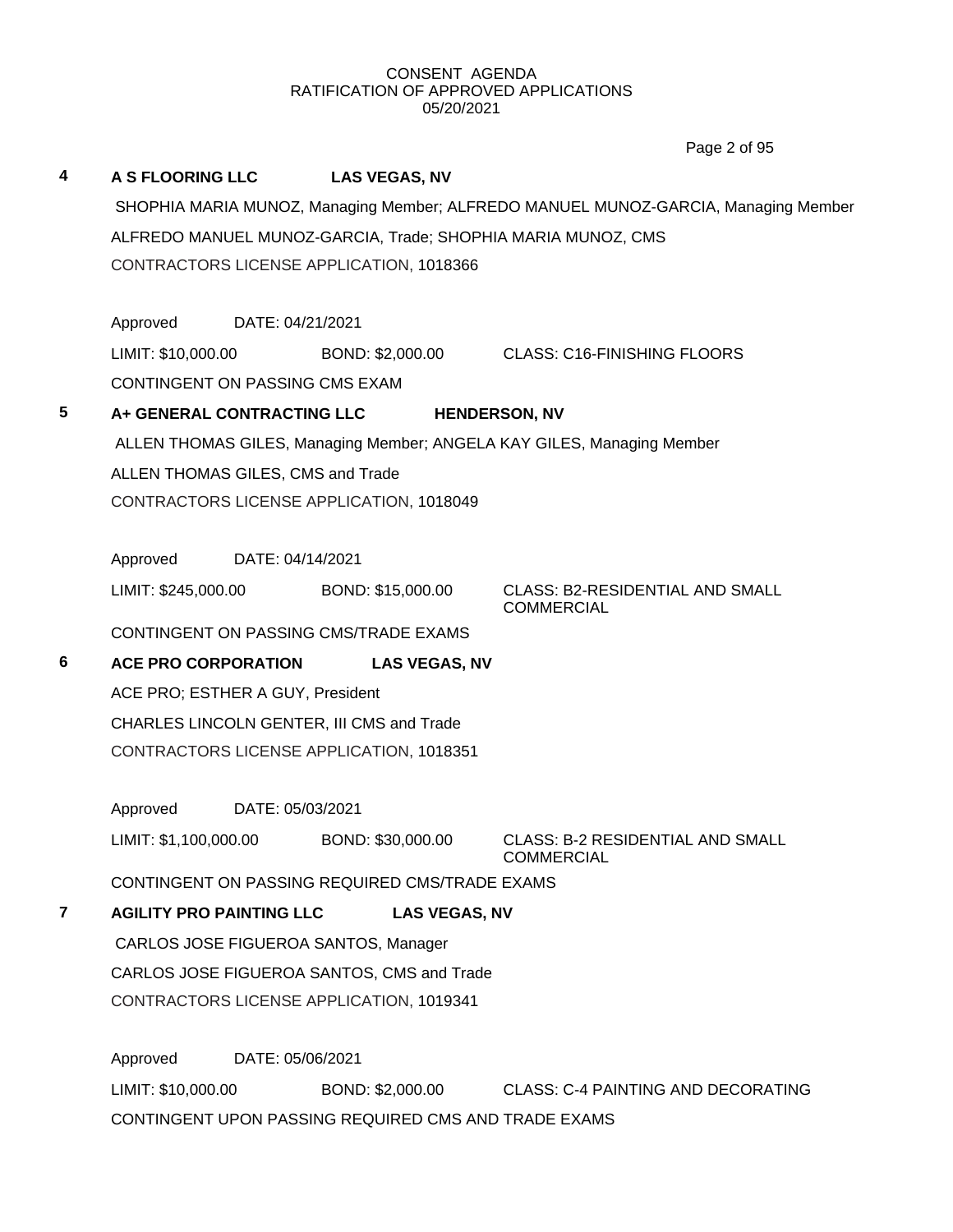Page 3 of 95

| 8  | ALL AMERICAN CABINETRY LLC         |                  |                                                          | <b>LAS VEGAS, NV</b> |                                                                 |
|----|------------------------------------|------------------|----------------------------------------------------------|----------------------|-----------------------------------------------------------------|
|    | ADRIANA VASQUEZ MANZO, Manager     |                  |                                                          |                      |                                                                 |
|    |                                    |                  | JORGE ESPINOSA RODRIGUEZ, CMS and Trade                  |                      |                                                                 |
|    |                                    |                  | CONTRACTORS LICENSE APPLICATION, 1018194                 |                      |                                                                 |
|    |                                    |                  |                                                          |                      |                                                                 |
|    | Approved                           | DATE: 04/21/2021 |                                                          |                      |                                                                 |
|    |                                    |                  | LIMIT: \$130,000.00 BOND: \$10,000.00 CLASS: C3B         |                      |                                                                 |
|    |                                    |                  | CONTINGENT UPON PASSING EXAMS BY 8/3/2021                |                      |                                                                 |
| 9  |                                    |                  | ALL STAR HEATING & COOLING LLC                           |                      | <b>LAS VEGAS, NV</b>                                            |
|    |                                    |                  | ALL STAR HEATING & COOLING; MOISES ABRAHAM LARA, Manager |                      |                                                                 |
|    | MOISES ABRAHAM LARA, CMS and Trade |                  |                                                          |                      |                                                                 |
|    |                                    |                  | CONTRACTORS LICENSE APPLICATION, 1018724                 |                      |                                                                 |
|    |                                    |                  |                                                          |                      |                                                                 |
|    | Approved                           | DATE: 04/09/2021 |                                                          |                      |                                                                 |
|    | LIMIT: \$25,000.00                 |                  | BOND: \$5,000.00                                         |                      | <b>CLASS: C-21 REFRIGERATION AND AIR</b><br><b>CONDITIONING</b> |
|    |                                    |                  | CONTINGENT UPON PASSING REQUIRED CMS AND TRADE EXAMS     |                      |                                                                 |
| 10 | <b>ALPINE E &amp; I LLC</b>        |                  | <b>SPRING CREEK, NV</b>                                  |                      |                                                                 |
|    | MICAH GARRETT HARKNESS, Manager    |                  |                                                          |                      |                                                                 |
|    |                                    |                  | MICAH GARRETT HARKNESS, CMS and Trade                    |                      |                                                                 |
|    |                                    |                  | CONTRACTORS LICENSE APPLICATION, 1017761                 |                      |                                                                 |
|    |                                    |                  |                                                          |                      |                                                                 |
|    | Approved                           | DATE: 04/21/2021 |                                                          |                      |                                                                 |
|    | LIMIT: \$45,000.00                 |                  | BOND: \$5,000.00                                         |                      | CLASS: C2                                                       |
|    |                                    |                  | CONTINGENT UPON PASSING EXAMS BY 6/30/2021               |                      |                                                                 |
| 11 | <b>AMBIENT EDGE LLC</b>            |                  | <b>HENDERSON, NV</b>                                     |                      |                                                                 |
|    | JOSEPH MARK BERGMAN, Manager       |                  |                                                          |                      |                                                                 |
|    | STEVEN RAY LEWIS CMS and Trade     |                  |                                                          |                      |                                                                 |
|    |                                    |                  | CONTRACTORS LICENSE APPLICATION, 1019216                 |                      |                                                                 |
|    | Approved                           | DATE: 04/14/2021 |                                                          |                      |                                                                 |
|    |                                    |                  |                                                          |                      |                                                                 |
|    | LIMIT: \$375,000.00                |                  | BOND: \$15,000.00                                        |                      | <b>CLASS: C-21 REFRIGERATION AND AIR</b><br><b>CONDITIONING</b> |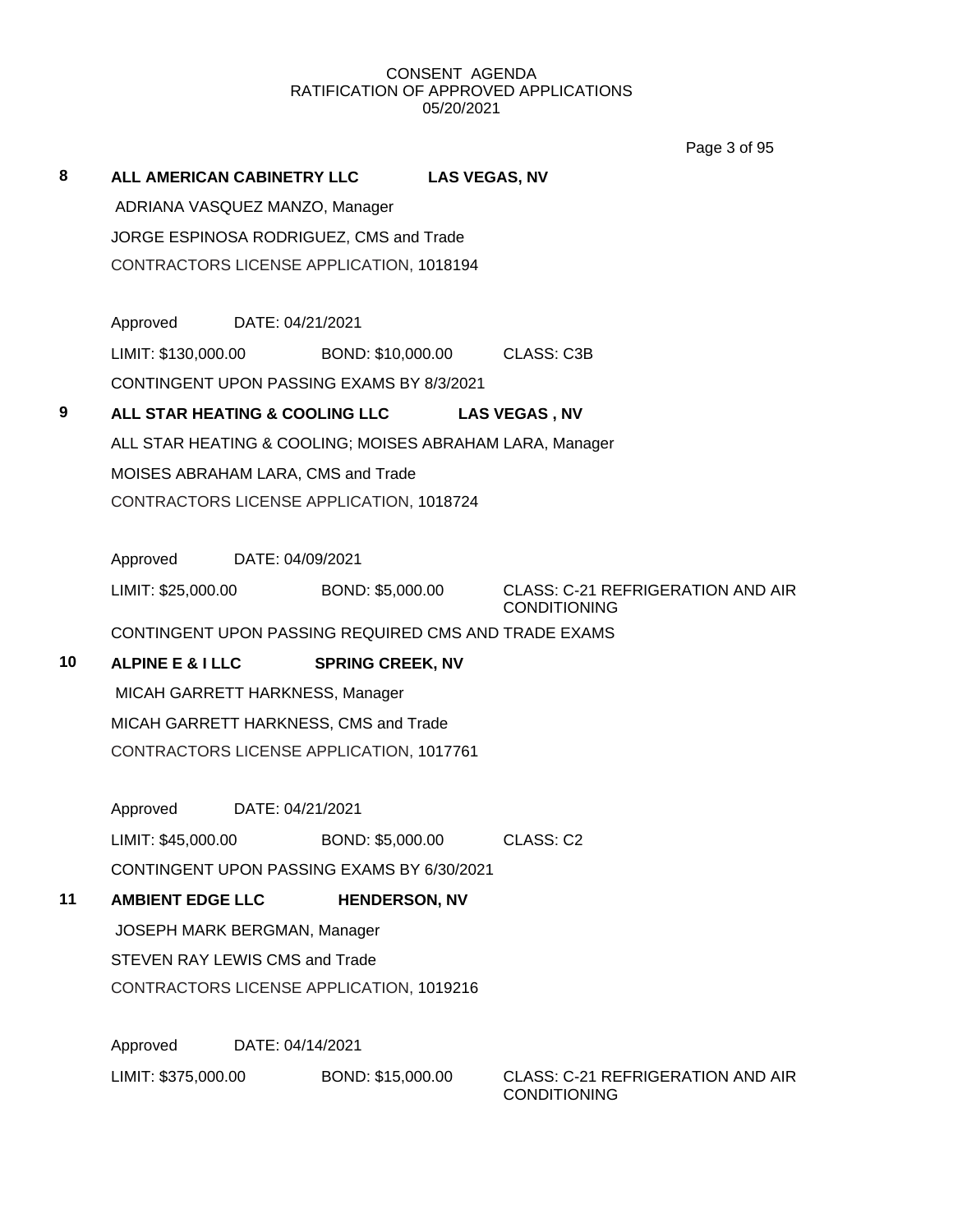Page 4 of 95

|    |                                        |                  |                                                       |                                                                                | Page 4 of 95 |
|----|----------------------------------------|------------------|-------------------------------------------------------|--------------------------------------------------------------------------------|--------------|
| 12 |                                        |                  | AMERICAN LAWN AND LANDSCAPING LLC                     | <b>SPARKS, NV</b>                                                              |              |
|    |                                        |                  |                                                       | DAVID ALLAN HARGROVE, JR Manager; SUMMER RAQUEL HARGROVE, Manager              |              |
|    |                                        |                  | DAVID ALLAN HARGROVE, JR CMS and Trade                |                                                                                |              |
|    |                                        |                  | CONTRACTORS LICENSE APPLICATION, 1018021              |                                                                                |              |
|    |                                        |                  |                                                       |                                                                                |              |
|    | Approved                               | DATE: 05/04/2021 |                                                       |                                                                                |              |
|    | LIMIT: \$245,000.00                    |                  | BOND: \$15,000.00                                     | CLASS: C <sub>10</sub>                                                         |              |
|    | <b>MUST CHANGE NAME</b>                |                  |                                                       |                                                                                |              |
| 13 | <b>AMORE CUSTOM HOMES LLC</b>          |                  |                                                       | <b>WASHOE VALLEY, NV</b>                                                       |              |
|    | <b>ELEANOR STRONG, Managing Member</b> |                  |                                                       | JOHN THOMAS STRONG, Managing Member; JOAN MARIE STRONG, Managing Member; KAREN |              |
|    |                                        |                  | JOHN THOMAS STRONG, CMS and Trade                     |                                                                                |              |
|    |                                        |                  | CONTRACTORS LICENSE APPLICATION, 1018758              |                                                                                |              |
|    |                                        |                  |                                                       |                                                                                |              |
|    | Approved                               | DATE: 04/12/2021 |                                                       |                                                                                |              |
|    | LIMIT: \$200,000.00                    |                  | BOND: \$10,000.00                                     | <b>CLASS: B-2 RESIDENTIAL &amp; SMALL</b><br><b>COMMERCIAL</b>                 |              |
|    |                                        |                  | CONTINGENT UPON PASSING CMS & B-2 EXAMS BY 09/05/2021 |                                                                                |              |
| 14 | <b>ANYTIME ANYWHERE SERVICES INC.</b>  |                  |                                                       | <b>LAS VEGAS, NV</b>                                                           |              |
|    | KFIR YAIR BEN SHLUSH, President        |                  |                                                       |                                                                                |              |
|    | KFIR YAIR BEN SHLUSH, CMS and Trade    |                  |                                                       |                                                                                |              |
|    |                                        |                  | CONTRACTORS LICENSE APPLICATION, 1018693              |                                                                                |              |
|    |                                        |                  |                                                       |                                                                                |              |
|    | Approved                               | DATE: 04/12/2021 |                                                       |                                                                                |              |
|    | LIMIT: \$10,000.00                     |                  | BOND: \$2,000.00                                      | <b>CLASS: C-3D OVERHEAD DOORS</b>                                              |              |
|    |                                        |                  | CONTINGENT UPON PASSING REQUIRED CMS EXAM             |                                                                                |              |
| 15 |                                        |                  | <b>ANYTIME HOME SERVICES OF NEVADA LLC</b>            | <b>GILBERT, AZ</b>                                                             |              |
|    | CHANCE J ROBERTS, Manager              |                  |                                                       |                                                                                |              |
|    | CHANCE J ROBERTS, CMS and Trade        |                  |                                                       |                                                                                |              |
|    |                                        |                  | CONTRACTORS LICENSE APPLICATION, 1018680              |                                                                                |              |
|    |                                        |                  |                                                       |                                                                                |              |
|    | Approved                               | DATE: 04/22/2021 |                                                       |                                                                                |              |
|    | LIMIT: \$50,000.00                     |                  | BOND: \$5,000.00                                      | <b>CLASS: C-1 PLUMBING AND HEATING</b>                                         |              |
|    |                                        |                  | CONTINGENT ON PASSING REQUIRED CMS/TRADE EXAMS        |                                                                                |              |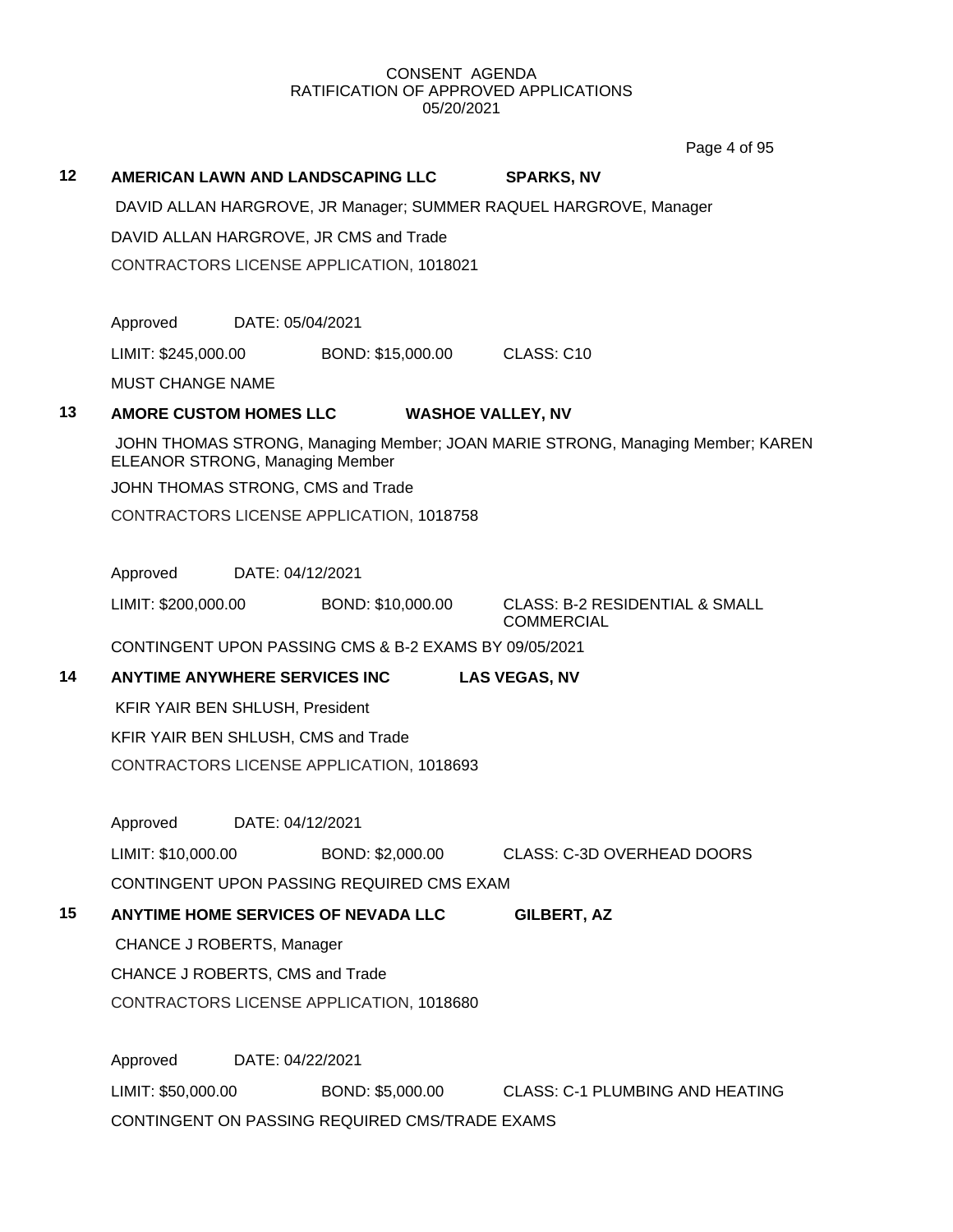Page 5 of 95

| 16 | APEX DEVELOPMENT AND ENGINEERING INC<br>MARTIN DOMINIC RIOS, President<br>MARTIN DOMINIC RIOS, CMS and Trade |                              | LAKEWOOD, CA                                                           |
|----|--------------------------------------------------------------------------------------------------------------|------------------------------|------------------------------------------------------------------------|
|    | CONTRACTORS LICENSE APPLICATION, 1018747                                                                     |                              |                                                                        |
|    | Approved DATE: 04/12/2021                                                                                    |                              |                                                                        |
|    | LIMIT: \$10,000.00<br>CONTINGENT ON PASSING REQUIRED CMS/TRADE EXAMS                                         |                              | BOND: \$2,000.00 CLASS: C-2 ELECTRICAL                                 |
| 17 | <b>APPLIED SERVICES GROUP LLC</b>                                                                            | <b>ANAHEIM, CA</b>           |                                                                        |
|    |                                                                                                              |                              | RANDY JOSEPH PAGNAN Managing Member; CHRIS LEE CLOVER, Managing Member |
|    | JOHN CARL BRERETON CMS and Trade                                                                             |                              |                                                                        |
|    | CONTRACTORS LICENSE APPLICATION, 1019066                                                                     |                              |                                                                        |
|    |                                                                                                              |                              |                                                                        |
|    | Approved DATE: 04/21/2021                                                                                    |                              |                                                                        |
|    |                                                                                                              |                              | LIMIT: \$10,000.00 BOND: \$2,000.00 CLASS: C-2D LOW VOLTAGE            |
| 18 | <b>AUSTIN TAYLOR HUGHES</b>                                                                                  | <b>WINNEMUCCA, NV</b>        |                                                                        |
|    | DOUBLE H ROOFING; AUSTIN TAYLOR HUGHES, Owner                                                                |                              |                                                                        |
|    | AUSTIN TAYLOR HUGHES, Trade; JASMYNE ASHLEY HERRERA, CMS                                                     |                              |                                                                        |
|    | CONTRACTORS LICENSE APPLICATION, 1018516                                                                     |                              |                                                                        |
|    |                                                                                                              |                              |                                                                        |
|    | Approved DATE: 04/21/2021<br>LIMIT: \$50,000.00                                                              | BOND: \$5,000.00 CLASS: C15A |                                                                        |
|    | CONTINGENT UPON PASSING TRADE EXAM BY 8/22/2021                                                              |                              |                                                                        |
| 19 | <b>B A M F GLOBAL TECHNOLOGIES INC</b>                                                                       |                              | <b>LAS VEGAS, NV</b>                                                   |
|    | CORY ALLEN BYKOSKI, President; TY LEE GRAY, Secretary                                                        |                              |                                                                        |
|    | CORY ALLEN BYKOSKI, CMS and Trade                                                                            |                              |                                                                        |
|    | CONTRACTORS LICENSE APPLICATION, 1017042                                                                     |                              |                                                                        |
|    |                                                                                                              |                              |                                                                        |
|    | Approved<br>DATE: 04/22/2021                                                                                 |                              |                                                                        |
|    | LIMIT: \$2,200,000.00                                                                                        | BOND: \$30,000.00            | CLASS: C-2D LOW VOLTAGE                                                |
|    | CONTINGENT ON PASSING REQUIRED TRADE EXAM                                                                    |                              |                                                                        |
|    |                                                                                                              |                              |                                                                        |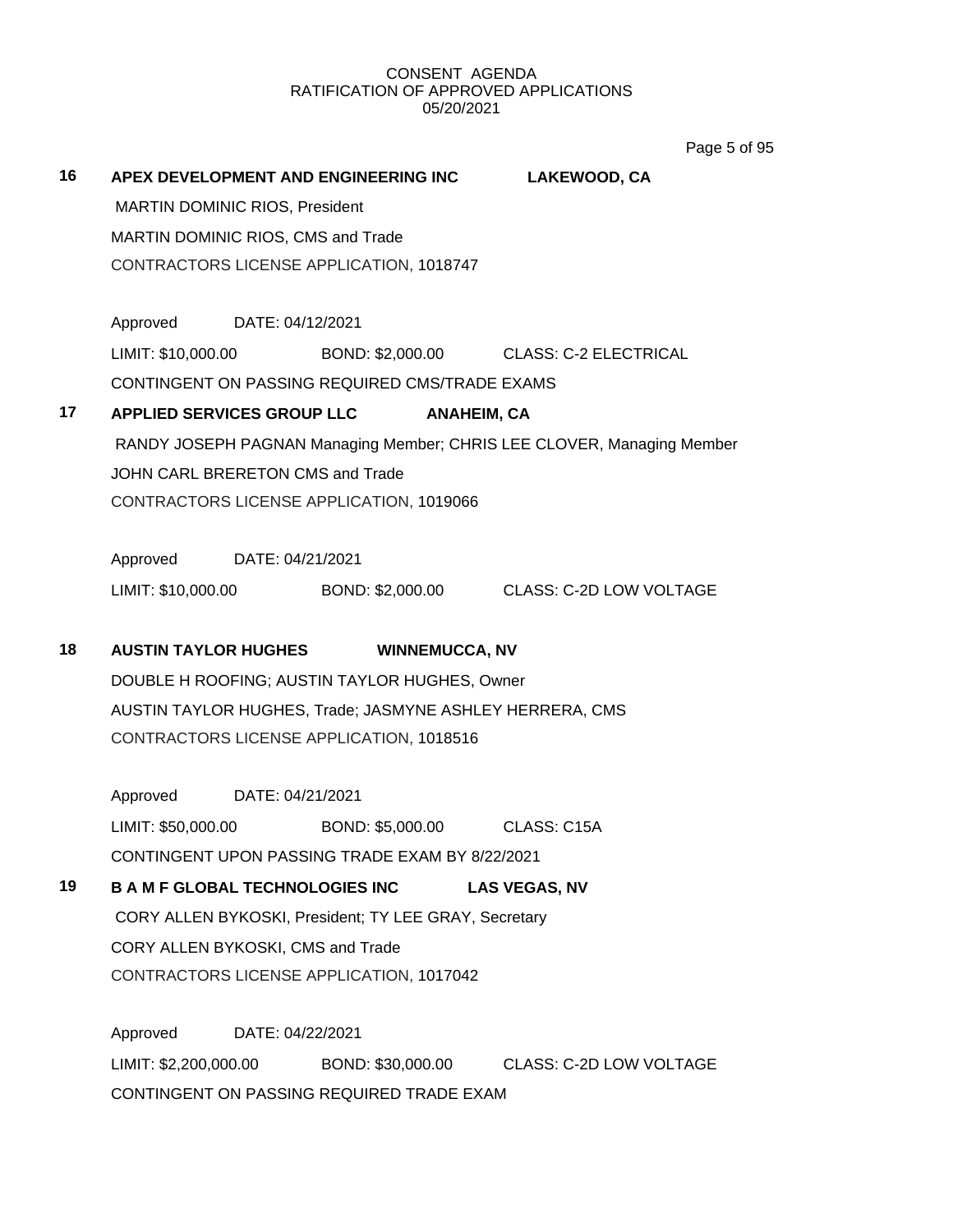Page 6 of 95

| 20 | <b>BATTLE BORN STUCCO &amp; STONE LLC</b> |                                          |                                             |  | <b>RENO, NV</b>                                                                   |  |  |  |
|----|-------------------------------------------|------------------------------------------|---------------------------------------------|--|-----------------------------------------------------------------------------------|--|--|--|
|    |                                           |                                          |                                             |  | MARCOS AURELIO ZUNIGA, Manager; RUBEN N ZUNIGA-NEVES, Manager                     |  |  |  |
|    |                                           | MARCOS AURELIO ZUNIGA, CMS and Trade     |                                             |  |                                                                                   |  |  |  |
|    |                                           |                                          | CONTRACTORS LICENSE APPLICATION, 1019602    |  |                                                                                   |  |  |  |
|    | Approved                                  | DATE: 05/06/2021                         |                                             |  |                                                                                   |  |  |  |
|    | LIMIT: \$10,000.00                        |                                          | <b>BOND: \$0.00</b>                         |  | CLASS: C17                                                                        |  |  |  |
|    |                                           |                                          | CONTINGENT UPON PASSING EXAMS BY 10/16/2021 |  |                                                                                   |  |  |  |
| 21 | <b>BAY ALARM COMPANY</b>                  |                                          | <b>CONCORD, CA</b>                          |  |                                                                                   |  |  |  |
|    | <b>WESTPHAL Director</b>                  |                                          |                                             |  | MATTHEW CLARK WESTPHAL President; JONATHAN ROBERT SURRIDGE Treasurer; TIM BRADLEY |  |  |  |
|    | SHANE MICHAEL CLARY CMS and Trade         |                                          |                                             |  |                                                                                   |  |  |  |
|    |                                           | CONTRACTORS LICENSE APPLICATION, 1019114 |                                             |  |                                                                                   |  |  |  |
|    | Denied                                    | DATE: 05/05/2021                         |                                             |  |                                                                                   |  |  |  |
|    | LIMIT: \$0.00                             |                                          | <b>BOND: \$0.00</b>                         |  | CLASS: C-2C FIRE DETECTION; C-2D LOW<br><b>VOLTAGE</b>                            |  |  |  |
|    | NRS 624.263 FINANCIAL RESPONSIBILITY      |                                          |                                             |  |                                                                                   |  |  |  |
| 22 | <b>BAY AREA UNDERPINNING INC</b>          |                                          | <b>FAIRFIELD, CA</b>                        |  |                                                                                   |  |  |  |
|    | STEVEN JOHN EGLOFF, President             |                                          |                                             |  |                                                                                   |  |  |  |
|    | STEVEN JOHN EGLOFF, CMS and Trade         |                                          |                                             |  |                                                                                   |  |  |  |
|    |                                           |                                          | CONTRACTORS LICENSE APPLICATION, 1018743    |  |                                                                                   |  |  |  |
|    | Approved                                  | DATE: 05/03/2021                         |                                             |  |                                                                                   |  |  |  |
|    | LIMIT: \$240,000.00                       |                                          |                                             |  | BOND: \$15,000.00 CLASS: A-9 PIERS AND FOUNDATIONS                                |  |  |  |
|    |                                           |                                          | CONTINGENT ON PASSING REQUIRED CMS EXAM     |  |                                                                                   |  |  |  |
| 23 | BAY CAL COMMERCIAL PAINTING INC           |                                          |                                             |  | <b>FRESNO, CA</b>                                                                 |  |  |  |
|    | DAVID FRANCIS CODDE President             |                                          |                                             |  |                                                                                   |  |  |  |
|    | DAVID FRANCIS CODDE CMS and Trade         |                                          |                                             |  |                                                                                   |  |  |  |
|    |                                           |                                          | CONTRACTORS LICENSE APPLICATION, 1018970    |  |                                                                                   |  |  |  |
|    | Approved                                  | DATE: 04/22/2021                         |                                             |  |                                                                                   |  |  |  |
|    | LIMIT: \$10,000.00                        |                                          | BOND: \$2,000.00                            |  | CLASS: C-4 PAINTING AND DECORATING                                                |  |  |  |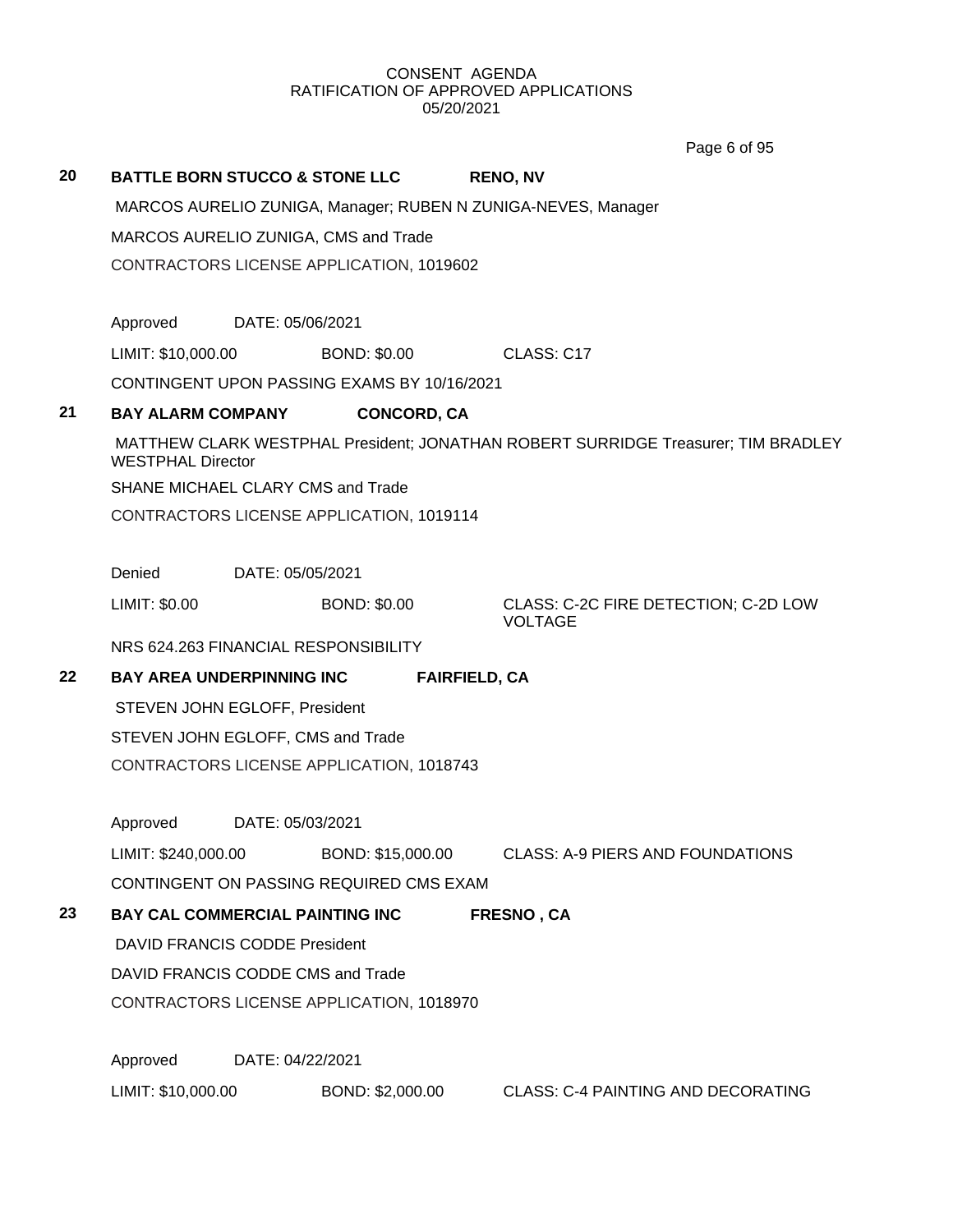Page 7 of 95

| 24 | <b>BELLO &amp; BRADLEY CONTRACTING LLC</b><br>RALPH BAUCUM DENNIS Manager |                  |                                                             | <b>SPARKS, NV</b>                               |  |
|----|---------------------------------------------------------------------------|------------------|-------------------------------------------------------------|-------------------------------------------------|--|
|    |                                                                           |                  |                                                             |                                                 |  |
|    | RALPH BAUCUM DENNIS CMS and Trade                                         |                  |                                                             |                                                 |  |
|    | CONTRACTORS LICENSE APPLICATION, 1018381                                  |                  |                                                             |                                                 |  |
|    | Approved                                                                  | DATE: 04/13/2021 |                                                             |                                                 |  |
|    | LIMIT: \$10,000.00                                                        |                  | BOND: \$2,000.00 CLASS: C3                                  |                                                 |  |
| 25 | <b>BERTANI LLC</b>                                                        |                  | <b>SPARKS, NV</b>                                           |                                                 |  |
|    |                                                                           |                  | JOHN JOSEPH LATHAM, Manager; JULIANNA LESLIE GLOCK, Manager |                                                 |  |
|    | JOHN JOSEPH LATHAM, CMS and Trade                                         |                  |                                                             |                                                 |  |
|    |                                                                           |                  | CONTRACTORS LICENSE APPLICATION, 1019300                    |                                                 |  |
|    | Approved DATE: 04/21/2021                                                 |                  |                                                             |                                                 |  |
|    | LIMIT: \$10,000.00                                                        |                  | BOND: \$2,000.00 CLASS: C1                                  |                                                 |  |
|    |                                                                           |                  | CONTINGENT UPON PASSING EXAMS BY 10/1/2021                  |                                                 |  |
| 26 | <b>BIG BLUE AERIAL</b>                                                    |                  | <b>ALPINE MEADOWS, CA</b>                                   |                                                 |  |
|    | JESSE RANDALL DESENS,                                                     |                  |                                                             |                                                 |  |
|    |                                                                           |                  | JESSE RANDALL DESENS, CMS and Trade                         |                                                 |  |
|    |                                                                           |                  | CONTRACTORS LICENSE APPLICATION, 1019113                    |                                                 |  |
|    | Approved DATE: 04/28/2021                                                 |                  |                                                             |                                                 |  |
|    | LIMIT: \$750,000.00                                                       |                  |                                                             | BOND: \$20,000.00 CLASS: A- GENERAL ENGINEERING |  |
| 27 | <b>BLUE DESERT POOLS LLC</b>                                              |                  | <b>LAS VEGAS, NV</b>                                        |                                                 |  |
|    |                                                                           |                  | VANNESSA HILDA PEREZ, Managing Member                       |                                                 |  |
|    | VANNESSA HILDA PEREZ, CMS and Trade                                       |                  |                                                             |                                                 |  |
|    |                                                                           |                  | CONTRACTORS LICENSE APPLICATION, 1019783                    |                                                 |  |
|    | Approved                                                                  | DATE: 05/06/2021 |                                                             |                                                 |  |
|    | LIMIT: \$100,000.00                                                       |                  | BOND: \$10,000.00                                           | <b>CLASS: C-17B PLASTERING</b>                  |  |
|    |                                                                           |                  | CONTINGENT ON PASSING REQUIRED TRADE EXAM                   |                                                 |  |
|    |                                                                           |                  |                                                             |                                                 |  |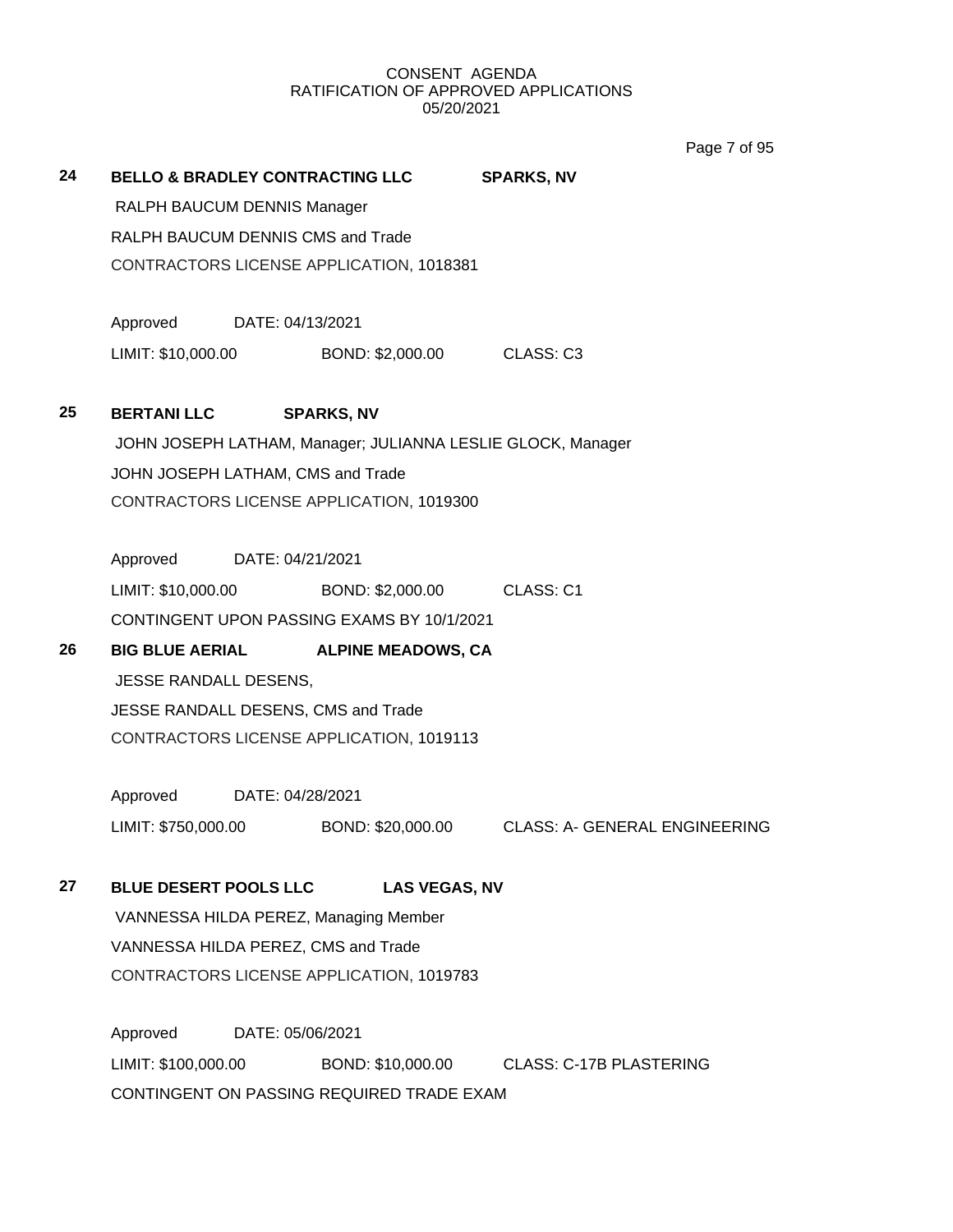Page 8 of 95

#### **28 BM L & C BATTLE MOUNTAIN, NV**

JOSE MANUEL ZUNIGA-GARCIA, President; BLANCA LIZETH LOPEZ, Treasurer JOSE MANUEL ZUNIGA-GARCIA, Trade; BLANCA LIZETH LOPEZ, CMS CONTRACTORS LICENSE APPLICATION, 1018882

Approved DATE: 04/13/2021

LIMIT: \$200,000.00 BOND: \$10,000.00 CLASS: C5

CONTINGENT UPON PASSING EXAMS BY 9/11/2021

#### **29 BRACE INTEGRATED SERVICES INC HOUSTON, TX**

MARY SLAGLE ZAPPONE, President; PETER HAANSCHOTEN, Secretary; JULIANA IANNOTTI TURNEY, Secretary Assistant ROBERT FRANCIS CANINO CMS and Trade

CONTRACTORS LICENSE APPLICATION, 1018322

Approved DATE: 04/28/2021

LIMIT: \$10,000.00 BOND: \$2,000.00 CLASS: C21F-CHILLED AND HOT WATER

**SYSTEMS** 

## **30 BRACE INTEGRATED SERVICES INC HOUSTON, TX**

MARY SLAGLE ZAPPONE, President; PETER HAANSCHOTEN, Secretary; JULIANA IANNOTTI TURNEY, Secretary Assistant

JAMES DALE LEMIEUX, CMS and Trade

CONTRACTORS LICENSE APPLICATION, 1018683

Approved DATE: 04/28/2021

LIMIT: \$10,000.00 BOND: \$2,000.00 CLASS: C2-ELECTRICAL

## **31 BRANMAR VENTURES INC PAHRUMP, NV**

ELITE LANDSCAPE; RICHARD PETE DEWITTE, JR President RICHARD PETE DEWITTE, JR CMS and Trade CONTRACTORS LICENSE APPLICATION, 1019616

Approved DATE: 05/04/2021 LIMIT: \$150,000.00 BOND: \$10,000.00 CLASS: C10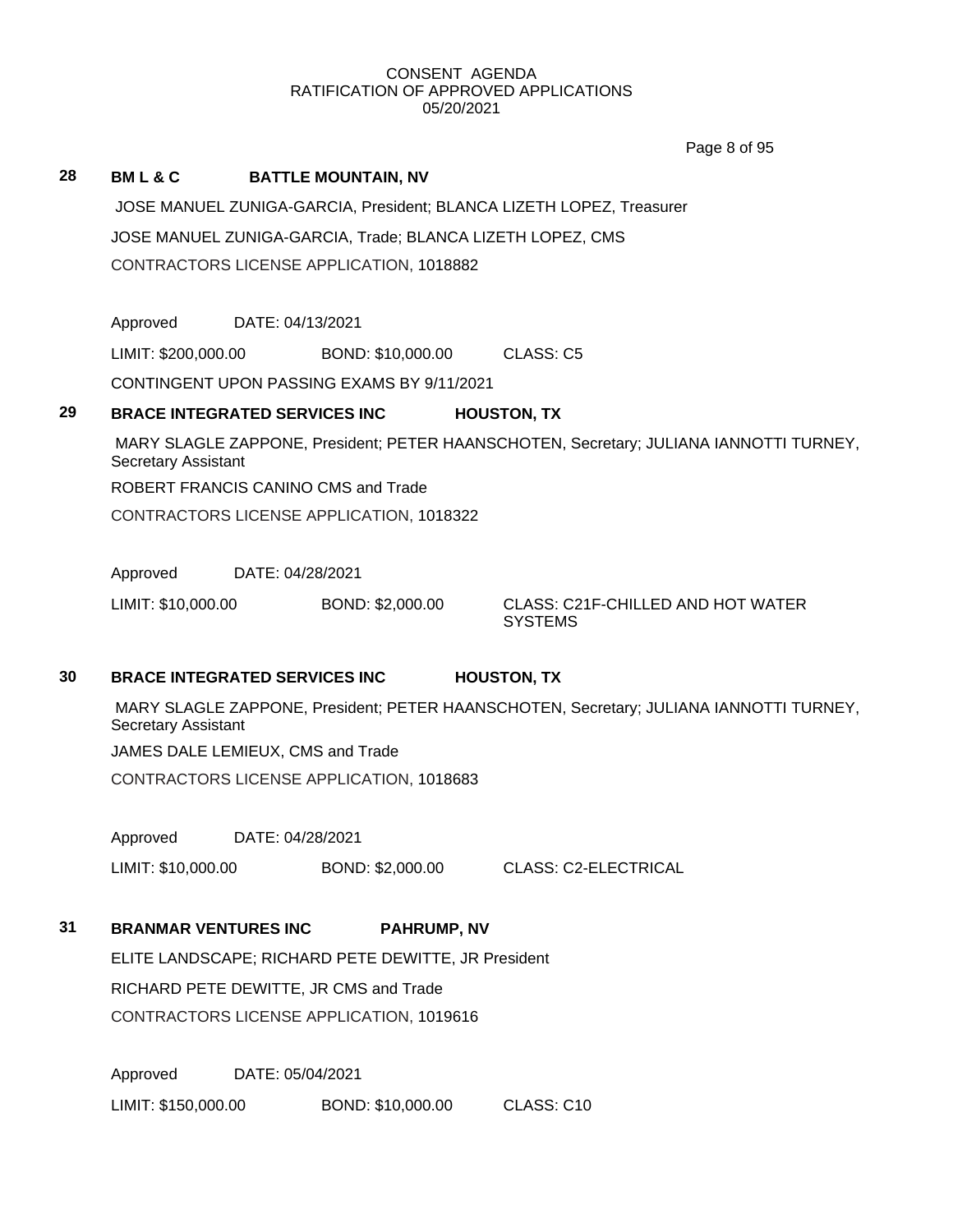Page 9 of 95

| 32 | <b>BRIX MASONRY INC</b>            |                  | <b>ANAHEIM, CA</b>                                   |                                                                                                                                                                   |
|----|------------------------------------|------------------|------------------------------------------------------|-------------------------------------------------------------------------------------------------------------------------------------------------------------------|
|    |                                    |                  | JUSTIN ANTHONY LELITO ERDTSIECK, President           |                                                                                                                                                                   |
|    |                                    |                  | JUSTIN ANTHONY LELITO ERDTSIECK, CMS and Trade       |                                                                                                                                                                   |
|    |                                    |                  | CONTRACTORS LICENSE APPLICATION, 1018478             |                                                                                                                                                                   |
|    | Approved                           | DATE: 04/12/2021 |                                                      |                                                                                                                                                                   |
|    | LIMIT: \$500,000.00                |                  | BOND: \$15,000.00                                    | CLASS: C-18 MASONRY                                                                                                                                               |
|    |                                    |                  | CONTINGENT UPON PASSING REQUIRED CMS EXAM            |                                                                                                                                                                   |
| 33 |                                    |                  | <b>BUTLER PLUMBING SERVICES LLC</b>                  | <b>CARSON CITY, NV</b>                                                                                                                                            |
|    | <b>CURTIS TREY BUTLER, Manager</b> |                  |                                                      |                                                                                                                                                                   |
|    | CURTIS TREY BUTLER, CMS and Trade  |                  |                                                      |                                                                                                                                                                   |
|    |                                    |                  | CONTRACTORS LICENSE APPLICATION, 1018536             |                                                                                                                                                                   |
|    |                                    |                  |                                                      |                                                                                                                                                                   |
|    | Denied                             | DATE: 04/15/2021 |                                                      |                                                                                                                                                                   |
|    | LIMIT: \$0.00                      |                  | <b>BOND: \$0.00</b>                                  | CLASS: C <sub>1</sub> D                                                                                                                                           |
|    |                                    |                  |                                                      | FAILURE TO DEMONSTRATE THE REQUIRED EXPERIENCE AS SET FORTH IN NRS 624.260                                                                                        |
| 34 | <b>CFS SYSTEMS LLC</b>             |                  | DENVER, CO                                           |                                                                                                                                                                   |
|    | BRYDEN, Manager                    |                  |                                                      | TATIANA M HERNANDEZ-ORELLANA Manager; STACY RENAE KRASINSKI, Manager; JESSE D                                                                                     |
|    |                                    |                  | STACY RENAE KRASINSKI, CMS; JESSE D BRYDEN, Trade    |                                                                                                                                                                   |
|    |                                    |                  | CONTRACTORS LICENSE APPLICATION, 1019285             |                                                                                                                                                                   |
|    | Approved                           | DATE: 05/03/2021 |                                                      |                                                                                                                                                                   |
|    | LIMIT: \$700,000.00                |                  | BOND: \$20,000.00                                    | <b>CLASS: C-41A AUTOMATIC FIRE SPRINKLERS</b>                                                                                                                     |
|    |                                    |                  | CONTINGENT UPON PASSING REQUIRED CMS AND TRADE EXAMS |                                                                                                                                                                   |
| 35 | <b>CAPITAL CONNECT INC</b>         |                  | <b>TUCSON, AZ</b>                                    |                                                                                                                                                                   |
|    |                                    |                  |                                                      | GARRETT BOICE RUSTAND President; TODD ALLEN JOHNSON Secretary; WARREN STANFORD<br>RUSTAND, Director; ERIC STANFORD RUSTAND, Director; TERRY ALAN DEWALD, Director |

JONATHAN EVERETT LEPAGE, CMS and Trade

CONTRACTORS LICENSE APPLICATION, 1018191

Approved DATE: 04/13/2021

LIMIT: \$10,000.00 BOND: \$2,000.00 CLASS: C2D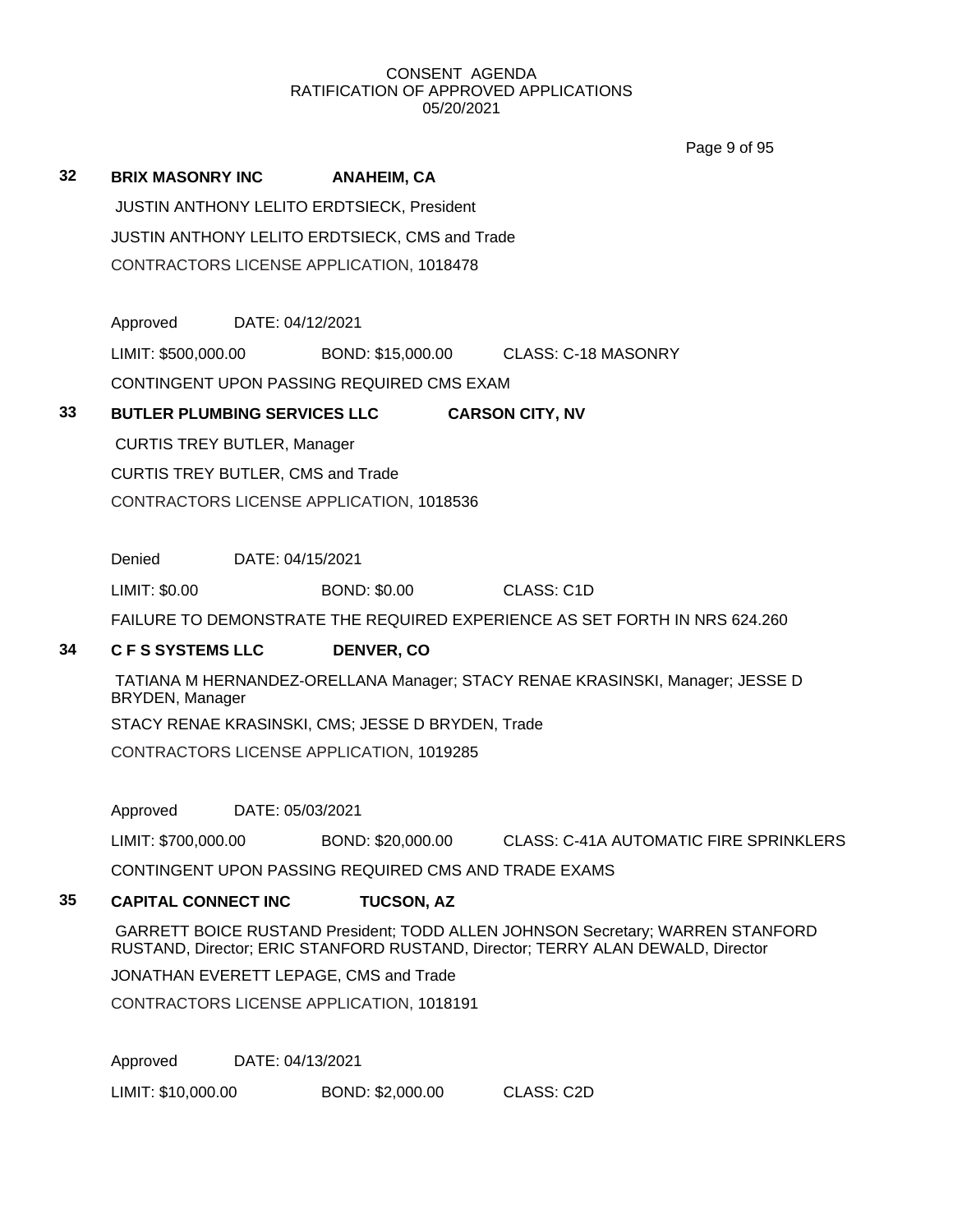Page 10 of 95

#### **36 CHARLES THOMAS HALE FORT MOJAVE , AZ**

CHARLES THOMAS HALE Owner

CHARLES THOMAS HALE CMS and Trade

CONTRACTORS LICENSE APPLICATION, 1019269

Approved DATE: 04/14/2021

LIMIT: \$10,000.00 BOND: \$2,000.00 CLASS: A-GENERAL ENGINEERING

CONTINGENT ON PASSING TRADE EXAM

### **37 CHATTANOOGA BOILER & TANK COMPANY CHATTANOOGA, TN**

KENNETH THOMAS SHULL, President; STEVEN GENE ALFRED SCHELL, Secretary; FRANK EVERETT WILLIAMS, Director; DANNY CLAY DUNLAP, Director; PHILIP TORCHIO, III Director; SHARON ANN BRYAN, Director

KENNETH THOMAS SHULL, CMS and Trade

CONTRACTORS LICENSE APPLICATION, 1019045

Approved DATE: 04/21/2021

LIMIT: Unlimited BOND: \$50,000.00 CLASS: C-14B STRUCTURAL STEEL

CONTINGENT UPON PASSING CMS EXAM BY 09/19/2021

#### **38 CHATTANOOGA BOILER & TANK COMPANY CHATTANOOGA, TN**

KENNETH THOMAS SHULL, President; STEVEN GENE ALFRED SCHELL, Secretary; FRANK EVERETT WILLIAMS, Director; DANNY CLAY DUNLAP, Director; PHILIP TORCHIO, III Director; SHARON ANN BRYAN, Director

KENNETH THOMAS SHULL, CMS and Trade

CONTRACTORS LICENSE APPLICATION, 1019046

Approved DATE: 04/21/2021

LIMIT: Unlimited BOND: \$50,000.00 CLASS: C-1A BOILERS

CONTINGENT UPON PASSING CMS & C-1A EXAMS BY 09/19/2021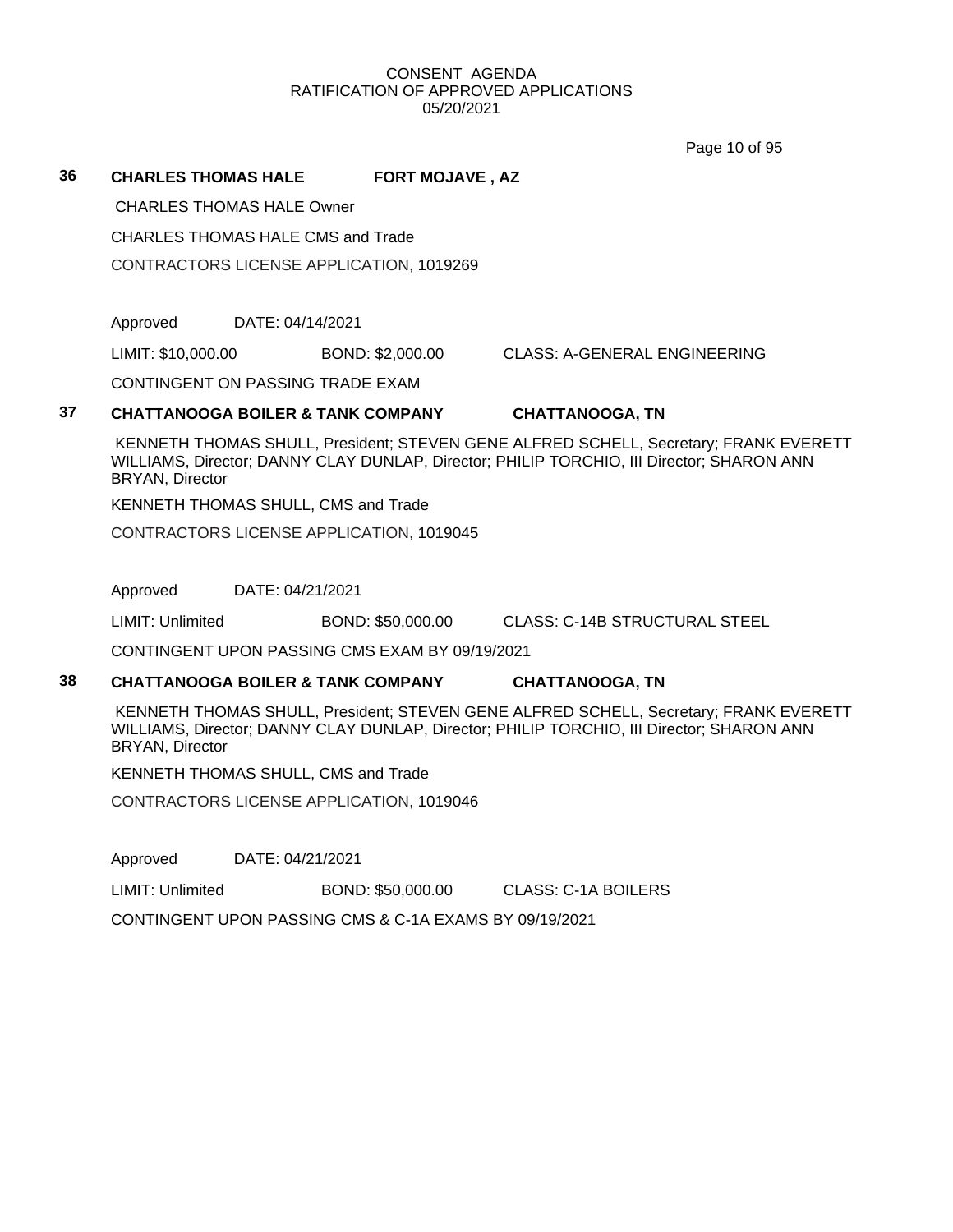Page 11 of 95

|    |                                     |                                                                  |                                                              | Lade II of ap                                                                   |  |  |  |
|----|-------------------------------------|------------------------------------------------------------------|--------------------------------------------------------------|---------------------------------------------------------------------------------|--|--|--|
| 39 | <b>CLIMATE PROS LLC</b>             |                                                                  | <b>GLENDALE HEIGHTS, IL</b>                                  |                                                                                 |  |  |  |
|    |                                     |                                                                  | <b>TODD WILLIAM ERNEST Managing Member</b>                   |                                                                                 |  |  |  |
|    |                                     | ANDREW RICHARD BALDACCI, Trade; TODD WILLIAM ERNEST CMS          |                                                              |                                                                                 |  |  |  |
|    |                                     |                                                                  | CONTRACTORS LICENSE APPLICATION, 1019178                     |                                                                                 |  |  |  |
|    |                                     |                                                                  |                                                              |                                                                                 |  |  |  |
|    | Approved                            | DATE: 05/06/2021                                                 |                                                              |                                                                                 |  |  |  |
|    | LIMIT: \$1,500,000.00               |                                                                  | BOND: \$30,000.00                                            | <b>CLASS: B-2 RESIDENTIAL &amp; SMALL</b><br><b>COMMERCIAL</b>                  |  |  |  |
|    |                                     |                                                                  | CONTINGENT UPON PASSING B-2 EXAM BY 09/25/2021               |                                                                                 |  |  |  |
| 40 | <b>COBRA CONCRETE LLC</b>           |                                                                  | <b>FERNLEY, NV</b>                                           |                                                                                 |  |  |  |
|    |                                     | JESUS AYALA, Managing Member; JOSE ANTONIO AYALA Managing Member |                                                              |                                                                                 |  |  |  |
|    | JOSE ANTONIO AYALA CMS and Trade    |                                                                  |                                                              |                                                                                 |  |  |  |
|    |                                     |                                                                  | CONTRACTORS LICENSE APPLICATION, 1019177                     |                                                                                 |  |  |  |
|    |                                     |                                                                  |                                                              |                                                                                 |  |  |  |
|    | Approved                            | DATE: 04/28/2021                                                 |                                                              |                                                                                 |  |  |  |
|    | LIMIT: \$60,000.00                  |                                                                  |                                                              | BOND: \$10,000.00 CLASS: A15; A19A; A19C                                        |  |  |  |
|    |                                     |                                                                  | CONTINGENT UPON PASSING TRADE EXAMS BY 9/25/2021             |                                                                                 |  |  |  |
| 41 | <b>CONCRETE FENCE INSTALLERS</b>    |                                                                  | <b>EL MONTE, CA</b>                                          |                                                                                 |  |  |  |
|    |                                     |                                                                  | RICK BENJAMIN YASHAREL, President; SANDY YASHAREL, Treasurer |                                                                                 |  |  |  |
|    | RICK BENJAMIN YASHAREL, Trade       |                                                                  |                                                              |                                                                                 |  |  |  |
|    |                                     |                                                                  | CONTRACTORS LICENSE APPLICATION, 1018718                     |                                                                                 |  |  |  |
|    |                                     |                                                                  |                                                              |                                                                                 |  |  |  |
|    | Approved                            | DATE: 04/28/2021                                                 |                                                              |                                                                                 |  |  |  |
|    | LIMIT: \$10,000.00                  |                                                                  | BOND: \$2,000.00                                             | <b>CLASS: C-5 CONCRETE CONTRACTING</b>                                          |  |  |  |
|    |                                     |                                                                  | CONTINGENT UPON PASSING REQUIRED CMS AND TRADE EXAMS         |                                                                                 |  |  |  |
| 42 | <b>CONCRETE PROFITS INC</b>         |                                                                  | NAPA, CA                                                     |                                                                                 |  |  |  |
|    |                                     |                                                                  | Treasurer; ADAM DONNELLY TURNER, Director                    | COMPASS CONCRETE COATINGS; DANIEL FRANKLIN ROSS, President; WILLIAM DON TURNER, |  |  |  |
|    | ALEXANDRA ELIAS RIDGE CMS and Trade |                                                                  |                                                              |                                                                                 |  |  |  |
|    |                                     |                                                                  | CONTRACTORS LICENSE APPLICATION, 1018981                     |                                                                                 |  |  |  |
|    | Approved                            | DATE: 04/13/2021                                                 |                                                              |                                                                                 |  |  |  |
|    | LIMIT: \$10,000.00                  |                                                                  | BOND: \$2,000.00                                             | CLASS: C4A                                                                      |  |  |  |
|    |                                     |                                                                  |                                                              |                                                                                 |  |  |  |
|    |                                     |                                                                  |                                                              |                                                                                 |  |  |  |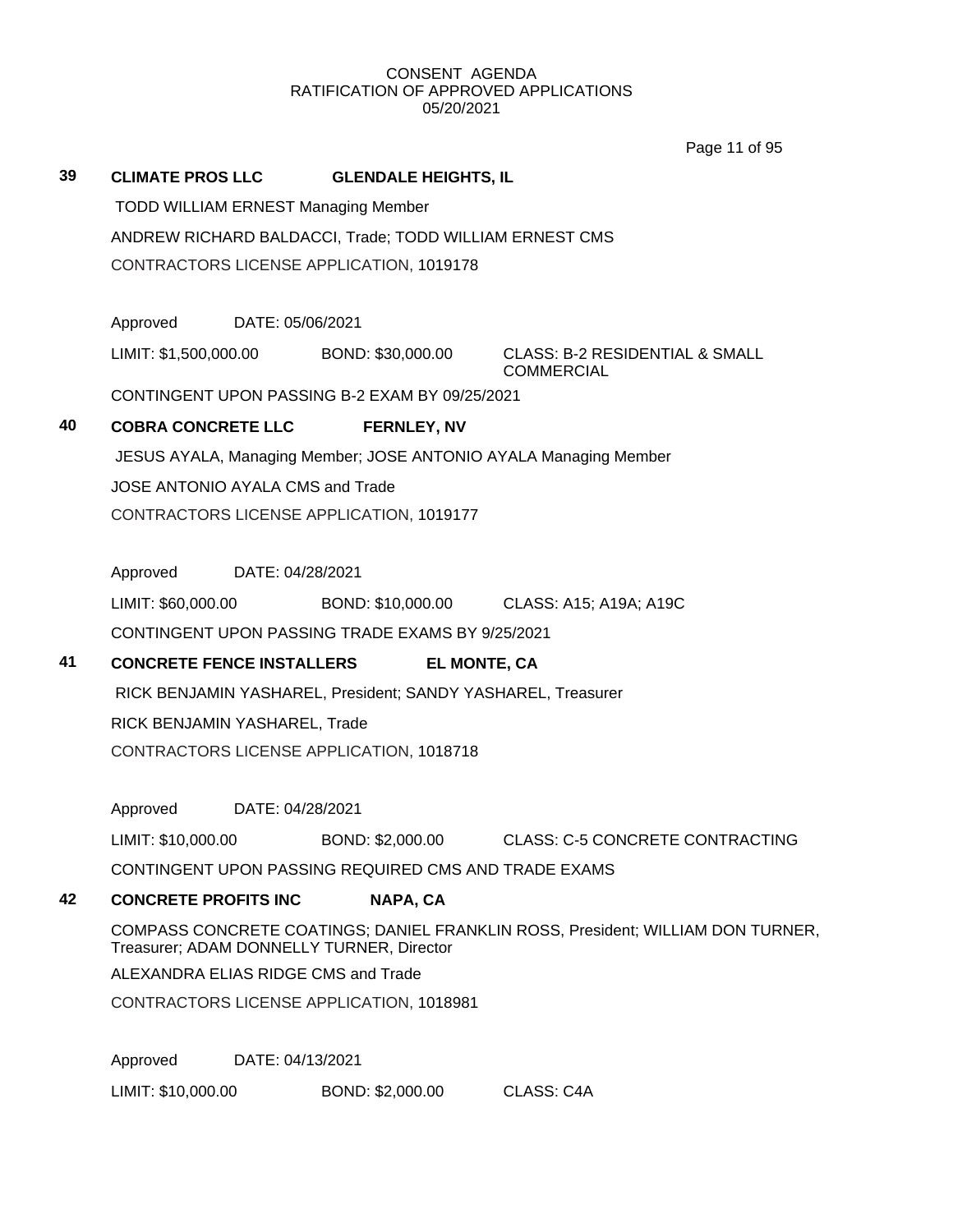Page 12 of 95

| 43 | <b>CONTECH PAINTING &amp; DRYWALL LLC</b> |                                          |                                                       | <b>HENDERSON, NV</b>                                                              |  |  |  |  |
|----|-------------------------------------------|------------------------------------------|-------------------------------------------------------|-----------------------------------------------------------------------------------|--|--|--|--|
|    |                                           |                                          | PIPER DUSTIN HERNANDEZ Managing Member                |                                                                                   |  |  |  |  |
|    |                                           |                                          | PIPER DUSTIN HERNANDEZ CMS and Trade                  |                                                                                   |  |  |  |  |
|    |                                           | CONTRACTORS LICENSE APPLICATION, 1019025 |                                                       |                                                                                   |  |  |  |  |
|    | Approved                                  |                                          | DATE: 05/03/2021                                      |                                                                                   |  |  |  |  |
|    | LIMIT: \$375,000.00                       |                                          | BOND: \$15,000.00                                     | <b>CLASS: C-4 PAINTING AND DECORATING</b>                                         |  |  |  |  |
| 44 |                                           |                                          | <b>CORDON AIR CONDITIONING &amp; HEATING LLC</b>      | <b>NORTH LAS VEGAS, NV</b>                                                        |  |  |  |  |
|    |                                           |                                          | CORDON A C & HEATING; JOCELYN CORDON, Managing Member |                                                                                   |  |  |  |  |
|    | JOCELYN CORDON, CMS and Trade             |                                          |                                                       |                                                                                   |  |  |  |  |
|    |                                           | CONTRACTORS LICENSE APPLICATION, 1018109 |                                                       |                                                                                   |  |  |  |  |
|    | Approved                                  |                                          | DATE: 04/20/2021                                      |                                                                                   |  |  |  |  |
|    | LIMIT: \$10,000.00                        |                                          | BOND: \$2,000.00                                      | <b>CLASS: C21D-MAINTENANCE</b>                                                    |  |  |  |  |
|    |                                           |                                          | <b>CONTINGENT ON PASSING CMS/TRADE EXAMS</b>          |                                                                                   |  |  |  |  |
| 45 |                                           |                                          | <b>CORNA KOKOSING CONSTRUCTION COMPANY</b>            | <b>WESTERVILLE, OH</b>                                                            |  |  |  |  |
|    | Treasurer                                 |                                          |                                                       | JAMES PATRICK NEGRON President; MATTHEW WUSHINSKE, Secretary; JAMES ELWOOD GRAVES |  |  |  |  |
|    |                                           |                                          | JOHN H DANNEMILLER CMS and Trade                      |                                                                                   |  |  |  |  |
|    |                                           |                                          | CONTRACTORS LICENSE APPLICATION, 1018545              |                                                                                   |  |  |  |  |
|    | Approved                                  |                                          | DATE: 04/12/2021                                      |                                                                                   |  |  |  |  |
|    | LIMIT: \$750,000.00                       |                                          | BOND: \$20,000.00                                     | <b>CLASS: B-2 RESIDENTIAL AND SMALL</b>                                           |  |  |  |  |
|    |                                           |                                          |                                                       | <b>COMMERCIAL</b>                                                                 |  |  |  |  |
| 46 | <b>CROWN FABRICATORS LLC</b>              |                                          | <b>LAS VEGAS, NV</b>                                  |                                                                                   |  |  |  |  |
|    | LAMMERS, Manager                          |                                          |                                                       | JOHN JOSEPH DEJESUS Manager; TRISTINA MARIE LAMMERS Manager; BROCK ANDREW         |  |  |  |  |
|    |                                           |                                          | JOHN JOSEPH DEJESUS CMS and Trade                     |                                                                                   |  |  |  |  |
|    |                                           |                                          | CONTRACTORS LICENSE APPLICATION, 1016136              |                                                                                   |  |  |  |  |
|    | Denied                                    |                                          | DATE: 04/16/2021                                      |                                                                                   |  |  |  |  |

DENIAL BASED ON NRS 624.263 FINANCIAL RESPONSIBILITY/PRIOR BUSINESS EXPERIENCE AND NRS 624.265 PRIOR REVOCATION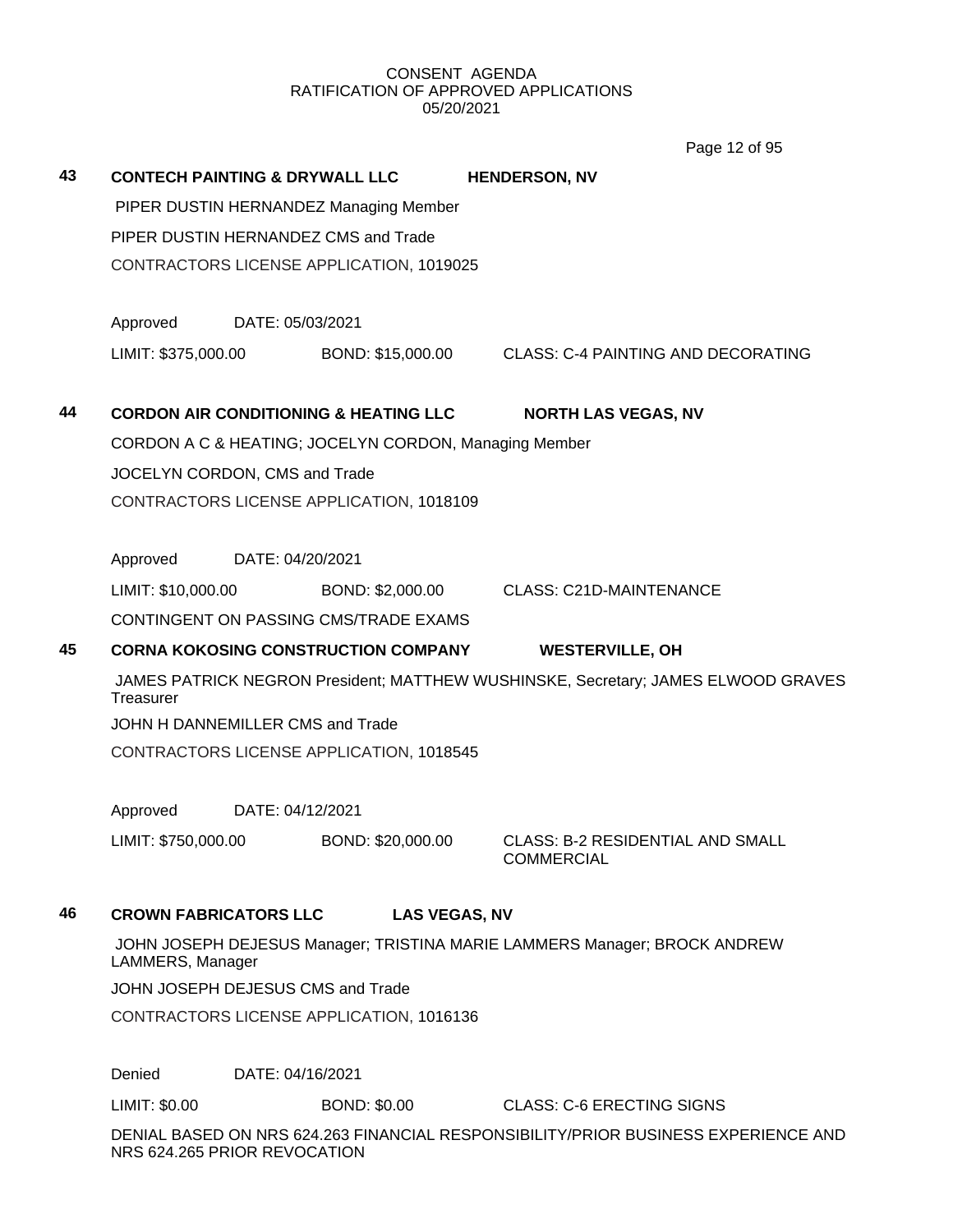Page 13 of 95

#### **47 CROWN FABRICATORS LLC LAS VEGAS, NV**

JOHN JOSEPH DEJESUS Manager; TRISTINA MARIE LAMMERS Manager; BROCK ANDREW LAMMERS, Manager

BROCK ANDREW LAMMERS, CMS and Trade

CONTRACTORS LICENSE APPLICATION, 1016137

Denied DATE: 04/16/2021

LIMIT: \$0.00 BOND: \$0.00 CLASS: C-14B STRUCTURAL STEEL

DENIAL BASED ON NRS 624.263 FINANCIAL RESPONSIBILITY/PAST BUSINESS EXPERIENCE AND NRS 624.265 PRIOR REVOCATION

#### **48 CUSTOM ELECTRIC LLC LAS VEGAS, NV**

ERIC R BOBO Owner

ERIC R BOBO CMS and Trade

CONTRACTORS LICENSE APPLICATION, 1018529

Approved DATE: 04/12/2021

LIMIT: \$100,000.00 BOND: \$10,000.00 CLASS: C-2 ELECTRICAL

CONTINGENT ON PASSING THE REQUIRED CMS/TRADE EXAMS

## **49 CYPRESS CREEK O & M LLC SANTA MONICA, CA**

CYPRESS CREEK RENEWABLES LLC Member; BRANDON DONALD FLEMINGTON, Director

BRANDON DONALD FLEMINGTON, CMS and Trade

CONTRACTORS LICENSE APPLICATION, 1016958

Denied DATE: 04/20/2021

LIMIT: \$0.00 BOND: \$0.00 CLASS: C2

FAILURE TO ESTABLISH FINANCIAL RESPONSIBILITY AS SET FORTH IN NRS 624.262 AND NRS 624.263

## **50 D L P CONSTRUCTION & PAINTING INC OLYMPIC VALLEY, CA**

D L P CONSTRUCTION; DAVID LEE POLLOCK, President

DAVID LEE POLLOCK, CMS and Trade

CONTRACTORS LICENSE APPLICATION, 1018809

Approved DATE: 04/13/2021 LIMIT: \$3,000,000.00 BOND: \$30,000.00 CLASS: B- GENERAL BUILDING CONTINGENT UPON PASSING CMS EXAM BY 09/08/2021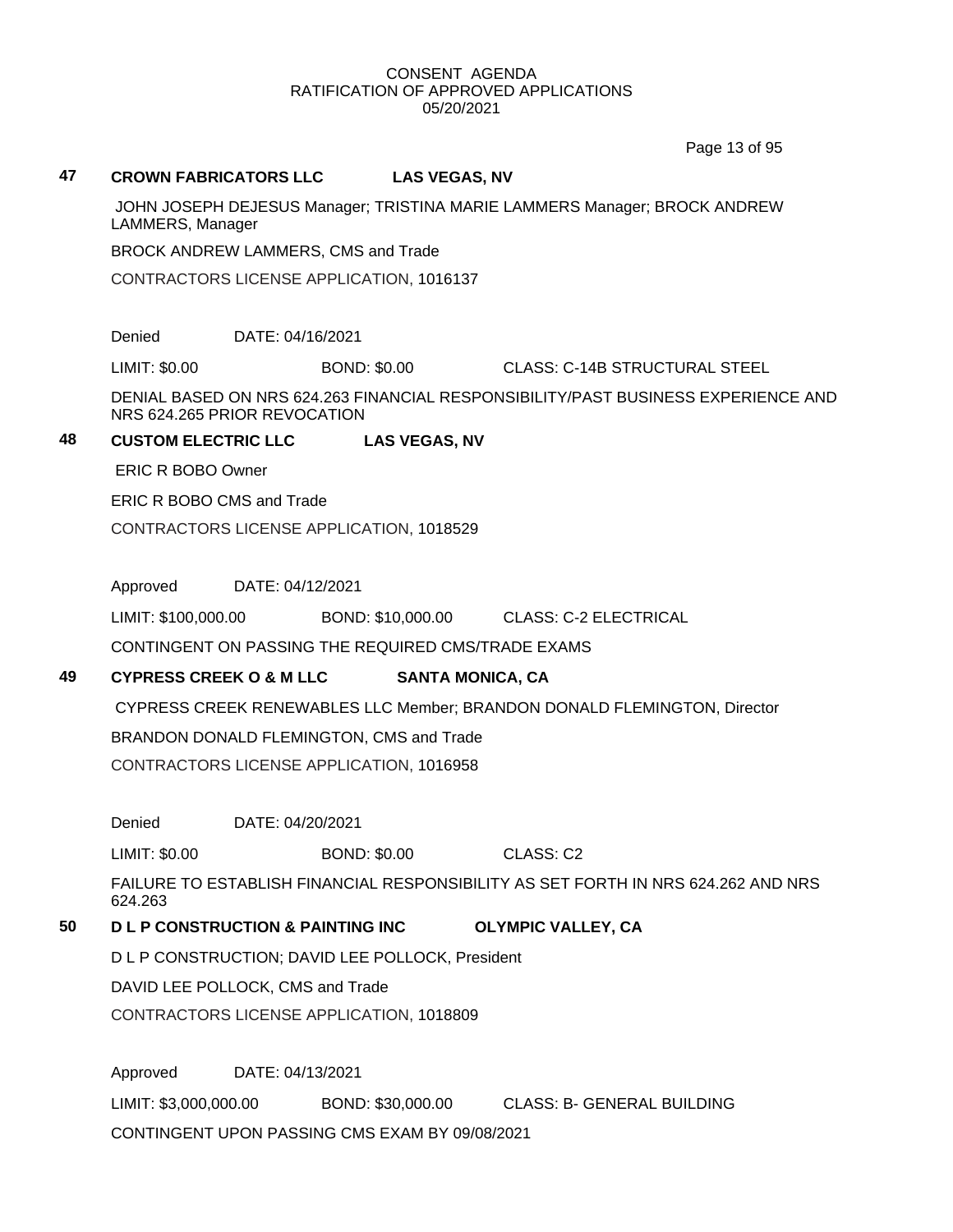Page 14 of 95

| 51 | <b>DANIEL QUINN</b>                  | <b>LINCOLN, CA</b>                                      |                                                                               |  |  |  |
|----|--------------------------------------|---------------------------------------------------------|-------------------------------------------------------------------------------|--|--|--|
|    |                                      | DOUBLE D FLOORING; DANIEL RAY QUINN, Owner              |                                                                               |  |  |  |
|    | DANIEL RAY QUINN, CMS and Trade      |                                                         |                                                                               |  |  |  |
|    |                                      | CONTRACTORS LICENSE APPLICATION, 1017273                |                                                                               |  |  |  |
|    |                                      |                                                         |                                                                               |  |  |  |
|    | Approved DATE: 04/30/2021            |                                                         |                                                                               |  |  |  |
|    | LIMIT: \$10,000.00                   | BOND: \$2,000.00 CLASS: C16                             |                                                                               |  |  |  |
|    | <b>CERTIFICATE</b>                   |                                                         | CONTINGENT UPON PASSING CMS EXAM BY 5/23/2021 AND RECEIPT OF FICTITIOUS NAME  |  |  |  |
| 52 | <b>DANNESGOLD WORKS LLC</b>          | <b>CENTERVILLE, UT</b>                                  |                                                                               |  |  |  |
|    | BRAD AMMON WRIGHT, Manager           |                                                         |                                                                               |  |  |  |
|    | BRAD AMMON WRIGHT, CMS and Trade     |                                                         |                                                                               |  |  |  |
|    |                                      | CONTRACTORS LICENSE APPLICATION, 1018605                |                                                                               |  |  |  |
|    |                                      | DATE: 04/22/2021                                        |                                                                               |  |  |  |
|    | Approved                             |                                                         |                                                                               |  |  |  |
|    | LIMIT: \$40,000.00                   |                                                         | BOND: \$5,000.00 CLASS: C-4A PAINTING                                         |  |  |  |
|    |                                      | CONTINGENT ON PASSING REQUIRED CMS/TRADE EXAMS          |                                                                               |  |  |  |
| 53 | <b>DAVID BLAZER CONSTRUCTION LLC</b> |                                                         | <b>RENO, NV</b>                                                               |  |  |  |
|    |                                      |                                                         | DAVID MICHAEL BLAZER Managing Member; STEPHANIE RACHEL BLUHM, Managing Member |  |  |  |
|    | DAVID MICHAEL BLAZER CMS and Trade   |                                                         |                                                                               |  |  |  |
|    |                                      | CONTRACTORS LICENSE APPLICATION, 1019585                |                                                                               |  |  |  |
|    | Approved DATE: 04/27/2021            |                                                         |                                                                               |  |  |  |
|    | LIMIT: \$245,000.00                  | BOND: \$15,000.00 CLASS: C3                             |                                                                               |  |  |  |
|    |                                      |                                                         |                                                                               |  |  |  |
| 54 | <b>DIVISION 7 ROOFING LLC</b>        | DENVER, CO                                              |                                                                               |  |  |  |
|    | JASON BARTLETT GILLIS, Manager       |                                                         |                                                                               |  |  |  |
|    |                                      | JOEL EVERETT KONING Trade; SUSAN ALICE SCHUYLER CMS     |                                                                               |  |  |  |
|    |                                      | CONTRACTORS LICENSE APPLICATION, 1018259                |                                                                               |  |  |  |
|    | Approved                             | DATE: 04/30/2021                                        |                                                                               |  |  |  |
|    | LIMIT: \$300,000.00                  |                                                         | BOND: \$15,000.00 CLASS: C-15A ROOFING                                        |  |  |  |
|    |                                      | CONTINGENT UPON PASSING CMS & C-15A EXAMS BY 08/05/2021 |                                                                               |  |  |  |
|    |                                      |                                                         |                                                                               |  |  |  |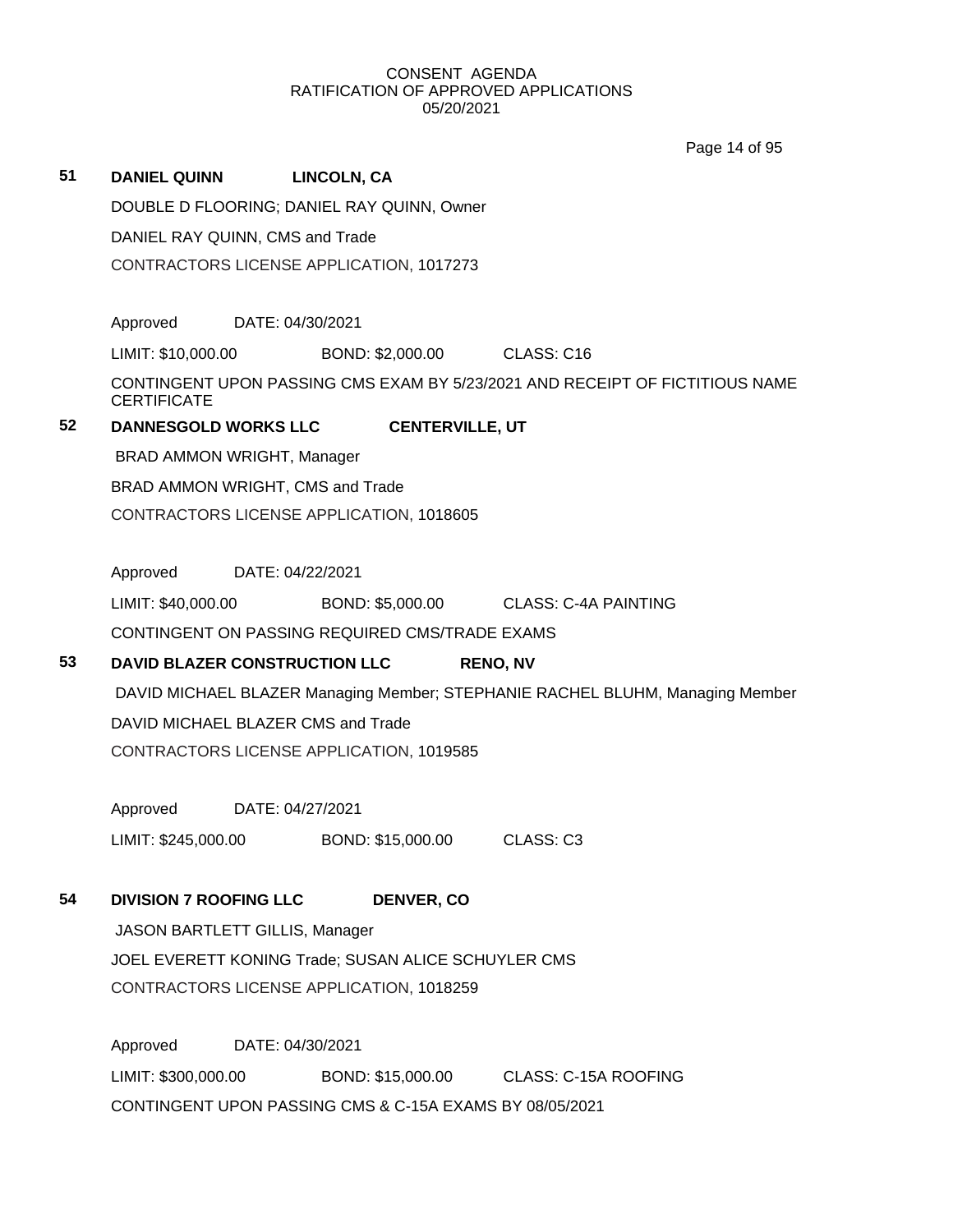Page 15 of 95

|    |                                    |                  |                                                        |                 |                                                                  | Page 15 of 95 |
|----|------------------------------------|------------------|--------------------------------------------------------|-----------------|------------------------------------------------------------------|---------------|
| 55 | <b>EAST WIND CONSTRUCTION CORP</b> |                  |                                                        | <b>RENO, NV</b> |                                                                  |               |
|    |                                    |                  |                                                        |                 | JOSHUA RICHARD DRAGON, President; LUKE WILLIAM CLAUSON, Director |               |
|    |                                    |                  | JOSEPH EDGAR BALKENBUSH, CMS and Trade                 |                 |                                                                  |               |
|    |                                    |                  | CONTRACTORS LICENSE APPLICATION, 1019461               |                 |                                                                  |               |
|    |                                    |                  |                                                        |                 |                                                                  |               |
|    | Approved                           | DATE: 05/04/2021 |                                                        |                 |                                                                  |               |
|    |                                    |                  | LIMIT: \$1,750,000.00 BOND: \$30,000.00                |                 | CLASS: B2                                                        |               |
|    |                                    |                  |                                                        |                 |                                                                  |               |
| 56 | <b>ECO GREEN AIR LLC</b>           |                  | <b>NORTH LAS VEGAS, NV</b>                             |                 |                                                                  |               |
|    |                                    |                  | FERNANDO SILVEYRA, Managing Member                     |                 |                                                                  |               |
|    | FERNANDO SILVEYRA, CMS and Trade   |                  |                                                        |                 |                                                                  |               |
|    |                                    |                  | CONTRACTORS LICENSE APPLICATION, 1016952               |                 |                                                                  |               |
|    |                                    |                  |                                                        |                 |                                                                  |               |
|    | Approved                           | DATE: 04/09/2021 |                                                        |                 |                                                                  |               |
|    | LIMIT: \$10,000.00                 |                  | BOND: \$2,000.00                                       |                 | <b>CLASS: C21-REFRIGERATION AND AIR</b>                          |               |
|    |                                    |                  |                                                        |                 | <b>CONDITIONING</b>                                              |               |
| 57 |                                    |                  |                                                        |                 |                                                                  |               |
|    | <b>ELITE ENGINEERING INC</b>       |                  | <b>LAS VEGAS, NV</b>                                   |                 |                                                                  |               |
|    |                                    |                  | GINA MARIE URSO, President; JOHN JOSEPH URSO Secretary |                 |                                                                  |               |
|    |                                    |                  | MICHAEL ROBERT MOREAU CMS and Trade                    |                 |                                                                  |               |
|    |                                    |                  | CONTRACTORS LICENSE APPLICATION, 1018185               |                 |                                                                  |               |
|    | Approved                           | DATE: 04/13/2021 |                                                        |                 |                                                                  |               |
|    | LIMIT: \$2,000.00                  |                  | BOND: \$1,000.00                                       |                 | CLASS: A19C                                                      |               |
|    |                                    |                  |                                                        |                 |                                                                  |               |
| 58 |                                    |                  | ELITE FOODSERVICE DEVELOPMENT LLC                      |                 | <b>SANTA ANA, CA</b>                                             |               |
|    | ROBERT MARK PERRY, President       |                  |                                                        |                 |                                                                  |               |
|    | ROBERT MARK PERRY, CMS and Trade   |                  |                                                        |                 |                                                                  |               |
|    |                                    |                  | CONTRACTORS LICENSE APPLICATION, 1017790               |                 |                                                                  |               |
|    |                                    |                  |                                                        |                 |                                                                  |               |
|    | Approved                           | DATE: 04/13/2021 |                                                        |                 |                                                                  |               |
|    | LIMIT: \$900,000.00                |                  | BOND: \$20,000.00                                      |                 | CLASS: C26A                                                      |               |
|    |                                    |                  | CONTINGENT UPON PASSING CMS EXAM BY 7/4/2021           |                 |                                                                  |               |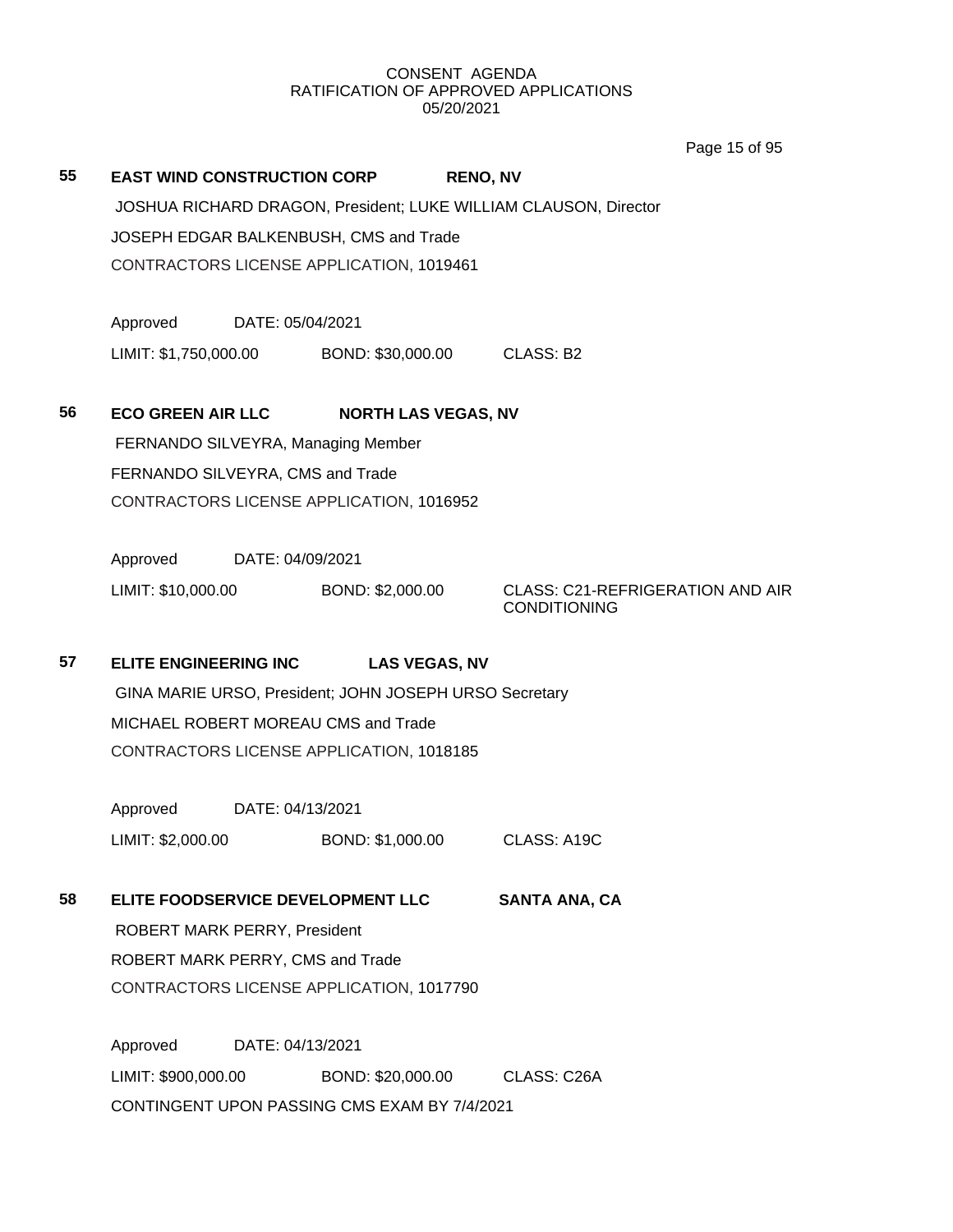Page 16 of 95

**59 EMPIRE CARPET CLEANING & RESTORATION INC SPARKS, NV** EMPIRE RESTORATION; ERIC EDWARD OLSEN President JASON MICHAEL GRANGER, Trade; ERIC EDWARD OLSEN CMS CONTRACTORS LICENSE APPLICATION, 1019042 Approved DATE: 04/13/2021 LIMIT: \$100,000.00 BOND: \$10,000.00 CLASS: C3 CONTINGENT UPON PASSING EXAMS BY 9/19/2021 **60 FARRELL CARPENTRY LLC CARSON CITY, NV** BRYCE ANTON FARRELL, Managing Member; SARAH EMILY FARRELL, Member BRYCE ANTON FARRELL, CMS and Trade CONTRACTORS LICENSE APPLICATION, 1019635 Approved DATE: 04/30/2021 LIMIT: \$10,000.00 BOND: \$2,000.00 CLASS: C3A CONTINGENT UPON PASSING EXAMS BY 10/20/2021 **61 FINAL FINISHES LLC SPARKS, NV** CANDY MARIE HAMILTON, Owner RICHARD FORREST CARROW, Trade; CANDY MARIE HAMILTON, CMS CONTRACTORS LICENSE APPLICATION, 1017471 Approved DATE: 05/06/2021 LIMIT: \$245,000.00 BOND: \$15,000.00 CLASS: C-3 CARPENTRY, MAINTENANCE AND MINOR REPAIRS **62 FIRE SOLUTIONS LLC SPARKS, NV** PAUL LEROY JOHNSON Managing Member; SHAWNA LEE SMITH, Managing Member PAUL LEROY JOHNSON CMS and Trade

CONTRACTORS LICENSE APPLICATION, 1018446

Approved DATE: 04/15/2021 LIMIT: \$770,000.00 BOND: \$20,000.00 CLASS: C41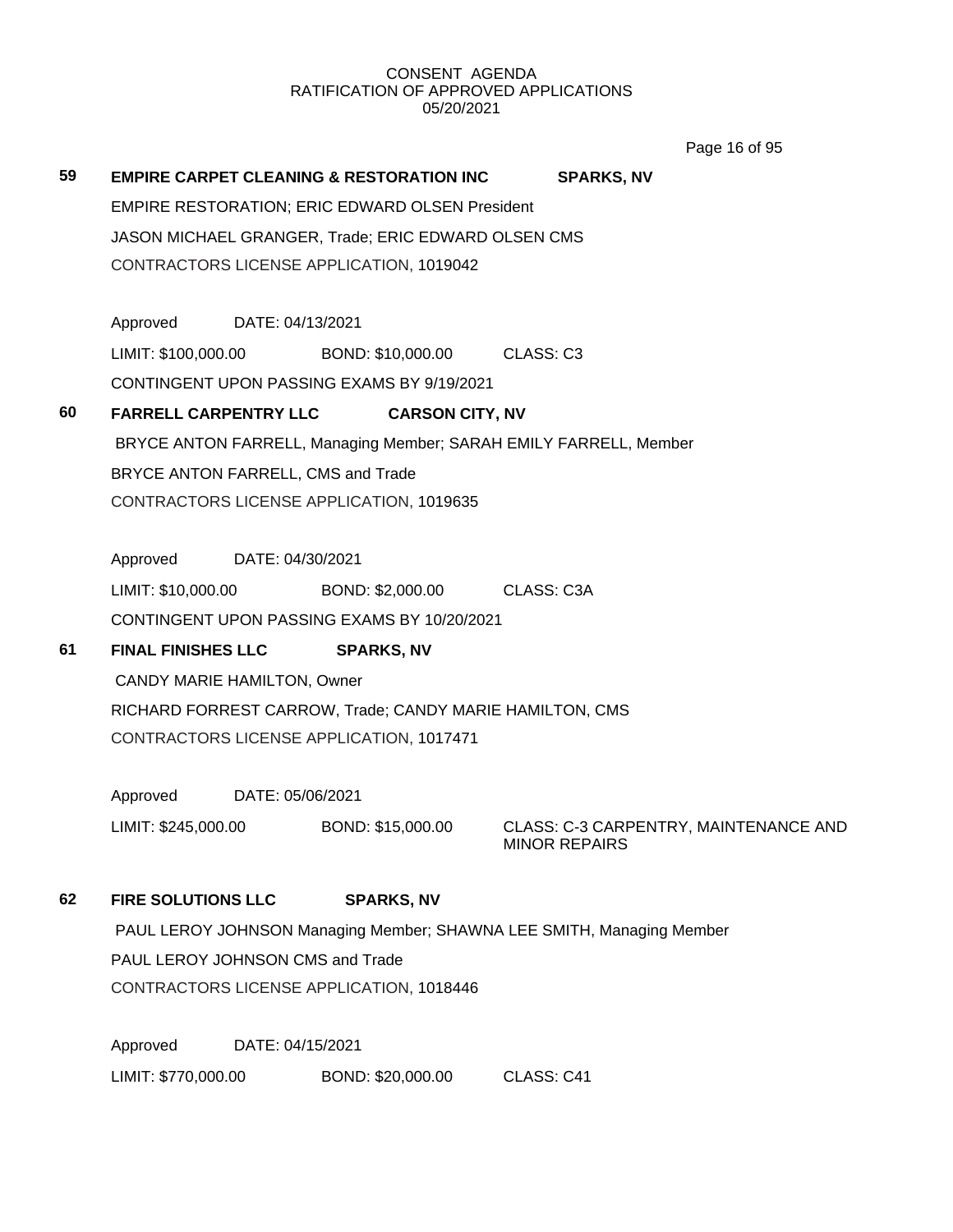Page 17 of 95

#### **63 G C LANDSCAPING & GENERAL CONSTRUCTION INC CITY OF INDUSTRY, CA**

CONTRACTORS LICENSE APPLICATION, 1018387

Approved DATE: 04/21/2021

LIMIT: \$10,000.00 BOND: \$2,000.00 CLASS: C5

CONTINGENT UPON PASSING CMS EXAM BY 8/12/2021

#### **64 GEO SYNTHETICS SYSTEMS LLC WAUKESHA, WI**

FRANK ANTHONY STRNAD, SR Managing Member; EARL B MASON, Managing Member; JAMES ROBERT KEEFOVER, Managing Member

FRANK ANTHONY STRNAD, SR CMS and Trade

CONTRACTORS LICENSE APPLICATION, 1017565

Approved DATE: 04/14/2021

LIMIT: \$1,375,000.00 BOND: \$30,000.00 CLASS: A22-UNCLASSIFIED DESIGNATED FOR THE INSTALLATION OF GEOSYNTHETIC LINERS USED TO PROTECT THE GROUND FROM **CONTAMINATES** 

## **65 GLOBAL SYSTEM INSTALLERS INC SAND LAKE, MI**

DAVID ROY UMPHREY, President

DAVID ROY UMPHREY, CMS and Trade

CONTRACTORS LICENSE APPLICATION, 1018883

Approved DATE: 04/21/2021

LIMIT: \$45,000.00 BOND: \$5,000.00 CLASS: C-14J CONVEYNACE OF GOODS

**66 GRANITE GATE CONSTRUCTION LLC RENO, NV**

JOSHUA ALLEN AHERN, Manager

JOSHUA ALLEN AHERN, CMS and Trade CONTRACTORS LICENSE APPLICATION, 1018524

Approved DATE: 04/13/2021 LIMIT: \$245,000.00 BOND: \$15,000.00 CLASS: B2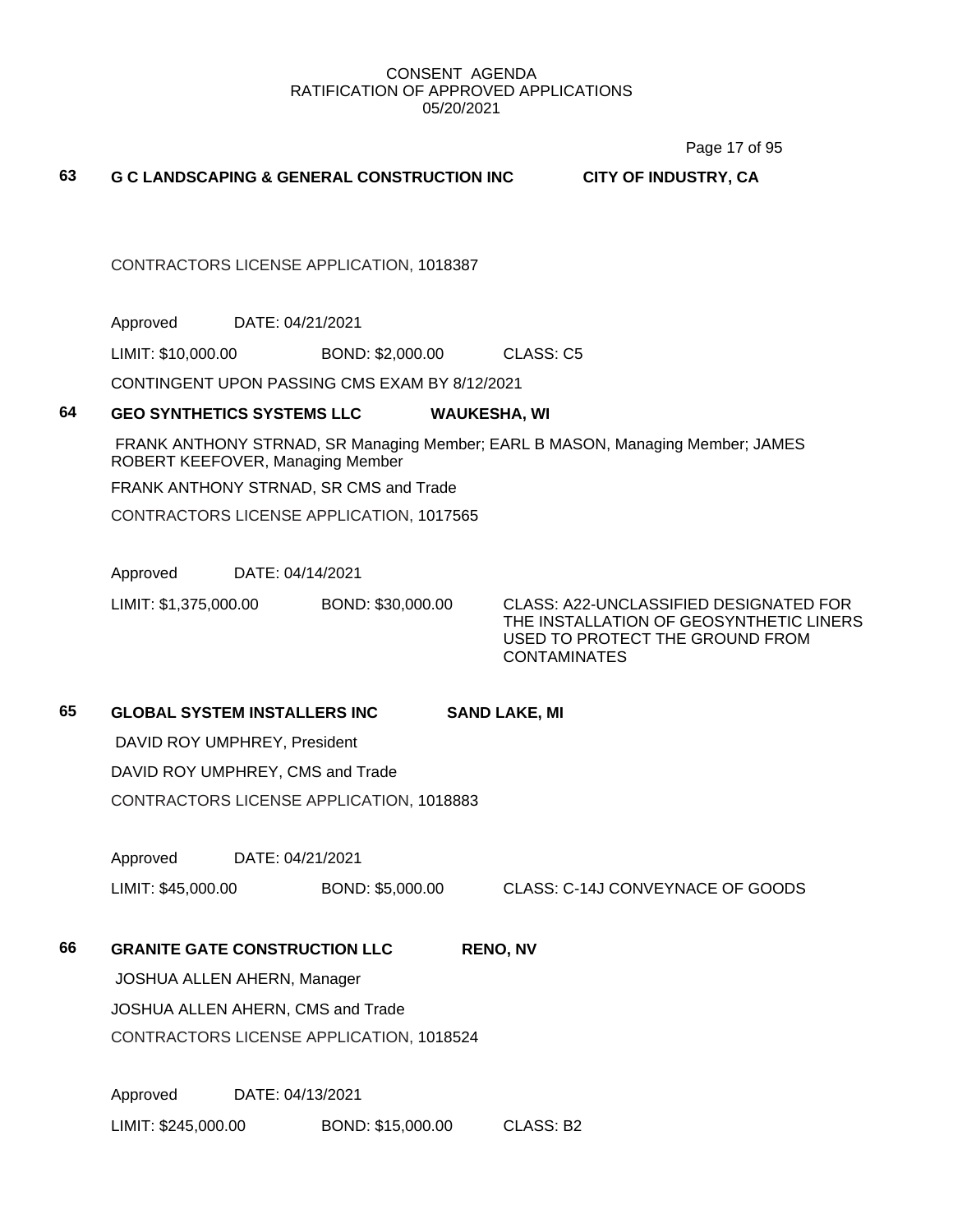Page 18 of 95

|    |                                                                         |                  |                                                        | $0.40$ 10 01 00                                                                                 |  |
|----|-------------------------------------------------------------------------|------------------|--------------------------------------------------------|-------------------------------------------------------------------------------------------------|--|
| 67 | <b>GREEN VINE INVESTMENTS LLC</b>                                       |                  |                                                        | <b>LAS VEGAS, NV</b>                                                                            |  |
|    | WATERPROOF; BRADLEY DAVID BRASWELL Manager; MELISA ANN BRASWELL Manager |                  |                                                        |                                                                                                 |  |
|    | MELISA ANN BRASWELL CMS and Trade                                       |                  |                                                        |                                                                                                 |  |
|    |                                                                         |                  | CONTRACTORS LICENSE APPLICATION, 1019597               |                                                                                                 |  |
|    |                                                                         |                  |                                                        |                                                                                                 |  |
|    | Approved                                                                | DATE: 05/03/2021 |                                                        |                                                                                                 |  |
|    | LIMIT: \$100,000.00                                                     |                  | BOND: \$10,000.00                                      | CLASS: C-10 LANDSCAPE CONTRACTING                                                               |  |
|    |                                                                         |                  | CONTINGENT UPON PASSING REQUIRED TRADE EXAM            |                                                                                                 |  |
| 68 | <b>H2J LINERS LLC</b>                                                   |                  | OREM, UT                                               |                                                                                                 |  |
|    |                                                                         |                  |                                                        | MATTHEW DENIS JOHNSON Manager; PAUL M STANWORTH Manager                                         |  |
|    |                                                                         |                  | MATTHEW DENIS JOHNSON CMS and Trade                    |                                                                                                 |  |
|    |                                                                         |                  | CONTRACTORS LICENSE APPLICATION, 1018812               |                                                                                                 |  |
|    |                                                                         |                  |                                                        |                                                                                                 |  |
|    | Approved                                                                | DATE: 04/15/2021 |                                                        |                                                                                                 |  |
|    | LIMIT: \$10,000.00                                                      |                  | BOND: \$2,000.00                                       | CLASS: A-22 UNCLASSIFIED DESIGNATED FOR<br>GEO SYNTHETIC LINERS FOR CONTAINMENT<br><b>PONDS</b> |  |
|    |                                                                         |                  |                                                        |                                                                                                 |  |
| 69 |                                                                         |                  | <b>HAMLIN CONSTRUCTION &amp; DEVELOPMENT LLC</b>       | <b>SPARKS, NV</b>                                                                               |  |
|    | <b>JAMES FRANCIS HAMLIN Manager</b>                                     |                  |                                                        |                                                                                                 |  |
|    | JAMES FRANCIS HAMLIN CMS and Trade                                      |                  |                                                        |                                                                                                 |  |
|    |                                                                         |                  | CONTRACTORS LICENSE APPLICATION, 1017878               |                                                                                                 |  |
|    |                                                                         |                  |                                                        |                                                                                                 |  |
|    | Denied                                                                  | DATE: 04/20/2021 |                                                        |                                                                                                 |  |
|    | LIMIT: \$0.00                                                           |                  | <b>BOND: \$0.00</b>                                    | <b>CLASS: B-2 RESIDENTIAL &amp; SMALL</b><br><b>COMMERCIAL</b>                                  |  |
|    |                                                                         |                  |                                                        |                                                                                                 |  |
|    |                                                                         |                  | NRS 624.263 FINANCIAL RESPONSIBILITY; PRIOR REVOCATION |                                                                                                 |  |
| 70 | <b>HIGH DESERT INSULATION LLC</b>                                       |                  |                                                        | <b>GARDNERVILLE, NV</b>                                                                         |  |
|    | <b>JASON ROSIN, Managing Member</b>                                     |                  |                                                        |                                                                                                 |  |
|    | JASON ROSIN, CMS and Trade                                              |                  |                                                        |                                                                                                 |  |
|    |                                                                         |                  | CONTRACTORS LICENSE APPLICATION, 1018852               |                                                                                                 |  |
|    |                                                                         |                  |                                                        |                                                                                                 |  |
|    | Approved<br>LIMIT: \$10,000.00                                          | DATE: 04/15/2021 | BOND: \$2,000.00                                       | <b>CLASS: C-3C INSULATION &amp; WEATHER</b>                                                     |  |

CONTINGENT UPON PASSING CMS BY 09/10/2021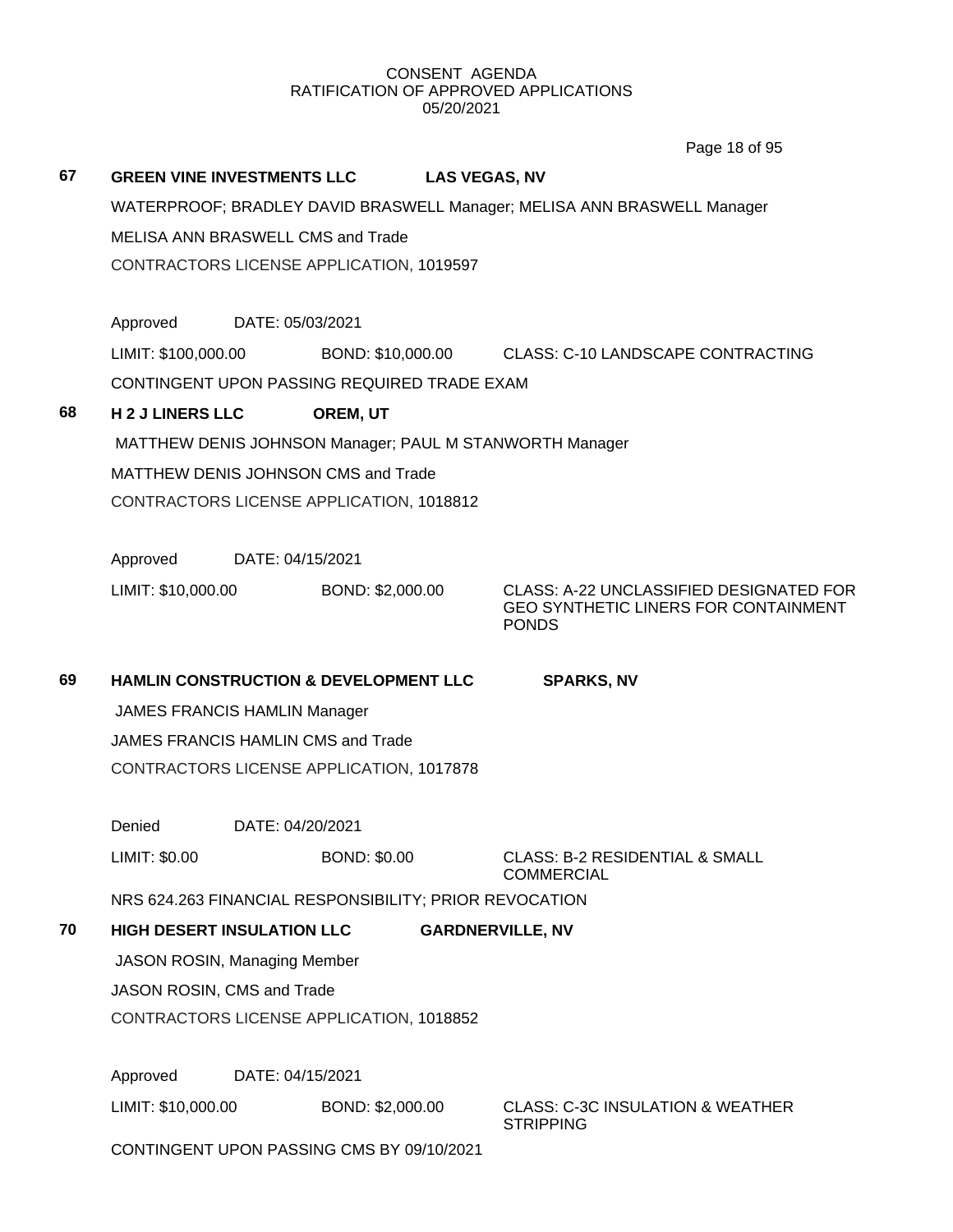Page 19 of 95

#### **71 HIGH MOUNTAIN ELECTRIC INC TAHOE VISTA, CA**

MARCO DUSAN ZUVIC, President; KRISTINA AMBER VANEPPS ZUVIC, Secretary MARCO DUSAN ZUVIC, CMS and Trade CONTRACTORS LICENSE APPLICATION, 1018656

Approved DATE: 04/27/2021

LIMIT: \$100,000.00 BOND: \$10,000.00 CLASS: C2

CONTINGENT UPON PASSING CMS EXAM BY 9/1/2021

#### **72 HOOD BRANCO INNOVATIONS INC RENO, NV**

BRIAN RANDOLPH HOOD, Chief Executive Officer; DWIGHT MICHAEL BRANCO, Chief Financial Officer RANDALL CARL DUMLER, CMS and Trade CONTRACTORS LICENSE APPLICATION, 1016701

Denied DATE: 04/20/2021

LIMIT: \$0.00 BOND: \$0.00 CLASS: C2

FAILURE TO ESTABLISH FINANCIAL RESPONSIBILITY AS SET FORTH IN NRS 624.262 AND NRS 624.263

## **73 HOOK IT UP CRANE LLC LAS VEGAS, NV**

ROBERT JAMES PHILLIPS Manager; CLAUDIA RENEE JARAMILLO, Manager

ROBERT JAMES PHILLIPS CMS and Trade

CONTRACTORS LICENSE APPLICATION, 1019273

Approved DATE: 04/14/2021

LIMIT: \$10,000.00 BOND: \$2,000.00 CLASS: C-41I RIGGING AND CRANES CONTINGENT UPON PASSING REQUIRED CMS EXAM

## **74 HOSKINS LANDSCAPING CONTRACTORS LLC INCLINE VILLAGE, NV**

ROBERT WILLIAM HOSKINS, Manager

ROBERT WILLIAM HOSKINS, CMS and Trade

CONTRACTORS LICENSE APPLICATION, 1018257

Approved DATE: 04/15/2021 LIMIT: \$10,000.00 BOND: \$2,000.00 CLASS: C10 CONTINGENT UPON PASSING EXAMS BY 8/5/2021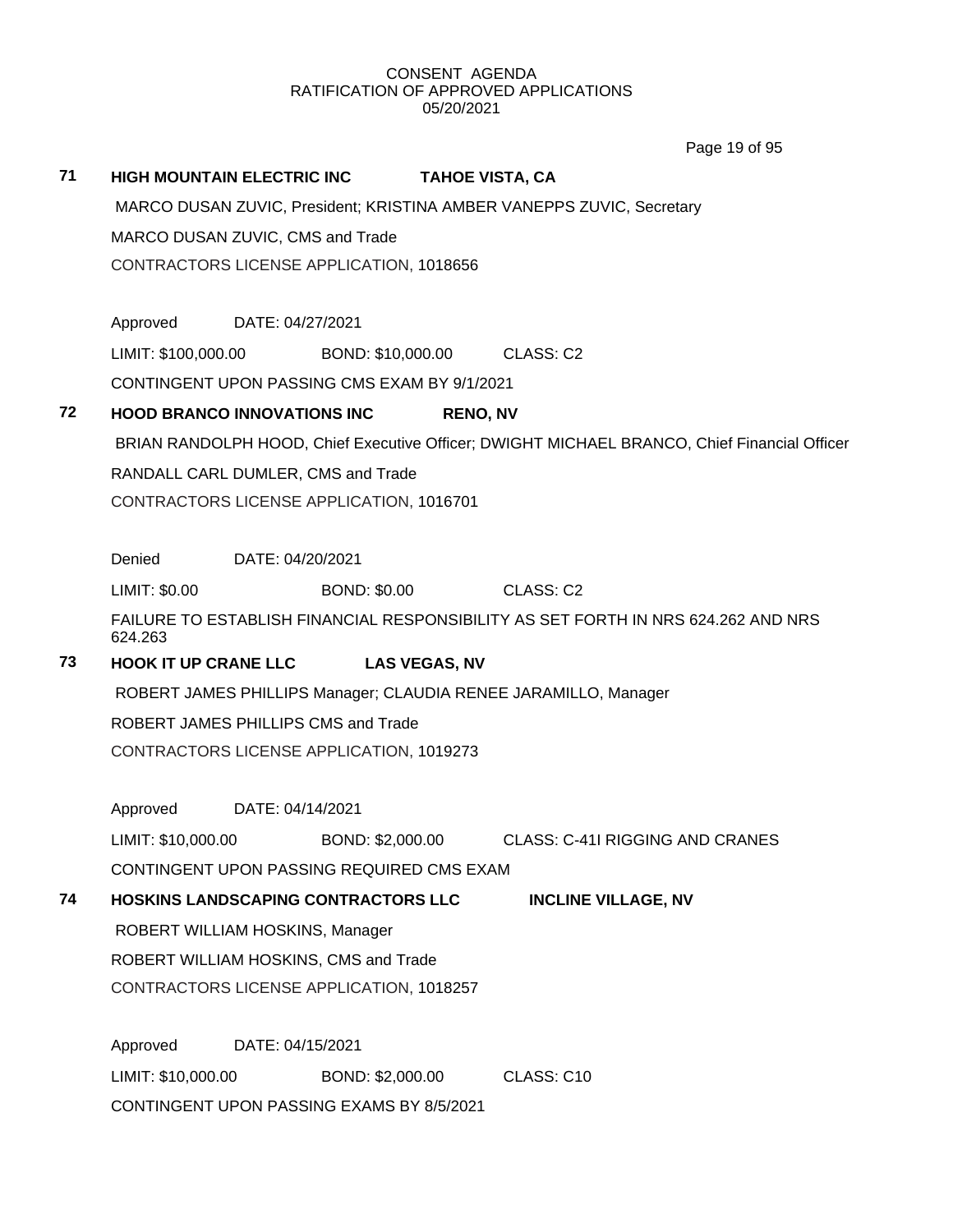Page 20 of 95

| 75 | <b>HUDDLESTON &amp; SONS MASONRY INC</b> |                                          |                                               | <b>RENO, NV</b>                                               |  |  |
|----|------------------------------------------|------------------------------------------|-----------------------------------------------|---------------------------------------------------------------|--|--|
|    | <b>PAUL DEWY HUDDLESTON President</b>    |                                          |                                               |                                                               |  |  |
|    | PAUL DEWY HUDDLESTON CMS and Trade       |                                          |                                               |                                                               |  |  |
|    |                                          |                                          | CONTRACTORS LICENSE APPLICATION, 1019418      |                                                               |  |  |
|    | Approved                                 | DATE: 04/30/2021                         |                                               |                                                               |  |  |
|    | LIMIT: \$200,000.00                      |                                          |                                               | BOND: \$10,000.00 CLASS: C-18 MASONRY                         |  |  |
|    |                                          |                                          | CONTINGENT UPON SURRENDER OF LICENSE #0086061 |                                                               |  |  |
| 76 | <b>INTECH MECHANICAL COMPANY INC</b>     |                                          |                                               | <b>ROSEVILLE, CA</b>                                          |  |  |
|    | RICHARD BILL CHOWDRY President           |                                          |                                               |                                                               |  |  |
|    | RICHARD BILL CHOWDRY CMS and Trade       |                                          |                                               |                                                               |  |  |
|    |                                          | CONTRACTORS LICENSE APPLICATION, 1018515 |                                               |                                                               |  |  |
|    | Approved                                 | DATE: 05/04/2021                         |                                               |                                                               |  |  |
|    | LIMIT: Unlimited                         |                                          |                                               | BOND: \$50,000.00 CLASS: C-1 PLUMBING AND HEATING             |  |  |
| 77 | <b>INTECH MECHANICAL COMPANY INC</b>     |                                          |                                               | <b>ROSEVILLE, CA</b>                                          |  |  |
|    | RICHARD BILL CHOWDRY President           |                                          |                                               |                                                               |  |  |
|    | RICHARD BILL CHOWDRY CMS and Trade       |                                          |                                               |                                                               |  |  |
|    |                                          |                                          | CONTRACTORS LICENSE APPLICATION, 1019587      |                                                               |  |  |
|    | Approved                                 | DATE: 05/06/2021                         |                                               |                                                               |  |  |
|    | LIMIT: Unlimited                         |                                          | BOND: \$50,000.00                             | CLASS: C-21 REFRIGERATION & AIR<br><b>CONDITIONING</b>        |  |  |
| 78 | <b>INTEGRITY FLOORING LLC</b>            |                                          | <b>PAHRUMP, NV</b>                            |                                                               |  |  |
|    |                                          |                                          |                                               | ELIZABETH SOTO, Managing Member; JAVIER SOTO, Managing Member |  |  |
|    |                                          |                                          | JAVIER SOTO, Trade; ELIZABETH SOTO, CMS       |                                                               |  |  |
|    |                                          |                                          | CONTRACTORS LICENSE APPLICATION, 1019215      |                                                               |  |  |
|    | Approved                                 | DATE: 04/28/2021                         |                                               |                                                               |  |  |
|    | LIMIT: \$10,000.00                       |                                          | BOND: \$2,000.00                              | <b>CLASS: C20-TILING</b>                                      |  |  |
|    |                                          |                                          | CONTINGENT ON PASSING CMS/TRADE EXAMS         |                                                               |  |  |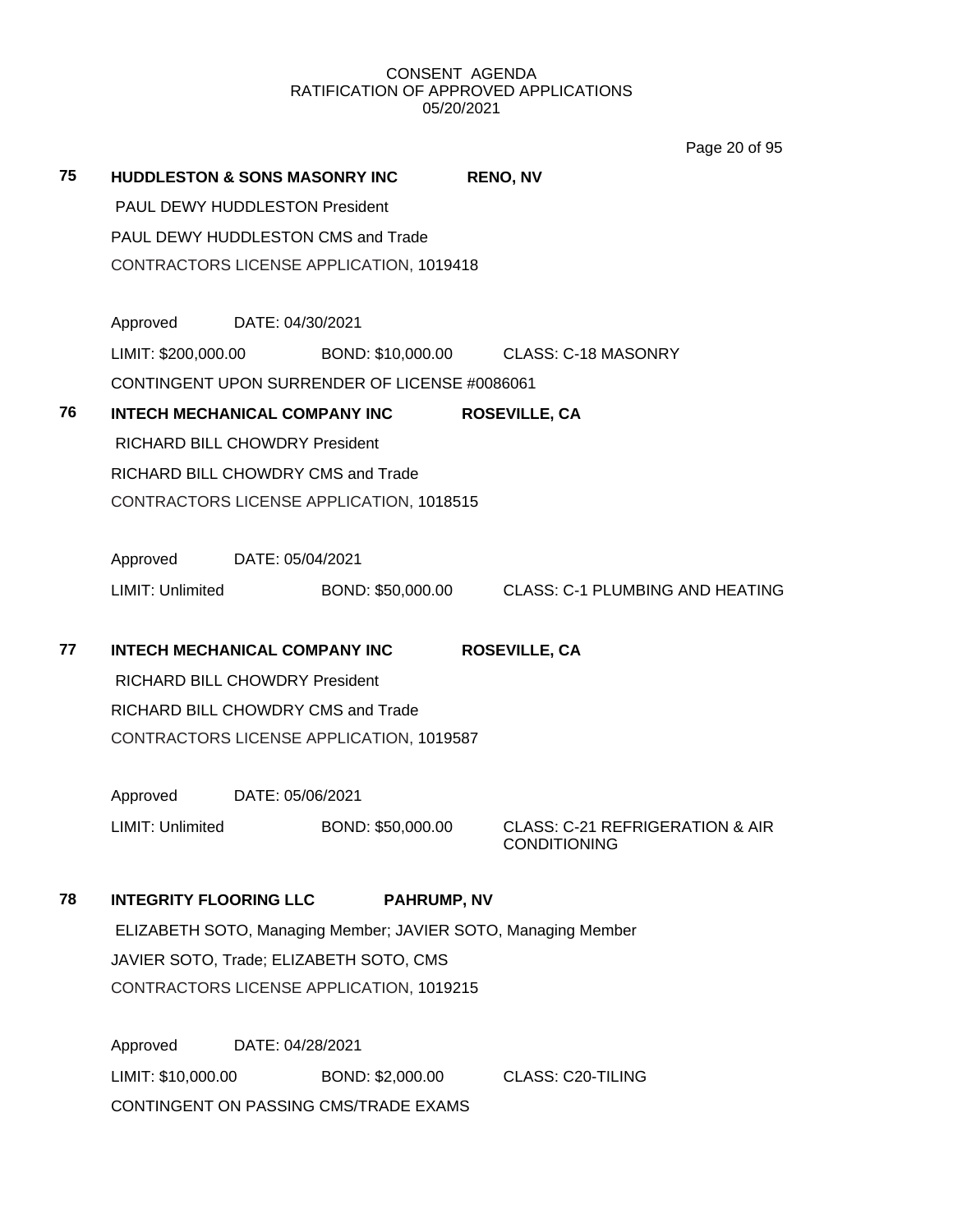Page 21 of 95

# **79 INTEGRITY TANK SERVICES LLC HENDERSON, KY** CLARENCE COOKSEY CRAFTON Managing Member DOUGLAS JOHN BAYLES CMS and Trade CONTRACTORS LICENSE APPLICATION, 1018933 Approved DATE: 04/14/2021 LIMIT: \$245,000.00 BOND: \$15,000.00 CLASS: C-28 FABRICATING TANKS **80 J & J STEEL LLC LAS VEGAS, NV** JAMES WILLIAM NEVILLE Managing Member JOSE ANDONI BERISTAIN, Trade; JAMES WILLIAM NEVILLE CMS CONTRACTORS LICENSE APPLICATION, 1018634 Approved DATE: 04/22/2021 LIMIT: \$10,000.00 BOND: \$2,000.00 CLASS: C-14A REINFOCING STEEL CONTINGENT UPON PASSING CMS & C-14A EXAMS BY 09/09/2021 **81 J & R HOUSING LLC NORTH LAS VEGAS, NV** RUPERT BERNARD ARZU, Managing Member RUPERT BERNARD ARZU, CMS and Trade CONTRACTORS LICENSE APPLICATION, 1018741 Approved DATE: 04/13/2021 LIMIT: \$10,000.00 BOND: \$2,000.00 CLASS: C3 CONTINGENT UPON PASSING EXAMS BY 9/5/2021 **82 J E DUNN CONSTRUCTION COMPANY KANSAS CITY, MO** GORDON ELMO LANSFORD, III President; BETH ANN SOUKUP Treasurer; THOMAS FRANCIS WHITTAKER Vice President; TIMOTHY STEPHEN DUNN, Chairman of the Board VINCENT ELLIOTT CLINE CMS and Trade CONTRACTORS LICENSE APPLICATION, 1018849 Approved DATE: 05/04/2021 LIMIT: Unlimited BOND: \$50,000.00 CLASS: B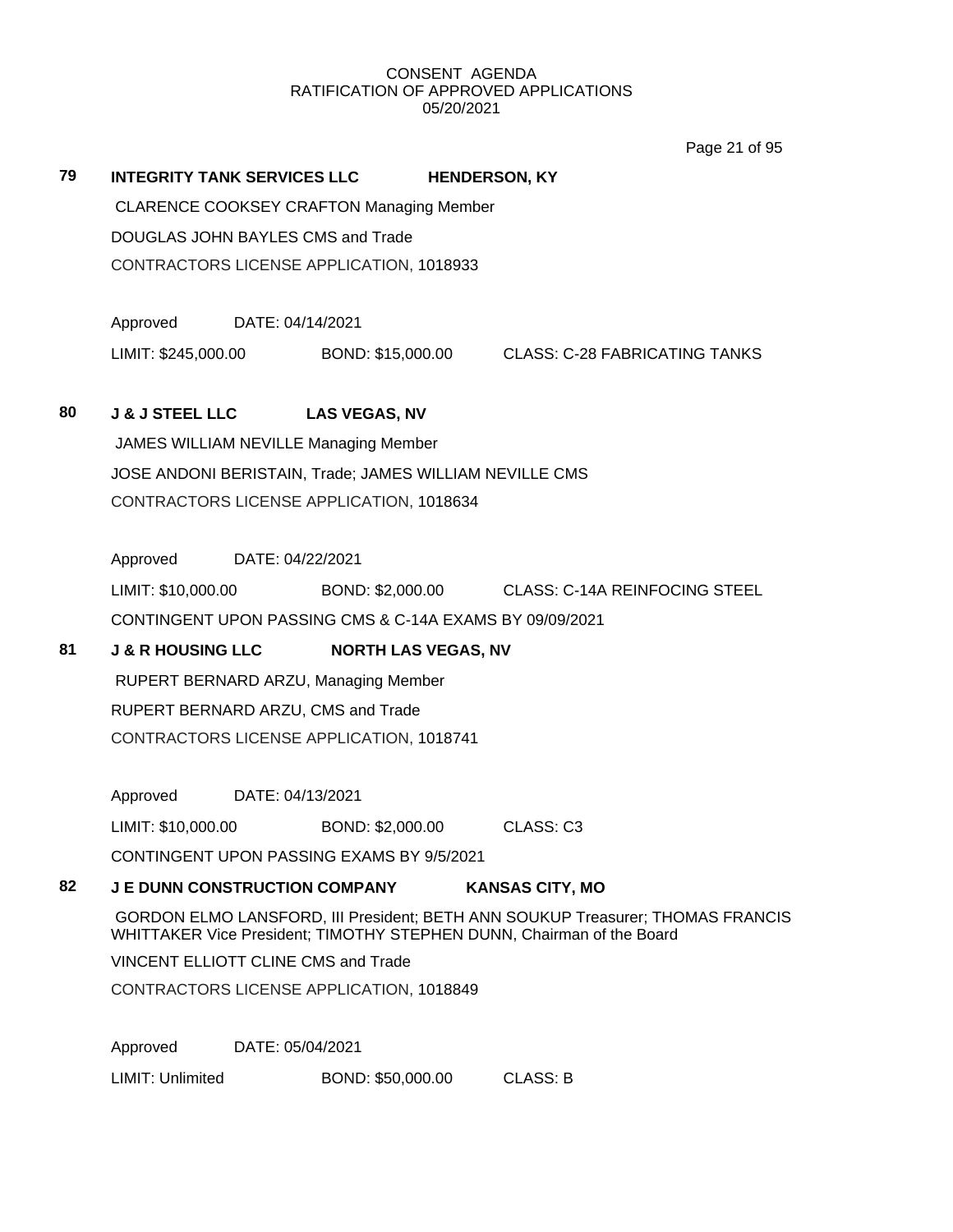Page 22 of 95

**83 J P & SONS ROOFING LLC SPARKS, NV** JOEL HERNANDEZ-PEREZ, Managing Member JOEL HERNANDEZ-PEREZ, CMS and Trade CONTRACTORS LICENSE APPLICATION, 1019460

> Approved DATE: 04/21/2021 LIMIT: \$10,000.00 BOND: \$2,000.00 CLASS: C15A CONTINGENT UPON PASSING EXAMS BY 10/9/2021

## **84 JACK LEE BENSON JR LAS VEGAS, NV**

BENSONS HANDYMAN SERVICE; JACK LEE BENSON, JR Owner

JACK LEE BENSON, JR CMS and Trade

CONTRACTORS LICENSE APPLICATION, 1019482

Approved DATE: 05/03/2021

LIMIT: \$10,000.00 BOND: \$2,000.00 CLASS: C-2 ELECTRICAL

CONTINGENT UPON PASSING REQUIRED CMS AND TRADE EXAMS

#### **85 JORDY & COMPANY DENVER, CO**

SEAN M WARDROUP, President; JOHN CHARLES JORDY, Chief Executive Officer; ROSS L ROSENOW, Vice President BENJAMIN ADAM BUCHNER, CMS and Trade

CONTRACTORS LICENSE APPLICATION, 1018829

Approved DATE: 05/03/2021

LIMIT: Unlimited BOND: \$50,000.00 CLASS: B-2 RESIDENTIAL AND SMALL

**COMMERCIAL** 

#### **86 JORGE LOZOYA RUIZ SPRING CREEK, NV**

HIGH DESERT CONCRETE; JORGE LOZOYA-RUIZ Owner

JORGE LOZOYA-RUIZ CMS and Trade

CONTRACTORS LICENSE APPLICATION, 1019298

Approved DATE: 04/28/2021 LIMIT: \$20,000.00 BOND: \$5,000.00 CLASS: C-5 CONCRETE CONTRACTING CONTINGENT UPON PASSING CMS & C-5 EXAMS BY 09/30/2021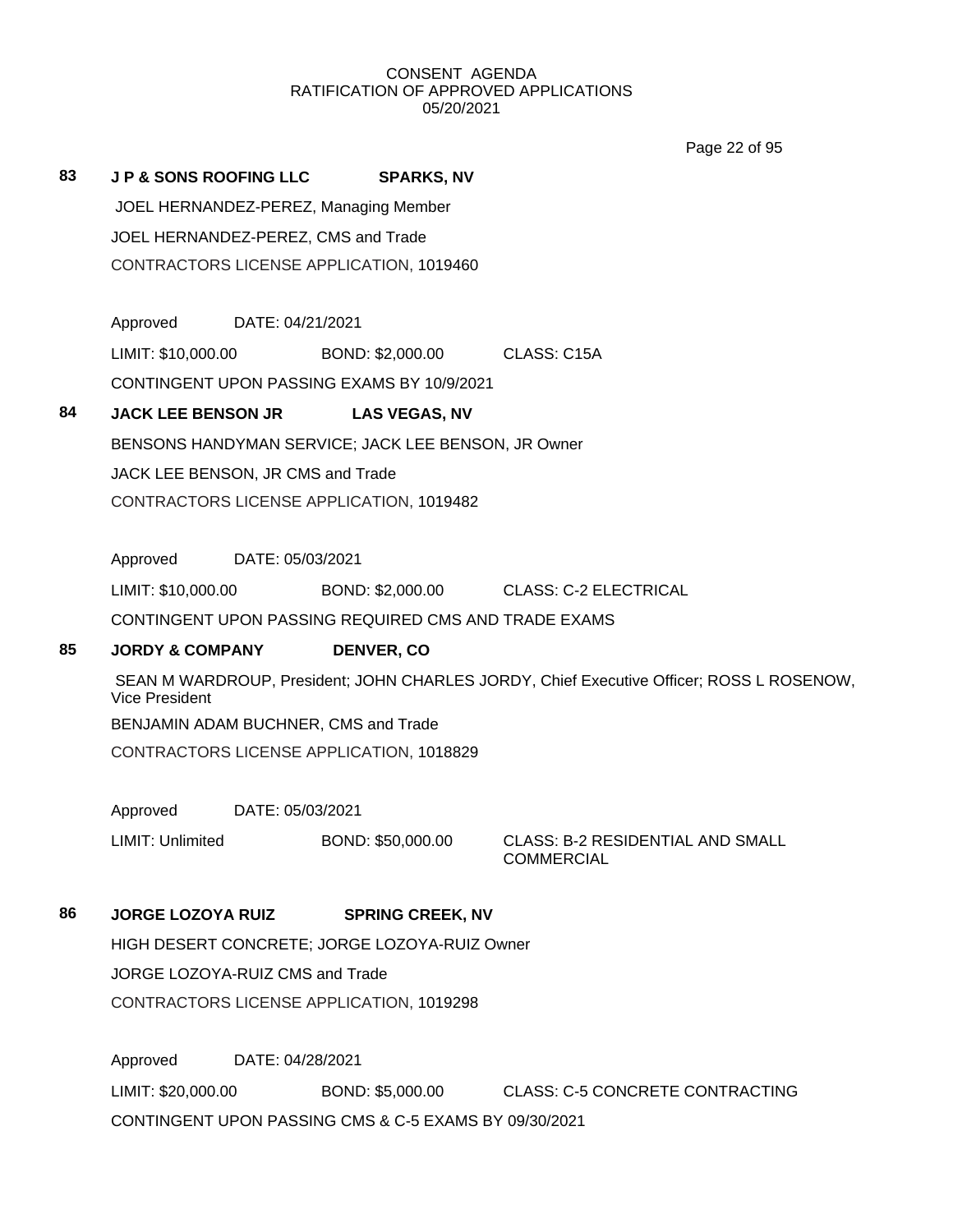Page 23 of 95

|    |                                                                                         |                                                              | Page 23 of 95                                                                     |  |  |  |
|----|-----------------------------------------------------------------------------------------|--------------------------------------------------------------|-----------------------------------------------------------------------------------|--|--|--|
| 87 | <b>KODA PATIOS LLC</b>                                                                  | <b>LAS VEGAS, NV</b>                                         |                                                                                   |  |  |  |
|    | JACQUELINE MICHELE APPLEYARD, Managing Member                                           |                                                              |                                                                                   |  |  |  |
|    | JACQUELINE MICHELE APPLEYARD, CMS and Trade<br>CONTRACTORS LICENSE APPLICATION, 1018559 |                                                              |                                                                                   |  |  |  |
|    |                                                                                         |                                                              |                                                                                   |  |  |  |
|    |                                                                                         |                                                              |                                                                                   |  |  |  |
|    | Approved                                                                                | DATE: 04/22/2021                                             |                                                                                   |  |  |  |
|    | LIMIT: \$10,000.00                                                                      | BOND: \$2,000.00                                             | CLASS: C-14H AWINNGS AND LOUVRES                                                  |  |  |  |
|    |                                                                                         |                                                              |                                                                                   |  |  |  |
| 88 | <b>LARON LLC</b>                                                                        | <b>KINGMAN, AZ</b>                                           |                                                                                   |  |  |  |
|    | Treasurer                                                                               |                                                              | OHIO TRANSMISSION LLC Member; DAVID LORING SCHEER, President; ADAM JAMES MCMAHON, |  |  |  |
|    | BRANDON WADE VEST, CMS and Trade                                                        |                                                              |                                                                                   |  |  |  |
|    |                                                                                         | CONTRACTORS LICENSE APPLICATION, 1017823                     |                                                                                   |  |  |  |
|    |                                                                                         |                                                              |                                                                                   |  |  |  |
|    | Approved                                                                                | DATE: 04/22/2021                                             |                                                                                   |  |  |  |
|    | LIMIT: \$2,000,000.00                                                                   | BOND: \$30,000.00                                            | CLASS: A-14 STEEL ERECTION AND INDUSTRIAL<br>MACHINERY A-20 INDUSTRIAL PIPING     |  |  |  |
|    |                                                                                         | CONTINGENT ON PASSING REQUIRED CMS/TRADE EXAMS               |                                                                                   |  |  |  |
| 89 | <b>LIVENGOOD CONSTRUCTION LLC</b>                                                       |                                                              | <b>SPARKS, NV</b>                                                                 |  |  |  |
|    | ANTHONY LIVENGOOD, Managing Member; JOHANNA LEE LIVENGOOD, Managing Member              |                                                              |                                                                                   |  |  |  |
|    | ANTHONY LIVENGOOD, CMS and Trade                                                        |                                                              |                                                                                   |  |  |  |
|    | CONTRACTORS LICENSE APPLICATION, 1016077                                                |                                                              |                                                                                   |  |  |  |
|    |                                                                                         |                                                              |                                                                                   |  |  |  |
|    | Approved                                                                                | DATE: 04/27/2021                                             |                                                                                   |  |  |  |
|    | LIMIT: \$10,000.00                                                                      | BOND: \$2,000.00                                             | <b>CLASS: C-5 CONCRETE CONTRACTING</b>                                            |  |  |  |
| 90 | <b>LYDICK WESTERN CONSTRUCTION INC</b>                                                  |                                                              | <b>RENO, NV</b>                                                                   |  |  |  |
|    |                                                                                         | JUSTIN PAUL LYDICK, President; DOUGLAS PAUL LYDICK Secretary |                                                                                   |  |  |  |
|    | <b>DOUGLAS PAUL LYDICK CMS and Trade</b>                                                |                                                              |                                                                                   |  |  |  |
|    |                                                                                         | CONTRACTORS LICENSE APPLICATION, 1017864                     |                                                                                   |  |  |  |
|    |                                                                                         |                                                              |                                                                                   |  |  |  |
|    | Approved                                                                                | DATE: 04/27/2021                                             |                                                                                   |  |  |  |
|    | LIMIT: \$1,000,000.00                                                                   | BOND: \$30,000.00                                            | CLASS: A-12 EXCAVATING, GRADING,<br><b>TRENCHING AND SURFACING</b>                |  |  |  |
|    | CONTINGENT UPON PASSING A-12 EXAM BY 07/08/2021                                         |                                                              |                                                                                   |  |  |  |
|    |                                                                                         |                                                              |                                                                                   |  |  |  |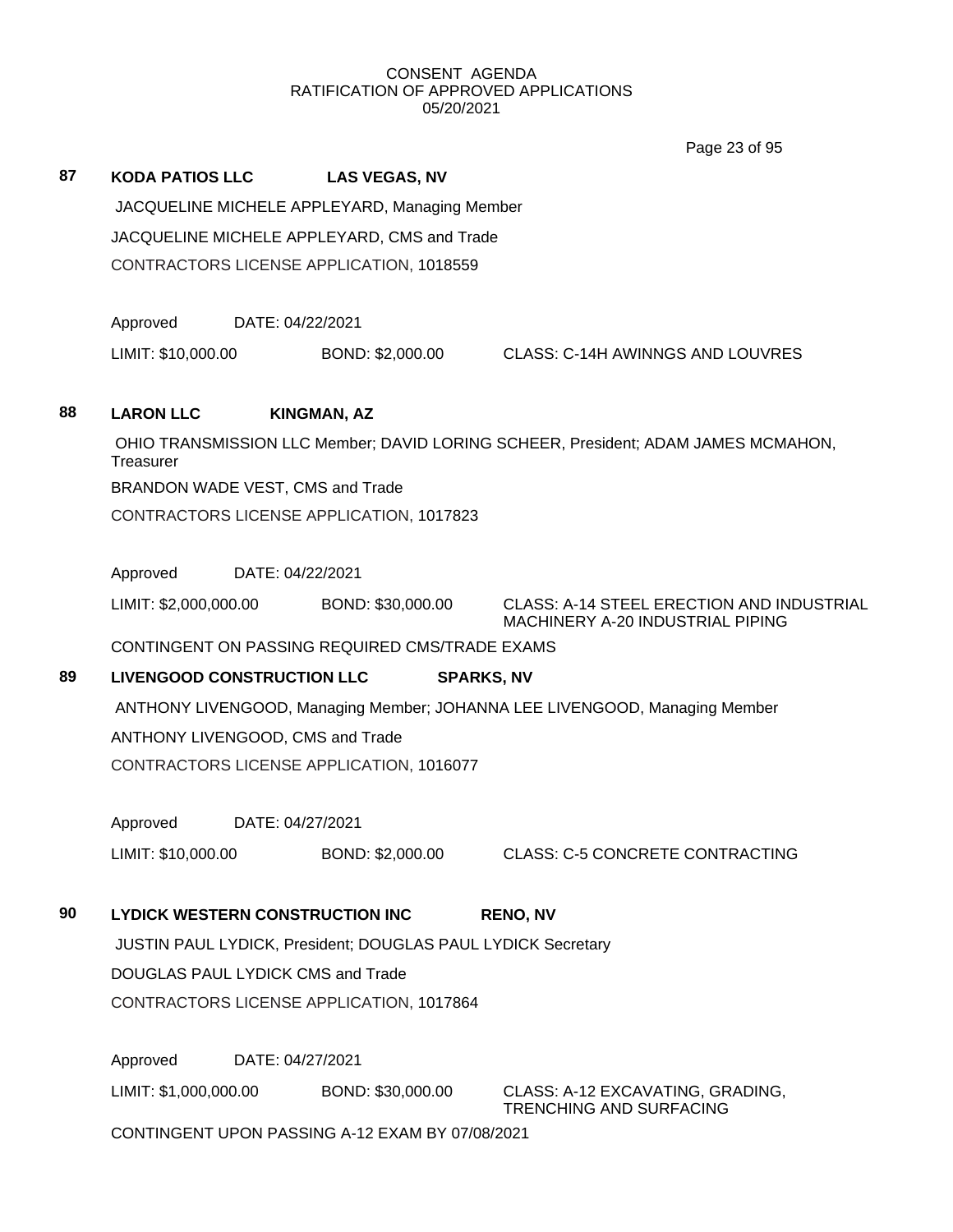Page 24 of 95

|    |                                                             |                                                                      |                  |                            | <b>AVOID LA UI</b>                                             |  |  |
|----|-------------------------------------------------------------|----------------------------------------------------------------------|------------------|----------------------------|----------------------------------------------------------------|--|--|
| 91 | <b>MAC TECH LLC</b>                                         |                                                                      |                  | <b>NORTH LAS VEGAS, NV</b> |                                                                |  |  |
|    | MARCO ANTONI CORTES, Managing Member                        |                                                                      |                  |                            |                                                                |  |  |
|    | MARCO ANTONI CORTES, CMS and Trade                          |                                                                      |                  |                            |                                                                |  |  |
|    | CONTRACTORS LICENSE APPLICATION, 1019080                    |                                                                      |                  |                            |                                                                |  |  |
|    | Approved                                                    | DATE: 05/03/2021                                                     |                  |                            |                                                                |  |  |
|    | LIMIT: \$10,000.00                                          |                                                                      |                  |                            | BOND: \$2,000.00 CLASS: C-21B AIR CONDITIONING                 |  |  |
|    | CONTINGENT ON PASSING REQUIRED CMS/TRADE EXAMS              |                                                                      |                  |                            |                                                                |  |  |
| 92 | <b>MAJESTIC RENOVATIONS LLC</b>                             |                                                                      |                  | <b>LAS VEGAS, NV</b>       |                                                                |  |  |
|    | FEGIEL HASEM LOPEZ-ARREOLA, Manager                         |                                                                      |                  |                            |                                                                |  |  |
|    | FEGIEL HASEM LOPEZ-ARREOLA, CMS and Trade                   |                                                                      |                  |                            |                                                                |  |  |
|    |                                                             | CONTRACTORS LICENSE APPLICATION, 1019069                             |                  |                            |                                                                |  |  |
|    | Approved DATE: 04/09/2021                                   |                                                                      |                  |                            |                                                                |  |  |
|    | LIMIT: \$10,000.00                                          |                                                                      | BOND: \$2,000.00 |                            | CLASS: C-19 INSTALLING TERRAZZO AND<br><b>MARBLE</b>           |  |  |
|    | CONTINGENT UPON PASSING REQUIRED CMS EXAM                   |                                                                      |                  |                            |                                                                |  |  |
| 93 |                                                             | <b>MCCAI REMODELING AND CONSTRUCTION LLC</b><br><b>LAS VEGAS, NV</b> |                  |                            |                                                                |  |  |
|    | STEPHONN MCCAI TAYLOR, Manager                              |                                                                      |                  |                            |                                                                |  |  |
|    | DAVID RAY CLONTZ CMS and Trade                              |                                                                      |                  |                            |                                                                |  |  |
|    | CONTRACTORS LICENSE APPLICATION, 1018962                    |                                                                      |                  |                            |                                                                |  |  |
|    | Approved                                                    | DATE: 04/15/2021                                                     |                  |                            |                                                                |  |  |
|    | LIMIT: \$200,000.00                                         |                                                                      |                  | BOND: \$10,000.00          | <b>CLASS: B-2 RESIDENTIAL &amp; SMALL</b><br><b>COMMERCIAL</b> |  |  |
| 94 | <b>MILLAR HEATING &amp; AIR LLC</b><br><b>LAS VEGAS, NV</b> |                                                                      |                  |                            |                                                                |  |  |
|    | DANA ALAN MILLAR Managing Member                            |                                                                      |                  |                            |                                                                |  |  |
|    |                                                             | DANA ALAN MILLAR CMS and Trade                                       |                  |                            |                                                                |  |  |
|    |                                                             | CONTRACTORS LICENSE APPLICATION, 1019414                             |                  |                            |                                                                |  |  |
|    | Approved                                                    |                                                                      | DATE: 04/28/2021 |                            |                                                                |  |  |
|    | LIMIT: \$10,000.00                                          |                                                                      | BOND: \$2,000.00 |                            | <b>CLASS: C21B-AIR CONDITIONING</b>                            |  |  |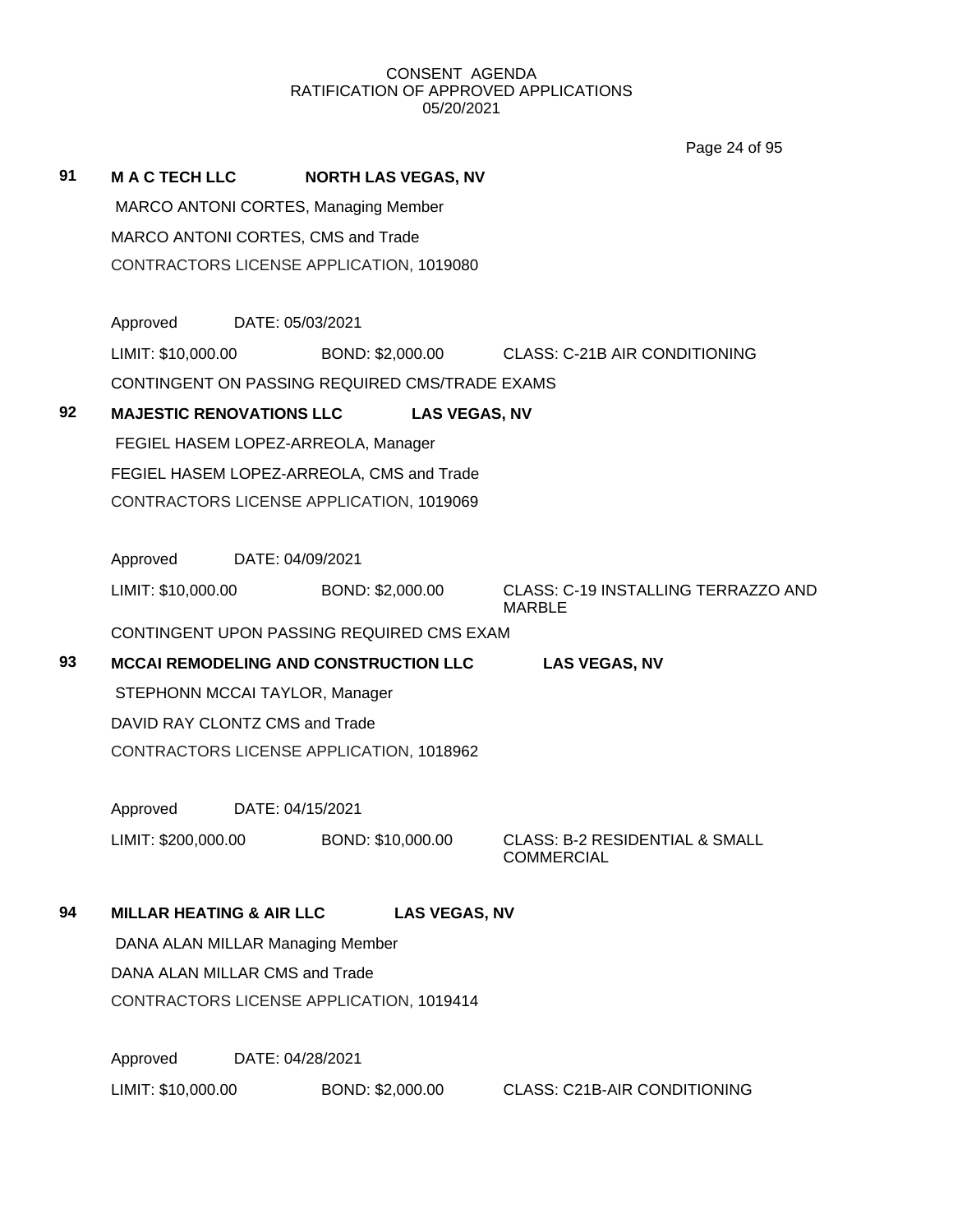Page 25 of 95

| 95 | <b>MODERN ELECTRIC LLC</b>                                           |                                                                   | <b>LAS VEGAS, NV</b>                                    |                                                                       |  |  |
|----|----------------------------------------------------------------------|-------------------------------------------------------------------|---------------------------------------------------------|-----------------------------------------------------------------------|--|--|
|    | DENISE DIANA ESTRADA, Manager                                        |                                                                   |                                                         |                                                                       |  |  |
|    | DENISE DIANA ESTRADA, CMS and Trade                                  |                                                                   |                                                         |                                                                       |  |  |
|    | CONTRACTORS LICENSE APPLICATION, 1019489                             |                                                                   |                                                         |                                                                       |  |  |
|    | Approved DATE: 05/06/2021                                            |                                                                   |                                                         |                                                                       |  |  |
|    |                                                                      |                                                                   |                                                         | LIMIT: \$10,000.00 BOND: \$2,000.00 CLASS: C-2 ELECTRICAL             |  |  |
|    |                                                                      |                                                                   | CONTINGENT UPON PASSING REQUIRED CMS AND TRADE EXAMS    |                                                                       |  |  |
| 96 |                                                                      | MONKEY WRENCH PLUMBING SERVICES LLC<br><b>NORTH LAS VEGAS, NV</b> |                                                         |                                                                       |  |  |
|    |                                                                      |                                                                   |                                                         | KATIA ALEXA GANDARA, Managing Member; JOSE A GANDARA, Managing Member |  |  |
|    | JOSE A GANDARA, CMS and Trade                                        |                                                                   |                                                         |                                                                       |  |  |
|    |                                                                      |                                                                   | CONTRACTORS LICENSE APPLICATION, 1017824                |                                                                       |  |  |
|    | Approved DATE: 05/03/2021                                            |                                                                   |                                                         |                                                                       |  |  |
|    |                                                                      |                                                                   |                                                         | LIMIT: \$10,000.00 BOND: \$2,000.00 CLASS: C-1D PLUMBING              |  |  |
|    |                                                                      |                                                                   | CONTINGENT ON PASSING REQUIRED CMS/TRADE EXAMS          |                                                                       |  |  |
| 97 | MOUNTAIN MAN CUSTOM HOMES LLC INCLINE VILLAGE, NV                    |                                                                   |                                                         |                                                                       |  |  |
|    | JACOB M SURPRENANT, President; LEANDRA NATASHA SURPRENANT, Treasurer |                                                                   |                                                         |                                                                       |  |  |
|    | JACOB M SURPRENANT, CMS and Trade                                    |                                                                   |                                                         |                                                                       |  |  |
|    | CONTRACTORS LICENSE APPLICATION, 1017716                             |                                                                   |                                                         |                                                                       |  |  |
|    | Approved DATE: 04/21/2021                                            |                                                                   |                                                         |                                                                       |  |  |
|    |                                                                      |                                                                   | LIMIT: \$800,000.00 BOND: \$20,000.00 CLASS: B2         |                                                                       |  |  |
|    |                                                                      |                                                                   | CONTINGENT UPON PASSING EXAMS BY 6/28/2021              |                                                                       |  |  |
| 98 | <b>MULE FENCE INC</b>                                                |                                                                   | <b>SPARKS, NV</b>                                       |                                                                       |  |  |
|    | ADAM LEE WALTERS, President; SAMANTHA LORRAINE FREGOSO, Secretary    |                                                                   |                                                         |                                                                       |  |  |
|    |                                                                      |                                                                   |                                                         |                                                                       |  |  |
|    |                                                                      |                                                                   | SAMANTHA LORRAINE FREGOSO, CMS; ADAM LEE WALTERS, Trade |                                                                       |  |  |
|    |                                                                      |                                                                   | CONTRACTORS LICENSE APPLICATION, 1018597                |                                                                       |  |  |
|    | Approved                                                             | DATE: 04/23/2021                                                  |                                                         |                                                                       |  |  |
|    | LIMIT: \$10,000.00                                                   |                                                                   | BOND: \$2,000.00                                        | <b>CLASS: C-25 FENCING AND EQUIPPING</b><br><b>PLAYGROUNDS</b>        |  |  |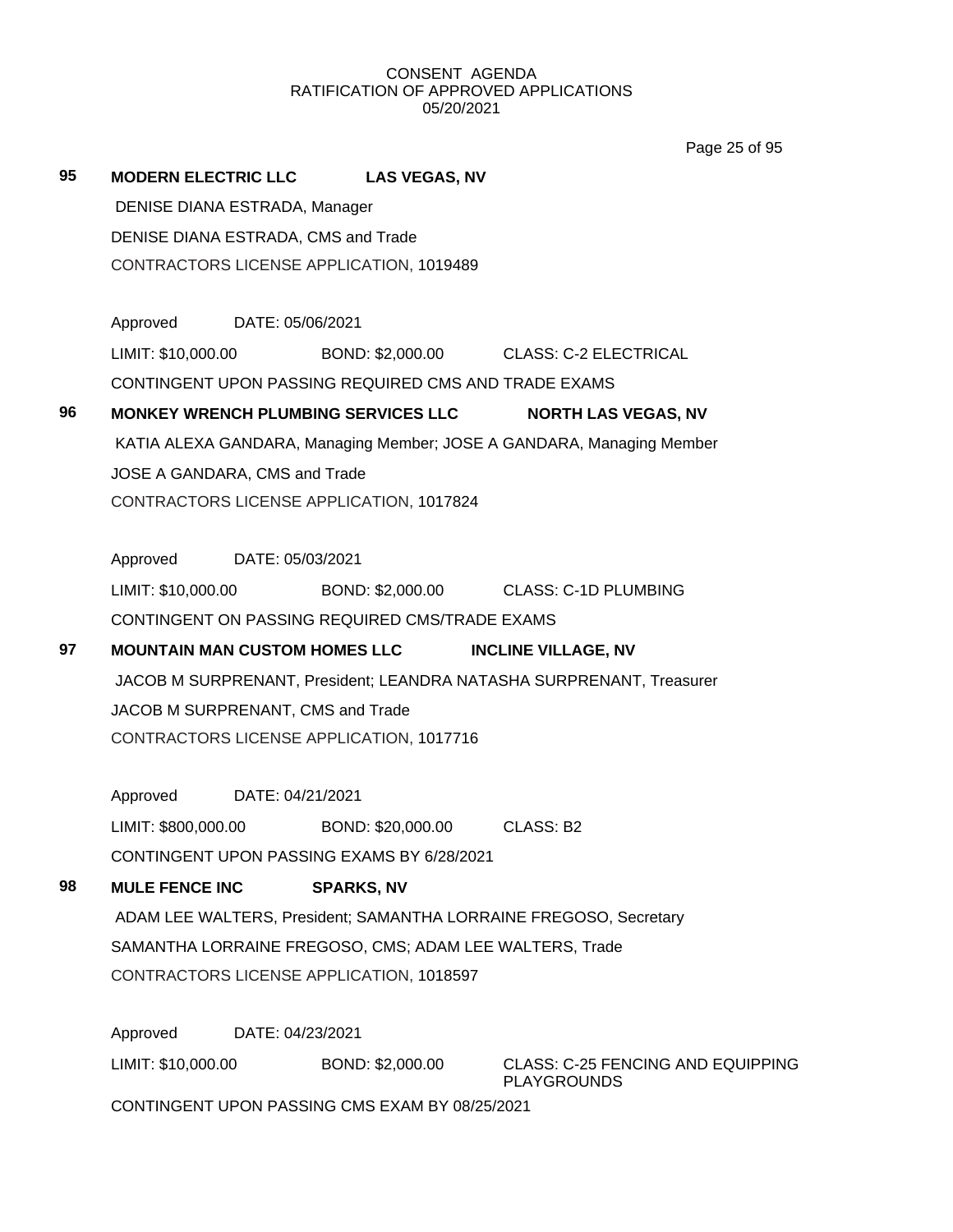Page 26 of 95

**99 MURPHYS PLUMBING LLC LAS VEGAS, NV**

JOHN LOUIS MURPHY, IV Managing Member JOHN LOUIS MURPHY, IV CMS and Trade CONTRACTORS LICENSE APPLICATION, 1018161

Approved DATE: 04/21/2021

LIMIT: \$60,000.00 BOND: \$10,000.00 CLASS: C1

#### **100 MUSI CONSTRUCTION LLC LAS VEGAS, NV**

MARCELO FERNANDO MUSI Managing Member MARCELO FERNANDO MUSI CMS and Trade CONTRACTORS LICENSE APPLICATION, 1018438

Approved DATE: 04/14/2021

LIMIT: \$245,000.00 BOND: \$15,000.00 CLASS: B2-RESIDENTIAL AND SMALL

COMMERCIAL

CONTINGENT ON PASSING CMS/TRADE EXAMS

#### **101 NATIONAL FIRE PROTECTION TEMECULA, CA**

JUAN CARLOS MOSQUERA President JUAN CARLOS MOSQUERA CMS and Trade CONTRACTORS LICENSE APPLICATION, 1018514

Approved DATE: 04/21/2021 LIMIT: \$10,000.00 BOND: \$2,000.00 CLASS: C41 CONTINGENT UPON PASSING CMS EXAM BY 8/22/2021

# **102 NEVADAS ART TILE & FLOORING INC MESQUITE, NV** JOSE ISMAEL RIVERA-ORTIZ, President JOSE ISMAEL RIVERA-ORTIZ, CMS and Trade CONTRACTORS LICENSE APPLICATION, 1018920

Approved DATE: 04/22/2021 LIMIT: \$10,000.00 BOND: \$2,000.00 CLASS: C-20 TILING CONTINGENT ON PASSING REQUIRED TRADE EXAM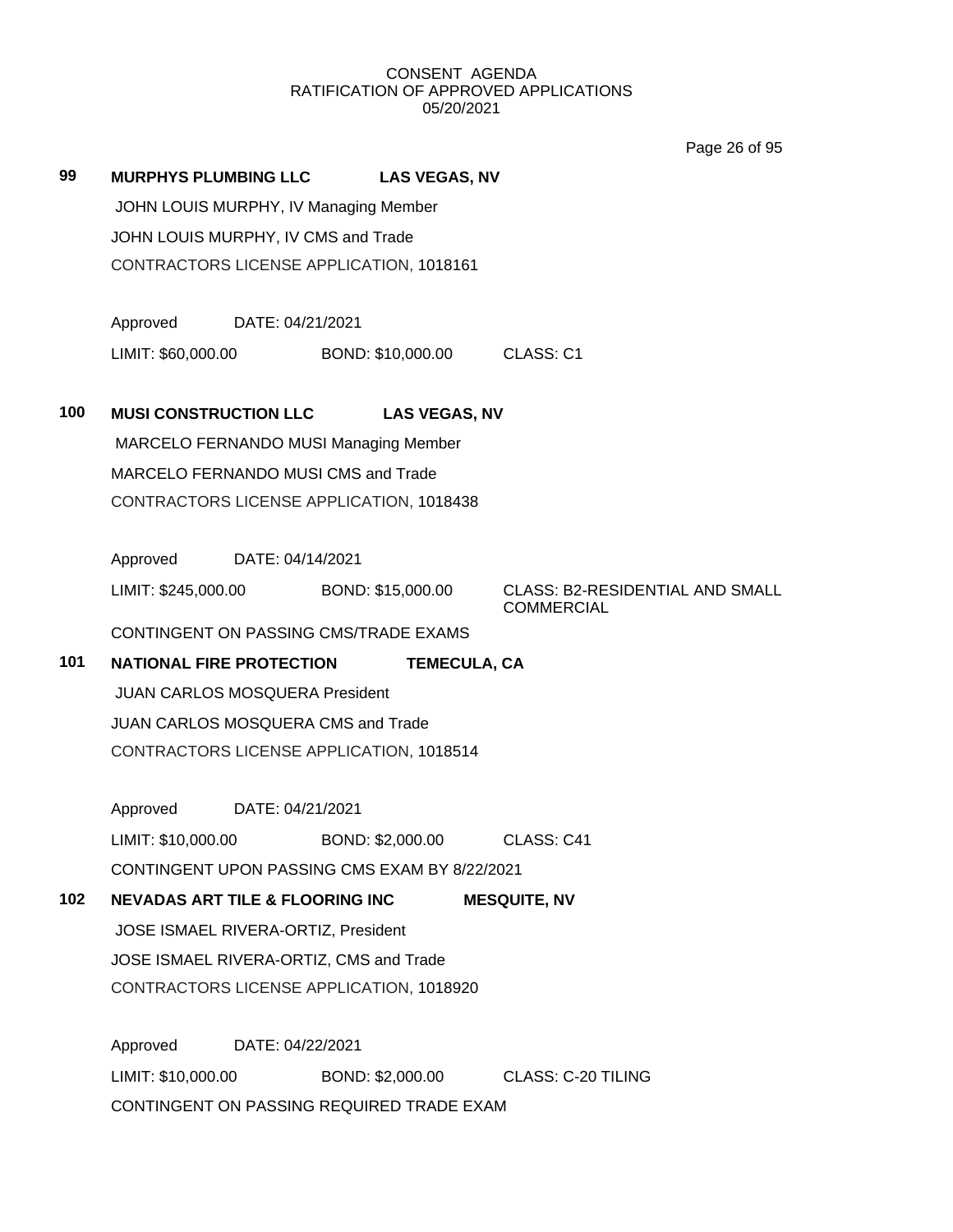Page 27 of 95

**103 NEW IMAGE PAINTING LLC LAS VEGAS, NV** JORGE MARIO MEJIA-SALGUERO Managing Member JORGE MARIO MEJIA-SALGUERO CMS and Trade CONTRACTORS LICENSE APPLICATION, 1019582

> Approved DATE: 05/06/2021 LIMIT: \$10,000.00 BOND: \$2,000.00 CLASS: C-4A PAINTING CONTINGENT ON PASSING REQUIRED CMS/TRADE EXAMS

## **104 NEW IMAGE PATIO COVERS LLC LAS VEGAS, NV**

PARKER RYAN MCMANUS Managing Member; BRANDON TYLER HUNT Managing Member BRANDON TYLER HUNT Trade; PARKER RYAN MCMANUS CMS CONTRACTORS LICENSE APPLICATION, 1018571

Approved DATE: 04/12/2021

LIMIT: \$10,000.00 BOND: \$2,000.00 CLASS: C-14H AWNINGS AND LOUVRES

## **105 NEW VIEW SERVICES LLC LAS VEGAS, NV**

MICHAEL WILLIAM LAWRENCE Manager; CHERIE LYN LAWRENCE, Manager CHERIE LYN LAWRENCE, CMS; MICHAEL WILLIAM LAWRENCE Trade CONTRACTORS LICENSE APPLICATION, 1018589

Denied DATE: 05/04/2021

LIMIT: \$0.00 BOND: \$0.00 CLASS: C-10 LANDSCAPE CONTRACTOR

NRS 624.265 FAILURE TO DEMONSTRATE GOOD CHARACTER BASED ON PRIOR REVOCATION OR **SUSPENSION** 

## **106 NINTH PAINTING LLC LAS VEGAS, NV**

PAINTER 1 OF LAS VEGAS; COLBY KIRK WILCOCK, Manager

CONRAD ELDON KOLBA CMS and Trade

CONTRACTORS LICENSE APPLICATION, 1019031

Approved DATE: 04/21/2021

LIMIT: \$10,000.00 BOND: \$2,000.00 CLASS: C-4A PAINTING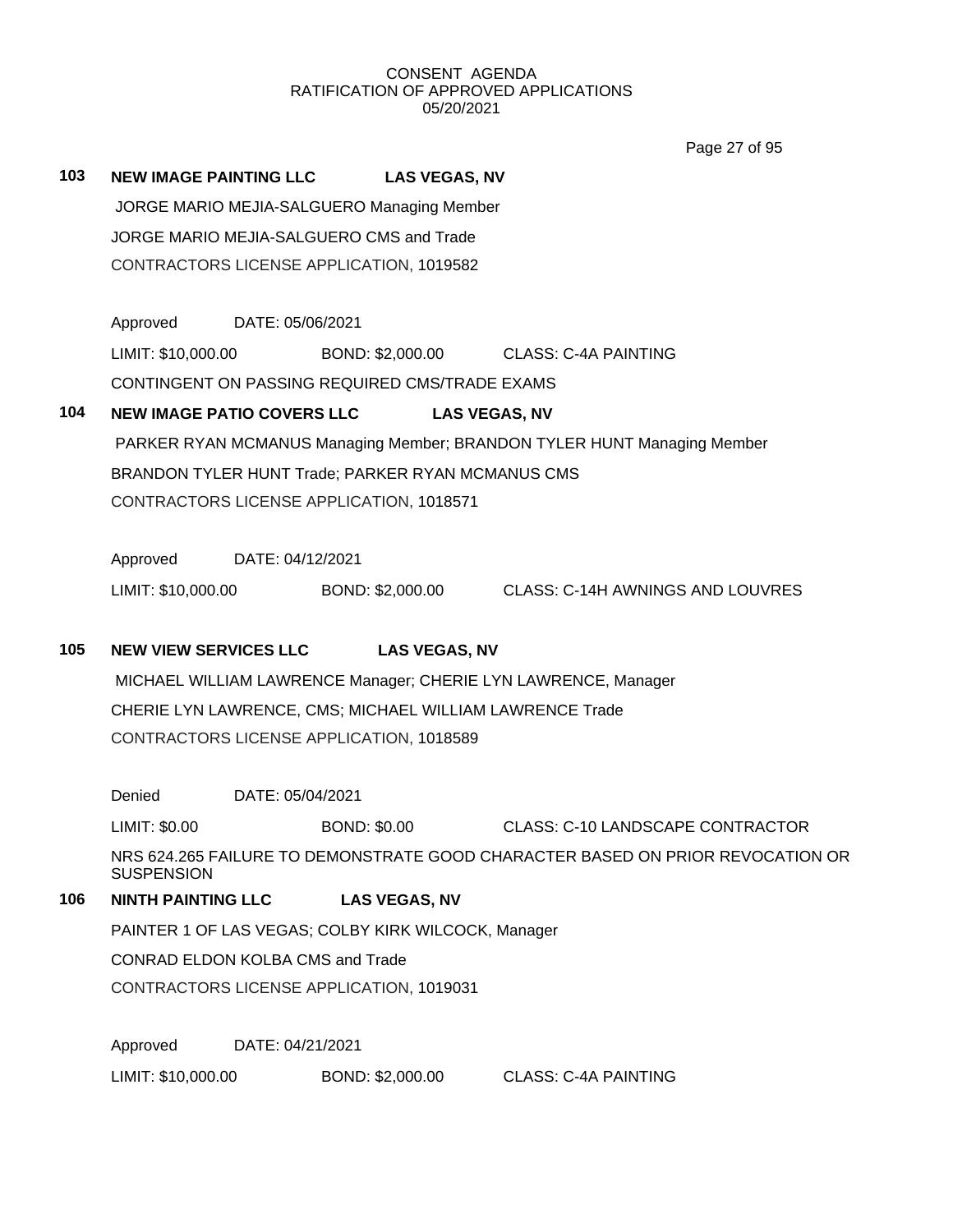Page 28 of 95

#### **107 NORTH STAR PLUMBING LLC LAS VEGAS, NV**

RONNIE MICHAEL ISRAEL, Managing Member; CHAD MICHAEL NORTH, Managing Member RONNIE MICHAEL ISRAEL, Trade; CHAD MICHAEL NORTH, CMS CONTRACTORS LICENSE APPLICATION, 1018221

Approved DATE: 05/06/2021

LIMIT: \$10,000.00 BOND: \$2,000.00 CLASS: C-1 PLUMBING

#### **108 NORTHERN NEVADA ELECTRIC LLC RENO, NV**

WESLEY SANDOVAL-LOPEZ, Managing Member; BROOKLYN LEE MILES, Managing Member BROOKLYN LEE MILES, CMS; WESLEY SANDOVAL-LOPEZ, Trade CONTRACTORS LICENSE APPLICATION, 1019353

Approved DATE: 04/21/2021

LIMIT: \$10,000.00 BOND: \$2,000.00 CLASS: C2F CONTINGENT UPON PASSING EXAMS BY 10/5/2021

# **109 PAINT AMERICA LLC RENO, NV** RONALD MARTIN ECHEVERRIA, Managing Member RONALD MARTIN ECHEVERRIA, CMS and Trade CONTRACTORS LICENSE APPLICATION, 1019210

Approved DATE: 05/06/2021 LIMIT: \$10,000.00 BOND: \$2,000.00 CLASS: C-4A PAINTING

CONTINGENT UPON PASSING CMS & C-4A EXAMS BY 09/26/2021

## **110 PANORAMA WINDOWS AND DOORS LLC LAS VEGAS, NV** PETRIT BAHO Manager; PRANVERA ATANASOV, Member PETRIT BAHO Trade; PRANVERA ATANASOV, CMS CONTRACTORS LICENSE APPLICATION, 1018681

Approved DATE: 04/14/2021 LIMIT: \$50,000.00 BOND: \$5,000.00 CLASS: C8-GLASS AND GLAZING CONTINGENT ON PASSING CMS EXAM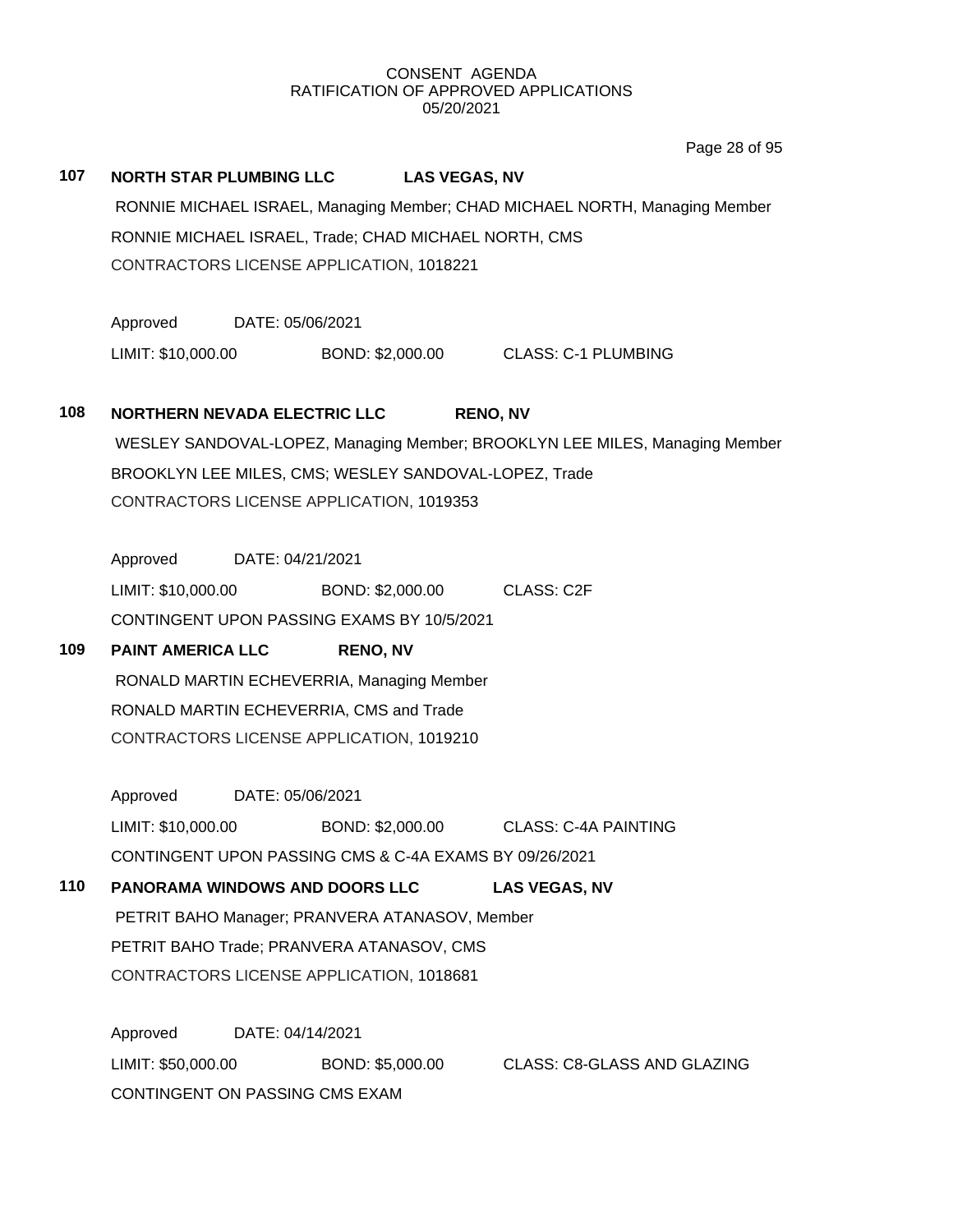Page 29 of 95

# **111 PARAGON DIVERSITY GROUP INC LAS VEGAS, NV** PARAGON UTILITY GROUP; CHRISTINE MICHELLE ECHOLS, President; GREGORY WAYNE ECHOLS **Director** CHRISTINE MICHELLE ECHOLS, CMS; GREGORY WAYNE ECHOLS Trade CONTRACTORS LICENSE APPLICATION, 1018858 Approved DATE: 04/28/2021 LIMIT: \$10,000.00 BOND: \$2,000.00 CLASS: C1D-PLUMBING **112 PETER MCCUE MISSOULA, MT**

P T M WALL SYSTEMS; PETER TIMOTHY MCCUE, Owner PETER TIMOTHY MCCUE, CMS and Trade CONTRACTORS LICENSE APPLICATION, 1018522

Approved DATE: 04/29/2021 LIMIT: \$10,000.00 BOND: \$2,000.00 CLASS: C17E

## **113 PLANTES HOTEL RENOVATION INC AUSTIN, TX**

AARON JAMES PLANTE, President JIMMIE PLANTE, CMS and Trade CONTRACTORS LICENSE APPLICATION, 1018324

Approved DATE: 05/03/2021 LIMIT: \$2,500,000.00 BOND: \$30,000.00 CLASS: B GENERAL BUILDING CONTINGENT ON PASSING REQUIRED TRADE EXAM

# **114 PRECISION MILLWORK & TRIM LLC HENDERSON, NV** CYNTHIA MARTHA HUFF Manager; RAYMOND DAYLET HUFF Manager RAYMOND DAYLET HUFF CMS and Trade CONTRACTORS LICENSE APPLICATION, 1018376

Approved DATE: 04/22/2021 LIMIT: \$245,000.00 BOND: \$15,000.00 CLASS: C-3 CARPENTRY MAINTENANCE AND

MINOR REPAIR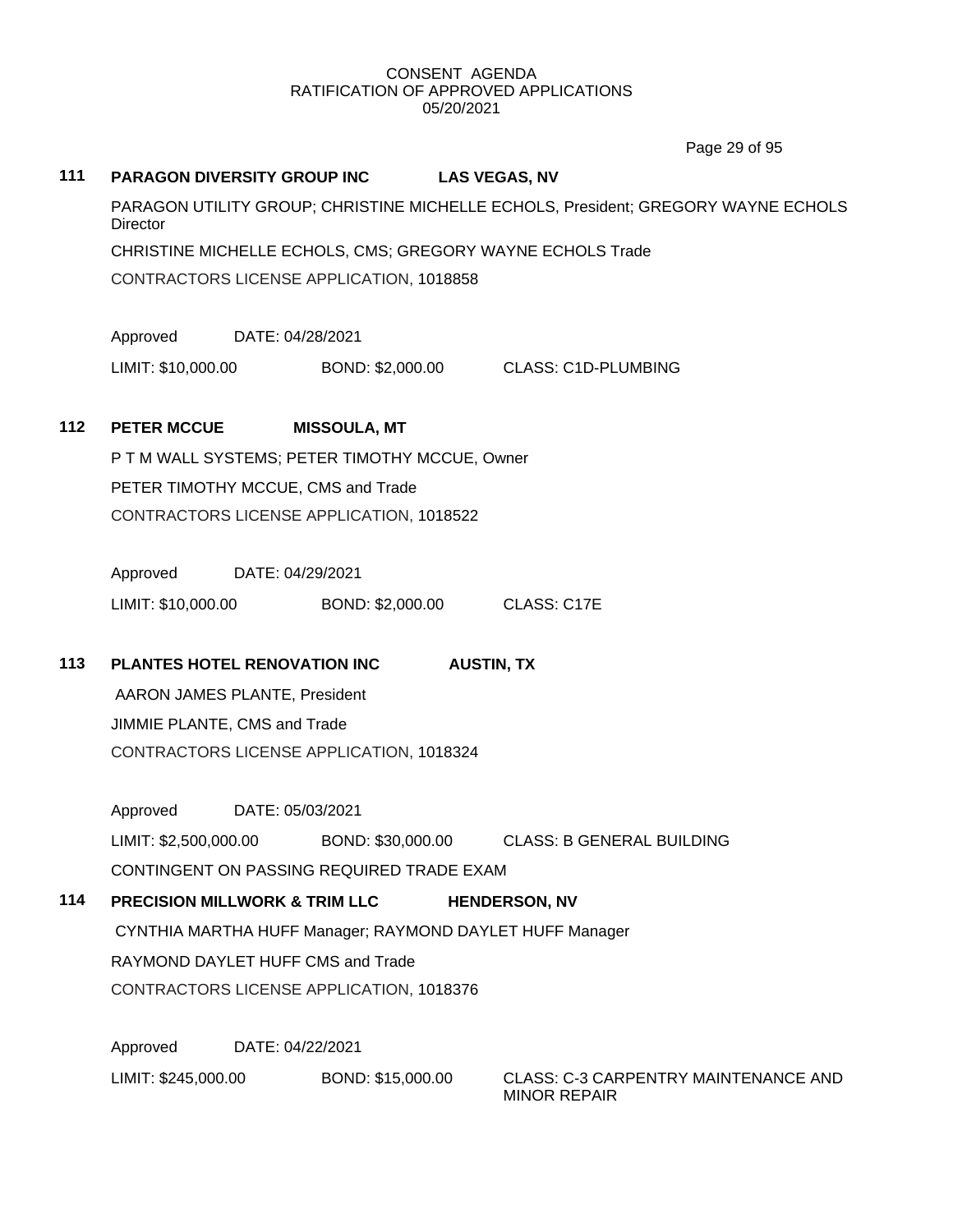Page 30 of 95

| 115 | <b>QUALITY SYSTEMS HEATING &amp; AIR CONDITIONING LLC</b><br><b>GARDNERVILLE, NV</b>                     |                  |                      |                      |                   |  |  |
|-----|----------------------------------------------------------------------------------------------------------|------------------|----------------------|----------------------|-------------------|--|--|
|     | CHASE RYAN JOHNSON, Manager                                                                              |                  |                      |                      |                   |  |  |
|     | CHASE RYAN JOHNSON, CMS and Trade<br>CONTRACTORS LICENSE APPLICATION, 1019416                            |                  |                      |                      |                   |  |  |
|     |                                                                                                          |                  |                      |                      |                   |  |  |
|     |                                                                                                          |                  |                      |                      |                   |  |  |
|     | Approved                                                                                                 | DATE: 04/15/2021 |                      |                      |                   |  |  |
|     | LIMIT: \$120,000.00                                                                                      |                  | BOND: \$10,000.00    |                      | CLASS: C21B; C21C |  |  |
|     | CONTINGENT UPON PASSING EXAMS BY 10/7/2021                                                               |                  |                      |                      |                   |  |  |
| 116 | <b>QUICK DRY LLC</b>                                                                                     |                  | <b>LAS VEGAS, NV</b> |                      |                   |  |  |
|     | QUICK DRY RESTORATION; ANTON LOUIS SKORO, Managing Member; CARSON JAMES MEYER,<br><b>Managing Member</b> |                  |                      |                      |                   |  |  |
|     | ANTON LOUIS SKORO, CMS and Trade                                                                         |                  |                      |                      |                   |  |  |
|     | CONTRACTORS LICENSE APPLICATION, 1018527                                                                 |                  |                      |                      |                   |  |  |
|     |                                                                                                          |                  |                      |                      |                   |  |  |
|     | Approved<br>DATE: 04/27/2021                                                                             |                  |                      |                      |                   |  |  |
|     | LIMIT: \$250,000.00                                                                                      |                  | BOND: \$15,000.00    |                      | CLASS: C31        |  |  |
|     |                                                                                                          |                  |                      |                      |                   |  |  |
| 117 | <b>R &amp; J PAINTING LLC</b>                                                                            |                  | <b>SPARKS, NV</b>    |                      |                   |  |  |
|     | CHEYANNE MARIE RANSON, Member; ROLANDO JESUS MUNOZ-VALADEZ, Member                                       |                  |                      |                      |                   |  |  |
|     | ROLANDO JESUS MUNOZ-VALADEZ, Trade; CHEYANNE MARIE RANSON, CMS                                           |                  |                      |                      |                   |  |  |
|     | CONTRACTORS LICENSE APPLICATION, 1017036                                                                 |                  |                      |                      |                   |  |  |
|     |                                                                                                          |                  |                      |                      |                   |  |  |
|     | Approved                                                                                                 | DATE: 05/06/2021 |                      |                      |                   |  |  |
|     | LIMIT: \$245,000.00                                                                                      |                  | BOND: \$15,000.00    |                      | CLASS: C4         |  |  |
|     | CONTINGENT UPON PASSING EXAMS BY 7/5/2021                                                                |                  |                      |                      |                   |  |  |
| 118 | <b>R &amp; P CONSTRUCTION LLC</b>                                                                        |                  |                      | <b>LAS VEGAS, NV</b> |                   |  |  |

Rodrigo Reyes, Manager Rodrigo Reyes, CMS and Trade CONTRACTORS LICENSE APPLICATION, 1019527

Approved DATE: 05/06/2021 LIMIT: \$45,000.00 BOND: \$5,000.00 CLASS: C-4 PAINTING AND DECORATING CONTINGENT UPON PASSING REQUIRED CMS AND TRADE EXAMS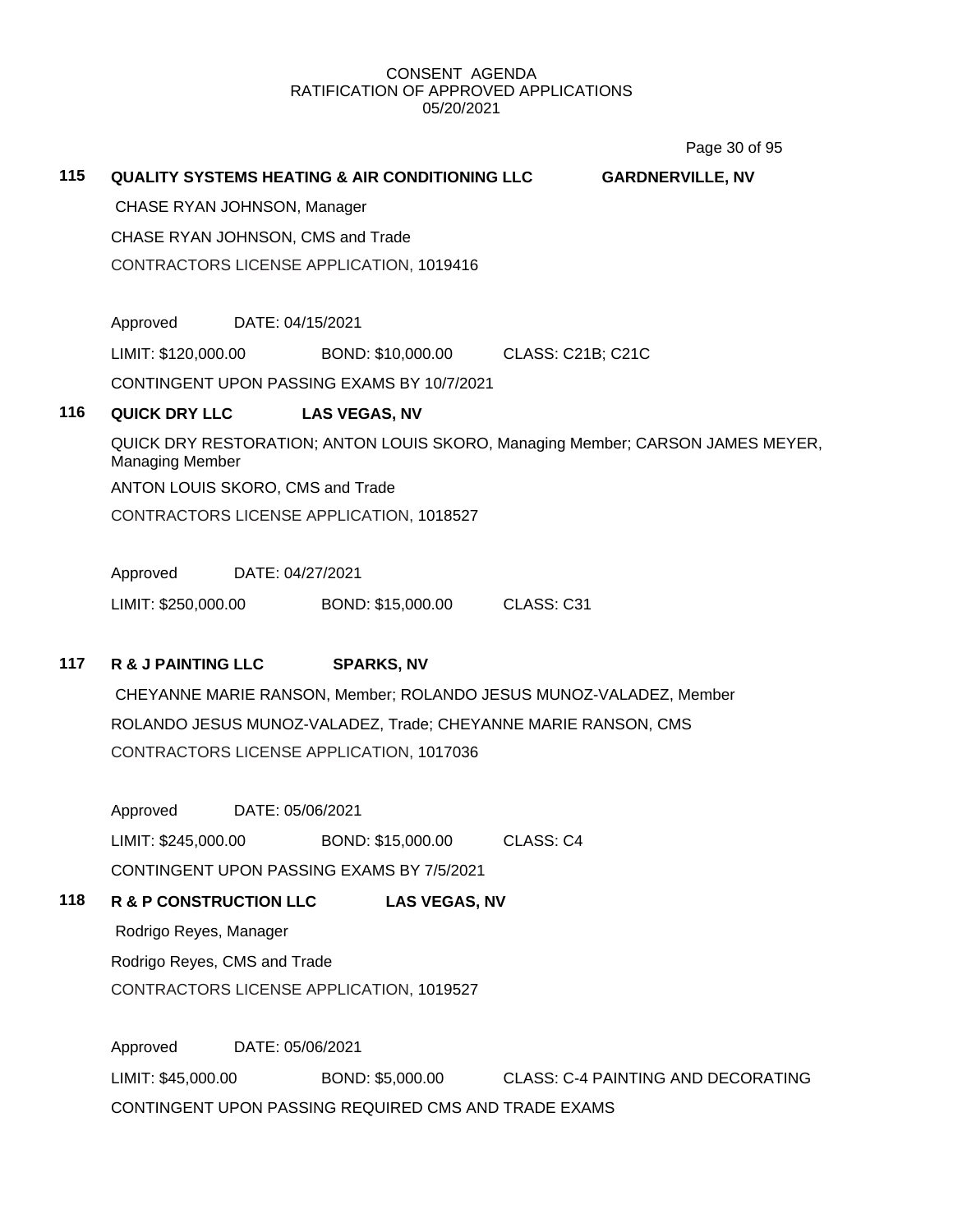Page 31 of 95

**119 R C S FLOORING LLC LAS VEGAS, NV** HEVER ROMERO-RENTERIA, Managing Member HEVER ROMERO-RENTERIA, CMS and Trade CONTRACTORS LICENSE APPLICATION, 1019153 Approved DATE: 04/12/2021 LIMIT: \$245,000.00 BOND: \$15,000.00 CLASS: C-16 FINISHING FLOORS CONTINGENT UPON PASSING REQUIRED CMS EXAM **120 R C S FLOORING LLC LAS VEGAS, NV** HEVER ROMERO-RENTERIA, Managing Member HEVER ROMERO-RENTERIA, CMS and Trade CONTRACTORS LICENSE APPLICATION, 1019154 Approved DATE: 04/12/2021 LIMIT: \$245,000.00 BOND: \$15,000.00 CLASS: C-20 TILING CONTINGENT UPON PASSING REQUIRED CMS AND TRADE EXAMS **121 R C S FLOORING LLC LAS VEGAS, NV** HEVER ROMERO-RENTERIA, Managing Member HEVER ROMERO-RENTERIA, CMS and Trade CONTRACTORS LICENSE APPLICATION, 1019155 Approved DATE: 04/12/2021 LIMIT: \$245,000.00 BOND: \$15,000.00 CLASS: C-19 INSTALLING TERRAZZO AND MARBLE CONTINGENT UPON PASSING REQUIRED CMS EXAM **122 R P C CONSTRUCTION COMPANY RENO, NV** RYAN PAUL CULLEN, President RYAN PAUL CULLEN, CMS and Trade CONTRACTORS LICENSE APPLICATION, 1018340 Approved DATE: 04/12/2021 LIMIT: \$2,000,000.00 BOND: \$30,000.00 CLASS: B2 CONTINGENT UPON PASSING TRADE EXAM BY 8/9/2021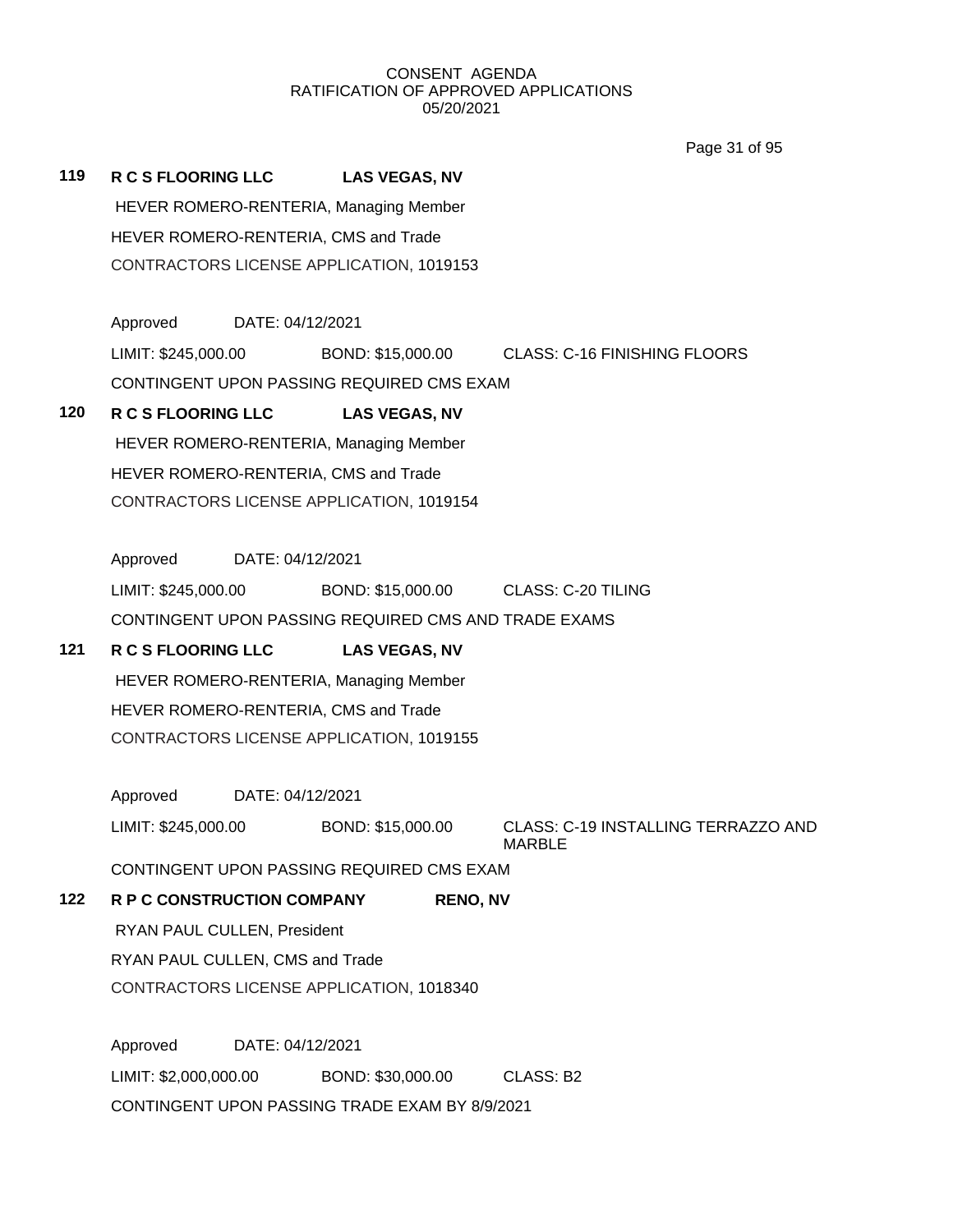Page 32 of 95

#### **123 R S LEE ENTERPRISES INC EL DORADO HILLS, CA**

RAYMOND FREDRICK LEE, President; TRAVIS DUANE LEE, Secretary; SHERINE DEBORAH LEE, Vice **President** 

RAYMOND FREDRICK LEE, CMS and Trade

CONTRACTORS LICENSE APPLICATION, 1017748

Approved DATE: 04/15/2021

LIMIT: \$9,000,000.00 BOND: \$50,000.00 CLASS: B- GENERAL BUILDING CONTINGENT UPON PASSING CMS EXAM BY 06/30/2021

## **124 RACAS CONSULTING LLC NORTH LAS VEGAS, NV**

RICHARD ALEXANDER CORZO, Managing Member RICHARD ALEXANDER CORZO, CMS and Trade CONTRACTORS LICENSE APPLICATION, 1018097

Approved DATE: 04/14/2021

LIMIT: \$200,000.00 BOND: \$10,000.00 CLASS: C20-TILING CONTINGENT ON PASSING CMS/TRADE EXAMS

## **125 REAM DRILLING LLC PAHRUMP, NV**

ERNIE RAY JACKSON, Manager ERNIE RAY JACKSON, CMS and Trade CONTRACTORS LICENSE APPLICATION, 1018682

Approved DATE: 05/03/2021

LIMIT: \$10,000.00 BOND: \$2,000.00 CLASS: C-23 DRILL WELLS INSTALL PUMPS PRESSURE TANKS

## **126 REGAL TILE & MARBLE LLC NORTH LAS VEGAS, NV**

ANTONIO GONZALEZ VARGAS, Managing Member ANTONIO GONZALEZ VARGAS, CMS and Trade CONTRACTORS LICENSE APPLICATION, 1018580

Approved DATE: 04/28/2021

LIMIT: \$10,000.00 BOND: \$2,000.00 CLASS: C20-TILING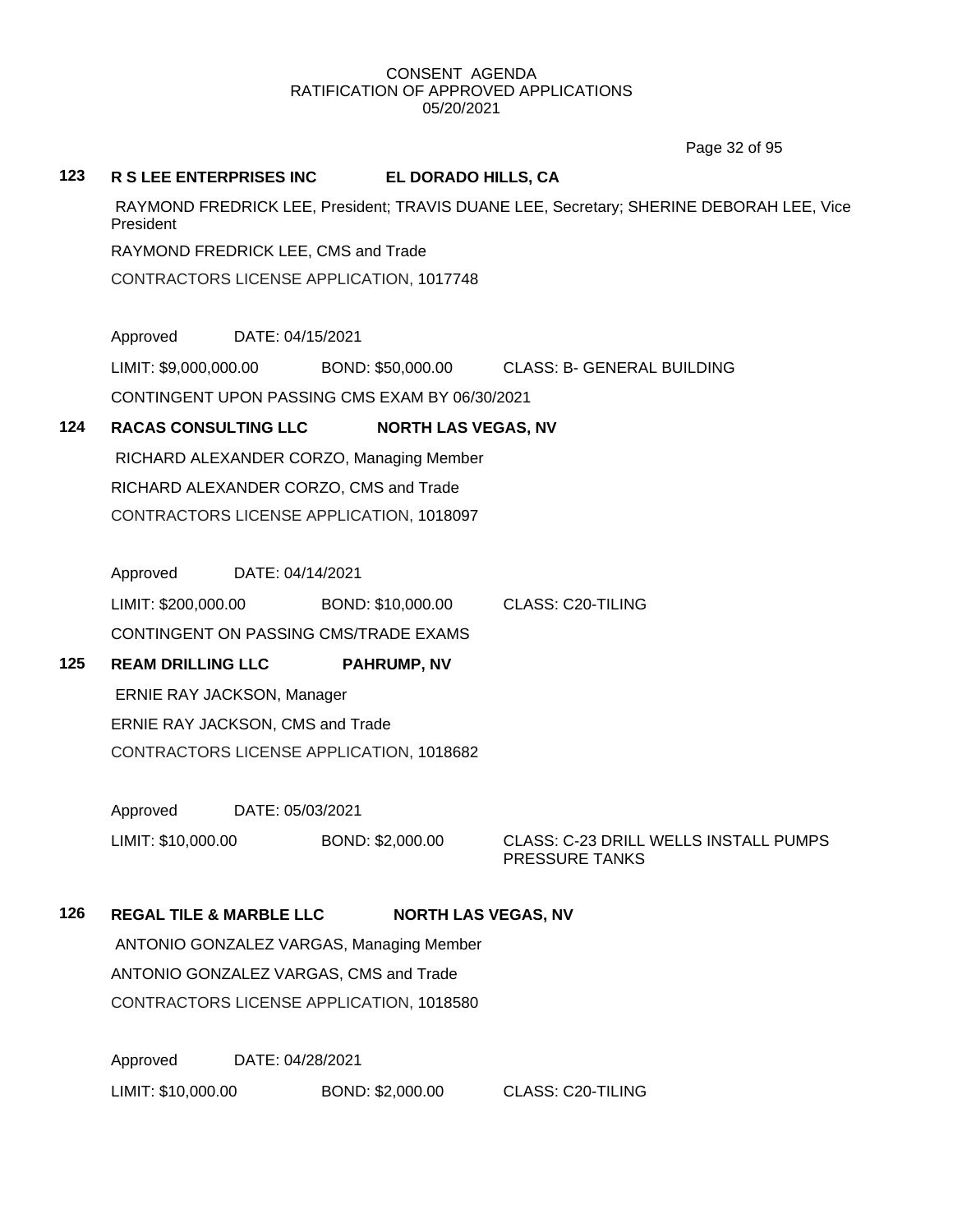Page 33 of 95

| 127 | <b>RENEW ELECTRIC LLC</b>                                    | <b>LAS VEGAS, NV</b>                                               |                                                                |  |  |
|-----|--------------------------------------------------------------|--------------------------------------------------------------------|----------------------------------------------------------------|--|--|
|     | DOUGLAS MICHAEL SMITH Manager                                |                                                                    |                                                                |  |  |
|     | DOUGLAS MICHAEL SMITH CMS and Trade                          |                                                                    |                                                                |  |  |
|     | CONTRACTORS LICENSE APPLICATION, 1018803                     |                                                                    |                                                                |  |  |
|     |                                                              |                                                                    |                                                                |  |  |
|     | Approved<br>DATE: 04/28/2021                                 |                                                                    |                                                                |  |  |
|     | LIMIT: \$10,000.00                                           | BOND: \$2,000.00                                                   | <b>CLASS: C2-ELECTRICAL</b>                                    |  |  |
|     | CONTINGENT ON PASSING TRADE EXAM                             |                                                                    |                                                                |  |  |
| 128 | <b>RENOVO REMODELING LLC</b>                                 | <b>LAS VEGAS, NV</b>                                               |                                                                |  |  |
|     | <b>BARAK BEN HARAZ, Manager</b>                              |                                                                    |                                                                |  |  |
|     | BARAK BEN HARAZ, CMS and Trade                               |                                                                    |                                                                |  |  |
|     | CONTRACTORS LICENSE APPLICATION, 1017121                     |                                                                    |                                                                |  |  |
|     |                                                              |                                                                    |                                                                |  |  |
|     | Approved<br>DATE: 04/23/2021                                 |                                                                    |                                                                |  |  |
|     | LIMIT: \$200,000.00 BOND: \$10,000.00                        |                                                                    | <b>CLASS: B-2 RESIDENTIAL &amp; SMALL</b><br><b>COMMERCIAL</b> |  |  |
|     |                                                              |                                                                    |                                                                |  |  |
| 129 | <b>RESTORATION8 LLC</b>                                      | <b>VERDI, NV</b>                                                   |                                                                |  |  |
|     | WILLIAM JAMES FILER, Manager                                 |                                                                    |                                                                |  |  |
|     | WILLIAM JAMES FILER, CMS and Trade                           |                                                                    |                                                                |  |  |
|     | CONTRACTORS LICENSE APPLICATION, 1018117                     |                                                                    |                                                                |  |  |
|     |                                                              |                                                                    |                                                                |  |  |
|     | Approved<br>DATE: 05/06/2021                                 |                                                                    |                                                                |  |  |
|     | LIMIT: \$10,000.00                                           | BOND: \$2,000.00                                                   | CLASS: C4                                                      |  |  |
|     |                                                              |                                                                    |                                                                |  |  |
| 130 | <b>RIFFS CONSTRUCTION LLC</b>                                | <b>RENO, NV</b>                                                    |                                                                |  |  |
|     | JASON JOHN DERUBERTIS, Managing Member                       |                                                                    |                                                                |  |  |
|     | JASON JOHN DERUBERTIS, CMS and Trade                         |                                                                    |                                                                |  |  |
|     | CONTRACTORS LICENSE APPLICATION, 1019247                     |                                                                    |                                                                |  |  |
|     | Approved<br>DATE: 04/28/2021                                 |                                                                    |                                                                |  |  |
|     |                                                              | BOND: \$10,000.00                                                  |                                                                |  |  |
|     | LIMIT: \$100,000.00                                          | CLASS: C-3A CARPENTRY AND REPAIRS; C-3B<br><b>FINSIH CARPENTRY</b> |                                                                |  |  |
|     | CONTINGENT UPON PASSING CMS, C-3A & C-3B EXAMS BY 09/29/2021 |                                                                    |                                                                |  |  |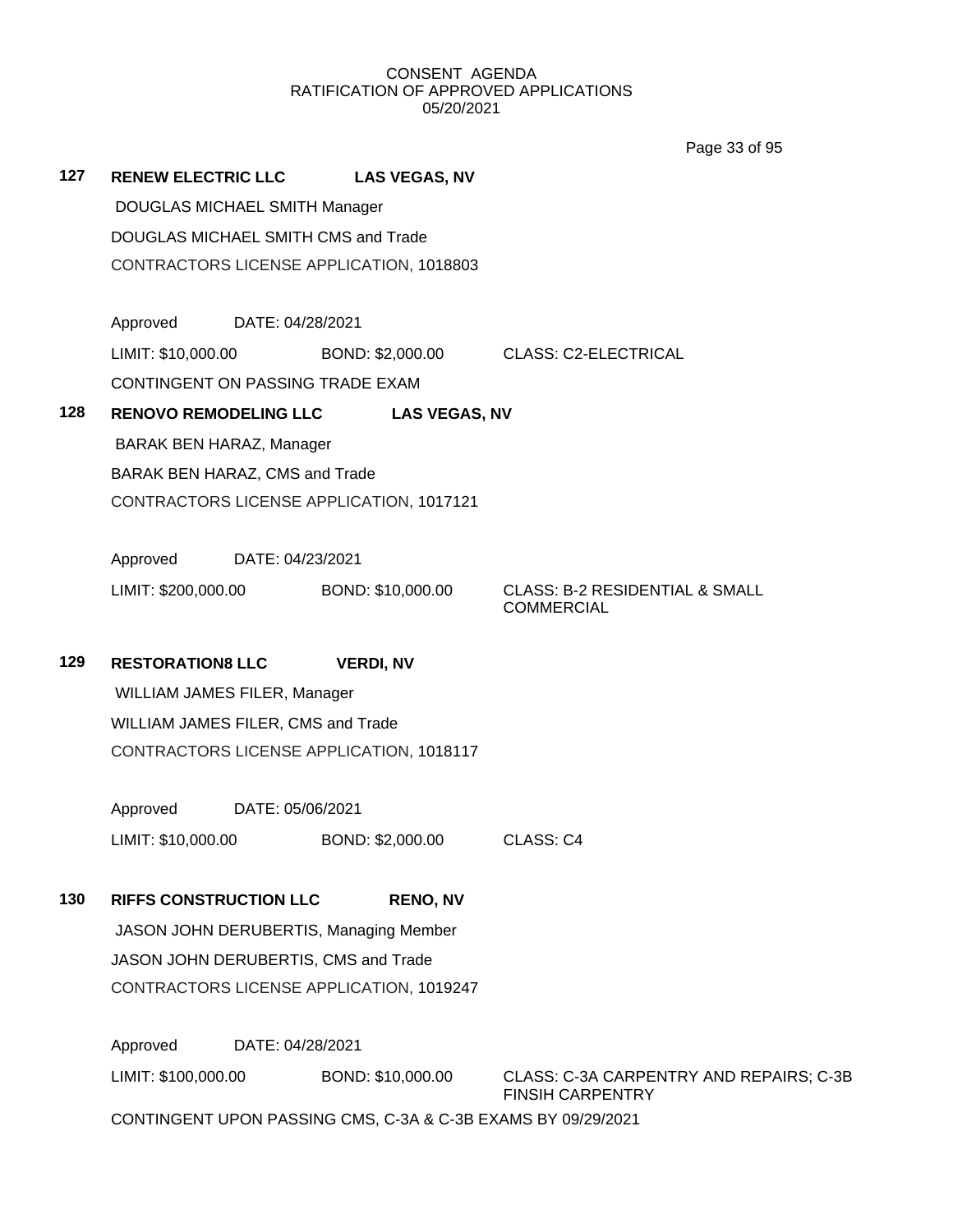Page 34 of 95

# **131 ROFLOORING LLC HENDERSON, NV** FOOTPRINTS FLOORS OF LAS VEGAS; WILLIAM T EVANS, Manager; RANDOLPH S ROXX, Manager; BRYAN T PARK, Manager BRYAN T PARK, CMS and Trade CONTRACTORS LICENSE APPLICATION, 1018389 Approved DATE: 05/06/2021 LIMIT: \$100,000.00 BOND: \$10,000.00 CLASS: C-20 TILING **132 SAGE ELECTRIC SOLUTIONS LLC ROCK SPRINGS, WY** DARREN GORDON CASEY, President; KIRBY EUGENE DEGRAW, Vice President KIRBY EUGENE DEGRAW, CMS and Trade CONTRACTORS LICENSE APPLICATION, 1017005 Denied DATE: 05/05/2021 LIMIT: \$0.00 BOND: \$0.00 CLASS: C-2 ELECTRICAL NRS 624.263 FINANCIAL RESPONSIBILITY **133 SALMON CREEK BUILDERS LLC SPARKS, NV** BRANDON RICK CARLSON, Managing Member BRANDON RICK CARLSON, CMS and Trade CONTRACTORS LICENSE APPLICATION, 1019179 Approved DATE: 05/06/2021 LIMIT: \$350,000.00 BOND: \$15,000.00 CLASS: B2 **134 SAWTOOTH MINING LLC PLANO, TX**

JUSTIN JOSEPH BURGGRAFF, Manager; JOHN CHARLES BUTLER, JR Manager; CARROLL LEONARD DEWING, Manager; JOHN DAVID NEUMANN, Manager; JOHN PATRICK SULLIVAN, JR Manager

JUSTIN JOSEPH BURGGRAFF, CMS and Trade

CONTRACTORS LICENSE APPLICATION, 1018885

Approved DATE: 04/27/2021

LIMIT: Unlimited BOND: \$50,000.00 CLASS: A-7 EXCAVATING AND GRADING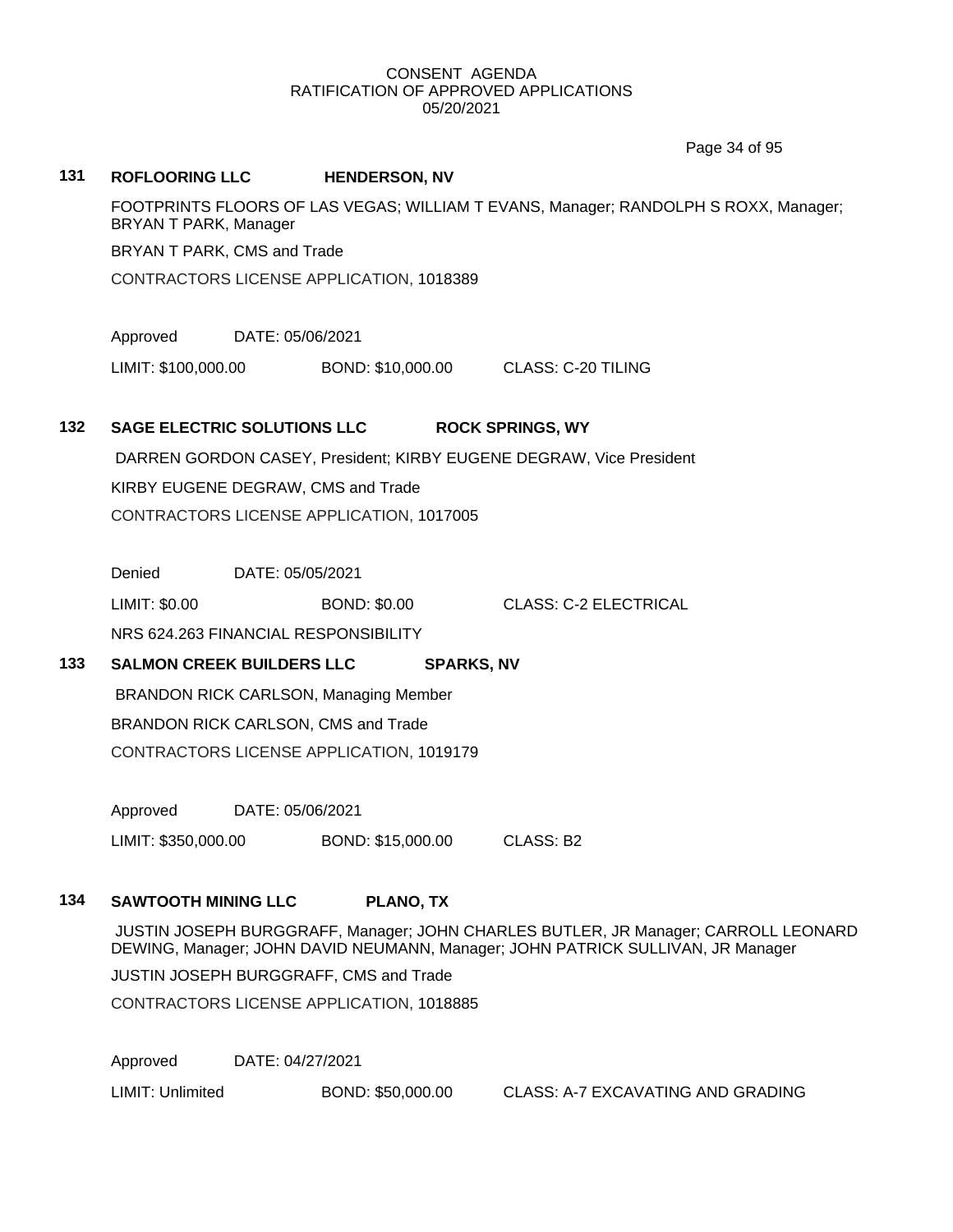Page 35 of 95

# **135 SHAK ATTACK HVAC R & APPLIANCE SERVICE LLC HENDERSON, NV**

SHAKEEL MOHAMMAD ANEAL, Managing Member

SHAKEEL MOHAMMAD ANEAL, CMS and Trade

CONTRACTORS LICENSE APPLICATION, 1016975

Approved DATE: 04/12/2021

LIMIT: \$10,000.00 BOND: \$2,000.00 CLASS: C-21A REFRIGERATION C-21B AIR

# CONDITIONING

CONTINGENT UPON PASSING REQUIRED TRADE EXAM

# **136 SIEMENS MOBILITY INC NEW YORK, NY**

SHAWN MARCUS FRIEDMAN, Secretary; MARSHA SMITH, Chief Financial Officer; NATHANIEL MARC BUNCHER, Chief Executive Officer

STEVEN MICHAEL TEAL, JR CMS and Trade

CONTRACTORS LICENSE APPLICATION, 1018246

Approved DATE: 04/28/2021

LIMIT: Unlimited BOND: \$50,000.00 CLASS: A GENERAL ENGINEERING

CONTINGENT UPON PASSING REQUIRED CMS AND TRADE EXAMS

# **137 SIERRA QUALITY PAINTING CORP CARSON CITY, NV**

JOSE CARLOS VALDES-MARTINEZ, President; JACKELINE MARLENY VALDES, Treasurer

JOSE CARLOS VALDES-MARTINEZ, CMS and Trade

CONTRACTORS LICENSE APPLICATION, 1019600

Approved DATE: 05/06/2021

LIMIT: \$10,000.00 BOND: \$2,000.00 CLASS: C4A; C4E

CONTINGENT UPON PASSING CMS EXAM BY 10/16/2021

# **138 SMITHS INC OF DOTHAN DOTHAN, AL**

THOMAS CUNNINGHAM PARKS, II President; JOE MARK CHAMBERS, Treasurer; KEITH ALLEN ADKINSON, Vice President

THOMAS RILEY BLAIR, JR CMS and Trade

CONTRACTORS LICENSE APPLICATION, 1019121

Approved DATE: 04/27/2021 LIMIT: \$3,000,000.00 BOND: \$30,000.00 CLASS: C21 CONTINGENT UPON PASSING EXAMS BY 9/23/2021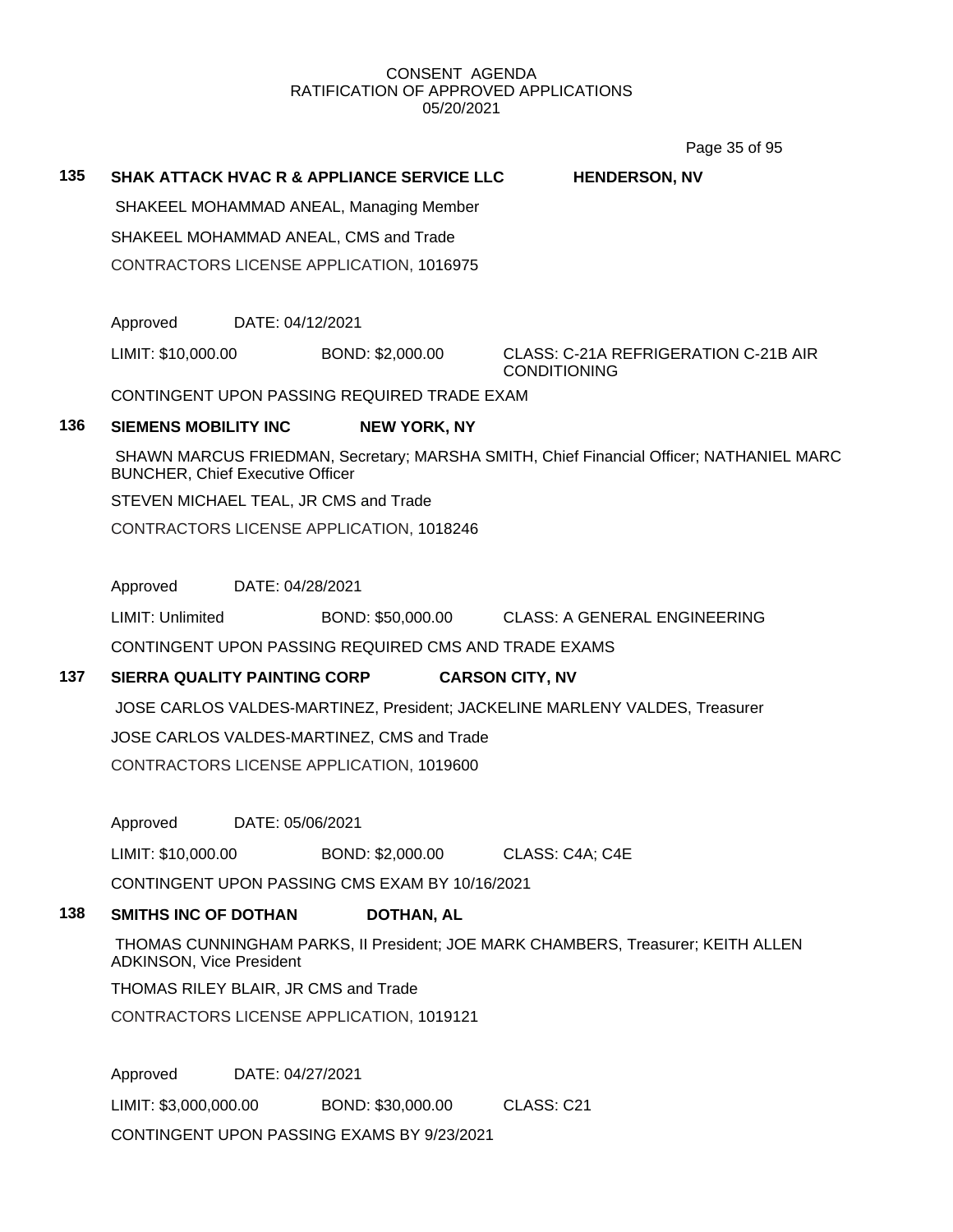Page 36 of 95

| 139 |                                                                            |  | STEP UP ELECTRICAL SOLUTIONS                    | <b>SPARKS, NV</b> |                                                                                |  |
|-----|----------------------------------------------------------------------------|--|-------------------------------------------------|-------------------|--------------------------------------------------------------------------------|--|
|     | JORDAN DANIEL FITTS, President; JORDAN ELIZABETH CLEMENTS-FITTS, Secretary |  |                                                 |                   |                                                                                |  |
|     | JORDAN DANIEL FITTS, CMS and Trade                                         |  |                                                 |                   |                                                                                |  |
|     |                                                                            |  | CONTRACTORS LICENSE APPLICATION, 1019120        |                   |                                                                                |  |
|     |                                                                            |  |                                                 |                   |                                                                                |  |
|     | Approved DATE: 04/28/2021                                                  |  |                                                 |                   |                                                                                |  |
|     | LIMIT: \$10,000.00                                                         |  | BOND: \$2,000.00 CLASS: C2                      |                   |                                                                                |  |
|     |                                                                            |  | CONTINGENT UPON PASSING TRADE EXAM BY 9/23/2021 |                   |                                                                                |  |
| 140 | <b>STIGALL ELECTRIC LLC</b>                                                |  | <b>PAHRUMP, NV</b>                              |                   |                                                                                |  |
|     |                                                                            |  |                                                 |                   | ROBERT JOSEPH STIGALL, Managing Member; KARI JEANETTE STIGALL, Managing Member |  |
|     |                                                                            |  | ROBERT JOSEPH STIGALL, CMS and Trade            |                   |                                                                                |  |
|     |                                                                            |  | CONTRACTORS LICENSE APPLICATION, 1018085        |                   |                                                                                |  |
|     |                                                                            |  |                                                 |                   |                                                                                |  |
|     | Approved DATE: 04/28/2021                                                  |  |                                                 |                   |                                                                                |  |
|     | LIMIT: \$10,000.00                                                         |  | BOND: \$2,000.00                                |                   | CLASS: C2A-ELECTRICAL WIRING C2D-LOW<br><b>VOLTAGE</b>                         |  |
|     |                                                                            |  | CONTINGENT ON PASSING TRADE EXAMS               |                   |                                                                                |  |
| 141 |                                                                            |  | T B M ELECTRIC LLC HENDERSON, NV                |                   |                                                                                |  |
|     | MICHAEL EDWARD GABLE Manager; MICHELLE LEIGH GABLE, Manager                |  |                                                 |                   |                                                                                |  |
|     | MICHAEL EDWARD GABLE CMS and Trade                                         |  |                                                 |                   |                                                                                |  |
|     | CONTRACTORS LICENSE APPLICATION, 1019268                                   |  |                                                 |                   |                                                                                |  |
|     |                                                                            |  |                                                 |                   |                                                                                |  |
|     | Approved DATE: 04/28/2021                                                  |  |                                                 |                   |                                                                                |  |
|     | LIMIT: \$245,000.00                                                        |  |                                                 |                   | BOND: \$15,000.00 CLASS: C-2 ELECTRICAL                                        |  |
| 142 | <b>T LAUGHTON INC</b>                                                      |  | <b>RENO, NV</b>                                 |                   |                                                                                |  |
|     | TRENTON JAMES LAUGHTON, President                                          |  |                                                 |                   |                                                                                |  |
|     | TRENTON JAMES LAUGHTON, CMS and Trade                                      |  |                                                 |                   |                                                                                |  |
|     |                                                                            |  | CONTRACTORS LICENSE APPLICATION, 1018380        |                   |                                                                                |  |
|     |                                                                            |  |                                                 |                   |                                                                                |  |
|     |                                                                            |  |                                                 |                   |                                                                                |  |

Approved DATE: 04/08/2021 LIMIT: \$245,000.00 BOND: \$15,000.00 CLASS: B-2 RESIDENTIAL & SMALL COMMMERCIAL CONTINGENT UPON PASSING CMS & B-2 EXAMS BY 08/11/2021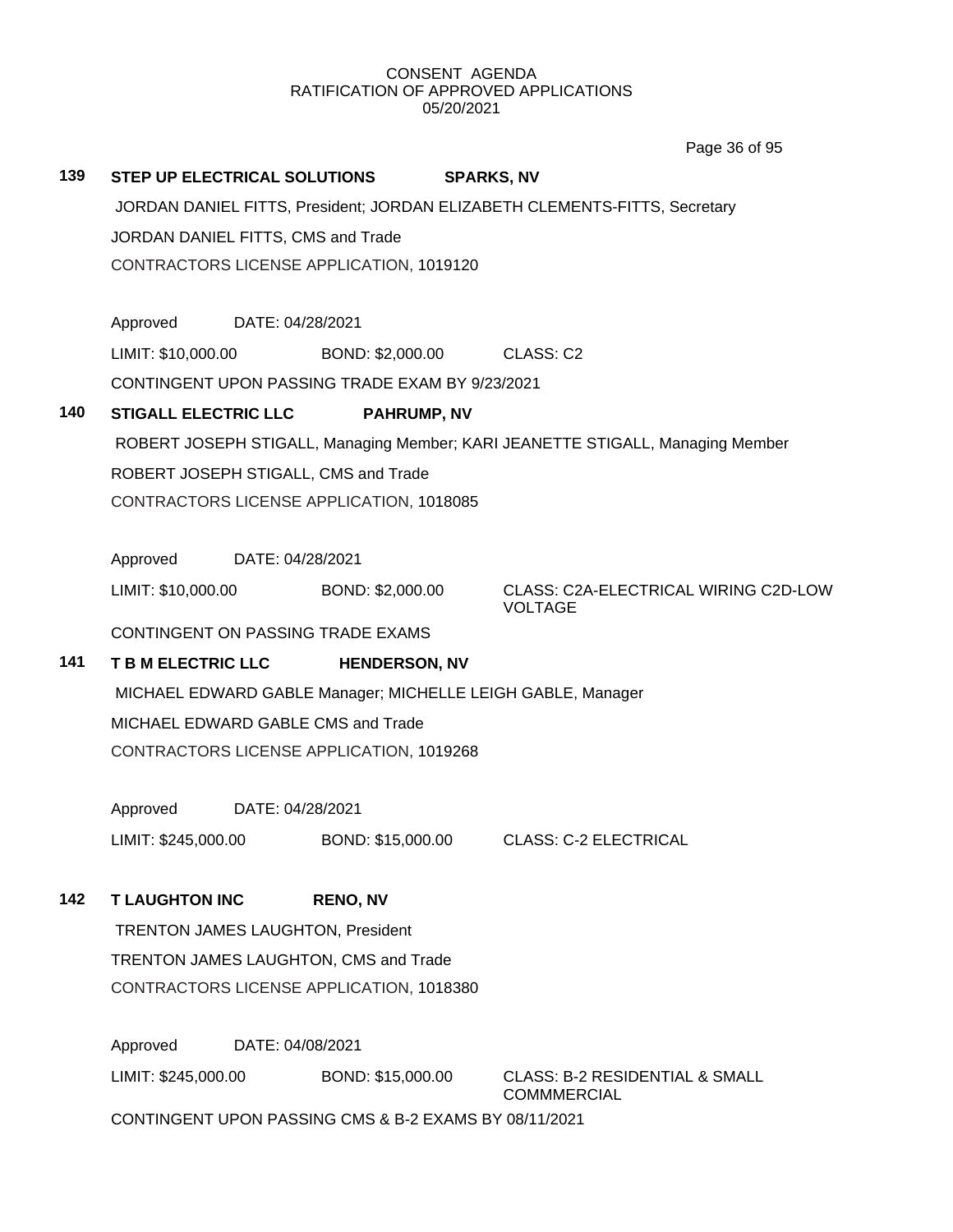Page 37 of 95

# **143 TAHOE POSITIVE ELECTRIC INC TRUCKEE, CA**

RUBEN MARCOS SANCHEZ, President RUBEN MARCOS SANCHEZ, CMS and Trade CONTRACTORS LICENSE APPLICATION, 1019132

Approved DATE: 04/21/2021

LIMIT: \$245,000.00 BOND: \$15,000.00 CLASS: C2

# **144 TAHOE TRIM PORTOLA, CA**

DANIEL JOSEPH RICCIARDELLI, President; DAVID BENJAMIN BIENVENUE, Secretary DANIEL JOSEPH RICCIARDELLI, Trade; DAVID BENJAMIN BIENVENUE, CMS CONTRACTORS LICENSE APPLICATION, 1018700

Approved DATE: 04/12/2021

LIMIT: \$200,000.00 BOND: \$10,000.00 CLASS: B-2 RESIDENTIAL & SMALL

COMMERCIAL

CONTINGENT UPON PASSING CMS & B-2 EXAMS BY 09/02/2021

# **145 THE ORIGINAL ROOFING COMPANY LLC LAS VEGAS, NV**

THE PAINTING COMPANY; THE ROOFING CO BUYER LLC Managing Member; GUY RICHARD BENNALLACK Chief Executive Officer; MICHAEL WILLIAM CODDINGTON, Other

GUY RICHARD BENNALLACK CMS and Trade

CONTRACTORS LICENSE APPLICATION, 1018412

Approved DATE: 04/20/2021

LIMIT: \$5,000,000.00 BOND: \$50,000.00 CLASS: C4-PAINTING AND DECORATING

**146 THOMASON CONSTRUCTION INC North Las Vegas, NV**

KENNETH FRANK THOMASON President

KENNETH FRANK THOMASON CMS and Trade

CONTRACTORS LICENSE APPLICATION, 1018303

Approved DATE: 04/20/2021

LIMIT: \$10,000.00 BOND: \$2,000.00 CLASS: C5-CONCRETE CONTRACTING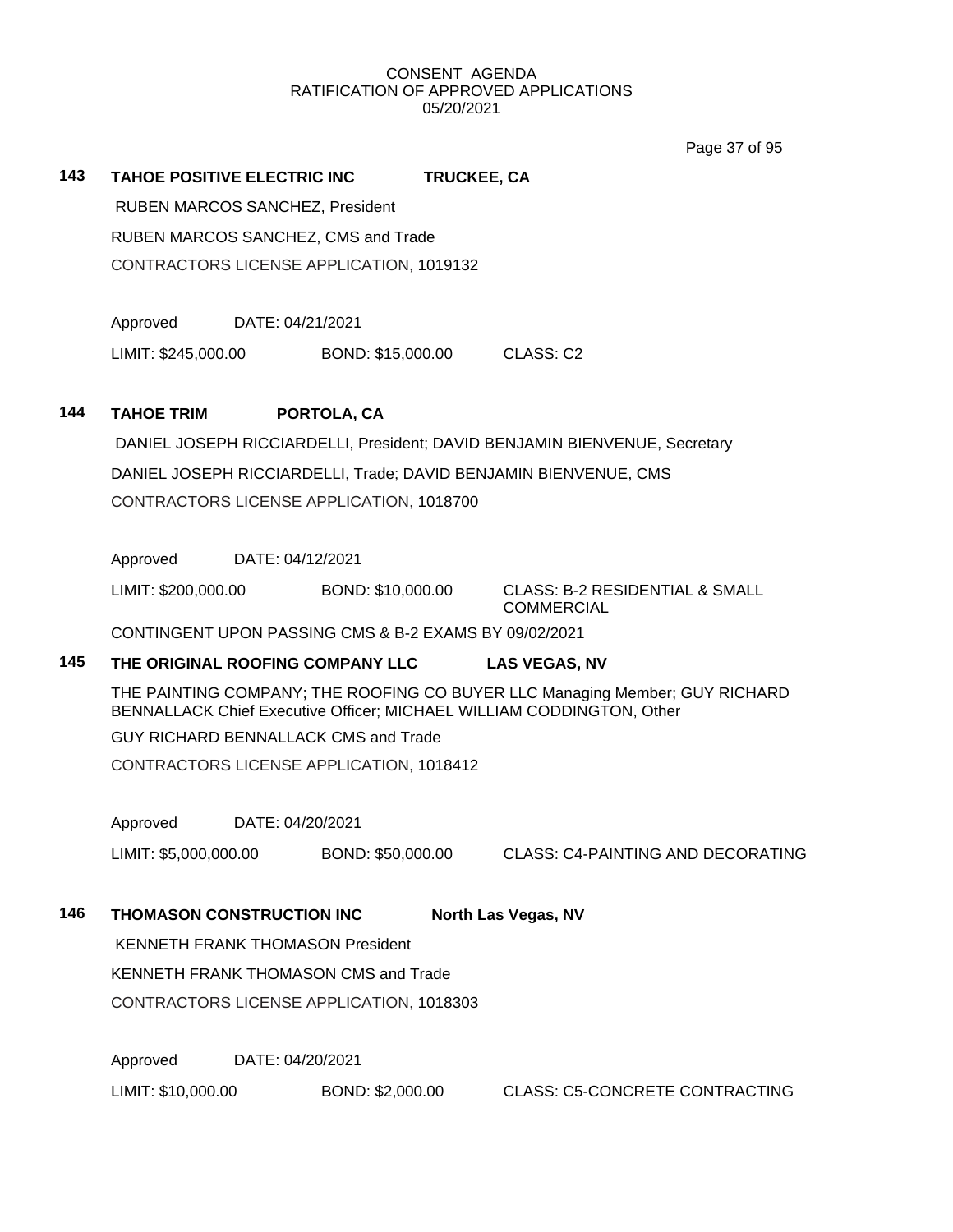147 **THOMASON CONSTRUCTION INC** North Las Vegas, NV

Page 38 of 95

KENNETH FRANK THOMASON President KENNETH FRANK THOMASON CMS and Trade CONTRACTORS LICENSE APPLICATION, 1018304 Approved DATE: 05/05/2021 LIMIT: \$10,000.00 BOND: \$2,000.00 CLASS: C4-PAINTING AND DECORATING **148 TIGER LANDSCAPING LLC FERNLEY, NV** JULIO SAAVEDRA-NIETO, Managing Member; ANDREA SAAVEDRA-NIETO, Managing Member ANDREA SAAVEDRA-NIETO, CMS; JULIO SAAVEDRA-NIETO, Trade CONTRACTORS LICENSE APPLICATION, 1019541 Approved DATE: 05/04/2021 LIMIT: \$165,000.00 BOND: \$10,000.00 CLASS: C-5 CONCRETE CONTRACTING CONTINGENT UPON PASSING C-5 EXAM BY 10/14/2021 **149 TISCARENO CONCRETE LLC RENO, NV** ROGER JO TISCARENO Managing Member ROGER JO TISCARENO CMS and Trade CONTRACTORS LICENSE APPLICATION, 1018980 Tabled DATE: 04/21/2021 LIMIT: \$245,000.00 BOND: \$0.00 CLASS: C-5 CONCRETE RESOLUTION OF OPEN COMPLAINTS ON RELATED LICENSE #0083137 **150 TOWER TOP COMMUNICATIONS LLC LAS VEGAS, NV** MICHAEL LYNCH, Managing Member MICHAEL LYNCH, CMS and Trade CONTRACTORS LICENSE APPLICATION, 1019486 Approved DATE: 04/28/2021 LIMIT: \$100,000.00 BOND: \$10,000.00 CLASS: A-25 TELECOMMUNICATION TOWERS CONTINGENT UPON PASSING REQUIRED CMS EXAM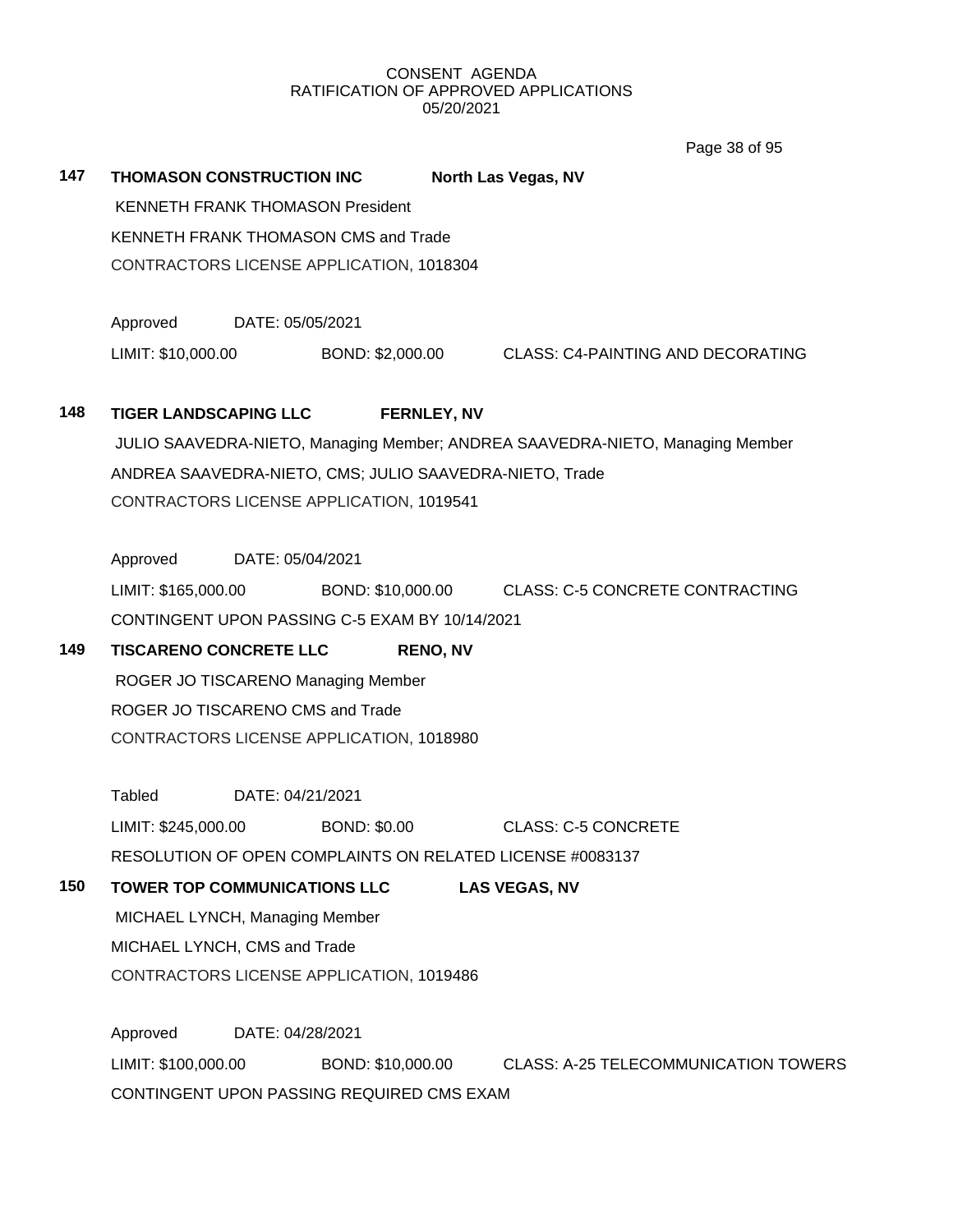Page 39 of 95

| 151                                      | TRU AIR LTD                                                                               |                                                                               | <b>LAS VEGAS, NV</b>                                 |  |                                                                         |  |  |  |
|------------------------------------------|-------------------------------------------------------------------------------------------|-------------------------------------------------------------------------------|------------------------------------------------------|--|-------------------------------------------------------------------------|--|--|--|
|                                          |                                                                                           |                                                                               | <b>TRUMAN JACOB HALL Managing Member</b>             |  |                                                                         |  |  |  |
|                                          | TRUMAN JACOB HALL CMS and Trade                                                           |                                                                               |                                                      |  |                                                                         |  |  |  |
|                                          |                                                                                           |                                                                               | CONTRACTORS LICENSE APPLICATION, 1019214             |  |                                                                         |  |  |  |
|                                          | Approved                                                                                  | DATE: 04/14/2021                                                              |                                                      |  |                                                                         |  |  |  |
|                                          |                                                                                           |                                                                               |                                                      |  |                                                                         |  |  |  |
|                                          | LIMIT: \$40,000.00                                                                        |                                                                               | BOND: \$5,000.00                                     |  | CLASS: C-21B AIR CONDITIONING                                           |  |  |  |
|                                          |                                                                                           |                                                                               | CONTINGENT UPON PASSING REQUIRED CMS AND TRADE EXAMS |  |                                                                         |  |  |  |
| 152                                      |                                                                                           |                                                                               | <b>TRUCHOICE PAINTING &amp; DRYWALL LLC</b>          |  | <b>LAS VEGAS, NV</b>                                                    |  |  |  |
|                                          |                                                                                           |                                                                               |                                                      |  | BRUCE ADAM TOMLIN, Managing Member; MICHAEL RYAN BAKER, Managing Member |  |  |  |
|                                          |                                                                                           |                                                                               | MICHAEL RYAN BAKER, Trade; BRUCE ADAM TOMLIN, CMS    |  |                                                                         |  |  |  |
|                                          |                                                                                           |                                                                               | CONTRACTORS LICENSE APPLICATION, 1018910             |  |                                                                         |  |  |  |
|                                          | Approved                                                                                  | DATE: 05/03/2021                                                              |                                                      |  |                                                                         |  |  |  |
|                                          | LIMIT: \$125,000.00                                                                       |                                                                               | BOND: \$10,000.00                                    |  | CLASS: C-4 PAINTING AND DECORATING                                      |  |  |  |
|                                          |                                                                                           |                                                                               | CONTINGENT ON PASSING REQUIRED CMS/TRADE EXAMS       |  |                                                                         |  |  |  |
| 153                                      |                                                                                           |                                                                               | <b>TRUEU RENOVATIONS &amp; CONSTRUCTION LLC</b>      |  | <b>LAS VEGAS, NV</b>                                                    |  |  |  |
|                                          |                                                                                           | DANA ROGERS Managing Member; JESUS SALVADOR GALVEZ-ESPINOZA, Managing Member; |                                                      |  |                                                                         |  |  |  |
|                                          | RANDALL PHILLIP SPRIGGS, Managing Member<br>JESUS SALVADOR GALVEZ-ESPINOZA, CMS and Trade |                                                                               |                                                      |  |                                                                         |  |  |  |
| CONTRACTORS LICENSE APPLICATION, 1019097 |                                                                                           |                                                                               |                                                      |  |                                                                         |  |  |  |
|                                          |                                                                                           |                                                                               |                                                      |  |                                                                         |  |  |  |
|                                          | Approved                                                                                  | DATE: 04/09/2021                                                              |                                                      |  |                                                                         |  |  |  |
|                                          | LIMIT: \$1,400,000.00                                                                     |                                                                               | BOND: \$30,000.00                                    |  | CLASS:                                                                  |  |  |  |
| 154                                      | <b>UISCLLC</b>                                                                            |                                                                               | <b>CHICAGO, IL</b>                                   |  |                                                                         |  |  |  |
|                                          | PATRICK MICHAEL DUGGAN, Other; TERRY LEWIS GRABER, Other; DAVID J ANDERSKOW, Other        |                                                                               |                                                      |  |                                                                         |  |  |  |
|                                          | KEVIN M ROONEY, CMS and Trade                                                             |                                                                               |                                                      |  |                                                                         |  |  |  |
|                                          |                                                                                           | CONTRACTORS LICENSE APPLICATION, 1018541                                      |                                                      |  |                                                                         |  |  |  |
|                                          |                                                                                           |                                                                               |                                                      |  |                                                                         |  |  |  |
|                                          | Approved                                                                                  | DATE: 05/04/2021                                                              |                                                      |  |                                                                         |  |  |  |
|                                          | LIMIT: Unlimited                                                                          |                                                                               | BOND: \$50,000.00                                    |  | <b>CLASS: B-2 RESIDENTIAL &amp; SMALL</b><br><b>COMMERCIAL</b>          |  |  |  |
|                                          |                                                                                           | CONTINGENT UPON PASSING CMS & B-2 EXAMS BY 08/23/2021                         |                                                      |  |                                                                         |  |  |  |
|                                          |                                                                                           |                                                                               |                                                      |  |                                                                         |  |  |  |
|                                          |                                                                                           |                                                                               |                                                      |  |                                                                         |  |  |  |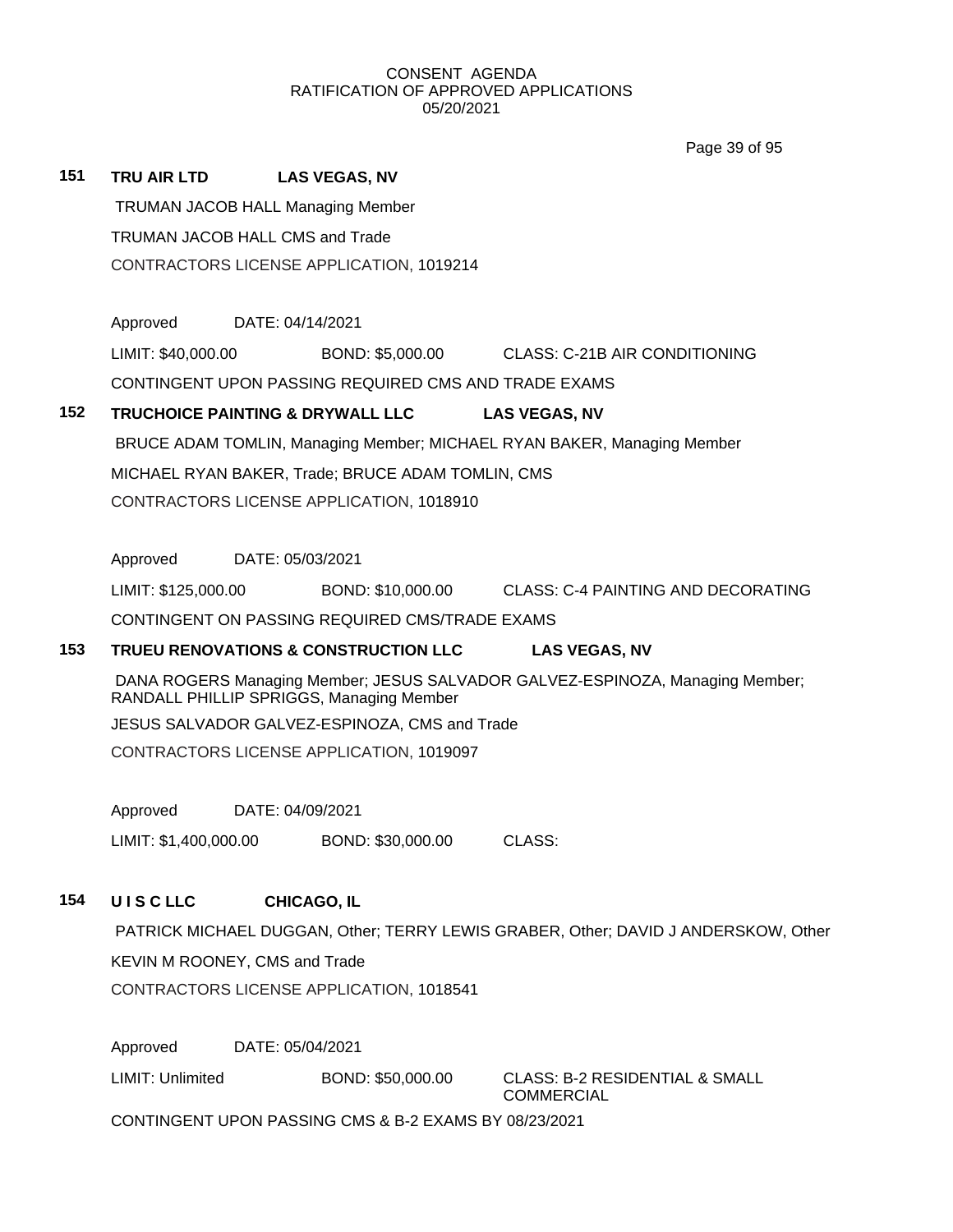Page 40 of 95

| 155                                           |                                                                                  |                  | <b>VEGAS KNIGHT &amp; DAY HEATING AND COOLING LLC</b> |  | <b>LAS VEGAS, NV</b>                                              |  |  |
|-----------------------------------------------|----------------------------------------------------------------------------------|------------------|-------------------------------------------------------|--|-------------------------------------------------------------------|--|--|
|                                               | JESSE RIMMER, Manager                                                            |                  |                                                       |  |                                                                   |  |  |
|                                               | JESSE RIMMER, CMS and Trade                                                      |                  |                                                       |  |                                                                   |  |  |
|                                               |                                                                                  |                  | CONTRACTORS LICENSE APPLICATION, 1018105              |  |                                                                   |  |  |
|                                               |                                                                                  |                  |                                                       |  |                                                                   |  |  |
|                                               | Approved                                                                         | DATE: 04/28/2021 |                                                       |  |                                                                   |  |  |
|                                               |                                                                                  |                  |                                                       |  | LIMIT: \$10,000.00 BOND: \$2,000.00 CLASS: C21B-AIR CONDITIONING  |  |  |
|                                               | CONTINGENT ON PASSING TRADE EXAM                                                 |                  |                                                       |  |                                                                   |  |  |
| 156                                           |                                                                                  |                  | <b>VEGASZONE CONSTRUCTION INC</b>                     |  | <b>HENDERSON, NV</b>                                              |  |  |
|                                               |                                                                                  |                  |                                                       |  | TOMMY HAE YONG YI President; KATHY HEESUNG YI Secretary/Treasurer |  |  |
|                                               | KATHY HEESUNG YI CMS and Trade                                                   |                  |                                                       |  |                                                                   |  |  |
|                                               |                                                                                  |                  | CONTRACTORS LICENSE APPLICATION, 1019098              |  |                                                                   |  |  |
|                                               |                                                                                  |                  |                                                       |  |                                                                   |  |  |
|                                               | Approved                                                                         | DATE: 05/03/2021 |                                                       |  |                                                                   |  |  |
|                                               | LIMIT: \$10,000.00                                                               |                  |                                                       |  | BOND: \$2,000.00 CLASS: C4-PAINTING AND DECORATING                |  |  |
|                                               |                                                                                  |                  |                                                       |  |                                                                   |  |  |
| 157                                           | <b>WR DESIGNS LLC</b>                                                            |                  | <b>RENO, NV</b>                                       |  |                                                                   |  |  |
|                                               | <b>WENDY CHRISTINE RIGDON Managing Member</b>                                    |                  |                                                       |  |                                                                   |  |  |
|                                               | WENDY CHRISTINE RIGDON CMS and Trade                                             |                  |                                                       |  |                                                                   |  |  |
|                                               | CONTRACTORS LICENSE APPLICATION, 1018598                                         |                  |                                                       |  |                                                                   |  |  |
|                                               |                                                                                  |                  |                                                       |  |                                                                   |  |  |
|                                               | Approved                                                                         | DATE: 04/12/2021 |                                                       |  |                                                                   |  |  |
|                                               | LIMIT: \$10,000.00                                                               |                  | BOND: \$2,000.00                                      |  | <b>CLASS: C-20 TILING</b>                                         |  |  |
|                                               | CONTINGENT ON PASSING REQUIRED TRADE EXAM                                        |                  |                                                       |  |                                                                   |  |  |
| 158                                           | <b>WR DESIGNS LLC</b>                                                            |                  | <b>RENO, NV</b>                                       |  |                                                                   |  |  |
| <b>WENDY CHRISTINE RIGDON Managing Member</b> |                                                                                  |                  |                                                       |  |                                                                   |  |  |
|                                               | WENDY CHRISTINE RIGDON CMS and Trade<br>CONTRACTORS LICENSE APPLICATION, 1018599 |                  |                                                       |  |                                                                   |  |  |
|                                               |                                                                                  |                  |                                                       |  |                                                                   |  |  |
|                                               |                                                                                  |                  |                                                       |  |                                                                   |  |  |
|                                               | Approved                                                                         | DATE: 04/12/2021 |                                                       |  |                                                                   |  |  |
|                                               | LIMIT: \$10,000.00                                                               |                  | BOND: \$2,000.00                                      |  | <b>CLASS: C-16 FINISHING FLOORS</b>                               |  |  |
|                                               |                                                                                  |                  |                                                       |  |                                                                   |  |  |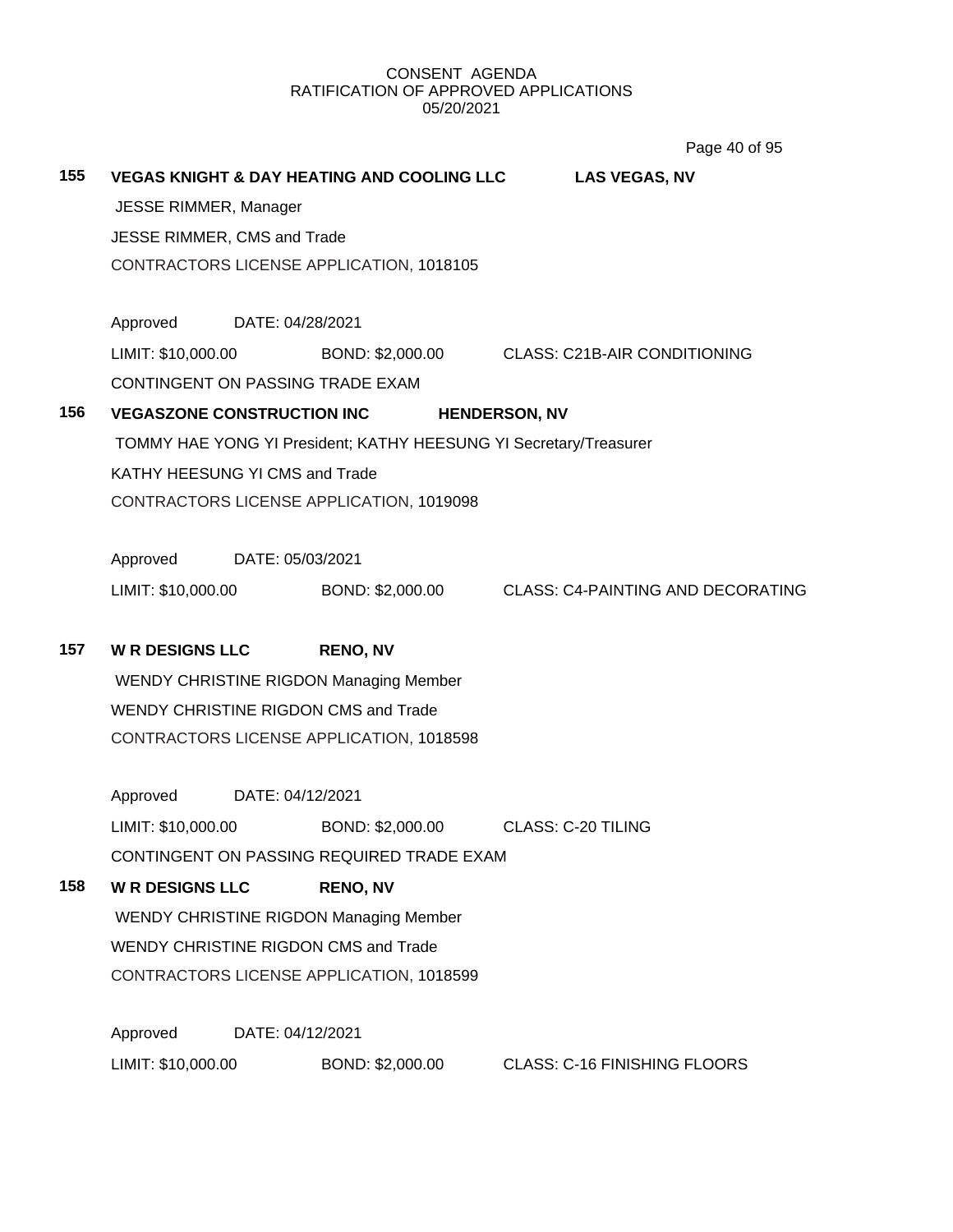Page 41 of 95

| 159                                                        | <b>WARDLE CONSTRUCTION LLC</b>                                                |                  |                  | <b>ALPINE, UT</b>    |                                                              |  |  |
|------------------------------------------------------------|-------------------------------------------------------------------------------|------------------|------------------|----------------------|--------------------------------------------------------------|--|--|
|                                                            | <b>TRENTON HAL WARDLE, Manager</b>                                            |                  |                  |                      |                                                              |  |  |
|                                                            | TRENTON HAL WARDLE, CMS and Trade<br>CONTRACTORS LICENSE APPLICATION, 1018866 |                  |                  |                      |                                                              |  |  |
|                                                            |                                                                               |                  |                  |                      |                                                              |  |  |
|                                                            |                                                                               |                  |                  |                      |                                                              |  |  |
|                                                            | Approved                                                                      | DATE: 05/06/2021 |                  |                      |                                                              |  |  |
|                                                            | LIMIT: \$200,000.00 BOND: \$10,000.00                                         |                  |                  |                      | <b>CLASS: B-2 RESIDENTIAL AND SMALL</b><br><b>COMMERCIAL</b> |  |  |
|                                                            | CONTINGENT UPON PASSING REQUIRED TRADE EXAM                                   |                  |                  |                      |                                                              |  |  |
| 160                                                        | <b>WILD SIERRA CONSTRUCTION PROF LLC</b>                                      |                  |                  |                      | <b>GARDNERVILLE, NV</b>                                      |  |  |
|                                                            | ANDREW BRANDON DEWITT, Manager                                                |                  |                  |                      |                                                              |  |  |
|                                                            | ANDREW BRANDON DEWITT, CMS and Trade                                          |                  |                  |                      |                                                              |  |  |
|                                                            | CONTRACTORS LICENSE APPLICATION, 1019002                                      |                  |                  |                      |                                                              |  |  |
|                                                            |                                                                               |                  |                  |                      |                                                              |  |  |
|                                                            | Approved                                                                      | DATE: 04/15/2021 |                  |                      |                                                              |  |  |
|                                                            | LIMIT: \$50,000.00                                                            |                  |                  |                      | BOND: \$5,000.00 CLASS: C3A                                  |  |  |
|                                                            | CONTINGENT UPON PASSING EXAMS BY 9/17/2021                                    |                  |                  |                      |                                                              |  |  |
| 161                                                        | <b>WILLIAM M PEMBERTON</b><br><b>GARDNERVILLE, NV</b>                         |                  |                  |                      |                                                              |  |  |
| MOUNTAIN HIGH CONSTRUCTION; WILLIAM M PEMBERTON, Owner     |                                                                               |                  |                  |                      |                                                              |  |  |
|                                                            | WILLIAM M PEMBERTON, CMS and Trade                                            |                  |                  |                      |                                                              |  |  |
|                                                            | CONTRACTORS LICENSE APPLICATION, 1018152                                      |                  |                  |                      |                                                              |  |  |
|                                                            |                                                                               |                  |                  |                      |                                                              |  |  |
|                                                            | Approved                                                                      | DATE: 04/14/2021 |                  |                      |                                                              |  |  |
|                                                            | LIMIT: \$1,000,000.00                                                         |                  |                  |                      | BOND: \$30,000.00 CLASS: B GENERAL BUILDING                  |  |  |
|                                                            | CONTINGENT UPON PASSING REQUIRED CMS EXAM                                     |                  |                  |                      |                                                              |  |  |
| 162                                                        | <b>X R P CONTRACTING LLC</b>                                                  |                  |                  | <b>HENDERSON, NV</b> |                                                              |  |  |
| X R P CONCRETE COATINGS; JOSEPH ALAN LUSCH Managing Member |                                                                               |                  |                  |                      |                                                              |  |  |
|                                                            | JOSEPH ALAN LUSCH CMS and Trade                                               |                  |                  |                      |                                                              |  |  |
| CONTRACTORS LICENSE APPLICATION, 1018199                   |                                                                               |                  |                  |                      |                                                              |  |  |
|                                                            |                                                                               |                  |                  |                      |                                                              |  |  |
|                                                            | Approved                                                                      | DATE: 04/12/2021 |                  |                      |                                                              |  |  |
|                                                            | LIMIT: \$10,000.00                                                            |                  | BOND: \$2,000.00 |                      | <b>CLASS: C-5 CONCRETE CONTRACTING</b>                       |  |  |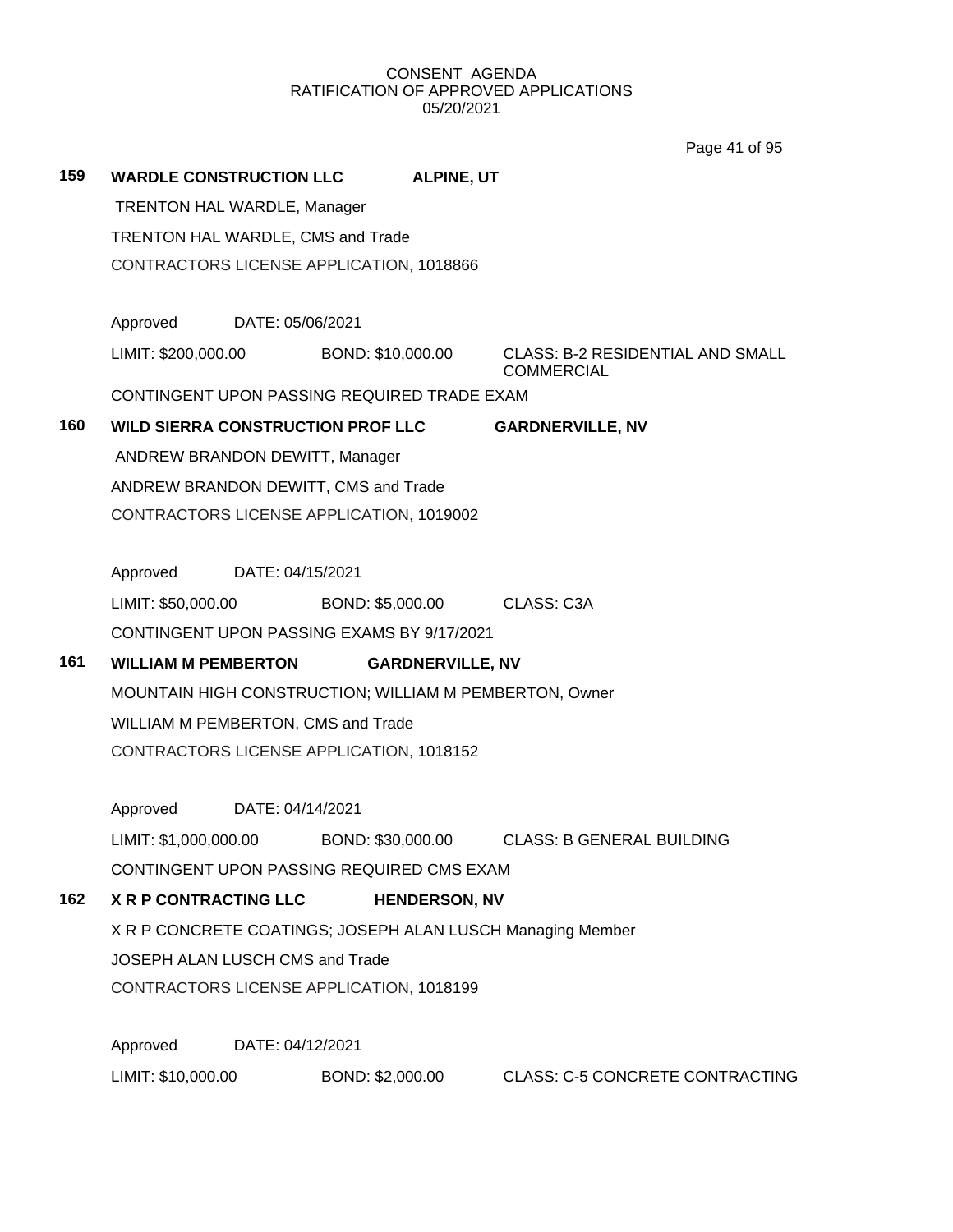Page 42 of 95

# **163 Z A CONSTRUCTION MENDENHALL, MS**

ZACHARY RYAN AINSWORTH Managing Member JON ROSS ARMSTRONG, CMS and Trade CONTRACTORS LICENSE APPLICATION, 1019104

Approved DATE: 05/03/2021 LIMIT: \$1,000,000.00 BOND: \$30,000.00 CLASS: A-4 BRIDGES CONTINGENT UPON PASSING REQUIRED CMS EXAM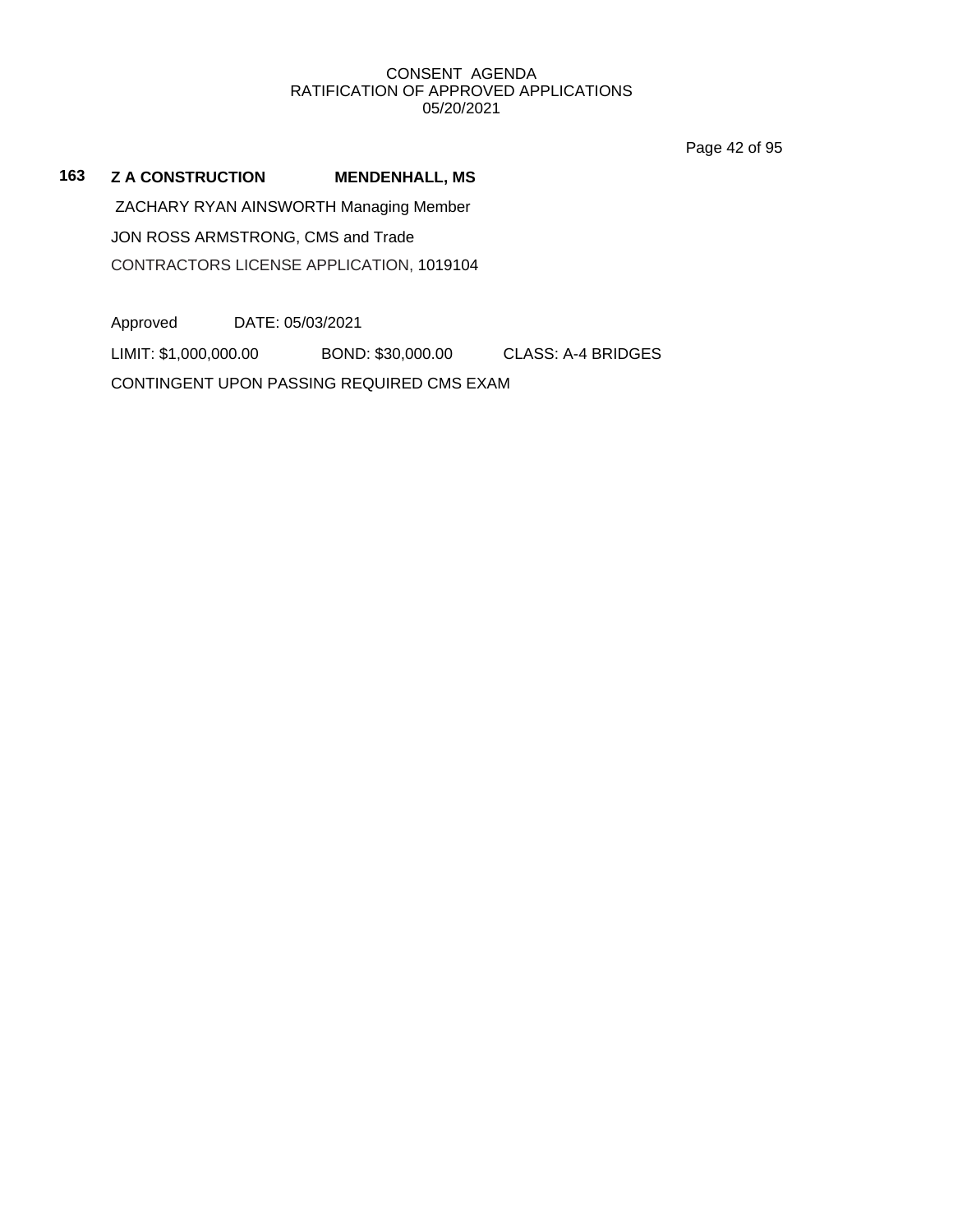Page 43 of 95

# **BROADENING OF CLASSIFICATION APPLICATION**

# **164 ACECOMM INC LAS VEGAS, NV** 0070290; ALFREDO QUESADA, President ALFREDO QUESADA, CMS and Trade(C-2D Low Voltage) BROADENING OF CLASSIFICATION, 1019314

Approved DATE: 04/15/2021 CLASS: C-2C, FIRE DETECTION

ALFREDO QUESADA, PRESIDENT/QI/CMS/TRADE CONTINGENT UPON PASSING THE (C-2C) TRADE EXAM BY 10/01/2021.

# **165 BARNARD CONSTRUCTION COMPANY INC BOZEMAN, MT**

0084789; PAUL AUGUST FRANZEN, President; JAMES ALAN TILLEMAN, Treasurer; MICHAEL EDWARD JENKINS, , Director JEFFREY GEORGE SEROCKI, CMS; DEREK CARVELLE TISDEL, , Trade(A General Engineering) BROADENING OF CLASSIFICATION, 1019293

Approved DATE: 04/28/2021 CLASS: A, GENERAL ENGINEERING JEFFREY GEORGE SEROCKI, QI/CMS DEREK CARVELLE TISDEL, QI/TRADE

# **166 COLINAS CONTRACTORS INC VISTA, CA**

0082845; KARLA CRISTINA LOPEZ, President; MODESTO AURELIO LOPEZ, Treasurer MODESTO AURELIO LOPEZ, CMS and Trade(B General Building) BROADENING OF CLASSIFICATION, 1019108

Approved DATE: 04/23/2021 CLASS: B, GENERAL BUILDING MODESTO AURELIO LOPEZ, TREASURER, QI/CMS/TRADE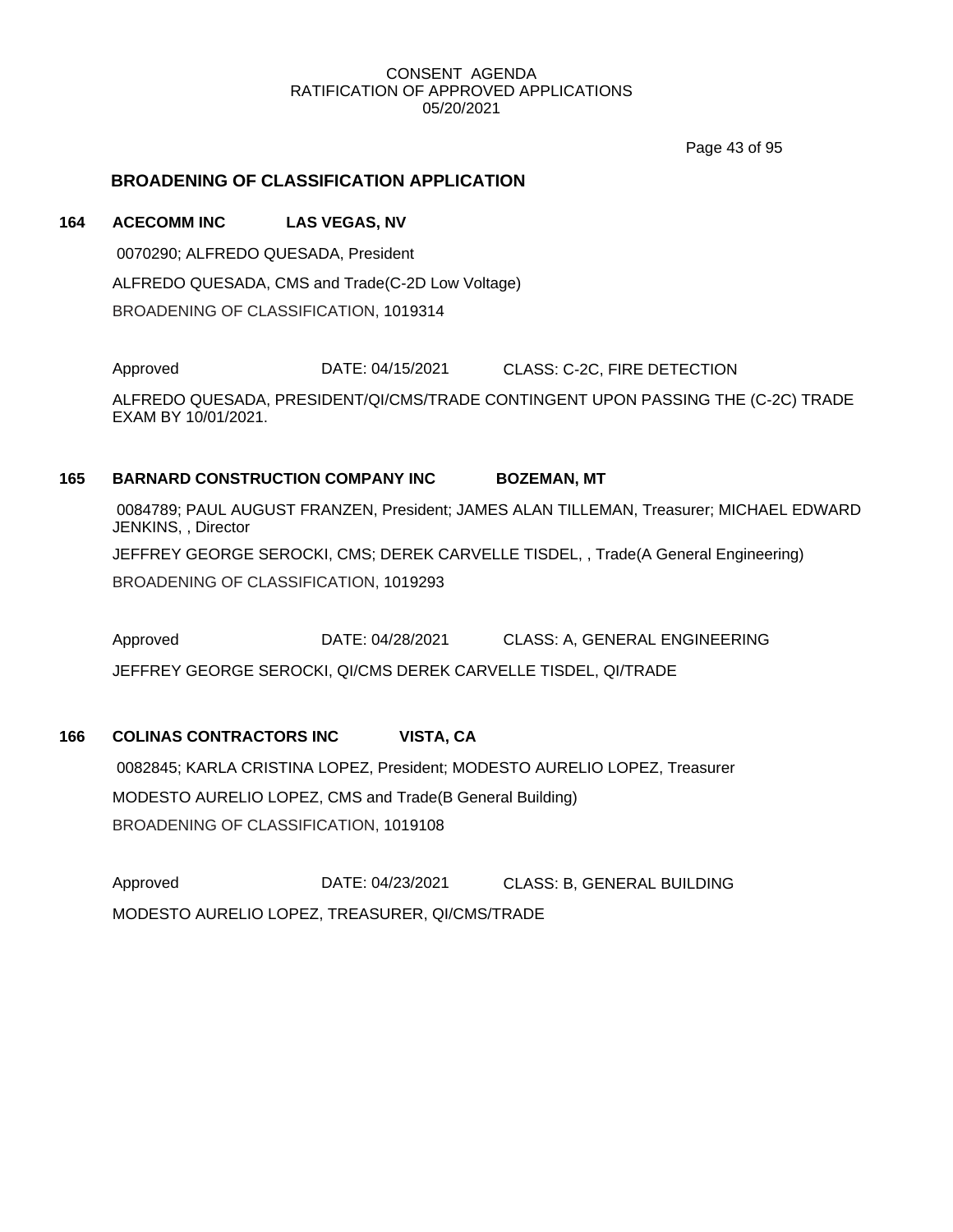Page 44 of 95

#### **167 COPPER CREEK CONSTRUCTION LAS VEGAS, NV**

0047166A; BLAKE ALAN BURR, President; LORI ANN BURR, Secretary BLAKE ALAN BURR, CMS and Trade(B-2 Residential and Small Commercial) BROADENING OF CLASSIFICATION, 1017956

Approved DATE: 04/28/2021 CLASS: B-6, COMMERCIAL REMODEL

BLACK ALAN BURR, PRESIDENT, QI/CMS/TRADE CONTINGENT UPON PASSING THE (B-6) TRADE EXAM BY 7/15/2021

# **168 EAGLE EXCAVATION LLC LAS VEGAS, NV**

0081622; DANIEL EDUARDO ROSSAL, Manager; DANIEL P ROSSAL, Manager; JACQUELINE NEOMI PENA-FRANCO, Manager

DANIEL P ROSSAL, Trade; DANIEL EDUARDO ROSSAL, CMS(A-19C Electrical Conduits for Underground Transmission; A-7 Excavating and Grading) BROADENING OF CLASSIFICATION, 1019693

Approved DATE: 05/06/2021 CLASS: A-13, A-15 AND A-19

DANIEL P ROSSAL, MANAGER, QI/TRADE CONTINGENT UPON PASSING THE (A-15 AND A-19) TRADE EXAMS BY 10/22/2021.

#### **169 HOFSOMMER EXCAVATING INC N LAS VEGAS, NV**

0036161; KENT DUANE HOFSOMMER, President

KENT DUANE HOFSOMMER, CMS and Trade(A-12 Excavating, Grading, Trenching and Surfacing A22 IS DESIGNATED FOR HORIZONTAL BORING ONLY; A-13 Wrecking Buildings A22 IS DESIGNATED FOR HORIZONTAL BORING ONLY; A-22 Unclassified A22 IS DESIGNATED FOR HORIZONTAL BORING ONLY) BROADENING OF CLASSIFICATION, 1019519

Approved DATE: 04/28/2021 CLASS: A-15 AND A-19

KENT DUANE HOFSOMMER, PRESIDENT/QI/CMS/TRADE CONTINGENT UPON PASSING THE (A-15 AND A-19) TRADE EXAMS BY 09/13/2021.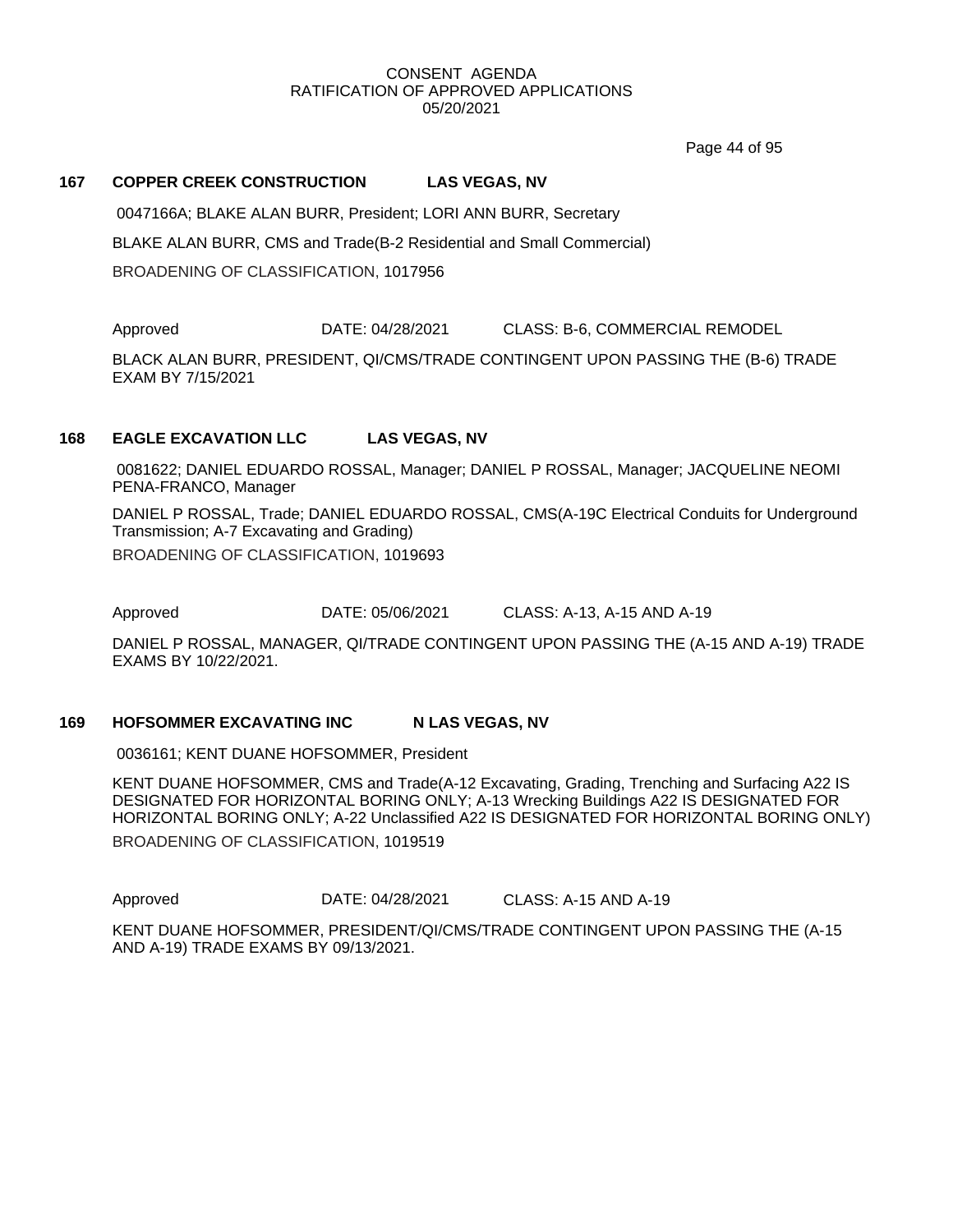Page 45 of 95

#### **170 NEW MOUNTAIN EXCAVATING INC RENO, NV**

0051717A; JOEL DANIEL FUQUAY, President

JOEL DANIEL FUQUAY, CMS and Trade(A-12 Excavating, Grading, Trenching and Surfacing; A-13 Wrecking Buildings; A-15 Sewers, Drains and Pipes; A-19A Water; A-19B Gas; A-19C Electrical Conduits for Underground Transmission; A-7 Excavating and Grading; A-9 Piers and Foundations) BROADENING OF CLASSIFICATION, 1019735

Approved DATE: 05/06/2021 CLASS: (A-10) AND (A-24)

JOEL DANIEL FUQUAY, PRESIDENT, QI/CMS/TRADE CONTINGENT UPON A CONSUMER PROTECTION BOND IN THE AMOUNT OF \$200,000 AND PASSING THE (A-10) TRADE EXAM BY 10/23/2021.

# **171 T 4 CONSTRUCTION LLC LAS VEGAS, NV**

T 4 CONSTRUCTION; 0083037; JACQUELYNN ANN THREAT, Managing Member

RYAN GABRIEL SHEER, CMS and Trade(B General Building)

BROADENING OF CLASSIFICATION, 1019265

Approved DATE: 04/21/2021 CLASS: B, GENERAL BUILDING

RYAN GABRIEL SHEER, QI/CMS/TRADE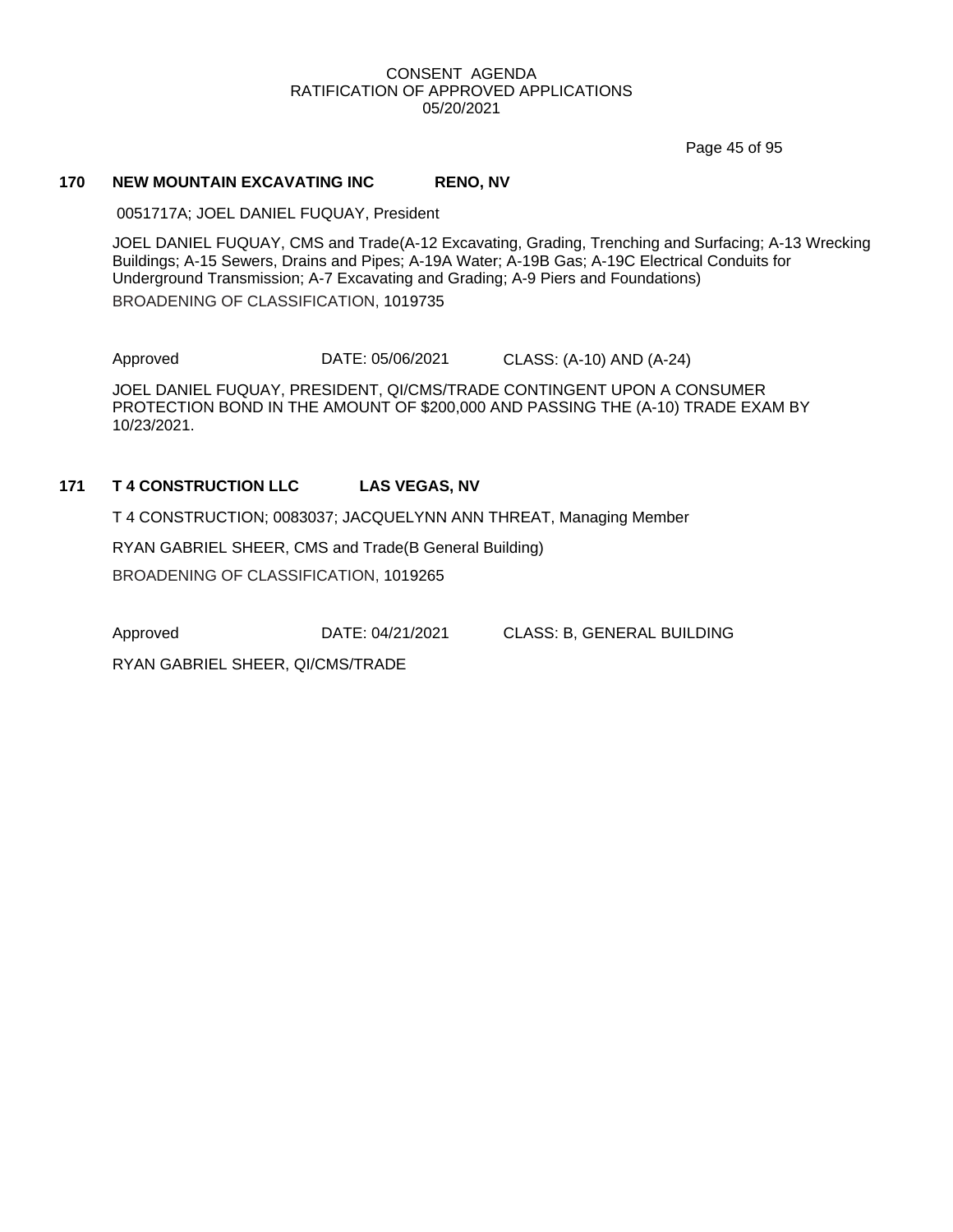Page 46 of 95

# **CHANGE OF OFFICER/MEMBER/MANAGER**

# **172 A C C CONSTRUCTION INC CYPRESS, CA**

0085305; JEFFREY ALAN KINDNESS, Vice President

JEFFREY ALAN KINDNESS, CMS and Trade

CHANGE OF OFFICER/MEMBER/MANAGER, 1019196

Approved DATE: 04/16/2021

# **173 A S PIPELINES NEVADA INC SPARKS, NV**

0071133; ALBERT DOMINIC SEENO, JR, President; JACQUELINE MICHELLE SEENO, Vice President; JOHN PAUL ARCIDIACONO, Vice President; KATHLEEN MARIE BLACKARD, Vice President

ALBERT DOMINIC SEENO, JR, CMS and Trade

CHANGE OF OFFICER/MEMBER/MANAGER, 1019207

Approved DATE: 04/21/2021

# **174 A STEP ABOVE PAINTING INC MODESTO, CA**

0085309; GILBERT CHARLES HUCKELL, , President; TODD JUSTIN KNUTSON, , Secretary; KYLE WILLIAM HUCKELL, , Director; JEREMY BRIAN HUCKELL, , Director

GILBERT CHARLES HUCKELL, , CMS and Trade

CHANGE OF OFFICER/MEMBER/MANAGER, 1018953

Approved DATE: 04/12/2021

# **175 ALL AMERICAN BUILDERS INC LAS VEGAS, NV**

0085373; 0085374; 0085584; 0085600; CHRISTOPHER MICHAEL MADSEN, President

CHRISTOPHER MICHAEL MADSEN, CMS and Trade; CHRISTOPHER MICHAEL MADSEN, CMS and Trade; CHRISTOPHER MICHAEL MADSEN, CMS and Trade; CHRISTOPHER MICHAEL MADSEN, CMS and Trade

CHANGE OF OFFICER/MEMBER/MANAGER, 1019438

Approved DATE: 04/22/2021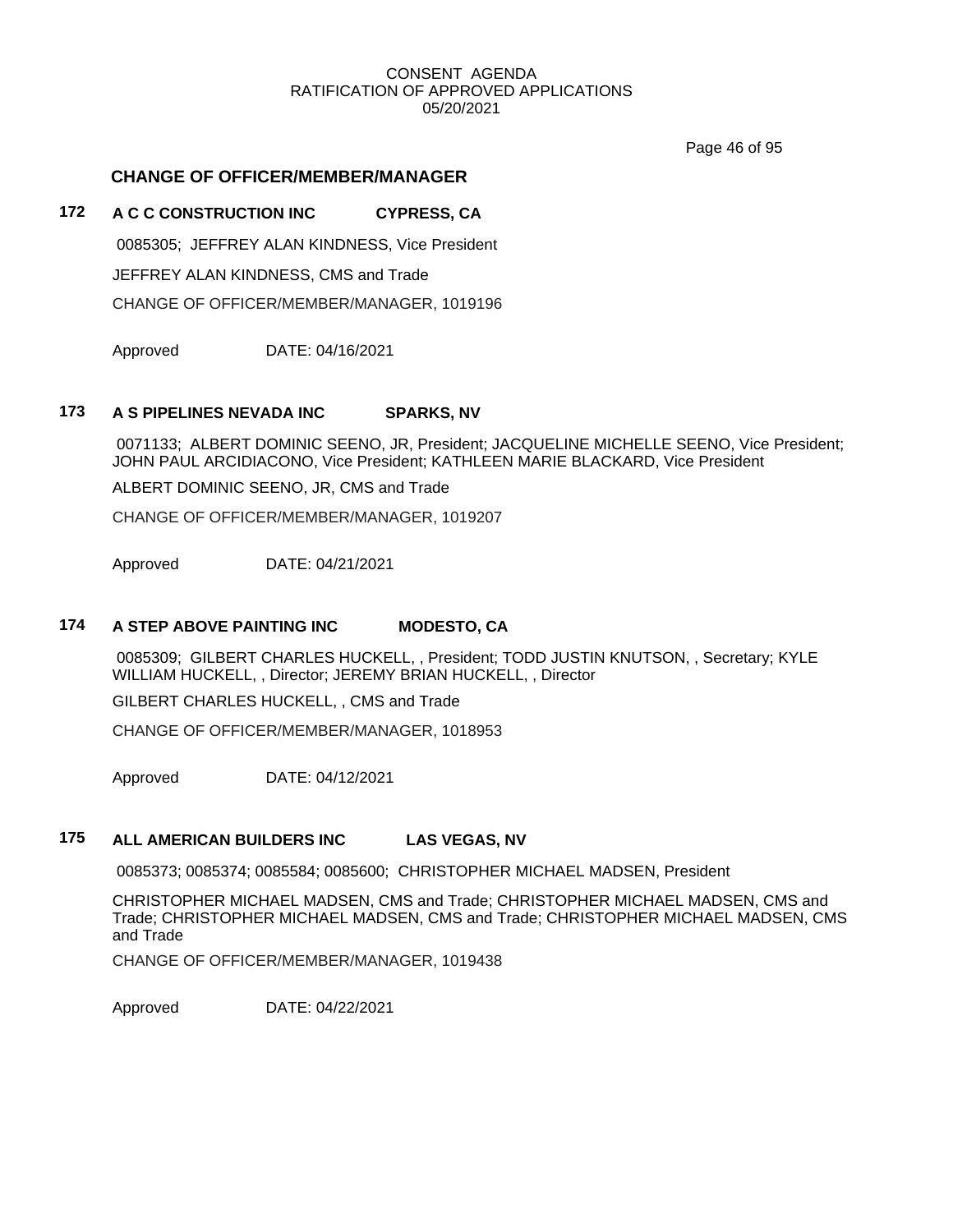Page 47 of 95

# **176 AVIDEX INDUSTRIES LLC BELLEVUE, WA**

0078060; JEFFREY SCOTT DAVIS, Chief Executive Officer; SAMUEL JOSEPH CRAIG, , Chief Financial **Officer** 

JAMES MICHAEL SCALISE, CMS and Trade

CHANGE OF OFFICER/MEMBER/MANAGER, 1019412

Approved DATE: 05/06/2021

# **177 BLUE SKY COMMUNICATIONS WYOMING INC CHEYENE, WY**

B S C OF WYOMING 0081964; B S C OF WYOMING 0081966; TONY J SOTO, , President; CHRISTOPHER ISAAC SAMS, Secretary CHRISTOPHER ISAAC SAMS, CMS and Trade; CHRISTOPHER ISAAC SAMS, CMS and Trade CHANGE OF OFFICER/MEMBER/MANAGER, 1017545

Approved DATE: 04/12/2021

# **178 CATALYST BUILDERS NV LLC GRANITE BAY, CA**

0086479; CATALYST BUILDERS LP , Managing Member; JOHN WILLIAM STEWART, JR, Manager

CHANGE OF OFFICER/MEMBER/MANAGER, 1018952

Approved DATE: 05/06/2021

# **179 CHAZELL ENTERPRISES INC LAS VEGAS, NV**

CHAZELL AIR CONDITIONING HEATING & PLUMBING 0053650; JACOB RCURTIS CLARK, , President

CHANGE OF OFFICER/MEMBER/MANAGER, 1019545

Approved DATE: 04/22/2021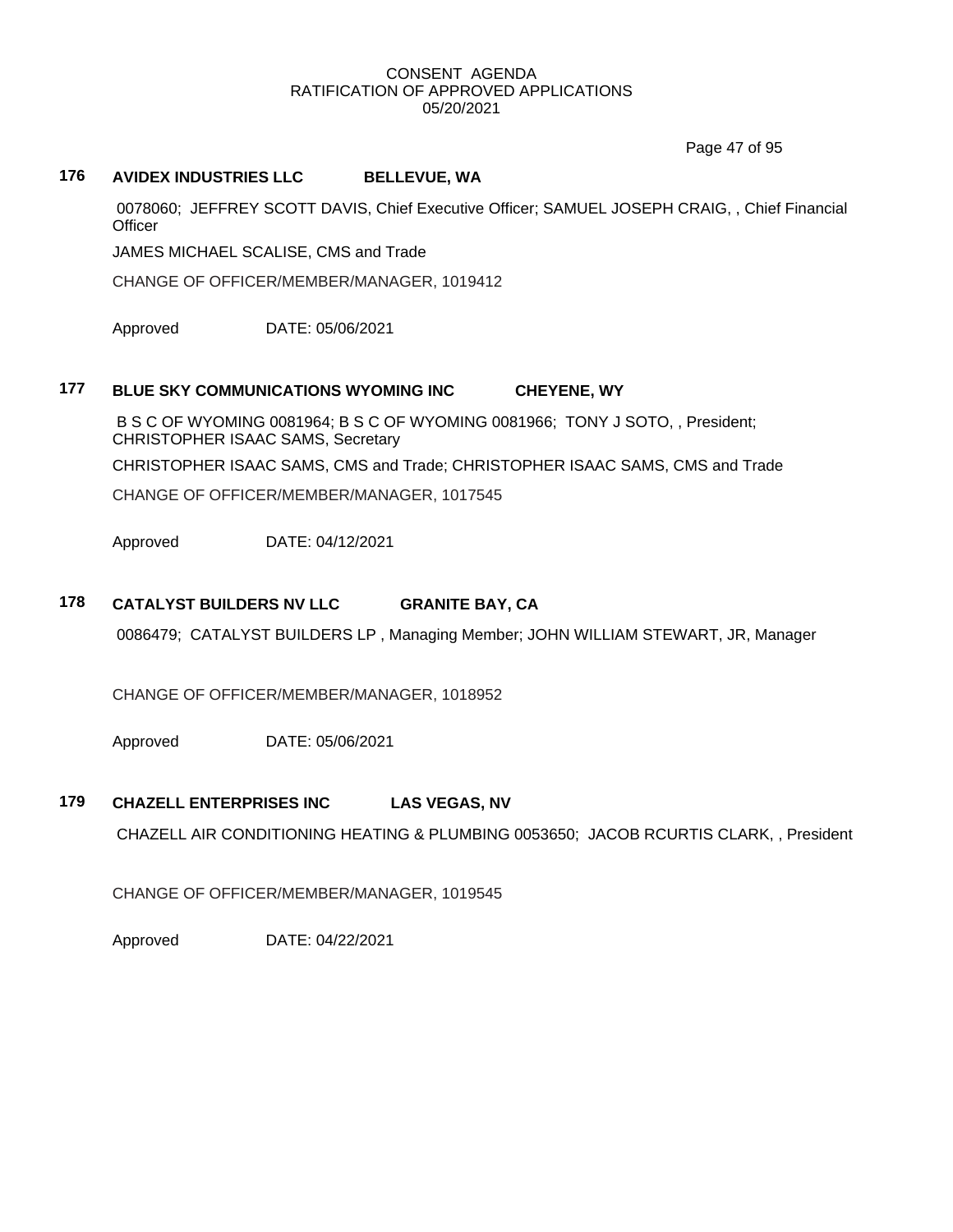Page 48 of 95

# **180 COLEMAN TOLL LIMITED PARTNERSHIP LAS VEGAS, NV**

0046151; TOLL NV GP CORP , General Partner; TOLL BROS INC ; GARY MONROE MAYO, President; MARTIN PATRICK CONNOR, Vice President; JOSEPH RICARDO DESANTO, Vice President; MICHAEL JOSEPH GRUBB, , Vice President; DANIEL LEE WRIGHT, , Vice President; JAMES WHITELEY BOYD, , Director; ROBERTA MAUREEN HOGAN, Vice President

GARY MONROE MAYO, CMS and Trade

CHANGE OF OFFICER/MEMBER/MANAGER, 1019652

Approved DATE: 05/03/2021

#### **181 CONSOLIDATED CONSTRUCTION CO INC APPLETON, WI**

1 CALL 2 BUILD CONSTRUCTION COMPANY 0085494; JOHN WILLIAM SCHNEIDER, , President; PAMELA MARY TALAVERA, , Treasurer; RODERICK NORMAN BICKERT, , Director; MARK CHRISTOPHER SCHWEI, , Vice President

JASON JEFFREY PETTITT, , CMS and Trade

CHANGE OF OFFICER/MEMBER/MANAGER, 1019570

Approved DATE: 04/28/2021

# **182 COUNTRY WIDE PROSERV LAS VEGAS, NV**

0073385; 0073523; INGRID MITCHELL, President; SHON LEE MITCHELL, Secretary JOHN AUGUST ELLIS, CMS and Trade; BRYAN RUSSELL WATSON, CMS and Trade CHANGE OF OFFICER/MEMBER/MANAGER, 1019354

Approved DATE: 04/28/2021

## **183 E M T ELECTRIC LLC LAS VEGAS, NV**

EMTEK ELECTRIC 0086578; CESAR ANTONIO CANIZALES, Managing Member; ADAN CORRAL, , Managing Member

CESAR ANTONIO CANIZALES, CMS and Trade

CHANGE OF OFFICER/MEMBER/MANAGER, 1019799

Approved DATE: 05/06/2021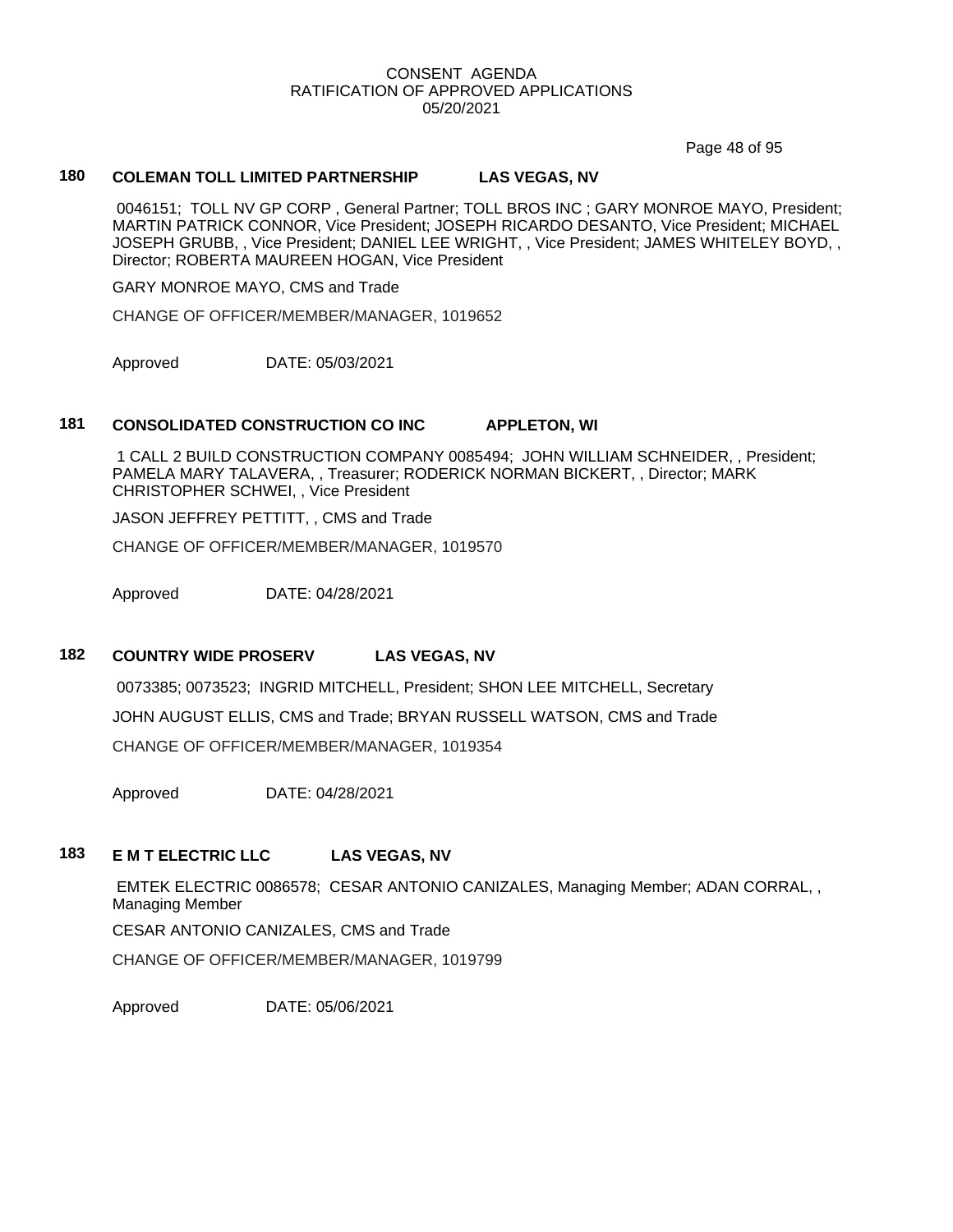Page 49 of 95

# **184 EXCELLENT AIR & HEATING LLC LAS VEGAS, NV**

0082215; 0082216; 0083577; RONALD WAYNE SCAPELLATO, , Managing Member

JEFFREY ALLEN FISHER, CMS and Trade; JEFFREY ALLEN FISHER, CMS and Trade; ROBERT STRONG, Trade; JEFFREY ALLEN FISHER, CMS CHANGE OF OFFICER/MEMBER/MANAGER, 1018331

Approved DATE: 04/28/2021

#### **185 F L SMIDTH INC BETHLEHEM, PA**

FLSMIDTH INC 0060851; PATRICK ALLEN TURNER, , President; MARY BETH FLOWERS, Secretary; DOUGLAS ROBERT LITZENBERGER, Assistant Treasurer; TODD MICHAEL ROONEY, , Vice President

JEFFREY VINCENT JOHNSON, CMS and Trade

CHANGE OF OFFICER/MEMBER/MANAGER, 1017037

Approved DATE: 04/21/2021

#### **186 F N F CONSTRUCTION INC TEMPE, AZ**

0028660; ROBERT WILLIAM BOTTCHER, President; GAREY PRENTISS BRYANT, , Secretary; JASON ROBERT RUSKEY, Vice President; MARTIN FELIPE SAUL RAMIREZ, Vice President; THOMAS ROBERT BILLINGS, , Vice President

MARTIN FELIPE SAUL RAMIREZ, CMS and Trade

CHANGE OF OFFICER/MEMBER/MANAGER, 1019189

Approved DATE: 04/16/2021

#### **187 FIRE ENGINEERING COMPANY INC SALT LAKE CITY, UT**

0006276A; 0057084; 0082209; TOMMY EDWARD BRANCHEAU, President; DOUGLAS LARRY JOHNSON, , Vice President

TOMMY EDWARD BRANCHEAU, Trade; TORY RYAN MANN, CMS; KENT ALFRED MANN, CMS; TORY RYAN MANN, CMS and Trade

CHANGE OF OFFICER/MEMBER/MANAGER, 1019706

Approved DATE: 05/03/2021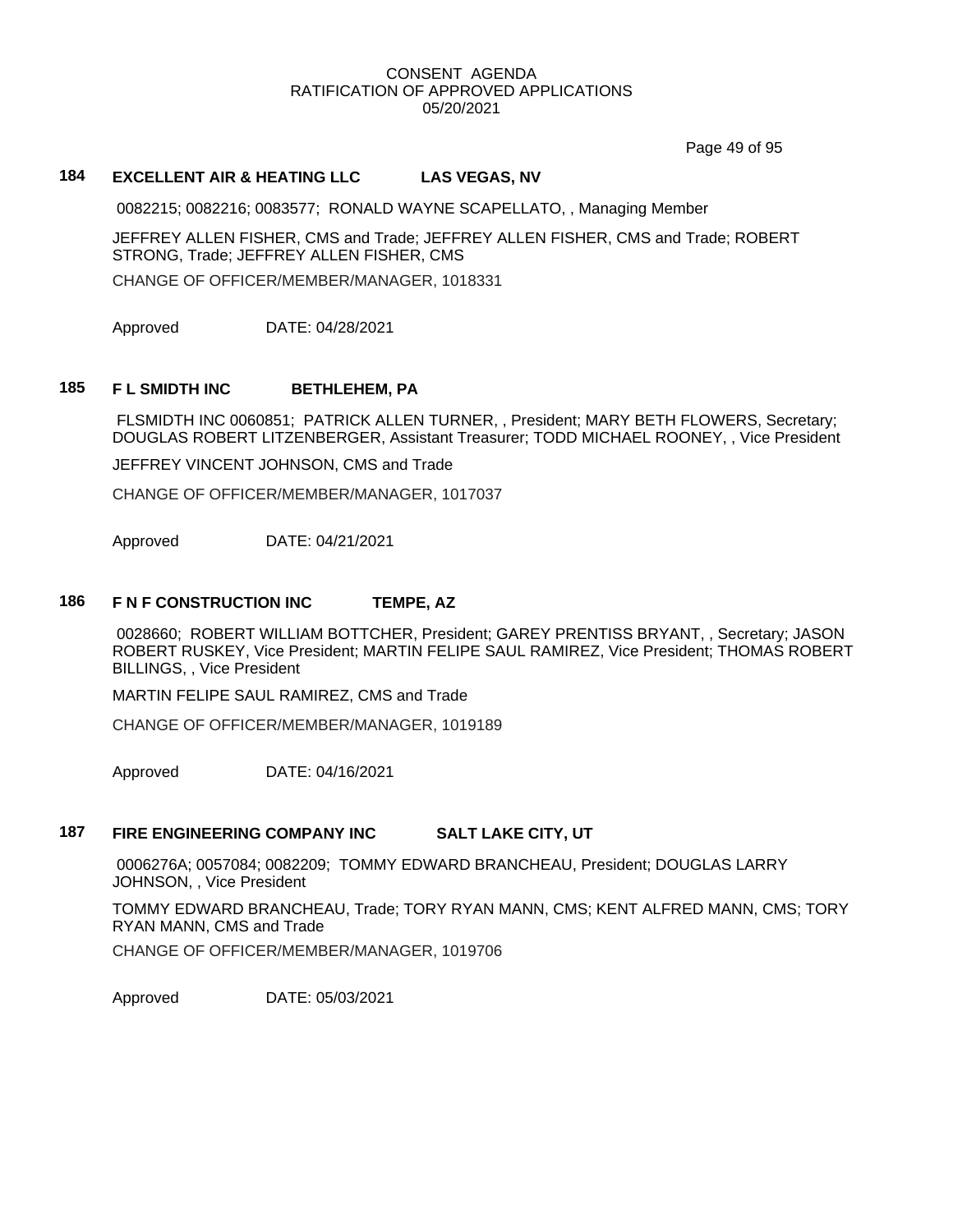Page 50 of 95

## **188 FORTIS CONSTRUCTION GROUP INC PORTLAND, OR**

F C I GROUP 0077813; JAMES THOMAS KILPATRICK, President; TIMOTHY MARTIN SISSEL, , Secretary; RENE GERARDO GONZALEZ, Treasurer; ROBERT REARDON FALLOW, , Vice President; DAVID WILLIAM AAROE, Other

JAMES THOMAS KILPATRICK, CMS and Trade

CHANGE OF OFFICER/MEMBER/MANAGER, 1018676

Approved DATE: 04/21/2021

#### **189 HOTSPUR CASINOS NEVADA INC LAS VEGAS, NV**

0085250; DAVID DREW ROSS, President; FERENC BELA SZONY, Treasurer

KERWIN HILARY LEDUFF, CMS and Trade

CHANGE OF OFFICER/MEMBER/MANAGER, 1018823

Approved DATE: 04/20/2021

#### **190 INSTALL IT LLC LAS VEGAS, NV**

0081884; RYAN ANTHONY RIMBERT, Manager; MICHAEL Y MATSU, Manager

RYAN ANTHONY RIMBERT, Trade; Ashley Rimbert, CMS; JASON MASUZO YAMAGUCHI, CMS; MICHAEL Y MATSU, Trade

CHANGE OF OFFICER/MEMBER/MANAGER, 1019217

Approved DATE: 04/16/2021

#### **191 INTERMOUNTAIN SLURRY SEAL INC WATSONVILLE, CA**

0023657; GARY RUSSELL PRICE, President; DARREN SHAWN BEEVOR, Secretary; ROBERT KENNETH CHASE, , Treasurer

GARY RUSSELL PRICE, CMS and Trade

CHANGE OF OFFICER/MEMBER/MANAGER, 1018728

Approved DATE: 05/06/2021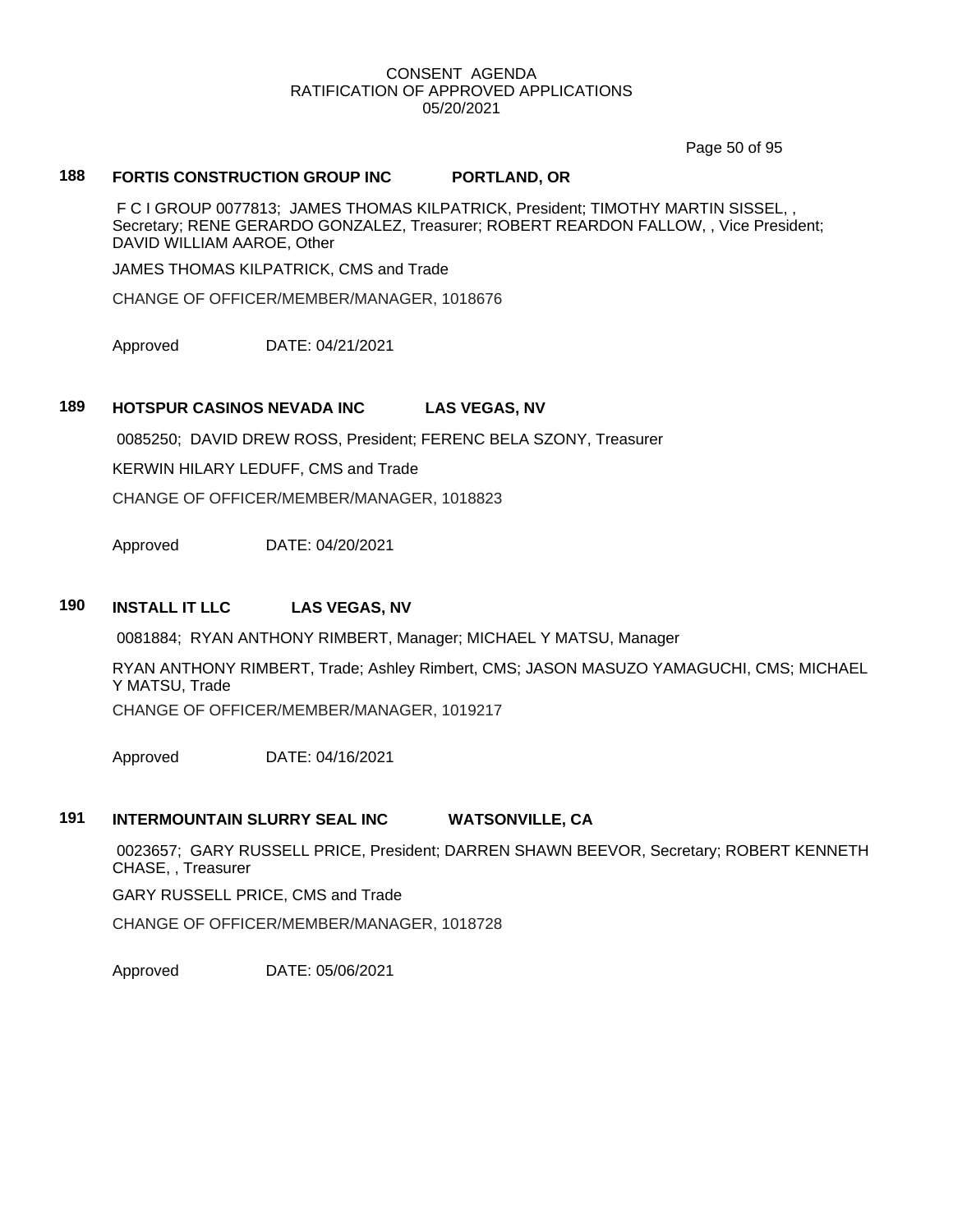Page 51 of 95

# **192 MARC WILLIAMS & SONS INC ALAMO, NV**

0014729; DAVID MARCUS WILLIAMS, President; EARLENE WILLIAMS, Secretary/Treasurer; MARCUS SETH WILLIAMS, Vice President

DAVID MARCUS WILLIAMS, Trade; EARLENE WILLIAMS, CMS

CHANGE OF OFFICER/MEMBER/MANAGER, 1019407

Approved DATE: 04/22/2021

# **193 MCGEE CORPORATION MATTHEWS, NC**

0062082; SWEDE ROBINSON MCGEE, President; HOWARD TODD MCGEE, Secretary; JOHN CHARLES OAKES, Vice President; KEVIN MARK MCGEE, Vice President; RICHARD MARION MCGEE, Chief Executive Officer

HOWARD TODD MCGEE, CMS and Trade

CHANGE OF OFFICER/MEMBER/MANAGER, 1019426

Approved DATE: 05/03/2021

#### **194 ONE DROP PLUMBING LLC LAS VEGAS, NV**

0087342; MILENA IVANOWA DIMITROVA, Managing Member; PLAMEN IVANKOV NIKOLOV, Managing Member

PLAMEN IVANKOV NIKOLOV, CMS and Trade

CHANGE OF OFFICER/MEMBER/MANAGER, 1019564

Approved DATE: 04/28/2021

#### **195 P K M M INC LAS VEGAS, NV**

CONTINENTAL STONE & TILE 0079928; CONTINENTAL STONE & TILE 0079929; CATHERINE ABERTON PALLOTTA, President; MARK PETER PALLOTTA, Secretary

JOSEPH VINCENT CATELLO, CMS and Trade; JOSEPH VINCENT CATELLO, CMS and Trade

CHANGE OF OFFICER/MEMBER/MANAGER, 1019184

Approved DATE: 04/16/2021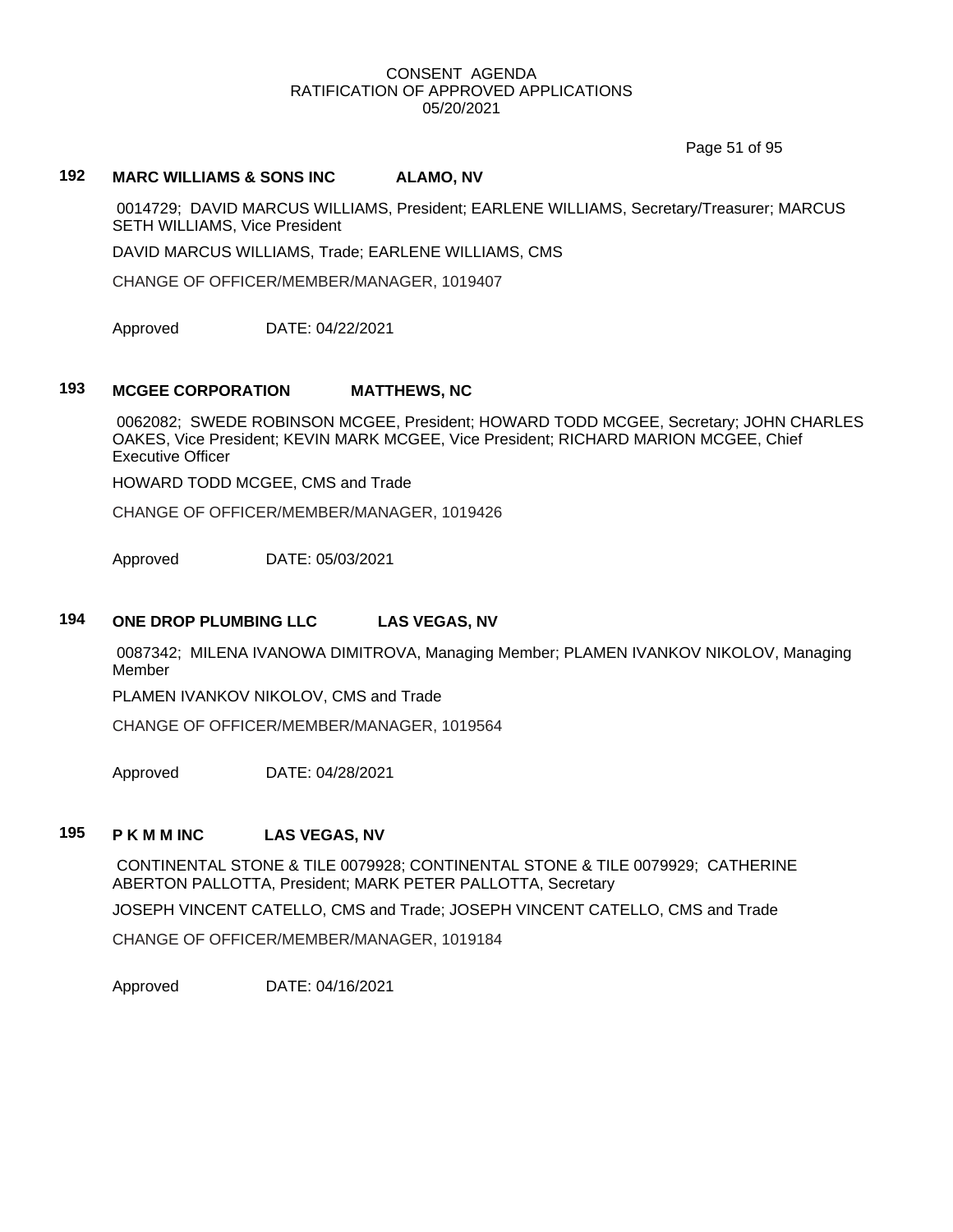Page 52 of 95

# **196 PACIFIC ERECTORS INC ROCKLIN, CA**

0039115; DENNIS CHARLES ANDERSEN, , Secretary; BRIAN PHILLIP HESS, Other; THOMAS EDWARD GOETZ, Chief Financial Officer; MICHAEL JAMES THOMAS, , Chief Executive Officer

THOMAS EDWARD GOETZ, CMS and Trade

CHANGE OF OFFICER/MEMBER/MANAGER, 1019431

Approved DATE: 05/06/2021

#### **197 PACIFIC MOUNTAIN CONTRACTORS INC SPARKS, NV**

0070414; ALBERT DOMINIC SEENO, JR, President; JACQUELINE MICHELLE SEENO, Vice President; JOHN PAUL ARCIDIACONO, Vice President; KATHLEEN MARIE BLACKARD, Vice President

ALBERT DOMINIC SEENO, JR, CMS and Trade

CHANGE OF OFFICER/MEMBER/MANAGER, 1019205

Approved DATE: 04/21/2021

#### **198 PIONEER AIR LLC LAS VEGAS, NV**

PIONEER AIR 0084883; LIOPOLDO MURRIETA-SERNA, Managing Member; LEOHABIN MISSAEL MURRIETA-SERNA, , Managing Member

LEOHABIN MISSAEL MURRIETA-SERNA, , CMS and Trade

CHANGE OF OFFICER/MEMBER/MANAGER, 1019299

Approved DATE: 04/16/2021

# **199 PIPE JACKING TRENCHLESS INC San Diego, CA**

0082150; STEVE FRED BALKCOM, , President; DAVID KENNETH FEHRENBACH, Chief Financial Officer; JOHN M PERISICH, Vice President

PAUL JOSEPH VADNAIS, CMS and Trade

CHANGE OF OFFICER/MEMBER/MANAGER, 1019282

Approved DATE: 05/03/2021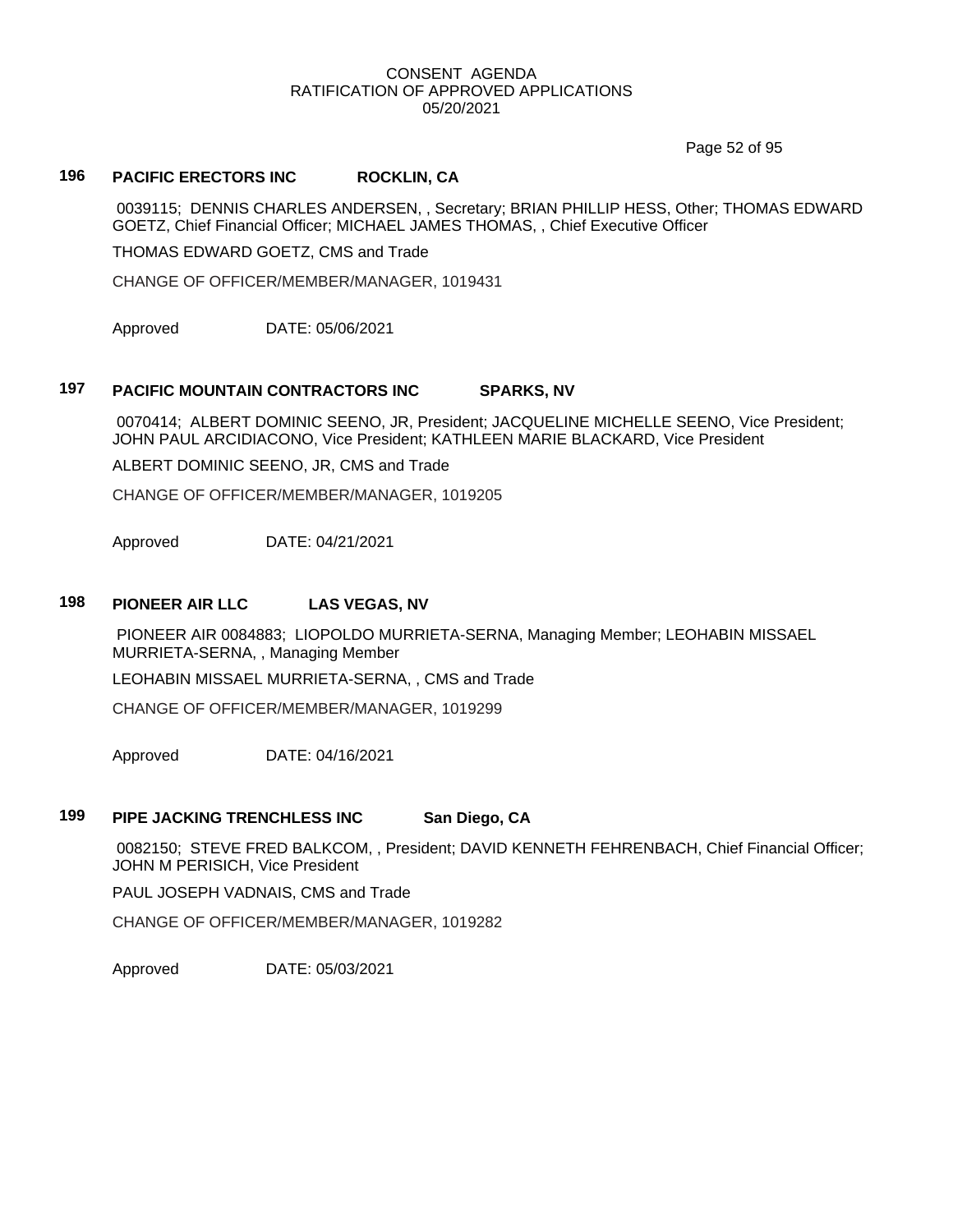Page 53 of 95

# **200 PLUMB CRAZY SOLUTIONS LLC LAS VEGAS, NV**

0086612; OSCAR ORLANDO RODRIGUEZ, Manager

OSCAR ORLANDO RODRIGUEZ, CMS

CHANGE OF OFFICER/MEMBER/MANAGER, 1018159

Approved DATE: 04/21/2021

# **201 PREMIER WIRELESS SERVICES LLC ELKO, NV**

0085335; 0085336; 0085403; CENNI RICHARD JIMENEZ, , Manager; KASI MARIE JIMENEZ, , Manager

CENNI RICHARD JIMENEZ, , CMS and Trade; CENNI RICHARD JIMENEZ, , CMS and Trade; CENNI RICHARD JIMENEZ, , CMS and Trade

CHANGE OF OFFICER/MEMBER/MANAGER, 1019586

Approved DATE: 04/27/2021

APPROVED ON LICENSE #0085403 0085335 AND 0085336

# **202 PRESTIGE CONSTRUCTION LLC RENO, NV**

0083137; ROGER JO TISCARENO, Managing Member

ROGER JO TISCARENO, CMS and Trade

CHANGE OF OFFICER/MEMBER/MANAGER, 1019561

Tabled DATE: 04/30/2021

RESOLUTION OF OPEN COMPLAINT ON LICENSE #0083137

# **203 PRO STEEL ERECTORS INC IRVING, TX**

0067220; HARLAN JAMES JOHNSON, President; DANIEL OWEN MOORE, JR, COO

DANIEL OWEN MOORE, JR, CMS and Trade

CHANGE OF OFFICER/MEMBER/MANAGER, 1019813

Approved DATE: 05/06/2021

# **204 RALPH L WADSWORTH CONSTRUCTION COMPANY LLC DRAPER, UT**

0075593; TOD L WADSWORTH, , Vice President BRANDON SCOTT SQUIRE, Trade; KIP L WADSWORTH, CMS CHANGE OF OFFICER/MEMBER/MANAGER, 1019493

Approved DATE: 05/06/2021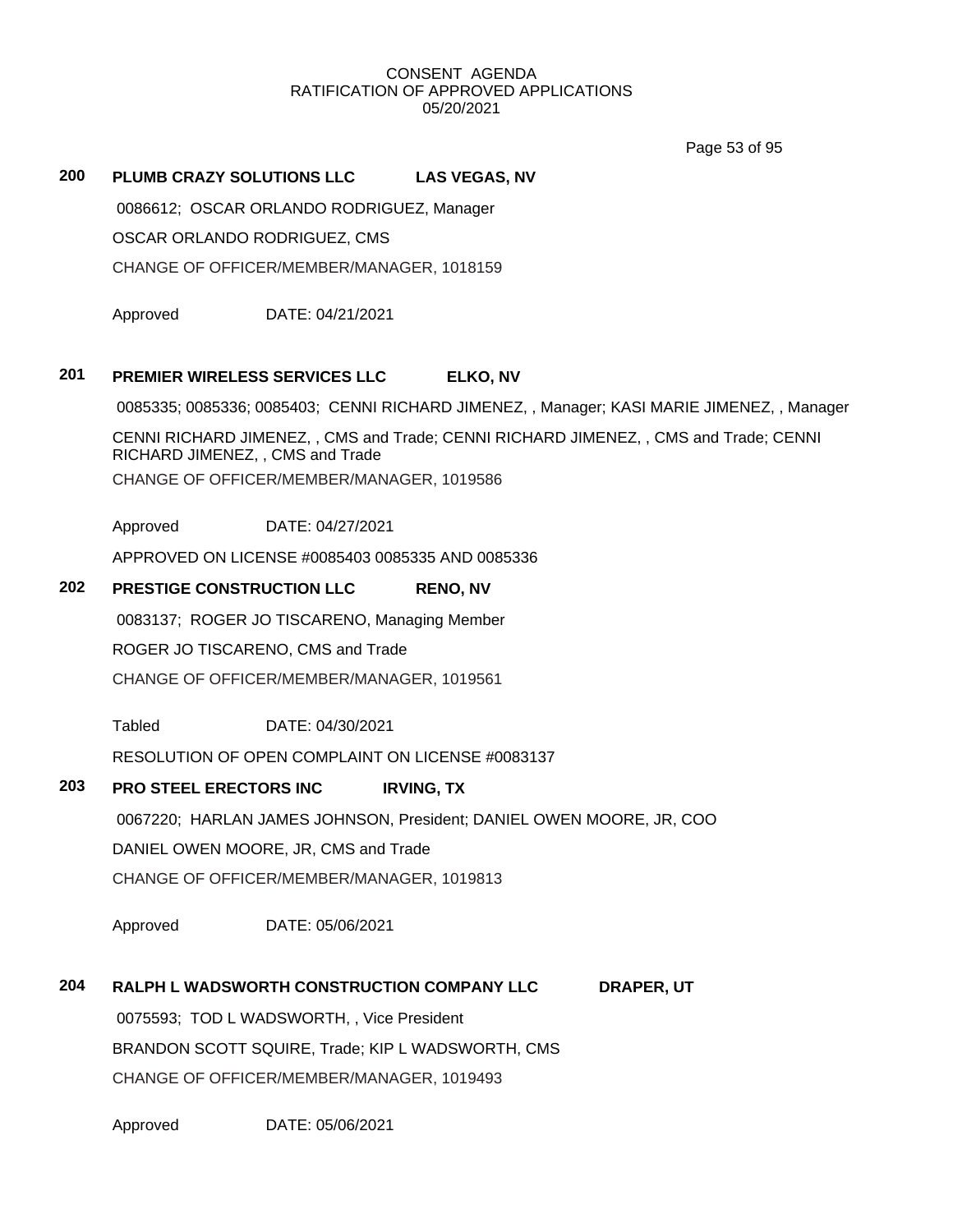Page 54 of 95

# **205 S A COMUNALE CO INC BARBERTON, OH**

0059456; STEPHEN ARMIE COMUNALE, President; MICHAEL JAMES MOLDVAY, , Treasurer; RICHARD KEVIN MATZ, Vice President

RONALD NEAL WEBB, Trade; JOSEPH ROBERT FOWLER, CMS

CHANGE OF OFFICER/MEMBER/MANAGER, 1019329

Approved DATE: 04/23/2021

# **206 S D Q LAS VEGAS, NV**

LUCKY TOP CONSTRUCTION 0082559; PACIFIC SHOWCASE 0051895; STEPHEN JAMES KEANE, President; JERACA ZEBETH KEANE, Secretary; PEGGY DIANE KEANE, Treasurer

RAY CHARLES GUGINO, CMS and Trade; JERACA ZEBETH KEANE, CMS; JERACA ZEBETH KEANE, CMS; STEPHEN JAMES KEANE, Trade

CHANGE OF OFFICER/MEMBER/MANAGER, 1019510

Approved DATE: 04/22/2021

# **207 SIERRA BAY CONTRACTORS INC CONCORD, CA**

0049009; ALBERT DOMINIC SEENO, JR, President; THOMAS SEENO, Vice President; KEVIN PATRICK MCCAULEY, Chief Financial Officer; KATHLEEN MARIE BLACKARD, Vice President

ALBERT DOMINIC SEENO, JR, CMS and Trade

CHANGE OF OFFICER/MEMBER/MANAGER, 1019204

Approved DATE: 04/21/2021

# **208 SPYDER PLUMBING LLC LAS VEGAS, NV**

0081025; KURT A HOOPES, Manager

KURT A HOOPES, CMS and Trade

CHANGE OF OFFICER/MEMBER/MANAGER, 1019223

Approved DATE: 04/16/2021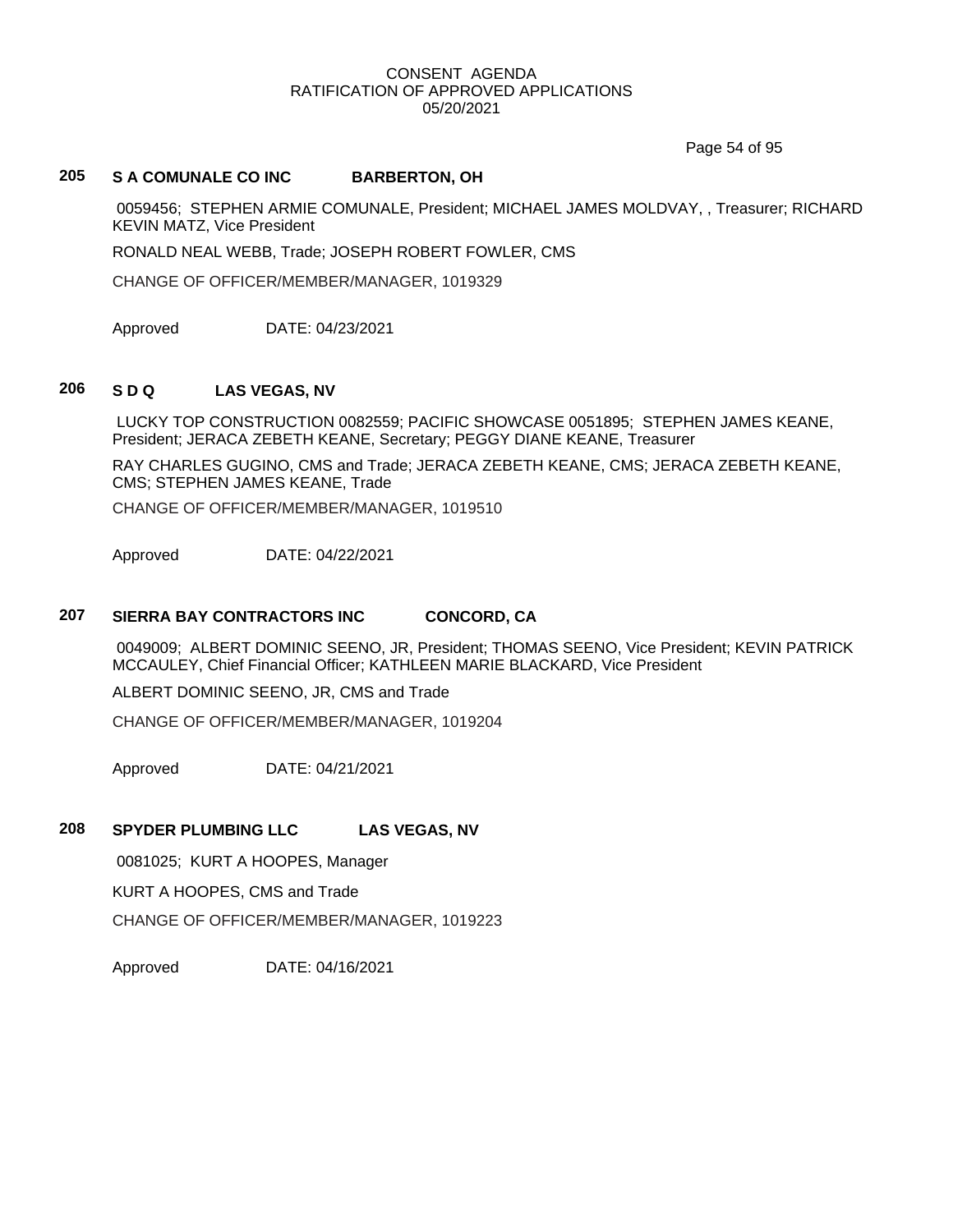Page 55 of 95

# **209 SUBZERO CONSTRUCTORS INC RANCHO STA MARGARITA, CA**

0051191; ERIC BRIAN DAHL, , President; JAMES CHAO, Vice President

JAMES CHAO, CMS and Trade

CHANGE OF OFFICER/MEMBER/MANAGER, 1018886

Approved DATE: 04/21/2021

#### **210 THE ROSS GROUP CONSTRUCTION CORPORATION TULSA, OK**

ROSS DESIGN BUILD 0081439; WARREN EUGENE ROSS, President; TERESA ANN ROSS, Secretary; BRANDON JON BROWN, Treasurer

DAVID BEYNON THOMAS, CMS and Trade

CHANGE OF OFFICER/MEMBER/MANAGER, 1019621

Approved DATE: 04/28/2021

# **211 TOLL HENDERSON LLC LAS VEGAS, NV**

0070184; GARY MONROE MAYO, President; MARTIN PATRICK CONNOR, Vice President; MICHAEL JOSEPH GRUBB, , Vice President; DANIEL LEE WRIGHT, , Vice President; JAMES WHITELEY BOYD, , Manager; ROBERTA MAUREEN HOGAN, Vice President; JOSEPH RICARDO DE SANTO, Vice President

GARY MONROE MAYO, CMS and Trade

CHANGE OF OFFICER/MEMBER/MANAGER, 1019653

Approved DATE: 05/03/2021

# **212 TOLL NORTH LV LLC LAS VEGAS, NV**

0070185; ROBERTA MAUREEN HOGAN, Vice President; JOSEPH RICARDO DE SANTO, Vice President; GARY MONROE MAYO, Manager; MARTIN PATRICK CONNOR, Vice President; MICHAEL JOSEPH GRUBB, , Vice President; DANIEL LEE WRIGHT, , Vice President; JAMES WHITELEY BOYD, , Manager

GARY MONROE MAYO, CMS and Trade

CHANGE OF OFFICER/MEMBER/MANAGER, 1019654

Approved DATE: 05/03/2021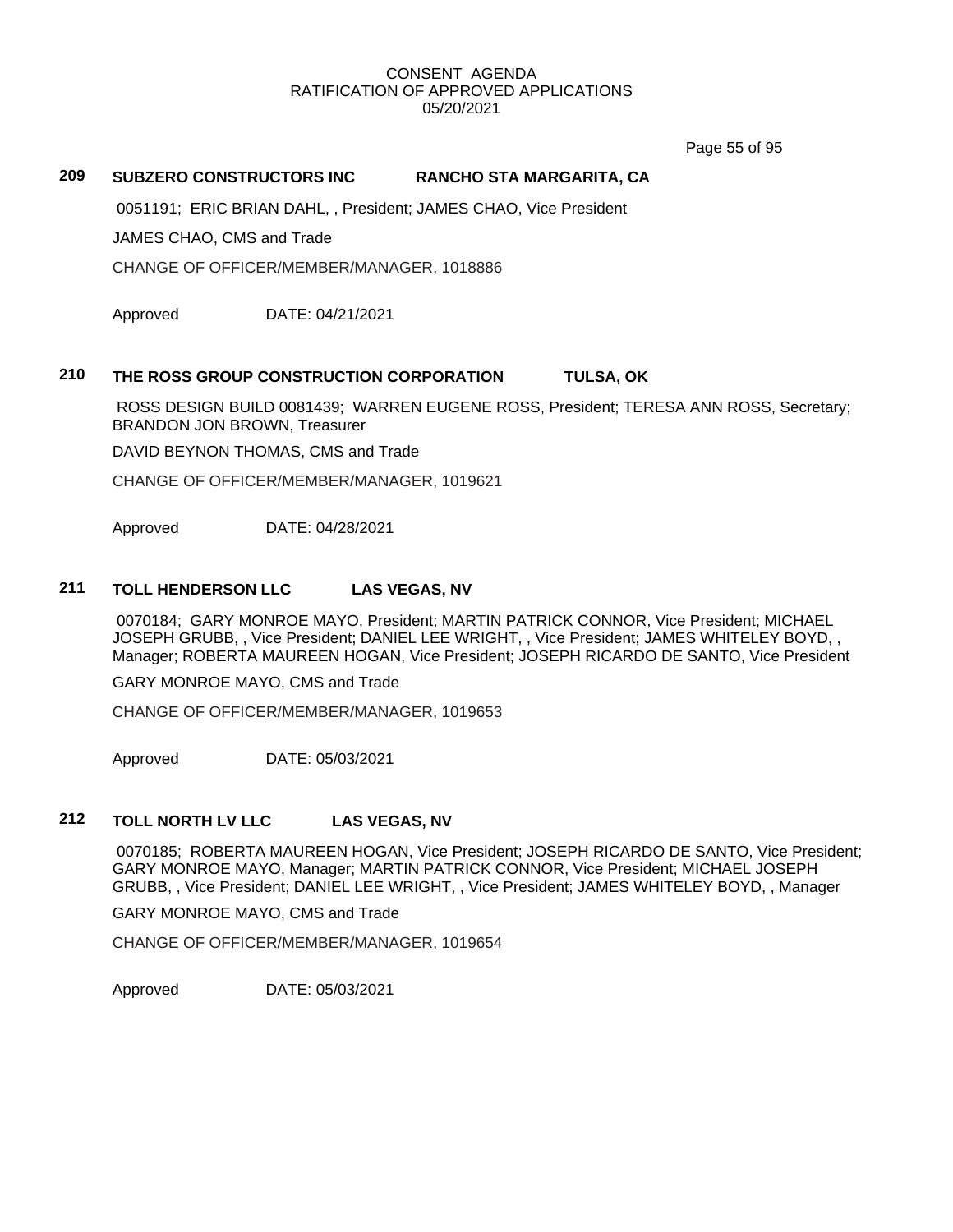Page 56 of 95

#### **213 TOLL NV HOLDINGS LLC LAS VEGAS, NV**

0070190; JOSEPH RICARDO DE SANTO, Vice President; GARY MONROE MAYO, Manager; MARTIN PATRICK CONNOR, Vice President; MICHAEL JOSEPH GRUBB, , Vice President; JAMES WHITELEY BOYD, , Manager

GARY MONROE MAYO, CMS and Trade

CHANGE OF OFFICER/MEMBER/MANAGER, 1019656

Approved DATE: 05/03/2021

#### **214 TOLL SOUTH LV LLC LAS VEGAS, NV**

0070186; ROBERTA MAUREEN HOGAN, Vice President; JOSEPH RICARDO DE SANTO, Vice President; GARY MONROE MAYO, Manager; MARTIN PATRICK CONNOR, Vice President; MICHAEL JOSEPH GRUBB, , Vice President; DANIEL LEE WRIGHT, , Vice President; JAMES WHITELEY BOYD, , Manager

GARY MONROE MAYO, CMS and Trade

CHANGE OF OFFICER/MEMBER/MANAGER, 1019658

Approved DATE: 05/03/2021

#### **215 TUFF SHED INC DENVER, CO**

0035208; TOM SAUREY, President; ERIC LAWRENCE HILTY, , Secretary; CHRISTOPHER ROY HINKEL, , Treasurer; MICHAEL JOSEPH CASEY, Vice President

TOM SAUREY, CMS and Trade

CHANGE OF OFFICER/MEMBER/MANAGER, 1019294

Approved DATE: 04/27/2021

# **216 VEGAS PRO AIR CONDITIONING & HEATING LLC LAS VEGAS, NV**

0077038; DANIEL JOSEPH SCHERLEK, Manager; BRANDI MARIE BUCK, Manager; TODD LAVERN FOWLER, Manager; NICHOLAS STERLING GASTON, , Managing Member

DANIEL JOSEPH SCHERLEK, CMS and Trade; BRANDI MARIE BUCK, CMS; TODD LAVERN FOWLER, CMS

CHANGE OF OFFICER/MEMBER/MANAGER, 1019232

Approved DATE: 04/16/2021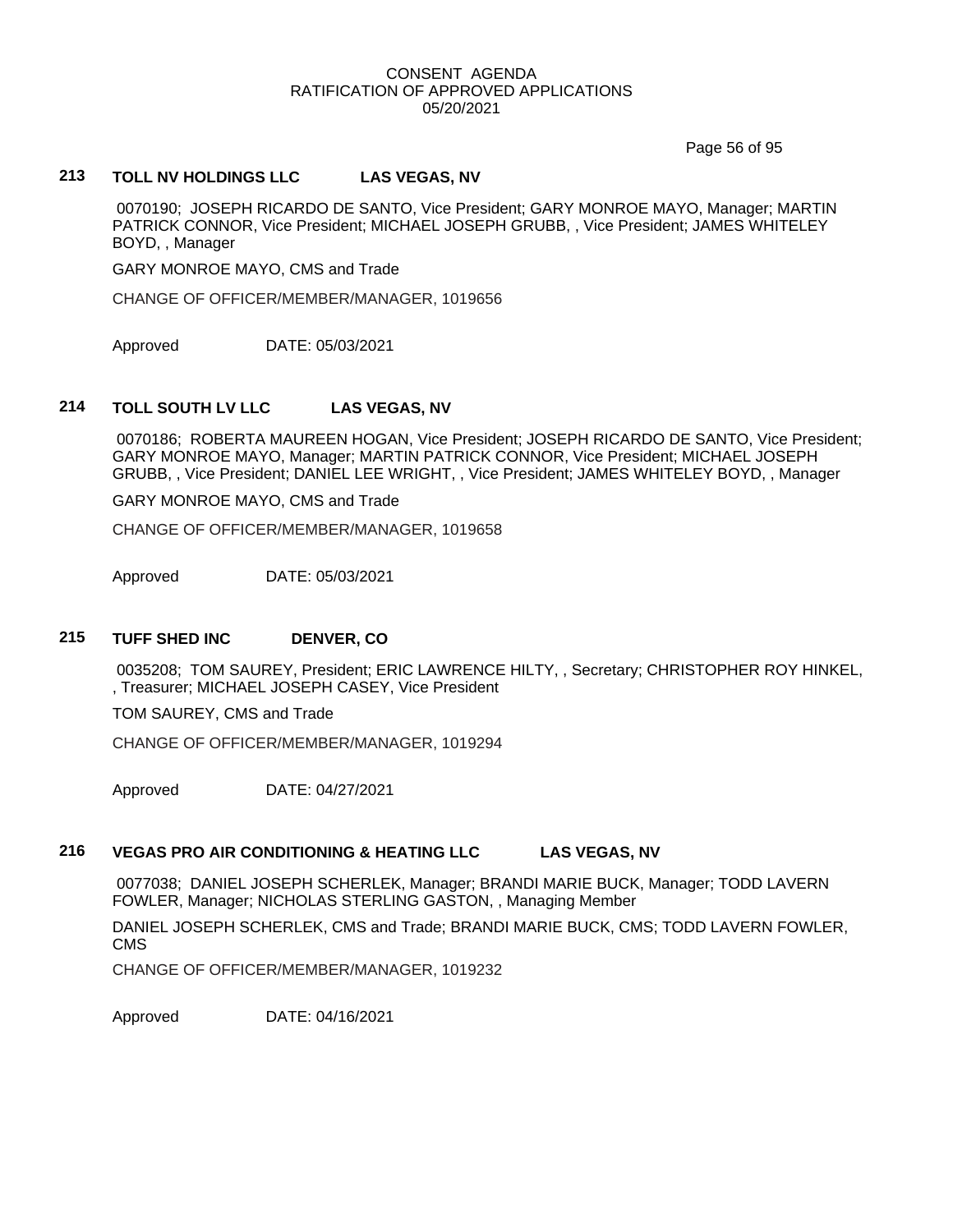Page 57 of 95

0078770; ROBERT ANGELO JUDD, , Managing Member ROBERT ANGELO JUDD, , CMS and Trade CHANGE OF OFFICER/MEMBER/MANAGER, 1019413 Approved DATE: 04/12/2021

# **218 W E ONEIL CONSTRUCTION CO OF CALIFORNIA El Segundo, CA**

0053472; JOHN EDWARD FINN, President; JOHN WELDON HACKETT, Treasurer; BRIAN G RAMSAY, CEO; MICHAEL JAMES BYRNE, Vice President

BRIAN G RAMSAY, CMS and Trade

**217 VICTORY GLASS LLC SPARKS, NV**

CHANGE OF OFFICER/MEMBER/MANAGER, 1018963

Approved DATE: 04/21/2021

# **219 WESTERN CONCRETE CUTTING LLC SPARKS, NV**

0083489; 0083490; CHRIS LEE RAVENCROFT, Manager

CHRIS LEE RAVENCROFT, CMS and Trade; CHRIS LEE RAVENCROFT, CMS and Trade

CHANGE OF OFFICER/MEMBER/MANAGER, 1019559

Approved DATE: 04/27/2021

APPROVED ON LICENSE #0083490 AND 0083489

# **220 WILLIAM CHARLES INC LAS VEGAS, NV**

0019258; BRIAN KEITH HUMMER, President; BEN D HOLMSTROM, Secretary; KYLE KEITH KUBATZKE, , Treasurer

SHANE DOUGLAS HAYCOCK, CMS and Trade

CHANGE OF OFFICER/MEMBER/MANAGER, 1018534

Approved DATE: 04/14/2021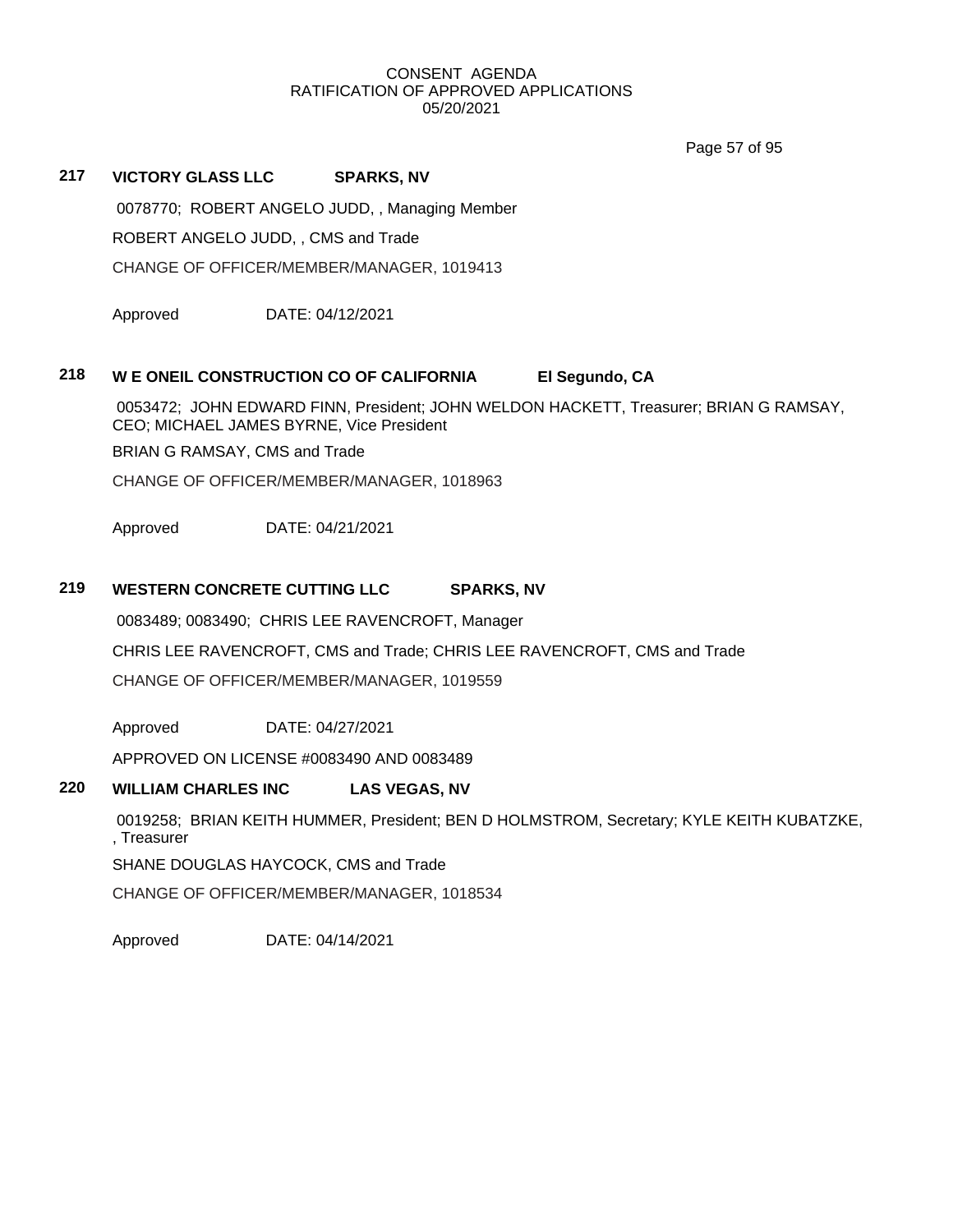Page 58 of 95

# **CHANGE OF QUALIFIED INDIVIDUAL**

# **221 A D T COMMERCIAL LLC TEMPE, AZ**

0080846; DANIEL MARK BRESINGHAM, Manager; DAVID WINSTON SMAIL, , Manager; JEFFREY ALAN LIKOSAR, , Manager

MICHAEL DREW DELAY, CMS and Trade; (C-41 Fire Protection)

CHANGE OF QUALIFIED INDIVIDUAL, 1019200

Approved DATE: 04/15/2021

JOHN AUSTIN NELSON, QI/CMS/TRADE CONTINGENT UPON PASSING THE CMS AND (C-41) TRADE EXAMS BY 9/26/2021.

## **222 ACE FIRE SYSTEMS LLC LAS VEGAS, NV**

0036746; ACE FIRE SYSTEMS HOLDINGS INC , Manager; GORDON LEON MARX, Manager

GORDON LEON MARX, CMS and Trade; (C-41 Fire Protection)

CHANGE OF QUALIFIED INDIVIDUAL, 1019444

Approved DATE: 04/30/2021

KARSTEN TIRREL SMITH, QI/CMS/TRADE CONTINGENT UPON PASSING THE CMS AND (C-41) TRADE EXAMS BY 10/09/2021.

# **223 AJNC INDUSTRIES LLC LAS VEGAS, NV**

CLARK WELDING AND FABRICATING; 0083749; AUSTIN THOMAS CLARK, Managing Member; COLTIN JAY CLARK, Managing Member

COLTIN JAY CLARK, CMS; (C-21 Refrigeration and Air Conditioning)

CHANGE OF QUALIFIED INDIVIDUAL, 1019499

Approved DATE: 04/20/2021

AUSTIN CLARK, QE/TRADE CONTINGENT ON PASSING TRADE EXAM

# **224 AMERICAN RESIDENTIAL SERVICES LLC LAS VEGAS, NV**

BLUE APPLE ELECTRIC AIR & PLUMBING; 0087263; ARS ACQUISITION HOLDINGS LLC , Manager; JAMES THOMAS MCMAHON, CFO; DAVID M SLOTT, Manager

JUSTIN MICHAEL DEMILLE, CMS and Trade; KURT MARTIN RIHEL, CMS and Trade; (C-1D Plumbing)

CHANGE OF QUALIFIED INDIVIDUAL, 1019563

Approved DATE: 04/29/2021

KURT MARTIN RIHEL, QI/CMS/TRADE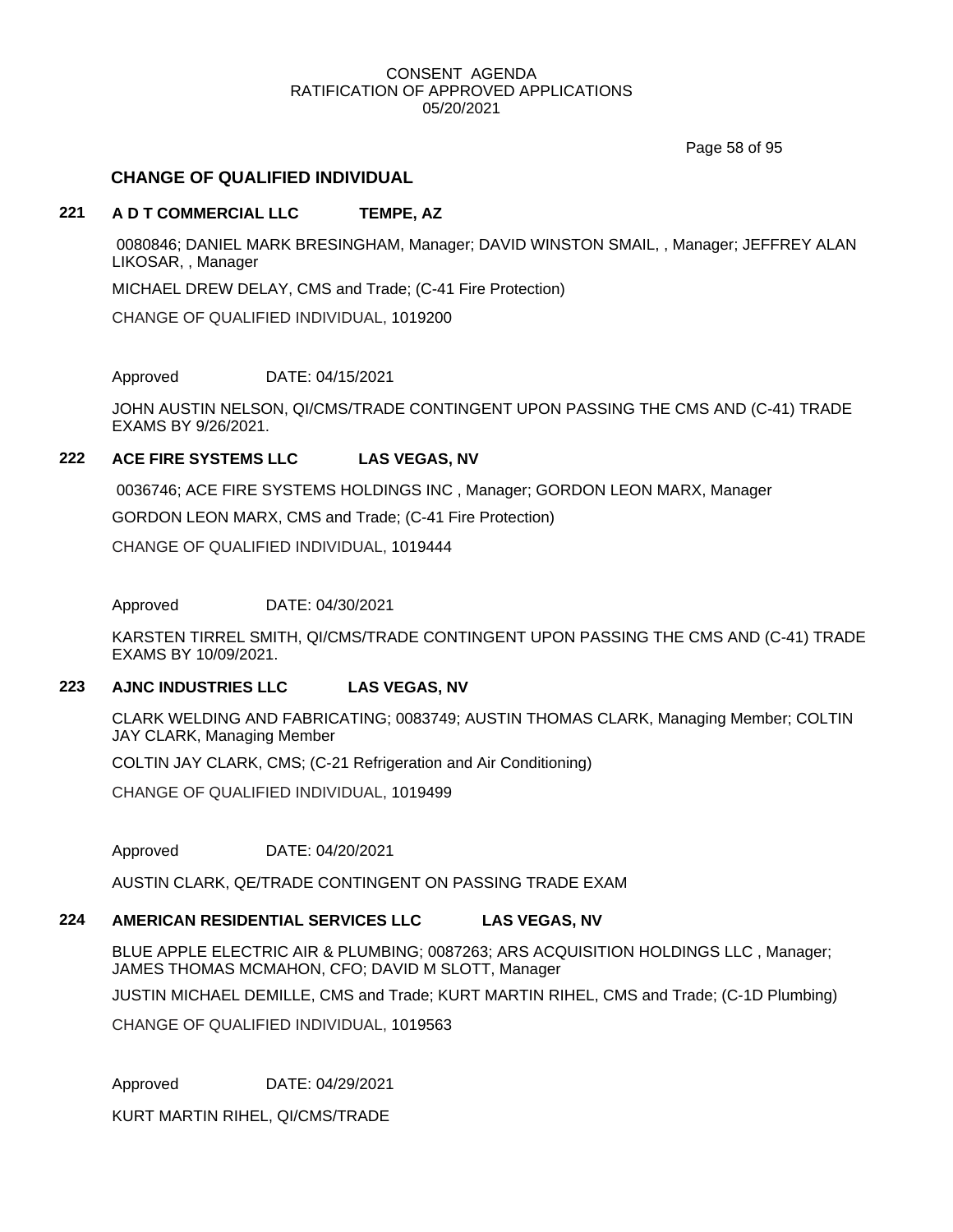Page 59 of 95

## **225 AUTOMATED TEMPERATURE CONTROLS INC RENO, NV**

0064793; GARY SCOTT LARKIN, President; JOSHUA DAVID LARKIN, , Vice President; LESA MICHELLE LARKIN, Secretary/Treasurer

JOSHUA DAVID LARKIN, , CMS; GARY SCOTT LARKIN, CMS and Trade; (C-2D Low Voltage)

CHANGE OF QUALIFIED INDIVIDUAL, 1019642

Approved DATE: 05/04/2021

JOSHUA DAVID LARKIN, VICE PRESIDENT, QI/CMS

## **226 BARNARD CONSTRUCTION COMPANY INC BOZEMAN, MT**

0084789; PAUL AUGUST FRANZEN, President; JAMES ALAN TILLEMAN, Treasurer; MICHAEL EDWARD JENKINS, , Director

JEFFREY GEORGE SEROCKI, CMS; DEREK CARVELLE TISDEL, , Trade; (A General Engineering)

CHANGE OF QUALIFIED INDIVIDUAL, 1019292

Approved DATE: 04/28/2021

DEREK CARVELLE TISDEL, QI/TRADE JEFFREY GEORGE SEROCKI, QI/CMS

# **227 BIG BOSS PRODUCTIONS INC HENDERSON, NV**

0059399; LEON TAHERI KERMANI, President ANDRE JEAN JACKSON, CMS and Trade; (C-2 Electrical)

CHANGE OF QUALIFIED INDIVIDUAL, 1019137

Approved DATE: 04/12/2021

JODY LYNN TRAPINO, QI/CMS/TRADE CONTINGENT UPON PASSING THE CMS AND (C-2) TRADE EXAMS BY 09/24/2021

# **228 BLATTNER ENERGY INC AVON, MN**

0077949; SCOTT WILLIAM BLATTNER, President; JAMES VERNON POTTER, Vice President; DAVID HENRY BLATTNER, JR, Vice President; RALPH DOUGLAS FREDRICKSON, Vice President; CHRISTOPHER KEITH BLATTNER, Vice President; JOHN STANLEY BLATTNER, Secretary/Treasurer

AARON JAMES MULLENBACH, CMS and Trade; MARK STANLEY GOLDSTONE, CMS and Trade; (C-2 Electrical)

CHANGE OF QUALIFIED INDIVIDUAL, 1019429

Approved DATE: 05/04/2021

MICHAEL CHARLES FENNER, QI/TRADE CONTINGENT UPON PASSING THE (C-2) TRADE EXAM BY 10/08/2021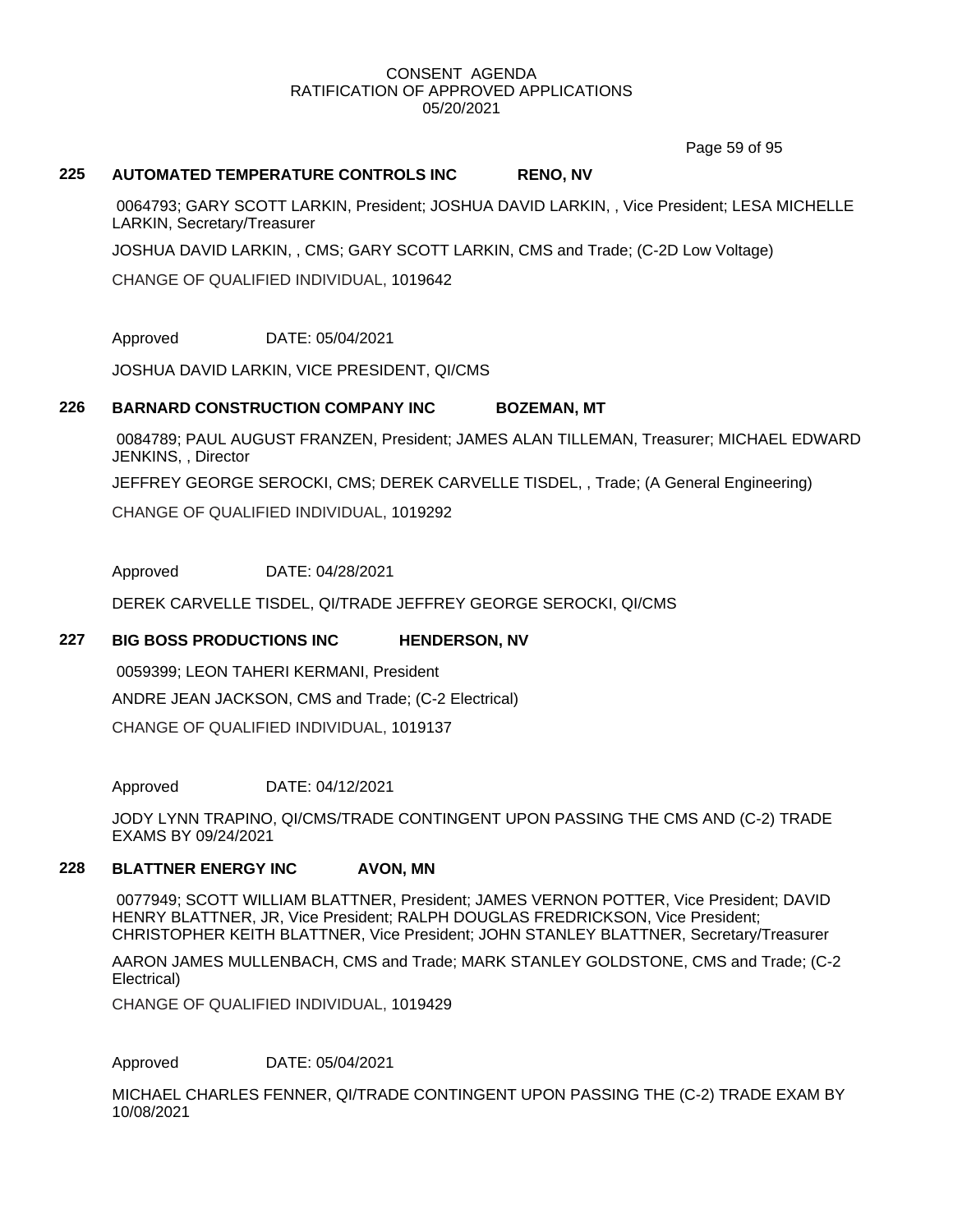Page 60 of 95

#### **229 CATALYST BUILDERS NV LLC GRANITE BAY, CA**

0086479; CATALYST BUILDERS LP , Managing Member; JOHN WILLIAM STEWART, JR, Manager

; (B-2 Residential and Small Commercial)

CHANGE OF QUALIFIED INDIVIDUAL, 1018949

Approved DATE: 04/28/2021

SARAH KATHRYN KEGETA HALL, QI/CMS JOHN MICHAEL FEUZ, QI/TRADE CONTINGENT UPON PASSING THE CMS AND (B-2) TRADE EXAMS BY 09/15/2021.

#### **230 DESERT BOILERS & CONTROLS INC LAS VEGAS, NV**

0045436; SANDRA LEE HANSEN, President GEORGE STUART HITTER, CMS; (C-1 Plumbing and Heating) CHANGE OF QUALIFIED INDIVIDUAL, 1019421

#### Approved DATE: 05/04/2021

DANIEL BRYAN COLTHARP, QI/TRADE CONTINGENT UPON PASSING THE (C-1A) TRADE EXAM BY 10/8/2021.

#### **231 DESERT BOILERS & CONTROLS INC LAS VEGAS, NV**

0045436; SANDRA LEE HANSEN, President GEORGE STUART HITTER, CMS; (C-1 Plumbing and Heating) CHANGE OF QUALIFIED INDIVIDUAL, 1019443

Approved DATE: 05/04/2021

STEPHEN JAMES BURLESON, QI/TRADE CONTINGENT UPON PASSING THE (C-1A) TRADE EXAM BY 10/09/2021.

# **232 FIRE ENGINEERING COMPANY INC SALT LAKE CITY, UT**

0082209; TOMMY EDWARD BRANCHEAU, President; DOUGLAS LARRY JOHNSON, , Vice President TOMMY EDWARD BRANCHEAU, Trade; TORY RYAN MANN, CMS; (C-2D Low Voltage) CHANGE OF QUALIFIED INDIVIDUAL, 1019705

Approved DATE: 05/03/2021

TORY MANN, QE/CMS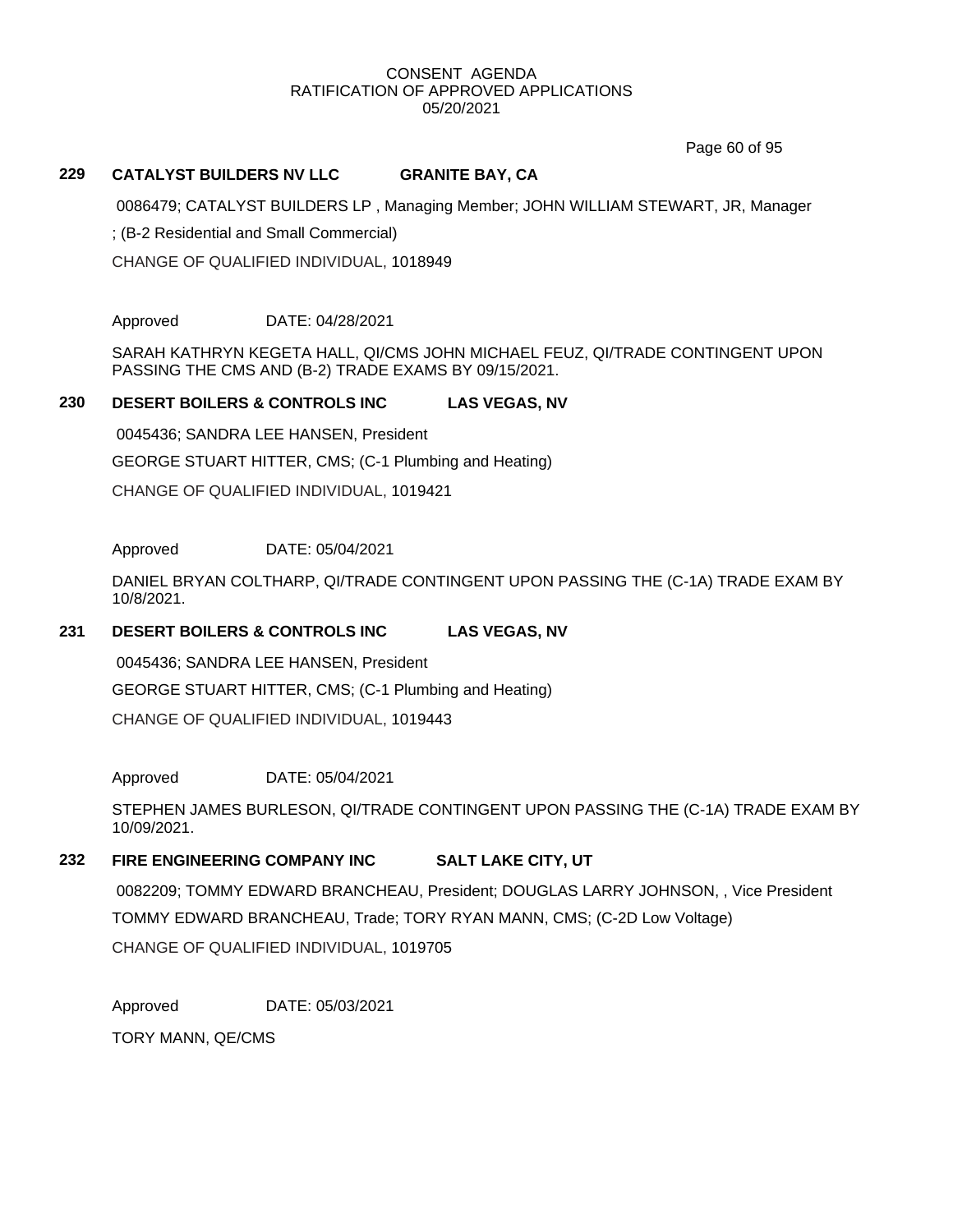Page 61 of 95

# **233 INNOVATIVE ACCESS LLC LAS VEGAS, NV**

0074785; DONNA EILEEN JONES, Manager RANDY LEGENE COTHRAN, , CMS and Trade; (C-14C Ornamental Metal)

CHANGE OF QUALIFIED INDIVIDUAL, 1018832

Approved DATE: 04/28/2021

RANDY COTHRAN ll, QE/CMS/TRADE CONTINGENT ON PASSING CMS EXAM

# **234 JARAMILLO LANDSCAPE & MAINTENANCE LLC LAS VEGAS, NV**

0043875A; CHARLES EDWARD JARAMILLO, Member; JEANE MARIE JARAMILLO, Member

; (C-10 Landscape Contracting)

CHANGE OF QUALIFIED INDIVIDUAL, 1019111

## Approved DATE: 04/28/2021

SCOTT CLUCK, QE/CMS/TRADE CONTINGENT ON PASSING EXAMS

#### **235 JOHNSON CONTROLS FIRE PROTECTION LP LAS VEGAS, NV**

0053672; S T R GRINNELL GP HOLDING INC , General Partner; SIMPLEX TIME RECORDER CO ; ROBERT F CHAUVIN, President; MARK HENRY MEISNER, CFO; ROBERT CHRISTOPHER MAXIE, VP/Secretary; JENNIFER LYNN LEONG, , Vice President

; (C-41 Fire Protection)

CHANGE OF QUALIFIED INDIVIDUAL, 1018879

Approved DATE: 04/15/2021

TIMOTHY ROACH, QI/CMS/TRADE CONTINGENT UPON PASSING THE (C-41) TRADE EXAM BY 09/11/2021.

# **236 KAP CONSTRUCTION INC SPARKS, NV**

0048127; PAUL A KAPLAN, President

PAUL A KAPLAN, CMS and Trade; (B-2 Residential and Small Commercial)

CHANGE OF QUALIFIED INDIVIDUAL, 1018834

Approved DATE: 04/22/2021

MICHAEL MARION SCHREINER, QI/CMS/TRADE CONTINGENT UPON PASSING THE CMS AND (B-2) TRADE EXAMS BY 09/10/2021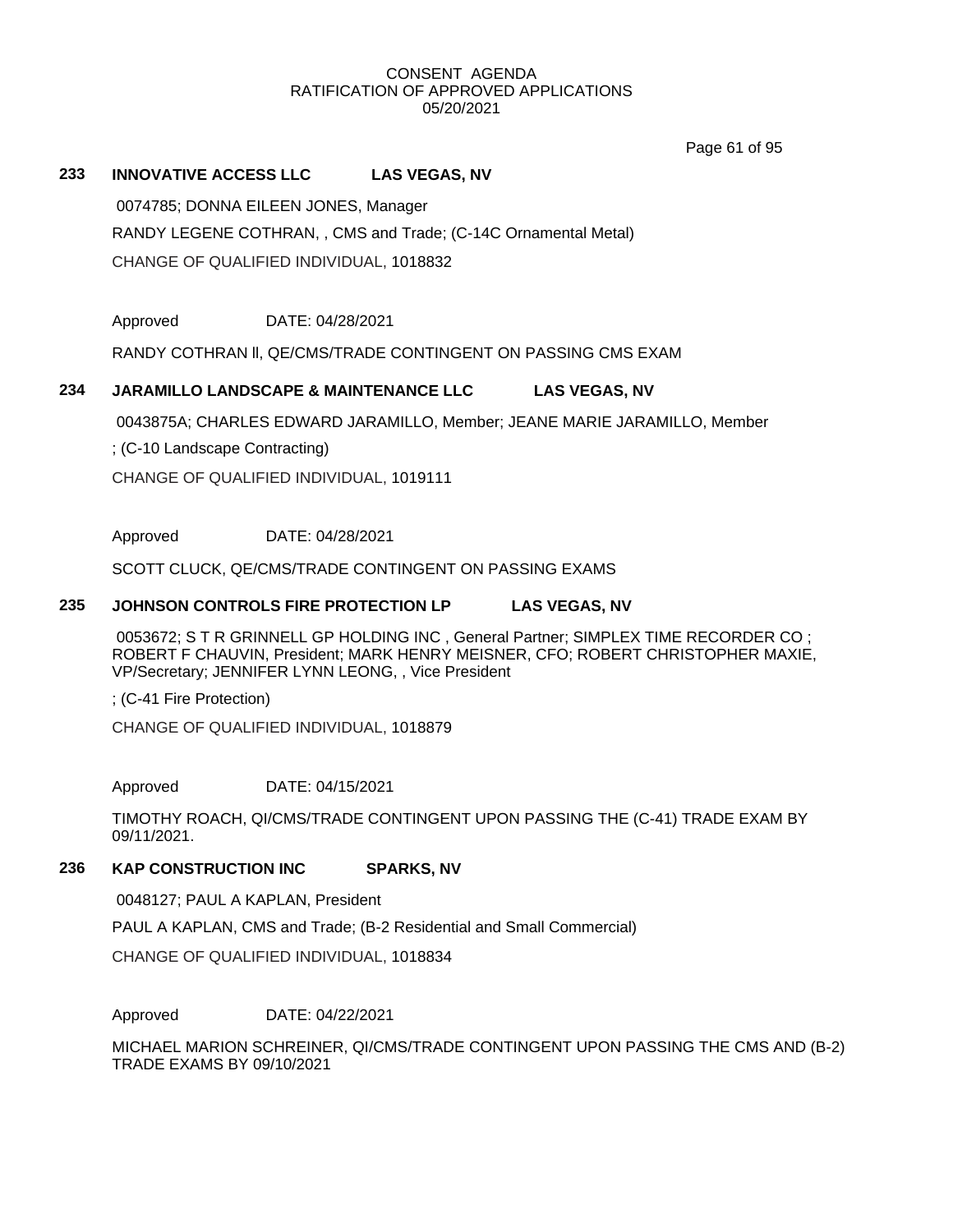Page 62 of 95

# **237 MAR HOLDINGS OF NV LLC SPARKS, NV**

A B C LOCK & GLASS; 0086443; MICHELLE SUE VRANKEN, Managing Member; RUSSELL SCOTT VRANKEN, , Managing Member

MICHELLE SUE VRANKEN, CMS; JAN AKOUB, , Trade; (C-8 Glass and Glazing)

CHANGE OF QUALIFIED INDIVIDUAL, 1019241

Approved DATE: 04/15/2021

JAN AKOUB, QI/TRADE

#### **238 MECHANICAL DYNAMICS & ANALYSIS LLC LATHAM, NY**

0086423; PAUL FREDERICK BROWNING, Manager; ARUNAVA MITRA, Manager; JOHN LEE VANDERHOEF, , Manager; HENRY JOHN WARE, Manager

THEODORE JOHN LANGENBAHN, , CMS and Trade; (A General Engineering)

CHANGE OF QUALIFIED INDIVIDUAL, 1019191

#### DATE: 04/28/2021

GREGORY DECKER BENOIT, QI/CMS/TRADE CONTINGENT UPON PASSING THE CMS AND (A) TRADE EXAM BY 9/26/2021

# **239 NEVADA GYPSUM FLOORS LLC HENDERSON, NV**

0087469; GATEHOUSE FLOORING SYSTEMS LLC , Managing Member; GORDON GEORGE REIFENRATH, President; EDWARD CASEY ROOHAN, Managing Member

GORDON GEORGE REIFENRATH, CMS and Trade; (C-36 Installing Urethane)

CHANGE OF QUALIFIED INDIVIDUAL, 1018817

Approved DATE: 04/21/2021

EDDY VICTOR MOREIRA, QI/CMS/TRADE CONTINGENT UPON PASSING THE CMS EXAM BY 09/09/2021

# **240 NEVADA GYPSUM FLOORS LLC HENDERSON, NV**

0087468; GATEHOUSE FLOORING SYSTEMS LLC , Managing Member; GORDON GEORGE REIFENRATH, President; EDWARD CASEY ROOHAN, Managing Member

GORDON GEORGE REIFENRATH, CMS and Trade; (C-15D Waterproofing)

CHANGE OF QUALIFIED INDIVIDUAL, 1018818

Approved DATE: 04/21/2021

EDDY VICTOR MOREIRA, QI/CMS/TRADE CONTINGENT UPON PASSING THE CMS EXAM BY 09/09/2021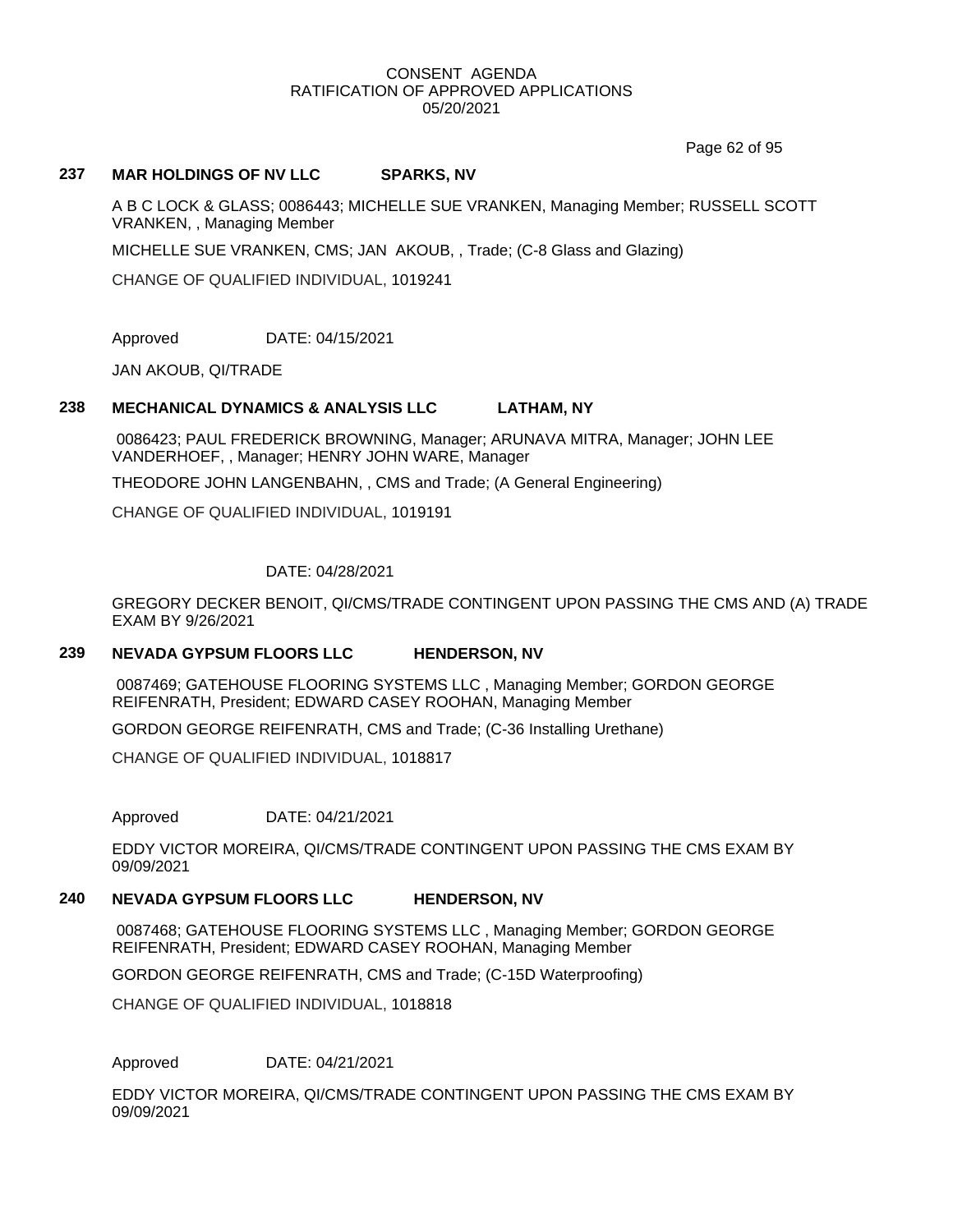Page 63 of 95

#### **241 NEVADA GYPSUM FLOORS LLC HENDERSON, NV**

0087467; GATEHOUSE FLOORING SYSTEMS LLC , Managing Member; GORDON GEORGE REIFENRATH, President; EDWARD CASEY ROOHAN, Managing Member

GORDON GEORGE REIFENRATH, CMS and Trade; (C-5 Concrete Contracting)

CHANGE OF QUALIFIED INDIVIDUAL, 1018819

Approved DATE: 04/21/2021

EDDY VICTOR MOREIRA, QI/CMS/TRADE CONTINGENT UPON PASSING THE CMS AND (C-5) TRADE EXAMS BY 09/09/2021

#### **242 NEVADA GYPSUM FLOORS LLC HENDERSON, NV**

0087466; GATEHOUSE FLOORING SYSTEMS LLC , Managing Member; GORDON GEORGE REIFENRATH, President; EDWARD CASEY ROOHAN, Managing Member

GORDON GEORGE REIFENRATH, CMS and Trade; (C-4A Painting LIMITED TO APPLICATION OF EPOXY & SILICONE COATINGS)

CHANGE OF QUALIFIED INDIVIDUAL, 1018820

Approved DATE: 04/21/2021

EDDY VICTOR MOREIRA, QI/CMS/TRADE CONTINGENT UPON PASSING THE CMS AND (C-4) TRADE EXAMS BY 09/09/2021

#### **243 ORACLE CONTRACTING SERVICES INC BELLINGHAM, WA**

0085704; BRANDON BEAU PASSE, , President; STEPHANIE ERIN PASSE, , Secretary BRANDON BEAU PASSE, , CMS and Trade; (B General Building)

CHANGE OF QUALIFIED INDIVIDUAL, 1019013

Approved DATE: 04/13/2021

BRANDON BEAU PASSE, PRESIDENT, QI/CMS/TRADE

# **244 ORTIZ ROOFING LLC NORTH LAS VEGAS, NV**

0084782; ELIZABETH LOZANO-LEDESMA, , Managing Member; JAVIER ORTIZ, , Managing Member; BRENDA ORTIZ, , Other

; (C-15A Roofing)

CHANGE OF QUALIFIED INDIVIDUAL, 1019289

Approved DATE: 04/28/2021

PEDRO SIDA, QE/TRADE BRENDA ORTIZ, QE/CMS JAVIER ORTIZ, QE/CMS CONTINGENT ON PASSING TRADE EXAM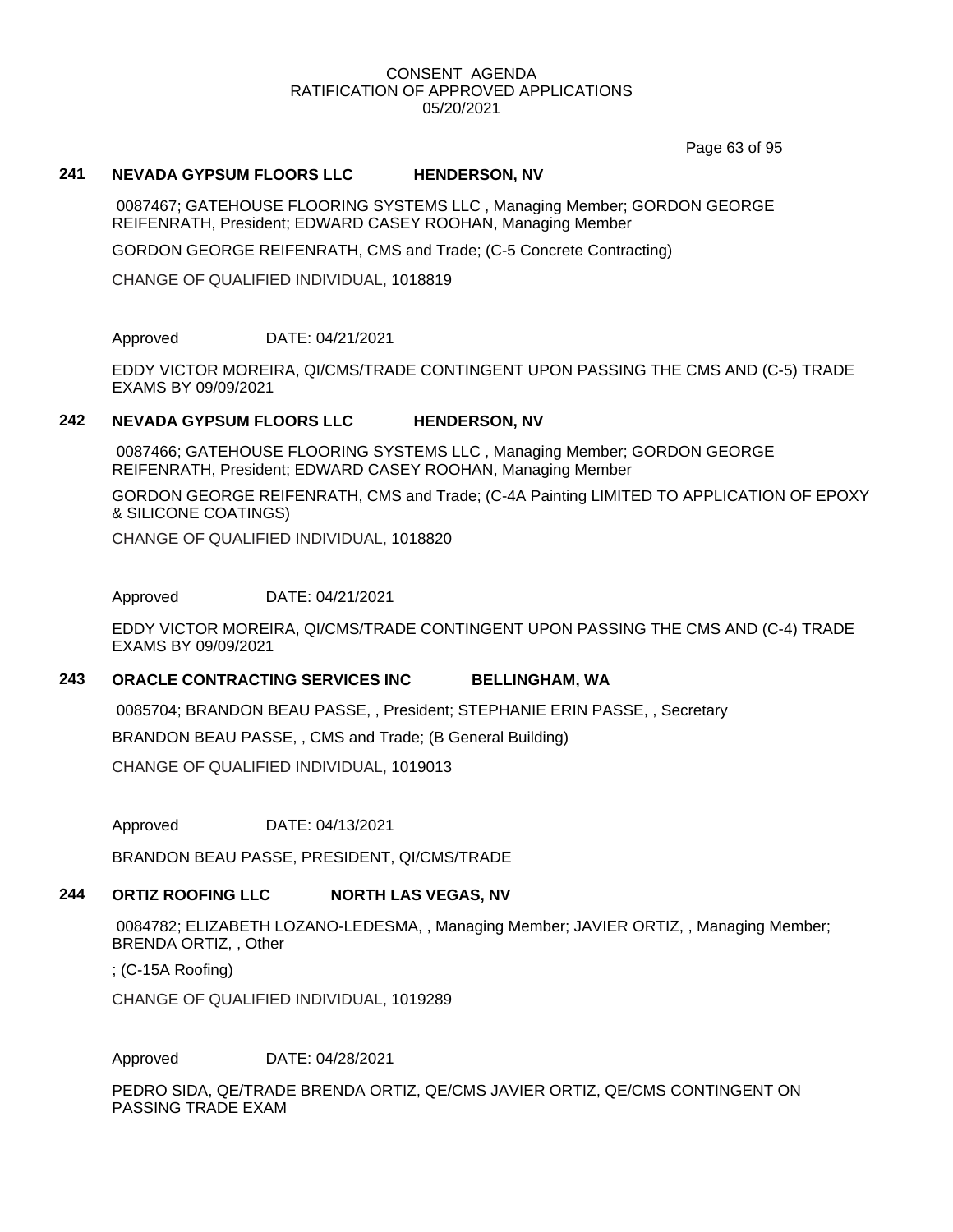Page 64 of 95

## **245 PLUMB CRAZY SOLUTIONS LLC LAS VEGAS, NV**

0086612; OSCAR ORLANDO RODRIGUEZ, Manager OSCAR ORLANDO RODRIGUEZ, CMS; (C-1 Plumbing and Heating) CHANGE OF QUALIFIED INDIVIDUAL, 1019056

Approved DATE: 04/20/2021

OSCAR RODRIGUEZ, QE/TRADE CONTINGENT ON PASSING EXAM

## **246 PRESTIGE CUSTOM HOMES LLC CARSON CITY, NV**

T G S HOMES LLC; 0081961; GEZA BARTOS, Manager GEZA BARTOS, CMS; ADAM PAUL HURLEY, Trade; (B-2 Residential and Small Commercial) CHANGE OF QUALIFIED INDIVIDUAL, 1019245

Approved DATE: 05/04/2021

GEZA BARTOS, MANAGER/MANAGING MEMBER, QI/CMS/TRADE CONTINGENT UPON PASSING THE (B-2) TRADE EXAM BY 09/29/2021.

# **247 S B H CONTRACTING LLC LAS VEGAS, NV**

0080002; WAYNE ALEXANDRO LASKA, Manager JEFFREY SCOT GIFFORD, CMS and Trade; (B-2 Residential and Small Commercial) CHANGE OF QUALIFIED INDIVIDUAL, 1019591

Approved DATE: 04/28/2021

SHAUN LEE THOMPSON, QI/CMS/TRADE CONTINGENT UPON PASSING THE (B-2) TRADE EXAM BY 10/16/2021.

# **248 S C C ENERGY SERVICES INC Las Vegas, NV**

0078591; JOSHUA RYAN GUISTI, , President; DALLIN THOMAS WAYMENT, Secretary/Treasurer

LEOPOLD JAY SANTIBANEZ, Trade; JOSHUA RYAN GUISTI, , CMS; DUANE LEROY SWANSON, JR, Trade; RONALD ARTHUR MCCULLOUGH, CMS; (C-2 Electrical)

CHANGE OF QUALIFIED INDIVIDUAL, 1018614

Approved DATE: 04/12/2021

LEOPOLD JAY SANTIBANEZ, QI/TRADE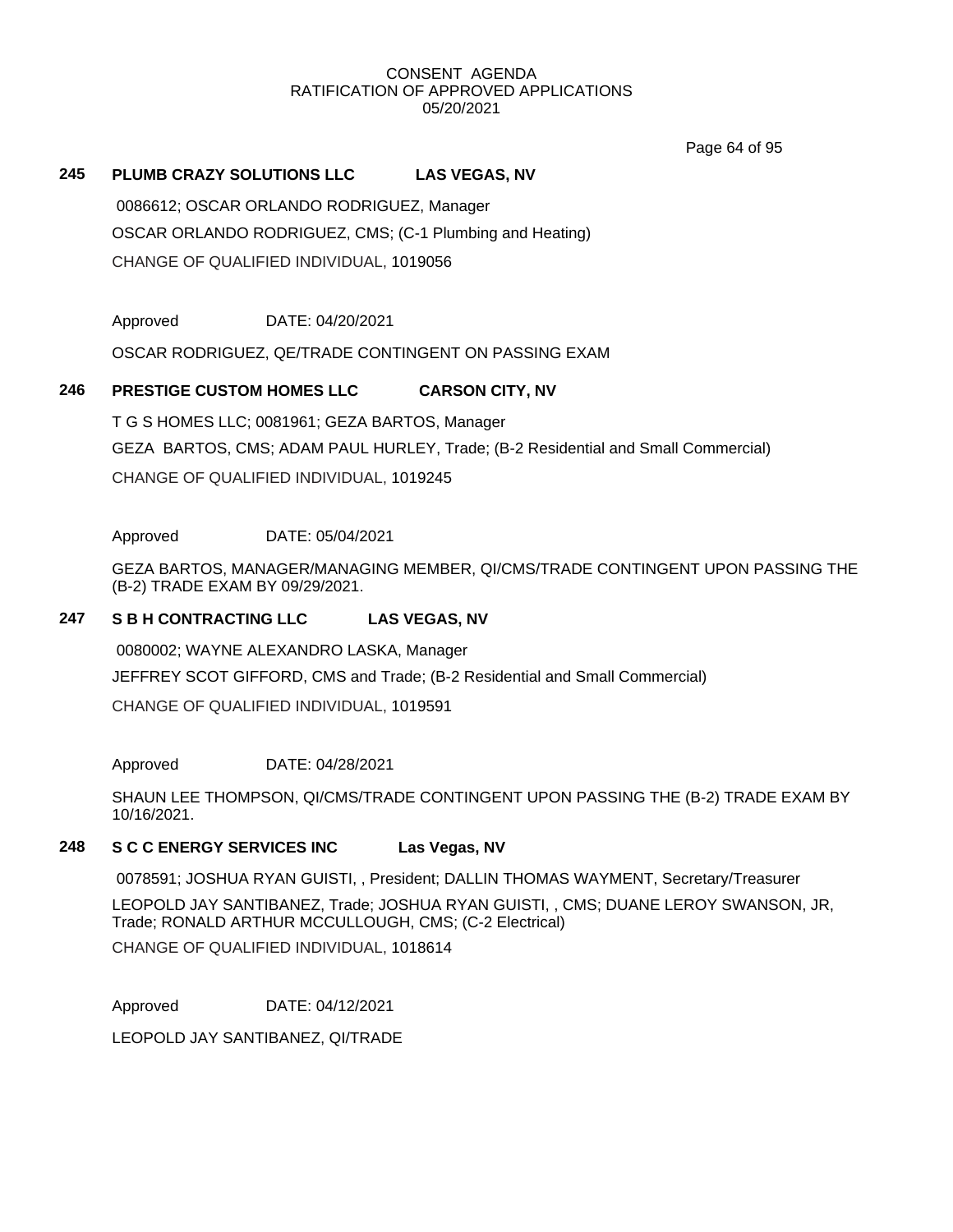Page 65 of 95

## **249 SHAW PLUMBING INC SPRING CREEK, NV**

0047328; SAMUEL DAVID SHAW, President; DEBORAH ANNE SHAW, Secretary/Treasurer SAMUEL DAVID SHAW, CMS and Trade; (C-1A Boilers; C-1D Plumbing; C-1H Water Heaters) CHANGE OF QUALIFIED INDIVIDUAL, 1018904

Approved DATE: 04/12/2021

SHANE ANTHONY THOMAS, QI/CMS/TRADE CONTINGENT UPON PASSING THE CMS AND (C-1A, C-1D AND C-1H) TRADE EXAMS BY 09/12/2021

#### **250 VOX NETWORK SOLUTIONS INC BRISBANE, CA**

0082000; SCOTT EDWARD LANDIS, President

; (C-2D Low Voltage)

CHANGE OF QUALIFIED INDIVIDUAL, 1019714

Approved DATE: 05/06/2021

TODD ALLEN PEIFFER, QI/CMS/TRADE CONTINGENT UPON PASSING THE CMS AND (C-2D) TRADE EXAMS BY 10/22/2021.

# **251 WYCO FIELD SERVICES LLC DENVER, CO**

0086173; COLTON ROBERT HANSON, , Managing Member; KEVIN LORAN ELLIS, , Managing Member SCOTT ALAN TENNANT, , CMS and Trade; (C-2 Electrical)

CHANGE OF QUALIFIED INDIVIDUAL, 1019047

Approved DATE: 04/21/2021

SCOTT ALAN TENNANT, QI/TRADE CONTINGENT UPON PASSING THE CMS AND (C-2) TRADE EXAMS BY 09/19/2021

# **252 WYCO FIELD SERVICES LLC DENVER, CO**

0086212; COLTON ROBERT HANSON, , Managing Member; KEVIN LORAN ELLIS, , Managing Member RORY SCOTT HISEL, , CMS and Trade; (A-25 Telecommunication Towers) CHANGE OF QUALIFIED INDIVIDUAL, 1019377

Approved DATE: 04/21/2021

RORY SCOTT HISEL, QI/CMS/TRADE CONTINGENT UPON PASSING THE CMS EXAM BY 10/06/2021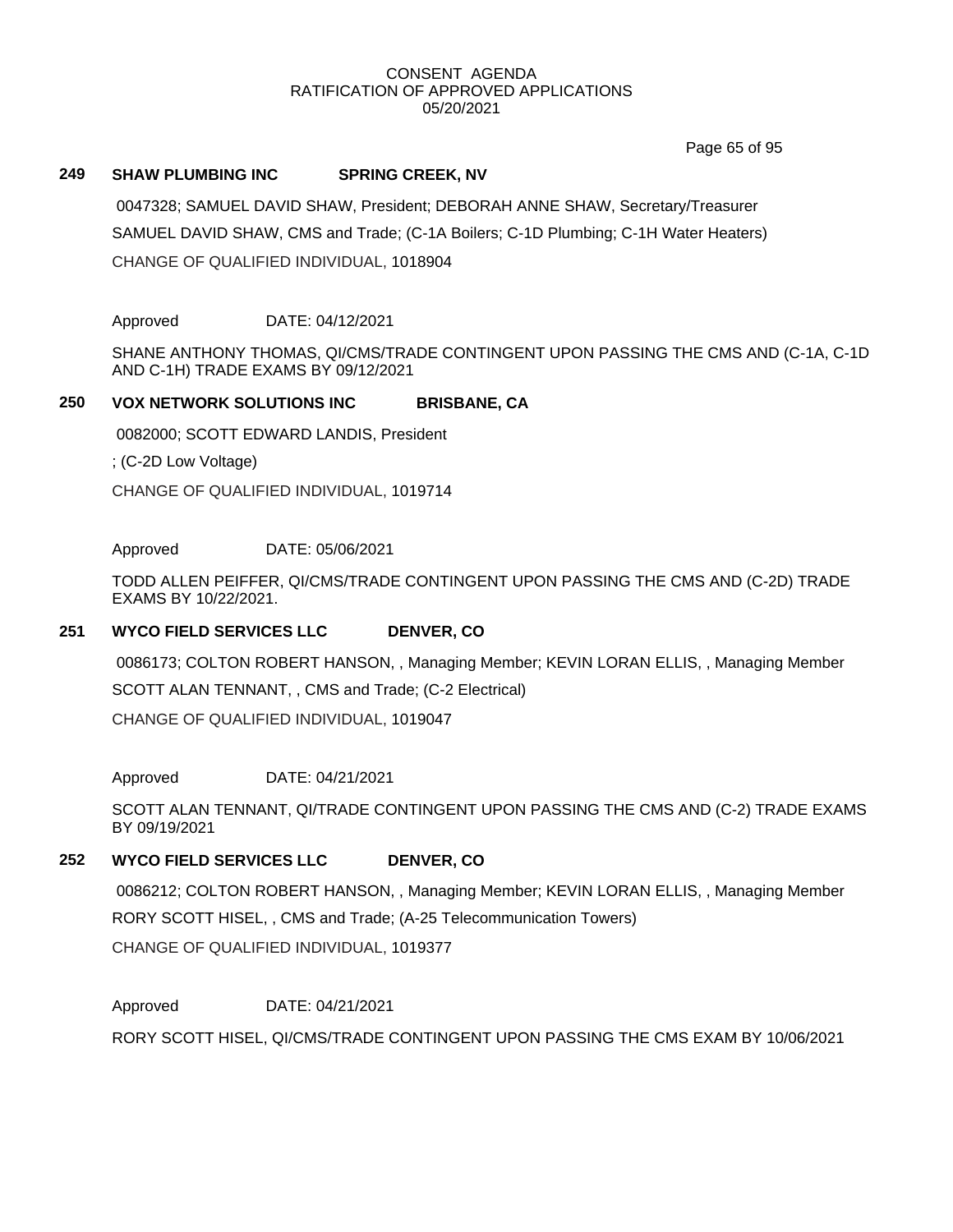Page 66 of 95

# **CONVERSION OF ENTITY**

# **253 GOLD TOWN BUILDERS LLC ELKO, NV**

0086140, JESSE LEE ALLRED, Managing Member; MEGAN RENEE MCLEAN, , Managing Member

JESSE LEE ALLRED, CMS and Trade

CONVERSION OF ENTITY, 1019669

Approved DATE: 05/04/2021

CONVERSION OF LEGACY CONSTRUCTION INC TO GOLD TOWN BUILDERS LLC, CONTINGENT UPON \$15,000 BOND

#### **254 SAFE HAVEN SECURITY SERVICES INC NORTH KANSAS CITY, MO**

0079533, MARK WAYNE KLEEMAN, President

JAMES ROBERT CROSBY, CMS and Trade

CONVERSION OF ENTITY, 1019166

Denied DATE: 05/05/2021

FAILURE TO ESTABLISH FINANCIAL RESPONSIBILITY AS SET FOR TH IN NRS 624.262 AND NRS 624.263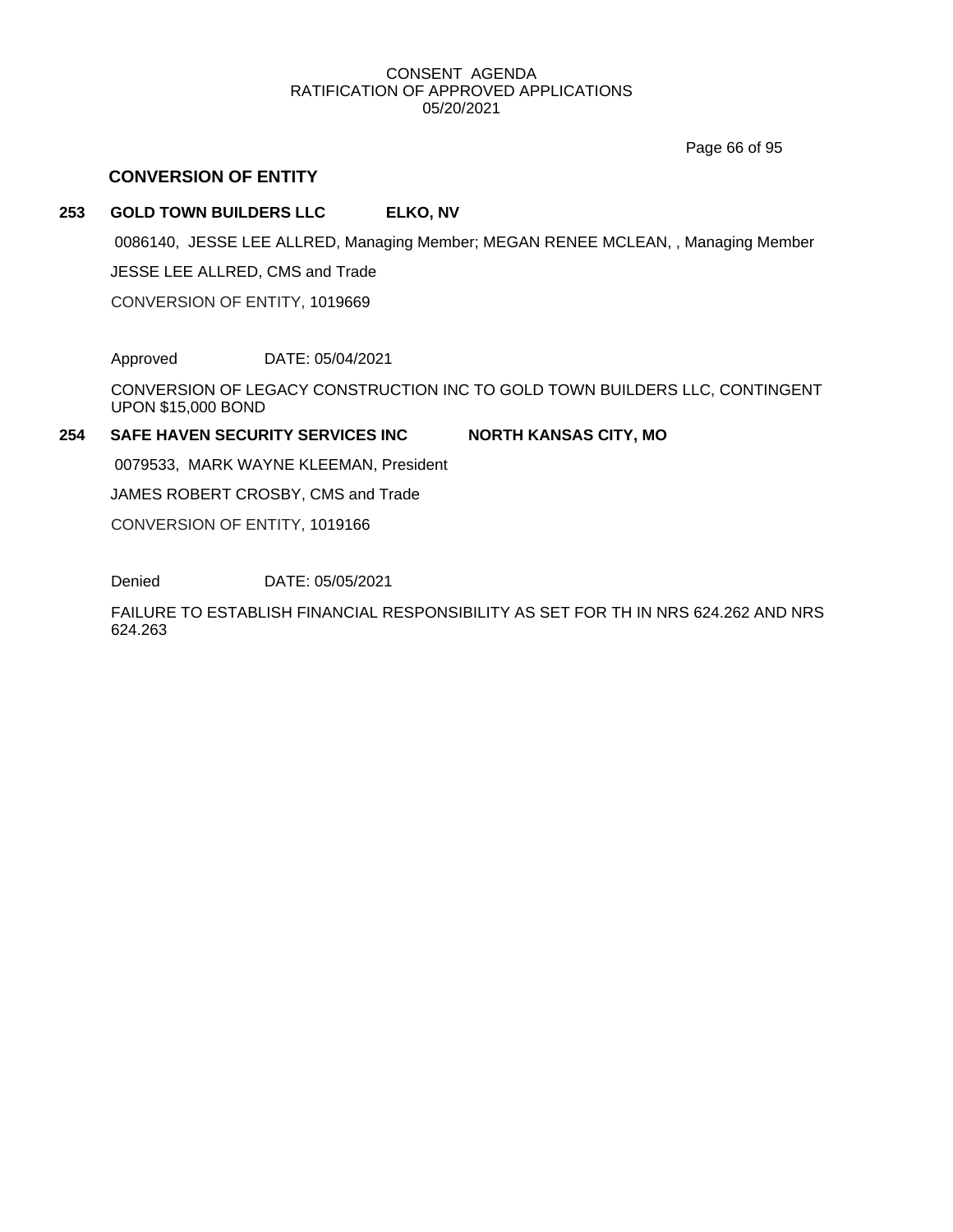Page 67 of 95

# **EXTENSION OF TIME TO REPLACE QUALIFIED INDIVIDUAL**

#### **255 AJNC INDUSTRIES LLC LAS VEGAS, NV**

CLARK WELDING AND FABRICATING; 0083749; AUSTIN THOMAS CLARK, Managing Member; COLTIN JAY CLARK, Managing Member

COLTIN JAY CLARK, CMS(C-21 Refrigeration and Air Conditioning)

EXTENSION OF TIME TO REPLACE QUALIFIED INDIVIDUAL, 1019526

Approved DATE: 04/14/2021

30 EXTENSION TO REPLACE QUALIFIER UNTIL MAY 14, 2021

#### **256 DESERT BOILERS & CONTROLS INC LAS VEGAS, NV**

0045436; SANDRA LEE HANSEN, President

GEORGE STUART HITTER, CMS(C-1 Plumbing and Heating)

EXTENSION OF TIME TO REPLACE QUALIFIED INDIVIDUAL, 1019436

Approved DATE: 04/12/2021

EXTENSION TO REPLACE QUALIFIER EXTENDED UNTIL 5/19/2021.

#### **257 JOHNSON CONTROLS FIRE PROTECTION LP LAS VEGAS, NV**

0053672; S T R GRINNELL GP HOLDING INC , General Partner; SIMPLEX TIME RECORDER CO ; ROBERT F CHAUVIN, President; MARK HENRY MEISNER, CFO; ROBERT CHRISTOPHER MAXIE, VP/Secretary; JENNIFER LYNN LEONG, , Vice President

(C-41 Fire Protection)

EXTENSION OF TIME TO REPLACE QUALIFIED INDIVIDUAL, 1019544

Approved DATE: 04/20/2021

APPROVE 30 DAY EXTENSION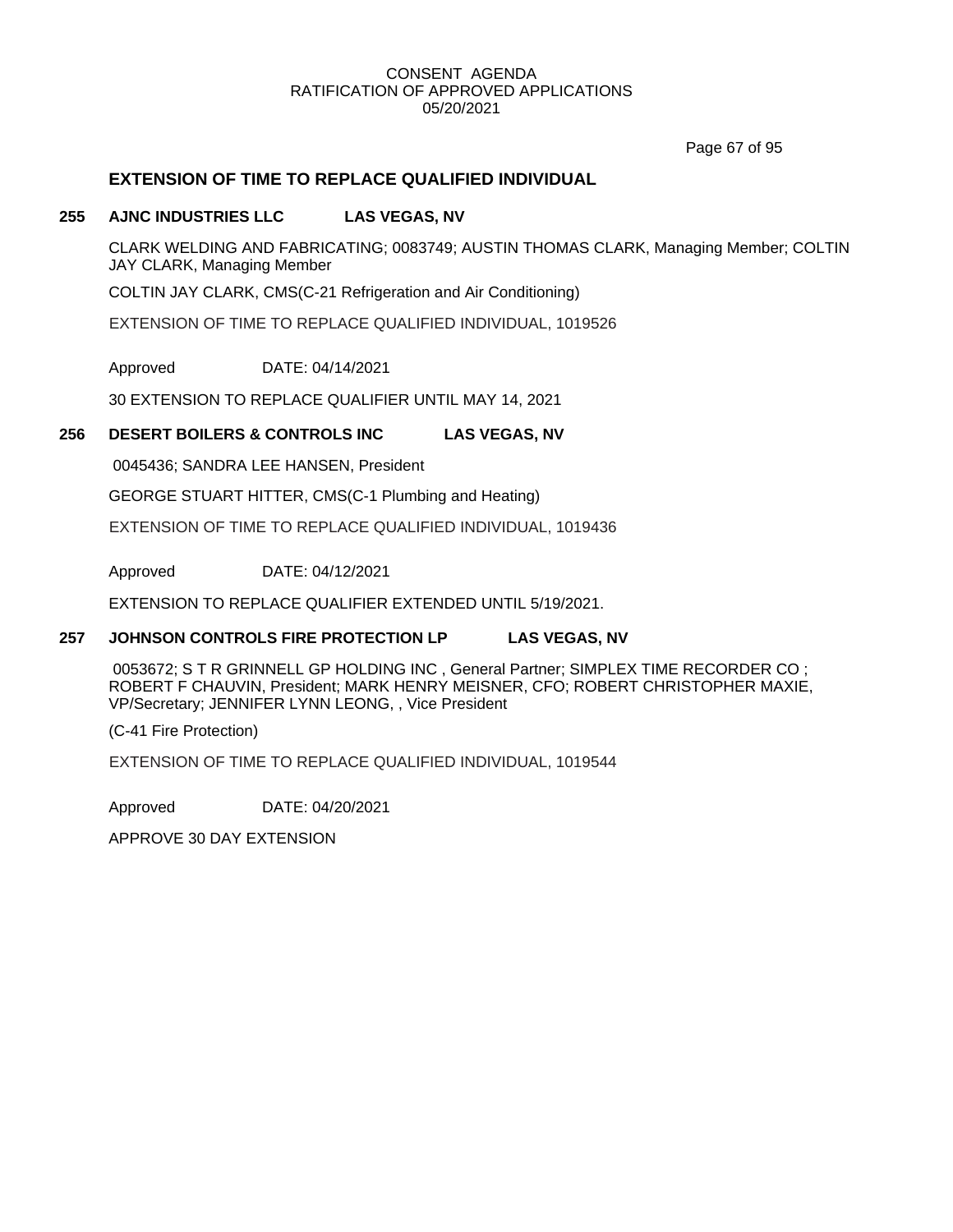Page 68 of 95

# **FINANCIAL STATEMENT REVIEW**

#### **258 24 BLACK INDUSTRIES LLC LAS VEGAS, NV**

0075358; KATHLEEN MARIE MASON, Managing Member; JASON SPENCER JOHNSON, Manager TODD JASON IURATO, CMS and Trade; (A-13 Wrecking Buildings; A-23 Removal of Asbestos) FINANCIAL REVIEW, 1019581

Approved DATE: 04/23/2021

# **259 24 BLACK INDUSTRIES LLC LAS VEGAS, NV**

0073171; KATHLEEN MARIE MASON, Managing Member; JASON SPENCER JOHNSON, Manager TODD JASON IURATO, CMS and Trade FINANCIAL REVIEW, 1019583

Approved DATE: 04/23/2021

# 260 **TRUCKEE MEADOWS HEATING & AIR** RENO, NV

0054935; KENNETH DAVID GEIS, President KENNETH DAVID GEIS, CMS and Trade; (C-21 Refrigeration and Air Conditioning) FINANCIAL REVIEW, 1018129

Approved DATE: 04/23/2021

#### **261 WESTERN CONCRETE CUTTING LLC SPARKS, NV**

0083490; CHRIS LEE RAVENCROFT, Manager CHRIS LEE RAVENCROFT, CMS and Trade; (C-5 Concrete Contracting) FINANCIAL REVIEW, 1019549

Approved DATE: 04/23/2021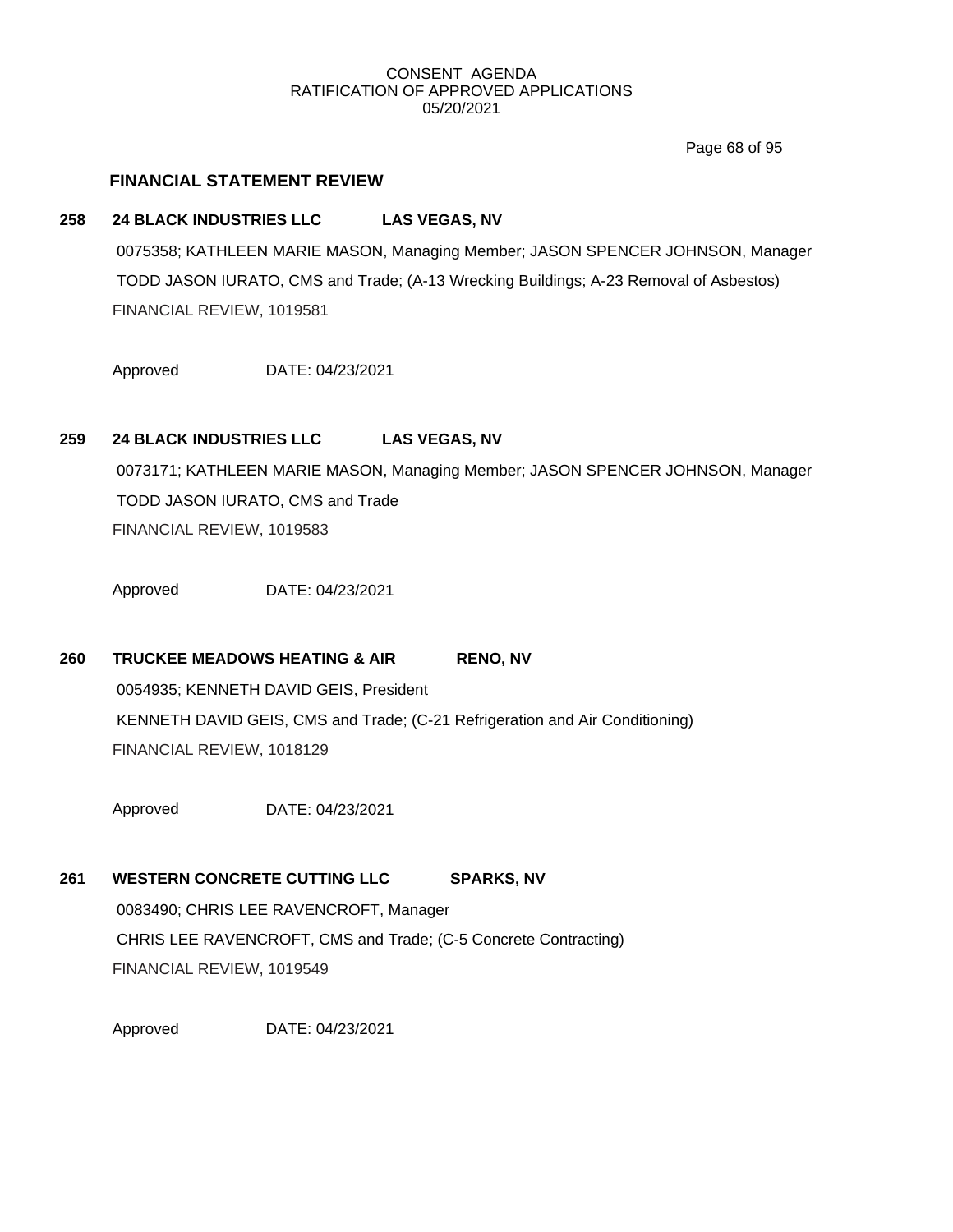Page 69 of 95

# **262 WESTERN CONCRETE CUTTING LLC SPARKS, NV**

0083489; CHRIS LEE RAVENCROFT, Manager CHRIS LEE RAVENCROFT, CMS and Trade; (A General Engineering) FINANCIAL REVIEW, 1019550

Approved DATE: 04/23/2021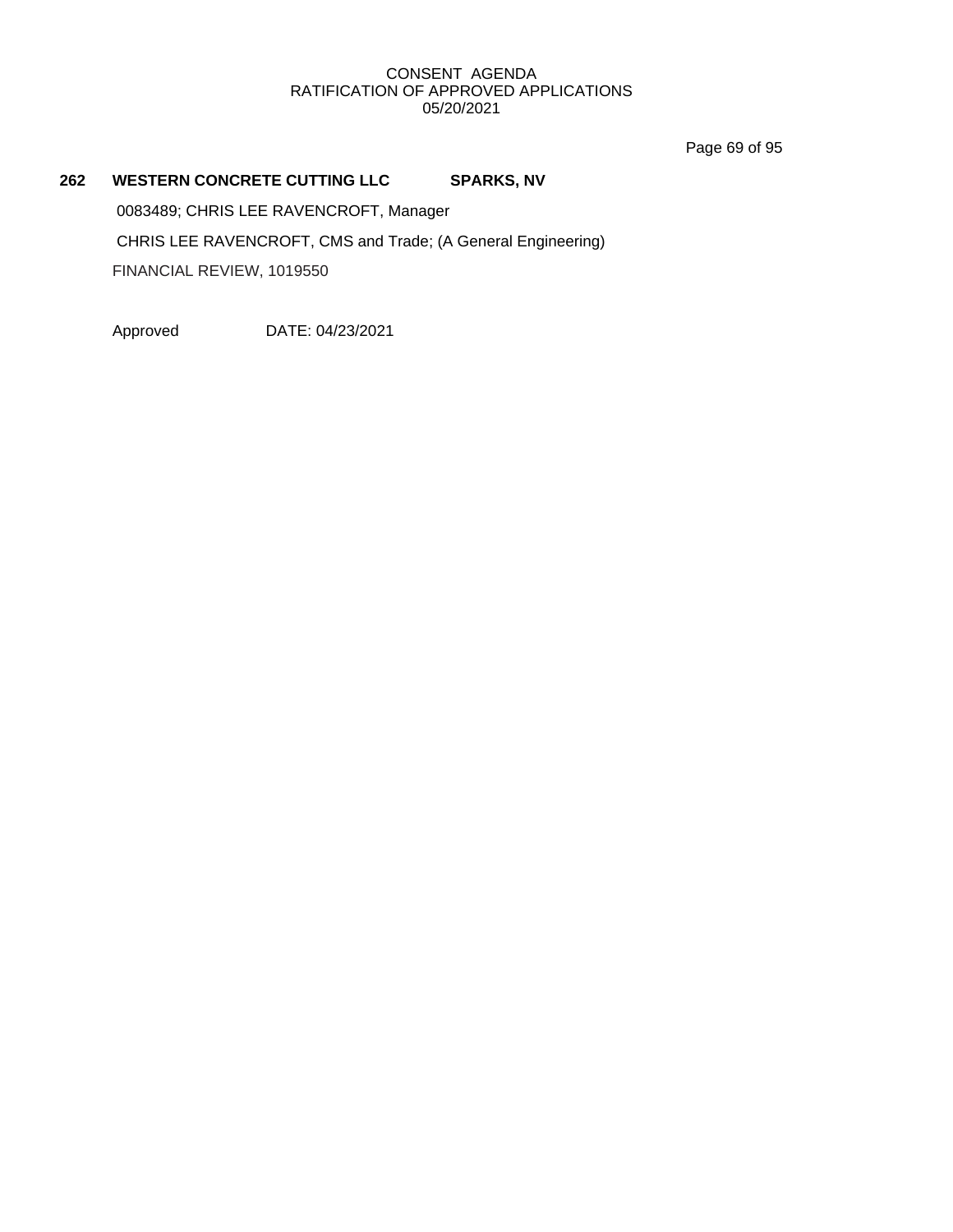Page 70 of 95

#### **NAME CHANGE**

#### **263 DENNIS F LARA SANTIAGO LAS VEGAS, NV**

NEVADA RETROFIT CONSTRUCTION 0043547; DENNIS F LARA SANTIAGO, Owner

DENNIS F LARA SANTIAGO, CMS and Trade

NAME CHANGE, 1019578

Approved DATE: 04/28/2021

FROM: D F LARA CONSTRUCTION TO: DENNIS F LARA SANTIAGO DBA NEVADA RETROFIT **CONSTRUCTION** 

#### **264 GARAGE SOLUTIONS OF NEVADA INC LAS VEGAS, NV**

OVERHEAD DOOR COMPANY OF LAS VEGAS 0080992; CAMERON GRAHAM MILLER, President

CAMERON GRAHAM MILLER, CMS and Trade

NAME CHANGE, 1019330

Approved DATE: 04/15/2021

FROM:GARAGE SOLUTIONS OF NEVADA INC DBA NATIONAL GARAGE DOOR REPAIRS TO: GARAGE SOLUTIONS OF NEVADA INC DBA OVERHEAD DOOR COMPANY OF LAS VEGAS

#### **265 TEAL EXCAVATION LLC MESQUITE, NV**

0083107; CHRISTOPHER JAMES WOODS, Managing Member; DARRYLL REED DODENBIER, Managing Member

DARRYLL REED DODENBIER, CMS; CHRISTOPHER JAMES WOODS, Trade

NAME CHANGE, 1019830

Approved DATE: 05/06/2021

FROM: PRIME EXCAVATION LLC TO: TEAL EXCAVATION LLC

#### **266 TRACY RYDER LANDSCAPE INC LAS VEGAS, NV**

TRACY RYDER LANDSCAPE CONSTRUCTION 0036102; TRACY RYDER LANDSCAPE CONSTRUCTION 0044337; TRACY RYDER LANDSCAPE CONSTRUCTION 0060250; MICHAEL STEWART TRACY, CEO; JAMES PERRIN TRACY, COO; BART GILBERT RYDER, Vice President

MICHAEL STEWART TRACY, CMS and Trade; MICHAEL STEWART TRACY, CMS and Trade; MICHAEL STEWART TRACY, CMS and Trade; MICHAEL STEWART TRACY, CMS and Trade

NAME CHANGE, 1019631

Approved DATE: 04/28/2021

APPROVED ON LICENSE # 0036102 0060250 AND 0044337 FROM: TRACY & RYDER LANDSCAPE INC TO: TRACY RYDER LANDSCAPE INC DBA TRACY RYDER LANDSCAPE CONSTRUCTION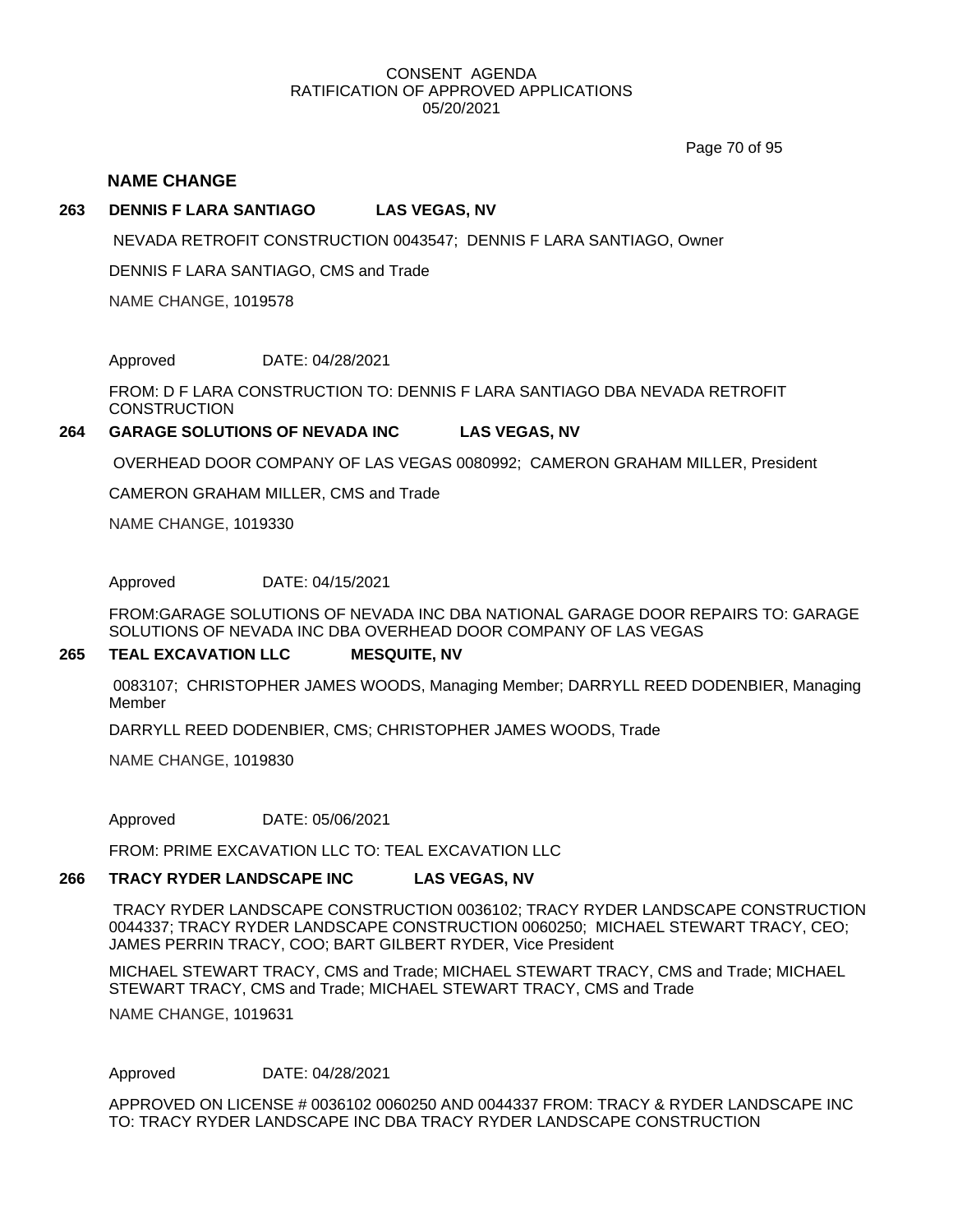Page 71 of 95

### **PERMANENT RAISE IN LIMIT**

#### **267 AMERICAN HOME EXPERTS LLC LAS VEGAS, NV**

PACIFIC EXPERTS; 0082237; MOSHE OZANA, Managing Member; YENIV SHLOMO, Managing Member

YANIV SHLOMO, CMS and Trade; (B-2 Residential and Small Commercial)

PERMANENT RAISE IN LIMIT, 1019286

LIMIT: \$5,000,000.00 BOND: \$50,000.00

Approved DATE: 04/20/2021

CONTINGENT UPON RECEIPT OF \$50,000.00 BOND

#### **268 AMERICAN HOME EXPERTS LLC LAS VEGAS, NV**

PACIFIC EXPERTS; 0082236; MOSHE OZANA, Managing Member; YENIV SHLOMO, Managing Member

YANIV SHLOMO, CMS and Trade; (C-3D Overhead Doors)

PERMANENT RAISE IN LIMIT, 1019288

LIMIT: \$5,000,000.00 BOND: \$50,000.00

Approved DATE: 04/20/2021

CONTINGENT UPON RECEIPT OF \$50,000.00 BOND

#### **269 AQUA CLEAR ENTERPRISES INC GILBERT, AZ**

TRITON WATER TECHNOLOGIES; 0085536; RYAN G JOHNSON, , President; MARGUERITTE ANN GOIN, , Secretary

RYAN G JOHNSON, , CMS and Trade; (C-30 Installing Equipment to Treat Water)

PERMANENT RAISE IN LIMIT, 1019425

LIMIT: \$245,000.00 BOND: \$15,000.00

Approved DATE: 04/20/2021

CONTINGENT UPON RECEIPT OF \$15,000.00 BOND

### **270 B C 2 ENVIRONMENTAL LLC ORANGE, CA**

0087031; KURT DAHLIN SAMUELSON, , Managing Member; ROBERT WESLEY NIX, JR, Manager; KURT FLOYD MAGEE, Manager; SCOTT RUSSELL TRAUB, Manager

KURT DAHLIN SAMUELSON, , CMS and Trade; (C-23 Drilling Wells and Installing Pumps, Pressure Tanks & Storage Tanks)

PERMANENT RAISE IN LIMIT, 1019344

LIMIT: \$1,500,000.00 BOND: \$30,000.00

Approved DATE: 04/22/2021

CONTINGENT UPON RECEIPT OF \$30,000.00 BOND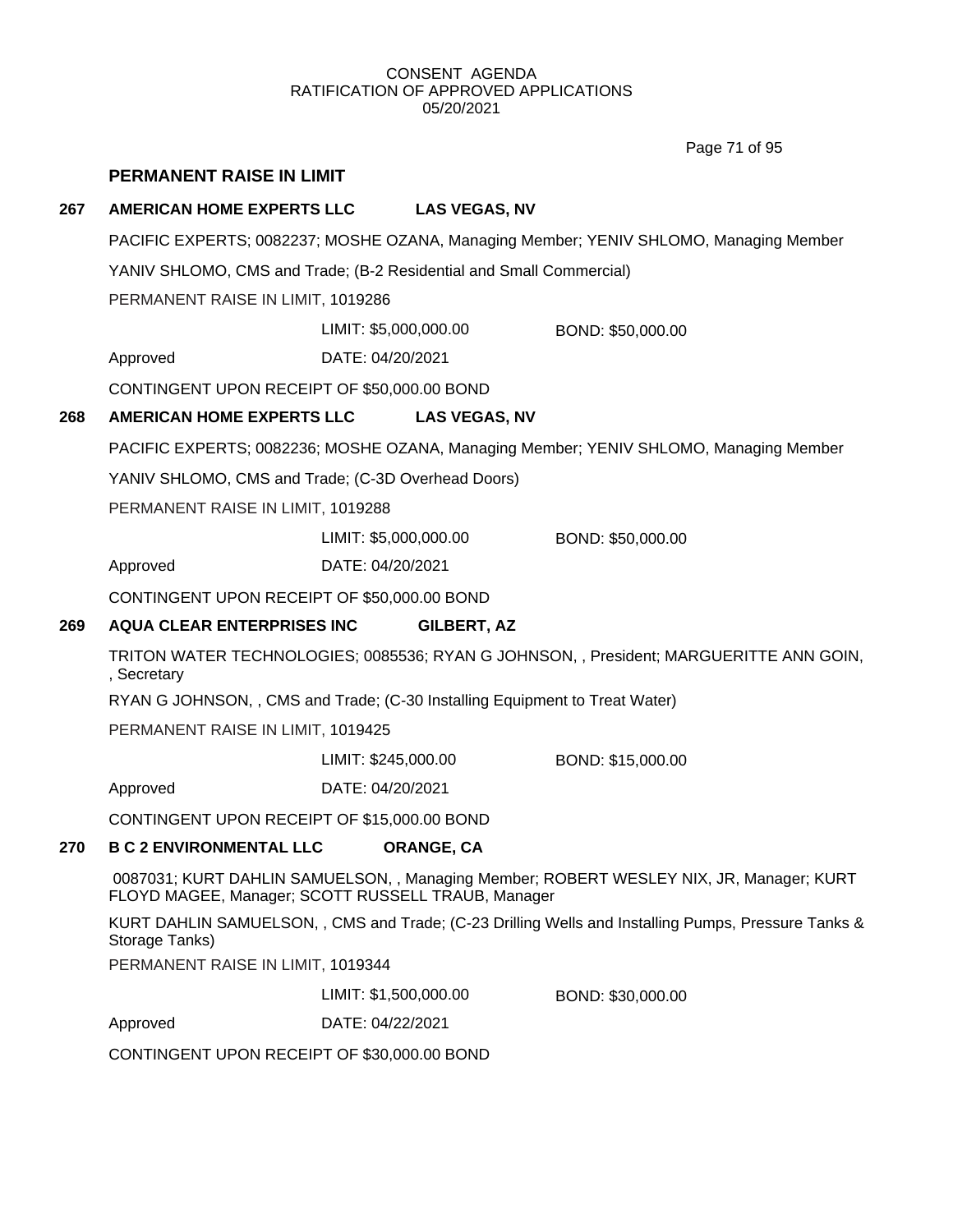Page 72 of 95

# **271 BRIAN MATTHEW SLOAT II HENDERSON, NV** TEMPERATURE LIMIT HEATING & COOLING; 0087517; BRIAN MATHEW SLOAT, II, Owner BRIAN MATHEW SLOAT, II, CMS and Trade; (C-21B Air Conditioning) PERMANENT RAISE IN LIMIT, 1019441 Approved DATE: 04/21/2021 LIMIT: \$40,000.00 BOND: \$5,000.00 CONTINGENT UPON RECEIPT OF \$5,000.00 BOND **272 C T EQUIPMENT INC LAS VEGAS, NV** 0049881; CHRISTOPHER JAMES THIRIOT, President; JAMES WADE THIRIOT, Secretary; LYNETTE M THIRIOT, Treasurer CHRISTOPHER JAMES THIRIOT, CMS and Trade; (A-12 Excavating, Grading, Trenching and Surfacing; A-13 Wrecking Buildings) PERMANENT RAISE IN LIMIT, 1019427 Approved DATE: 04/20/2021 LIMIT: \$5,500,000.00 BOND: \$50,000.00 CONTINGENT UPON RECEIPT OF \$50,000.000 BOND **273 CHRISTOPHER EARL BEARDMORE LAS VEGAS, NV** SINGULARITY SYSTEMS; 0072005; CHRISTOPHER EARL BEARDMORE, Owner CHRISTOPHER EARL BEARDMORE, CMS and Trade; (C-2F Residential Wiring) PERMANENT RAISE IN LIMIT, 1019511 Approved DATE: 05/06/2021 LIMIT: \$10,000.00 BOND: \$2,000.00 CONTINGENT UPON RECEIPT OF \$2,000.00 BOND

### **274 CUSTOM CUSTOMS INC HENDERSON, NV**

0085690; NICHOLAS RYAN BAUMERT, , President

NICHOLAS RYAN BAUMERT, , CMS and Trade; (C-14C Ornamental Metal; C-14E Metal Doors and Windows)

PERMANENT RAISE IN LIMIT, 1019487

LIMIT: \$300,000.00 BOND: \$15,000.00

Approved DATE: 05/06/2021

CONTINGENT UPON RECEIPT OF \$15,000.00 BOND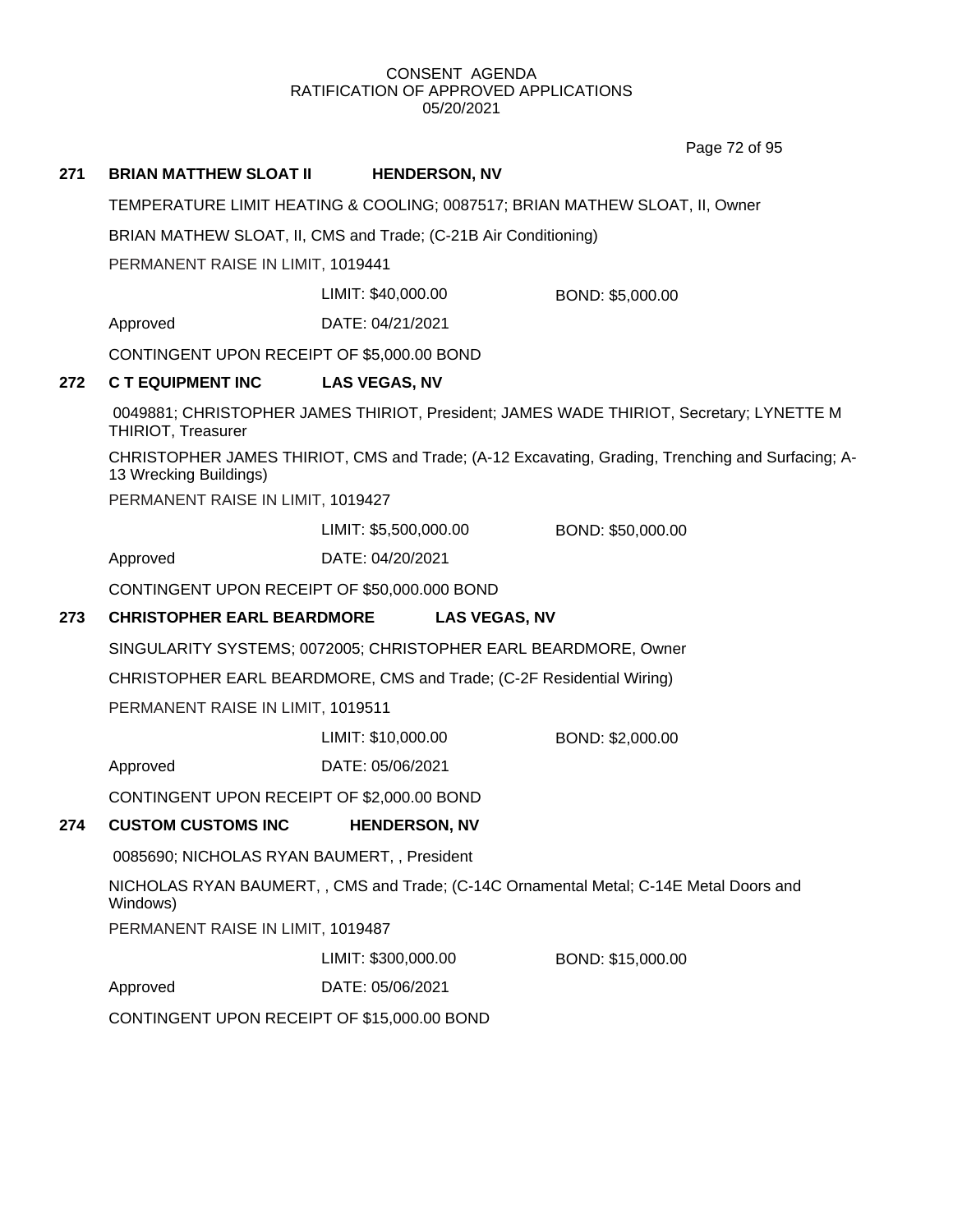**275 D M E SERVICES LLC ELKO, NV** 0084914; SHERRY LYNNE MILLER, Manager; DANIEL JOSEPH MILLER, , Manager DANIEL JOSEPH MILLER, , CMS and Trade; (C-2 Electrical) PERMANENT RAISE IN LIMIT, 1019242 Approved DATE: 04/13/2021 LIMIT: \$245,000.00 BOND: \$15,000.00 CONTINGENT UPON \$15,000 BOND **276 ELEGANT HOMES LLC LAS VEGAS, NV** 0036560A; RANNY BLAINE MCKEE, President RANNY BLAINE MCKEE, CMS and Trade; (B-2 Residential and Small Commercial) PERMANENT RAISE IN LIMIT, 1019284 Approved DATE: 04/20/2021 LIMIT: Unlimited BOND: \$50,000.00 **277 ELEVATED CARPENTRY CORP HENDERSON, NV** 0086778; ARJUNA DAS BUCHANAN, , President ARJUNA DAS BUCHANAN, , CMS and Trade; (C-3 Carpentry Maintenance and Minor Repairs) PERMANENT RAISE IN LIMIT, 1019194 Approved DATE: 04/20/2021 LIMIT: \$45,000.00 BOND: \$5,000.00 CONTINGENT UPON RECEIPT OF \$5,000.00 BOND **278 GOLD TOWN BUILDERS LLC ELKO, NV** 0086140; JESSE LEE ALLRED, Managing Member; MEGAN RENEE MCLEAN, , Managing Member JESSE LEE ALLRED, CMS and Trade; (B-2 Residential and Small Commercial) PERMANENT RAISE IN LIMIT, 1019668 Approved DATE: 05/06/2021 LIMIT: \$750,000.00 BOND: \$20,000.00 CONTINGENT UPON \$20,000 BOND Page 73 of 95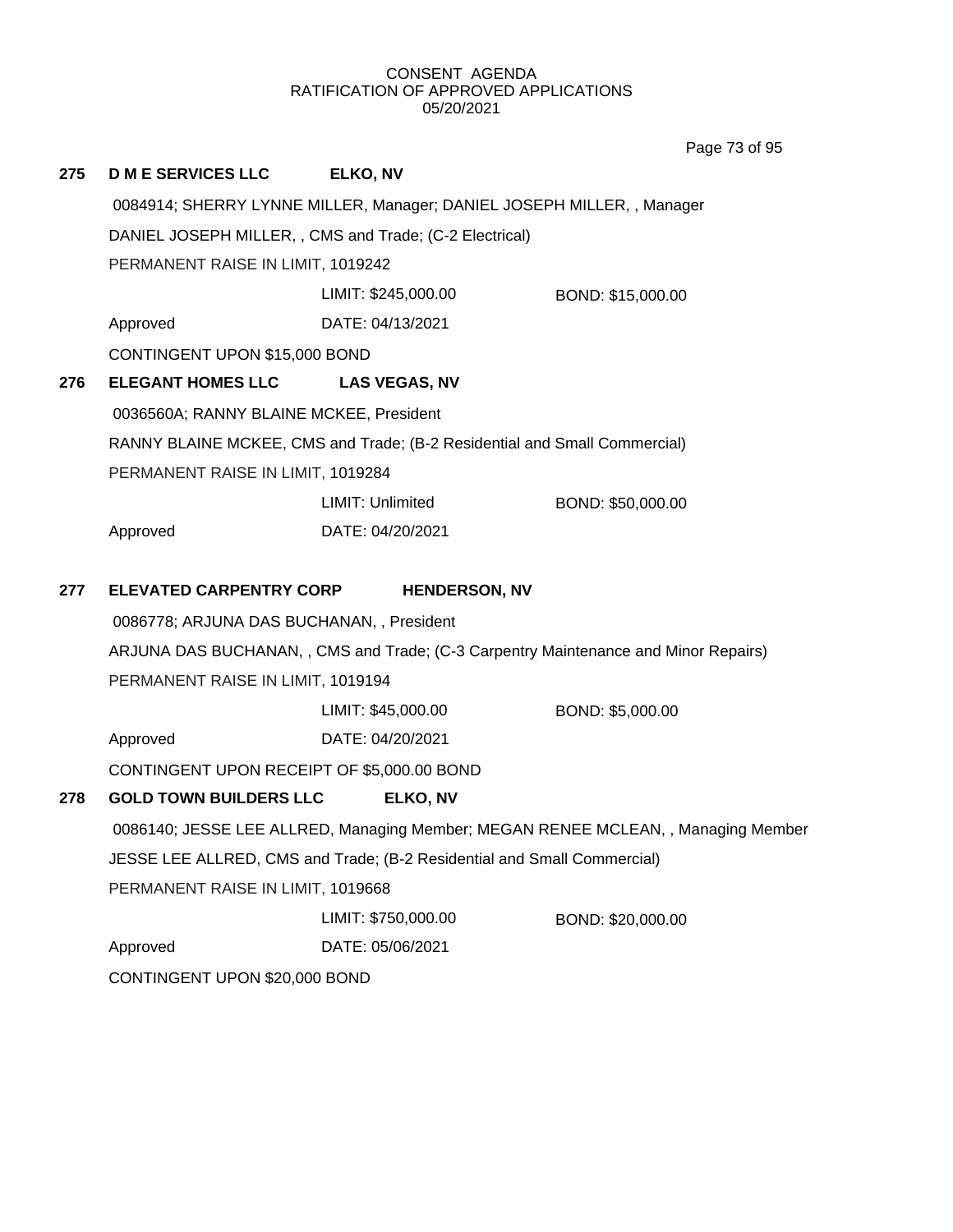Page 74 of 95

| 279                                                                        | <b>HD COATINGS LLC</b>                                                                          | <b>RENO, NV</b>                                       |                                                                                               |  |  |
|----------------------------------------------------------------------------|-------------------------------------------------------------------------------------------------|-------------------------------------------------------|-----------------------------------------------------------------------------------------------|--|--|
|                                                                            |                                                                                                 | 0087732; DION SCOTT HEFFERON, , Managing Member       |                                                                                               |  |  |
|                                                                            | DION SCOTT HEFFERON, , CMS and Trade; (A-8 Sealing and Striping of Impermeable Paving Surfaces) |                                                       |                                                                                               |  |  |
|                                                                            | PERMANENT RAISE IN LIMIT, 1019374                                                               |                                                       |                                                                                               |  |  |
|                                                                            |                                                                                                 | LIMIT: \$185,000.00<br>BOND: \$10,000.00              |                                                                                               |  |  |
|                                                                            | Approved                                                                                        | DATE: 04/21/2021                                      |                                                                                               |  |  |
|                                                                            | CONTINGENT UPON \$10,000 BOND                                                                   |                                                       |                                                                                               |  |  |
| 280                                                                        | <b>HURST &amp; SIEBERT INC</b>                                                                  | <b>SAN CLEMENTE, CA</b>                               |                                                                                               |  |  |
|                                                                            | <b>Vice President</b>                                                                           |                                                       | 0058029; LYNN SCOTT HURST, President; TAYLOR SCOTT HURST, , Vice President; PHILIP H SIEBERT, |  |  |
|                                                                            |                                                                                                 | LYNN SCOTT HURST, CMS and Trade; (B General Building) |                                                                                               |  |  |
|                                                                            | PERMANENT RAISE IN LIMIT, 1019619                                                               |                                                       |                                                                                               |  |  |
|                                                                            |                                                                                                 | LIMIT: \$6,000,000.00                                 | BOND: \$50,000.00                                                                             |  |  |
|                                                                            | Approved                                                                                        | DATE: 05/06/2021                                      |                                                                                               |  |  |
|                                                                            | CONTINGENT UPON RECEIPT OF \$50,000.00 BOND                                                     |                                                       |                                                                                               |  |  |
| 281                                                                        | <b>IMPERIAL CONTRACTING LLC</b>                                                                 | <b>SCOTTSDALE, AZ</b>                                 |                                                                                               |  |  |
| 0069378; KEVIN LOUIS HESELTON, Member                                      |                                                                                                 |                                                       |                                                                                               |  |  |
|                                                                            | KEVIN LOUIS HESELTON, CMS and Trade; (B-2 Residential and Small Commercial)                     |                                                       |                                                                                               |  |  |
|                                                                            | PERMANENT RAISE IN LIMIT, 1019202                                                               |                                                       |                                                                                               |  |  |
|                                                                            |                                                                                                 | LIMIT: \$9,600,000.00                                 | BOND: \$50,000.00                                                                             |  |  |
| Approved                                                                   |                                                                                                 | DATE: 04/23/2021                                      |                                                                                               |  |  |
|                                                                            | CONTINGENT UPON \$50,000 BOND                                                                   |                                                       |                                                                                               |  |  |
| 282                                                                        | <b>IMPRESSIONS TILE &amp; MARBLE LLC</b>                                                        | Las Vegas, NV                                         |                                                                                               |  |  |
|                                                                            | 0077016; JOHN MICHAEL BARRETT, Managing Member                                                  |                                                       |                                                                                               |  |  |
| JOHN MICHAEL BARRETT, CMS and Trade; (C-19 Installing Terrazzo and Marble) |                                                                                                 |                                                       |                                                                                               |  |  |
|                                                                            | PERMANENT RAISE IN LIMIT, 1018908                                                               |                                                       |                                                                                               |  |  |
|                                                                            |                                                                                                 | LIMIT: Unlimited                                      | BOND: \$50,000.00                                                                             |  |  |
|                                                                            | Approved                                                                                        | DATE: 04/20/2021                                      |                                                                                               |  |  |
|                                                                            |                                                                                                 |                                                       |                                                                                               |  |  |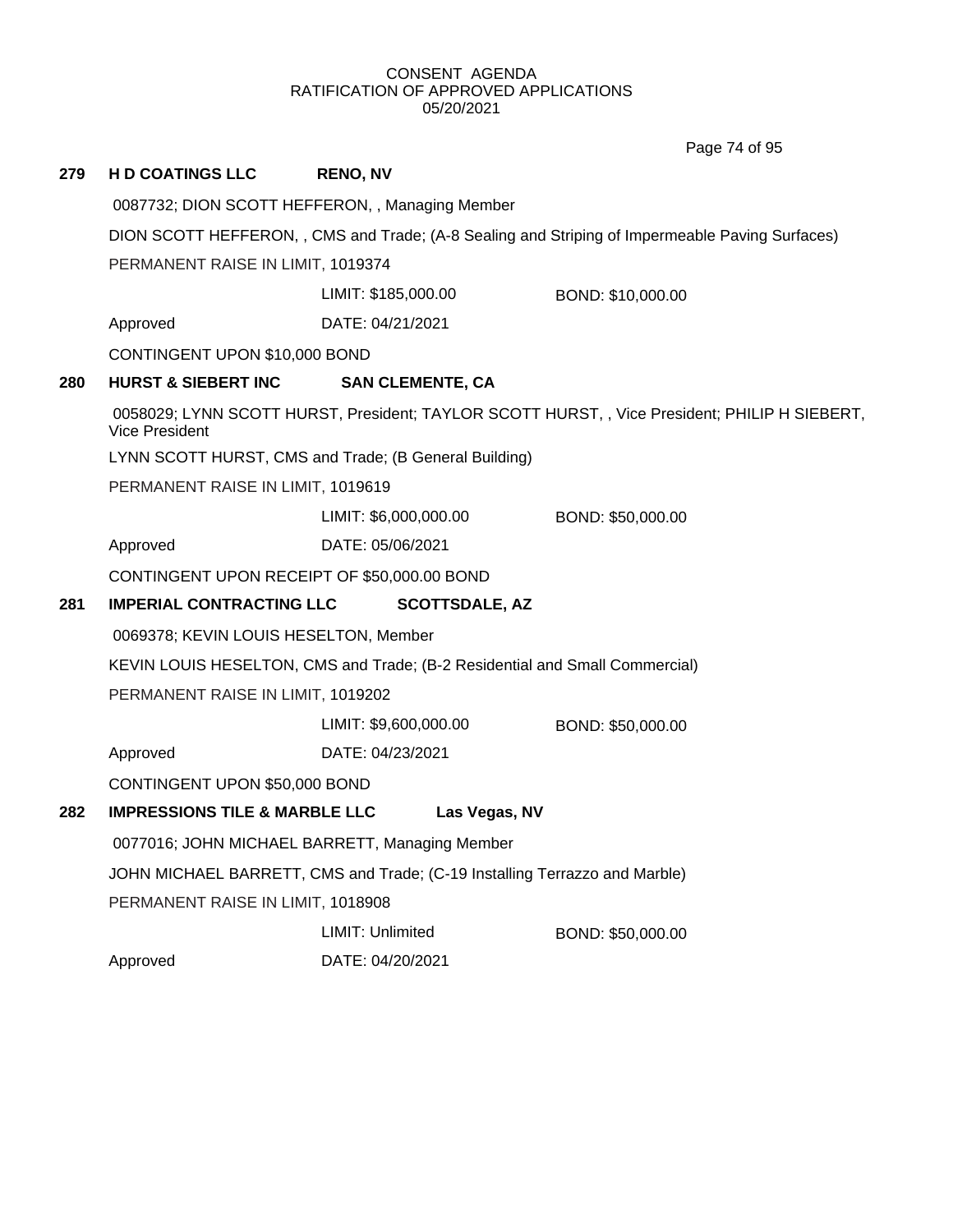Page 75 of 95

| 283                                                                         | <b>IMPRESSIONS TILE &amp; MARBLE LLC</b>                                      |                       | Las Vegas, NV |                                                                                                 |
|-----------------------------------------------------------------------------|-------------------------------------------------------------------------------|-----------------------|---------------|-------------------------------------------------------------------------------------------------|
|                                                                             | 0077017; JOHN MICHAEL BARRETT, Managing Member                                |                       |               |                                                                                                 |
|                                                                             | JOHN MICHAEL BARRETT, CMS and Trade; (C-20 Tiling)                            |                       |               |                                                                                                 |
|                                                                             | PERMANENT RAISE IN LIMIT, 1018909                                             |                       |               |                                                                                                 |
|                                                                             |                                                                               | LIMIT: Unlimited      |               | BOND: \$50,000.00                                                                               |
|                                                                             | Approved                                                                      | DATE: 04/20/2021      |               |                                                                                                 |
| 284                                                                         | <b>IPOWER ELECTRIC LLC</b>                                                    | <b>LAS VEGAS, NV</b>  |               |                                                                                                 |
|                                                                             | 0084950; RAYAN ESFANDYARI,, Managing Member                                   |                       |               |                                                                                                 |
|                                                                             | RAYAN ESFANDYARI,, CMS and Trade; (C-2 Electrical)                            |                       |               |                                                                                                 |
|                                                                             | PERMANENT RAISE IN LIMIT, 1019424                                             |                       |               |                                                                                                 |
|                                                                             |                                                                               | LIMIT: \$50,000.00    |               | BOND: \$5,000.00                                                                                |
|                                                                             | Approved                                                                      | DATE: 04/22/2021      |               |                                                                                                 |
|                                                                             | CONTINGENT UPON RECEIPT OF A \$5,000.00 BOND                                  |                       |               |                                                                                                 |
| 285                                                                         | <b>J D C CONSTRUCTION LLC</b>                                                 | <b>SPARKS, NV</b>     |               |                                                                                                 |
|                                                                             | 0083200; PATRICK RUSSELL GROVER, Managing Member                              |                       |               |                                                                                                 |
|                                                                             | 15 Sewers, Drains and Pipes; A-19 Pipeline and Conduits)                      |                       |               | PATRICK RUSSELL GROVER, CMS and Trade; (A-7 Excavating and Grading; A-13 Wrecking Buildings; A- |
| PERMANENT RAISE IN LIMIT, 1019722                                           |                                                                               |                       |               |                                                                                                 |
|                                                                             |                                                                               | LIMIT: \$245,000.00   |               | BOND: \$15,000.00                                                                               |
|                                                                             | Approved                                                                      | DATE: 05/06/2021      |               |                                                                                                 |
|                                                                             | CONTINGENT UPON \$15,000 BOND                                                 |                       |               |                                                                                                 |
| 286                                                                         | <b>JAG DEVELOPMENT LLC</b>                                                    | <b>HENDERSON, NV</b>  |               |                                                                                                 |
| 0083808; JEFFREY ERNEST GIBSON, , Manager; ADRIANNE MARIE GIBSON, , Manager |                                                                               |                       |               |                                                                                                 |
|                                                                             | JEFFREY ERNEST GIBSON,, CMS and Trade; (B-2 Residential and Small Commercial) |                       |               |                                                                                                 |
|                                                                             | PERMANENT RAISE IN LIMIT, 1019400                                             |                       |               |                                                                                                 |
|                                                                             |                                                                               | LIMIT: \$2,600,000.00 |               | BOND: \$30,000.00                                                                               |
|                                                                             | Approved                                                                      | DATE: 05/03/2021      |               |                                                                                                 |
|                                                                             | CONTINGENT UPON RECEIPT OF \$30,000.00 BOND                                   |                       |               |                                                                                                 |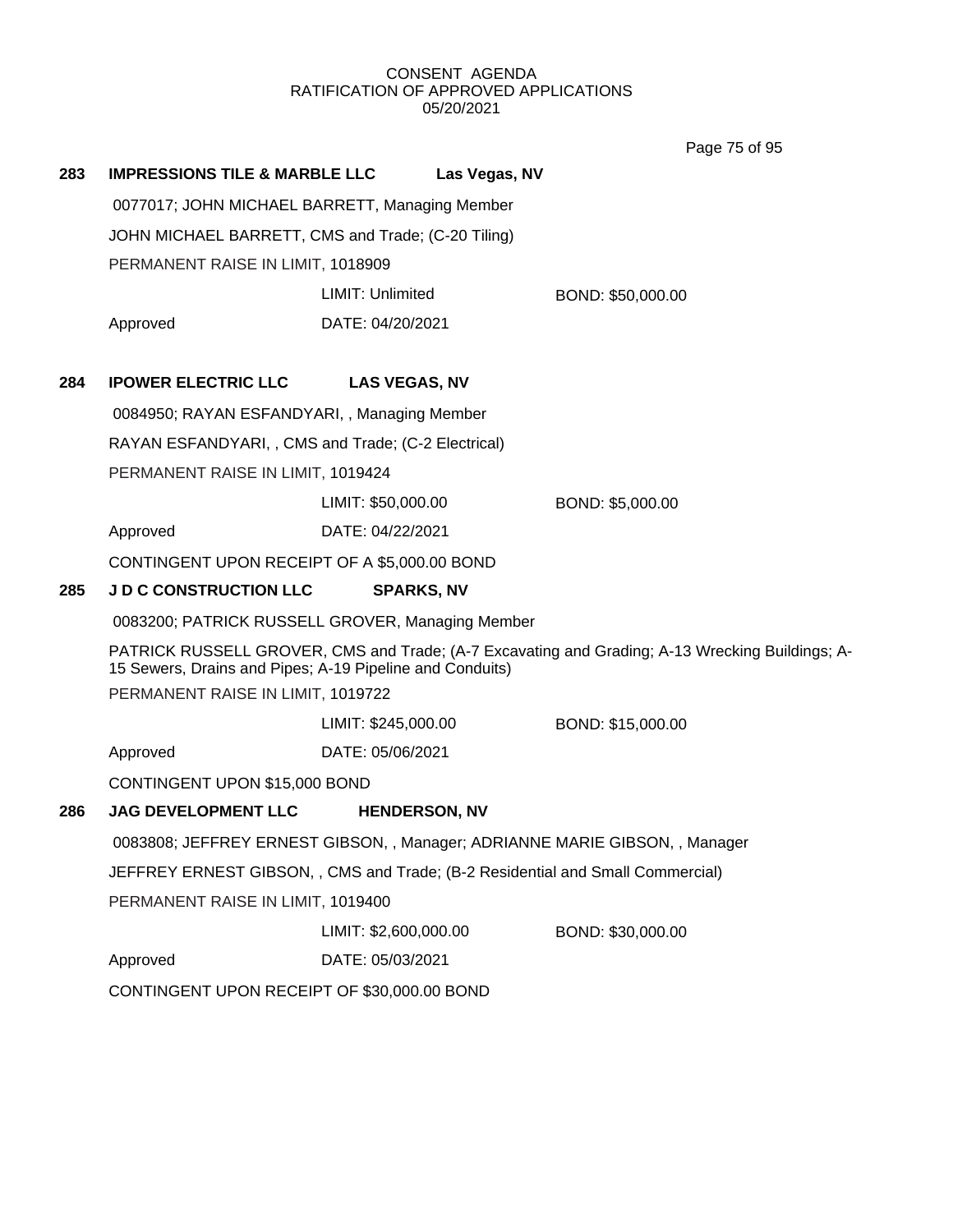Page 76 of 95

| 287 | <b>JOSE JESUS LEON QUINTANA</b>                         | <b>BATTLE MOUNTAIN, NV</b>                                             |                                                                                                   |  |  |
|-----|---------------------------------------------------------|------------------------------------------------------------------------|---------------------------------------------------------------------------------------------------|--|--|
|     |                                                         | LEONS CONSTRUCTION; 0071894; JOSE JESUS LEON-QUINTANA, Owner           |                                                                                                   |  |  |
|     | JOSE JESUS LEON-QUINTANA, CMS and Trade; (C-18 Masonry) |                                                                        |                                                                                                   |  |  |
|     | PERMANENT RAISE IN LIMIT, 1019674                       |                                                                        |                                                                                                   |  |  |
|     |                                                         | LIMIT: \$100,000.00                                                    | BOND: \$10,000.00                                                                                 |  |  |
|     | Approved                                                | DATE: 04/28/2021                                                       |                                                                                                   |  |  |
|     | CONTINGENT UPON \$10,000 BOND                           |                                                                        |                                                                                                   |  |  |
| 288 | <b>JOSE JESUS LEON QUINTANA</b>                         | <b>BATTLE MOUNTAIN, NV</b>                                             |                                                                                                   |  |  |
|     |                                                         | LEONS CONSTRUCTION; 0071776; JOSE JESUS LEON-QUINTANA, Owner           |                                                                                                   |  |  |
|     |                                                         | JOSE JESUS LEON-QUINTANA, CMS and Trade; (C-5 Concrete Contracting)    |                                                                                                   |  |  |
|     | PERMANENT RAISE IN LIMIT, 1019675                       |                                                                        |                                                                                                   |  |  |
|     |                                                         | LIMIT: \$100,000.00                                                    | BOND: \$10,000.00                                                                                 |  |  |
|     | Approved                                                | DATE: 04/28/2021                                                       |                                                                                                   |  |  |
|     | CONTINGENT UPON \$10,000 BOND                           |                                                                        |                                                                                                   |  |  |
| 289 | <b>JOSE JESUS LEON QUINTANA</b>                         | <b>BATTLE MOUNTAIN, NV</b>                                             |                                                                                                   |  |  |
|     |                                                         | LEONS CONSTRUCTION; 0078083; JOSE JESUS LEON-QUINTANA, Owner           |                                                                                                   |  |  |
|     |                                                         | JOSE JESUS LEON-QUINTANA, CMS and Trade; (C-17 Lathing and Plastering) |                                                                                                   |  |  |
|     | PERMANENT RAISE IN LIMIT, 1019676                       |                                                                        |                                                                                                   |  |  |
|     |                                                         | LIMIT: \$100,000.00                                                    | BOND: \$10,000.00                                                                                 |  |  |
|     | Approved                                                | DATE: 04/28/2021                                                       |                                                                                                   |  |  |
|     | CONTINGENT UPON \$10,000 BOND                           |                                                                        |                                                                                                   |  |  |
| 290 | <b>KIRCH CONSTRUCTION LLC</b>                           | <b>SPARKS, NV</b>                                                      |                                                                                                   |  |  |
|     | 0087748; STEVEN CHARLES KIRCH, , Manager                |                                                                        |                                                                                                   |  |  |
|     | 15 Sewers, Drains and Pipes)                            |                                                                        | STEVEN CHARLES KIRCH, , CMS and Trade; (A-7 Excavating and Grading; A-9 Piers and Foundations; A- |  |  |
|     | PERMANENT RAISE IN LIMIT, 1019671                       |                                                                        |                                                                                                   |  |  |
|     |                                                         | LIMIT: \$245,000.00                                                    | BOND: \$15,000.00                                                                                 |  |  |
|     | Approved                                                | DATE: 04/28/2021                                                       |                                                                                                   |  |  |
|     | CONTINGENT UPON \$15,000 BOND                           |                                                                        |                                                                                                   |  |  |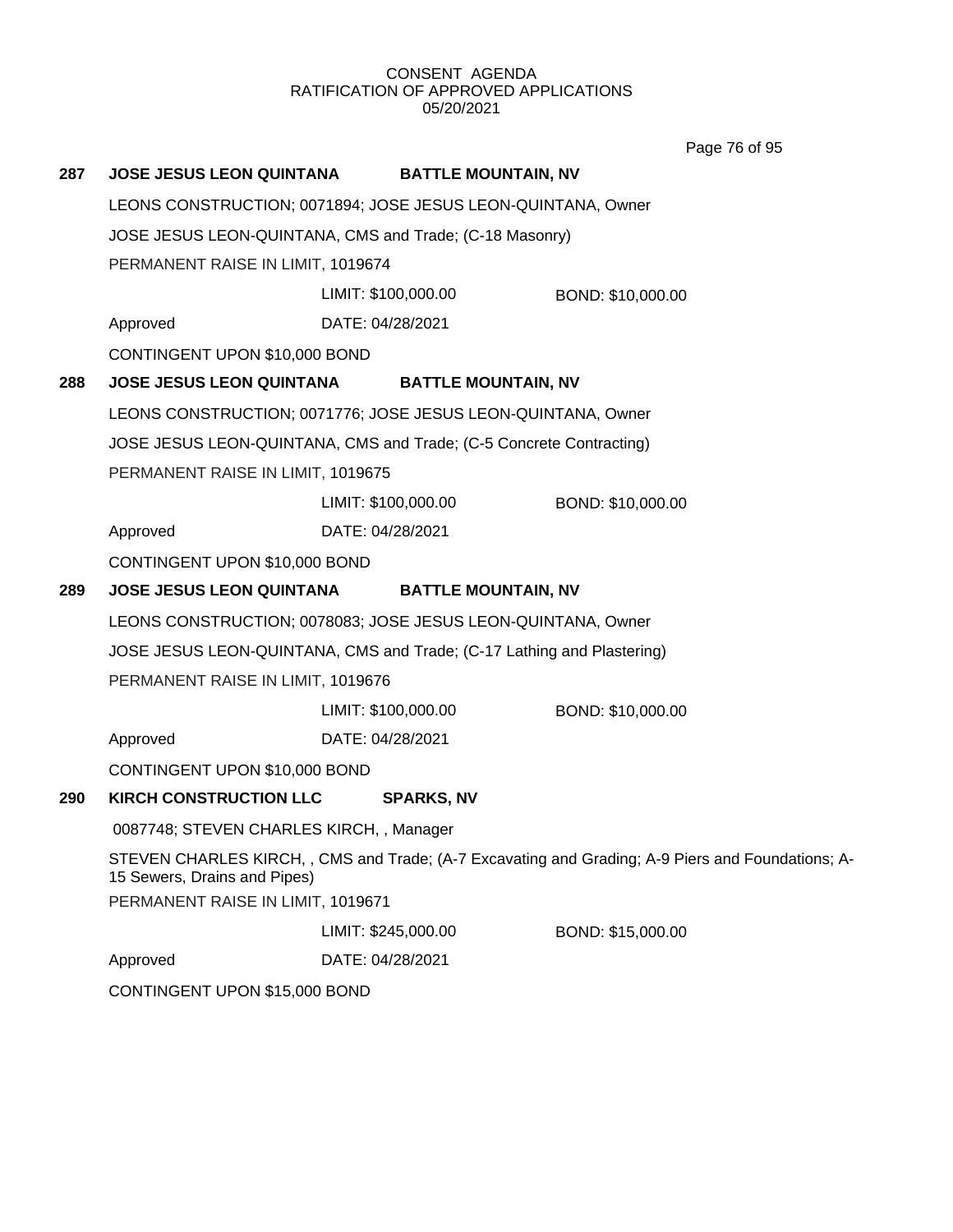Page 77 of 95

# **291 LIME LIGHTER L E D LLC LAS VEGAS, NV**

TWILIGHT DESIGNS; 0081312; DAVID STEFAN BILIK, Managing Member; SARA ANN BILIK, Managing Member

DAVID STEFAN BILIK, CMS and Trade; (C-2 Electrical)

PERMANENT RAISE IN LIMIT, 1019542

LIMIT: \$2,500,000.00 BOND: \$30,000.00

Approved DATE: 05/06/2021

CONTINGENT UPON RECEIPT OF \$30,000.00 BOND

### **292 M P ENVIRONMENTAL SERVICES INC BAKERSFIELD, CA**

0079793; DAWN NADINE CALDERWOOD, President; SHAWN DAVID CALDERWOOD, Vice President

GINA MICHELLE BLANKENSHIP, CMS and Trade; (A General Engineering)

PERMANENT RAISE IN LIMIT, 1019455

LIMIT: Unlimited BOND: \$50,000.00

Approved DATE: 04/28/2021

CONTINGENT UPON \$50,000 BOND

### **293 NATIONAL PIPELINE CONTRACTORS LLC HENDERSON, NV**

0063923; DUSTIN THOMAS SCHWEI, Managing Member; NATHAN EUGENE DUTCHER, Managing Member

DUSTIN THOMAS SCHWEI, CMS; NATHAN EUGENE DUTCHER, Trade; (A-7 Excavating and Grading; A-15 Sewers, Drains and Pipes; A-19 Pipeline and Conduits)

PERMANENT RAISE IN LIMIT, 1019339

Approved DATE: 04/20/2021

CONTINGENT UPON RECEIPT OF \$50,000.00 BOND

### **294 PAINT AND WALL COVERING CONCEPTS LLC LAS VEGAS, NV**

PRO CONCEPTS; MARC LAWRENCE ARREOLA, Managing Member

MARC LAWRENCE ARREOLA, CMS and Trade; (C-4 Painting and Decorating)

PERMANENT RAISE IN LIMIT, 1019439

LIMIT: \$245,000.00 BOND: \$15,000.00

Approved DATE: 04/21/2021

CONTINGENT UPON RECEIPT OF \$15,000.00 BOND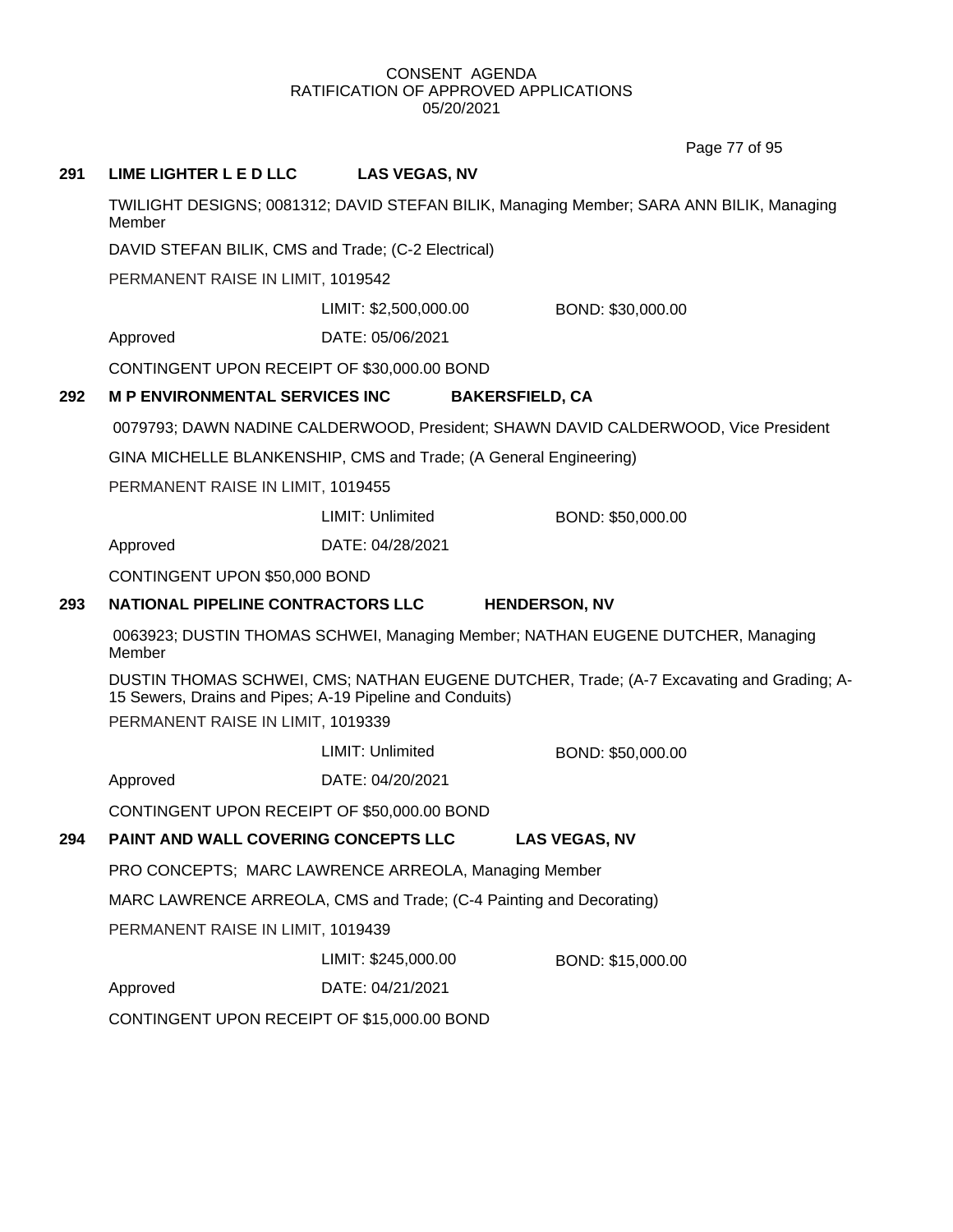Page 78 of 95

# **295 PREMIER SIDING LLC WINNEMUCCA, NV** 0086580; BROOKE NYCOLE ESQUIBEL, , Managing Member; JAVIER ESQUIBEL, , Managing Member BROOKE NYCOLE ESQUIBEL, , CMS; JAVIER ESQUIBEL, , Trade; (C-17E Coatings of Stucco and Cement) PERMANENT RAISE IN LIMIT, 1019370 Approved DATE: 04/21/2021 LIMIT: \$45,000.00 BOND: \$5,000.00 CONTINGENT UPON \$5,000 BOND **296 PURE PLUMBING LLC LAS VEGAS, NV** 0077906; ALEXIS MCMAHON ARANDA, Managing Member; ANDREW SCOTT ARANDA, Managing Member ANDREW SCOTT ARANDA, Trade; ALEXIS MCMAHON ARANDA, CMS; (C-1D Plumbing) PERMANENT RAISE IN LIMIT, 1019404 Approved DATE: 04/20/2021 LIMIT: \$100,000.00 BOND: \$10,000.00 CONTINGENT UPON RECEIPT OF \$10,000.00 BOND **297 R SCHNEIDER CONSTRUCTION LLC CARSON CITY, NV** 0068200; RONALD REED SCHNEIDER, Managing Member RONALD REED SCHNEIDER, CMS and Trade; (B-2 Residential and Small Commercial) PERMANENT RAISE IN LIMIT, 1019514 Approved DATE: 04/23/2021 LIMIT: Unlimited BOND: \$50,000.00 CONTINGENT UPON \$50,000 BOND **298 ROOT O MATIC INC RENO, NV** 0067208; JOHN ANDREW GONDA, President; JONATHAN KIM SCHENK, Treasurer JOHN ANDREW GONDA, CMS and Trade; (C-1 Plumbing and Heating) PERMANENT RAISE IN LIMIT, 1019375 Approved DATE: 04/21/2021 LIMIT: \$245,000.00 BOND: \$15,000.00 CONTINGENT UPON \$15,000 BOND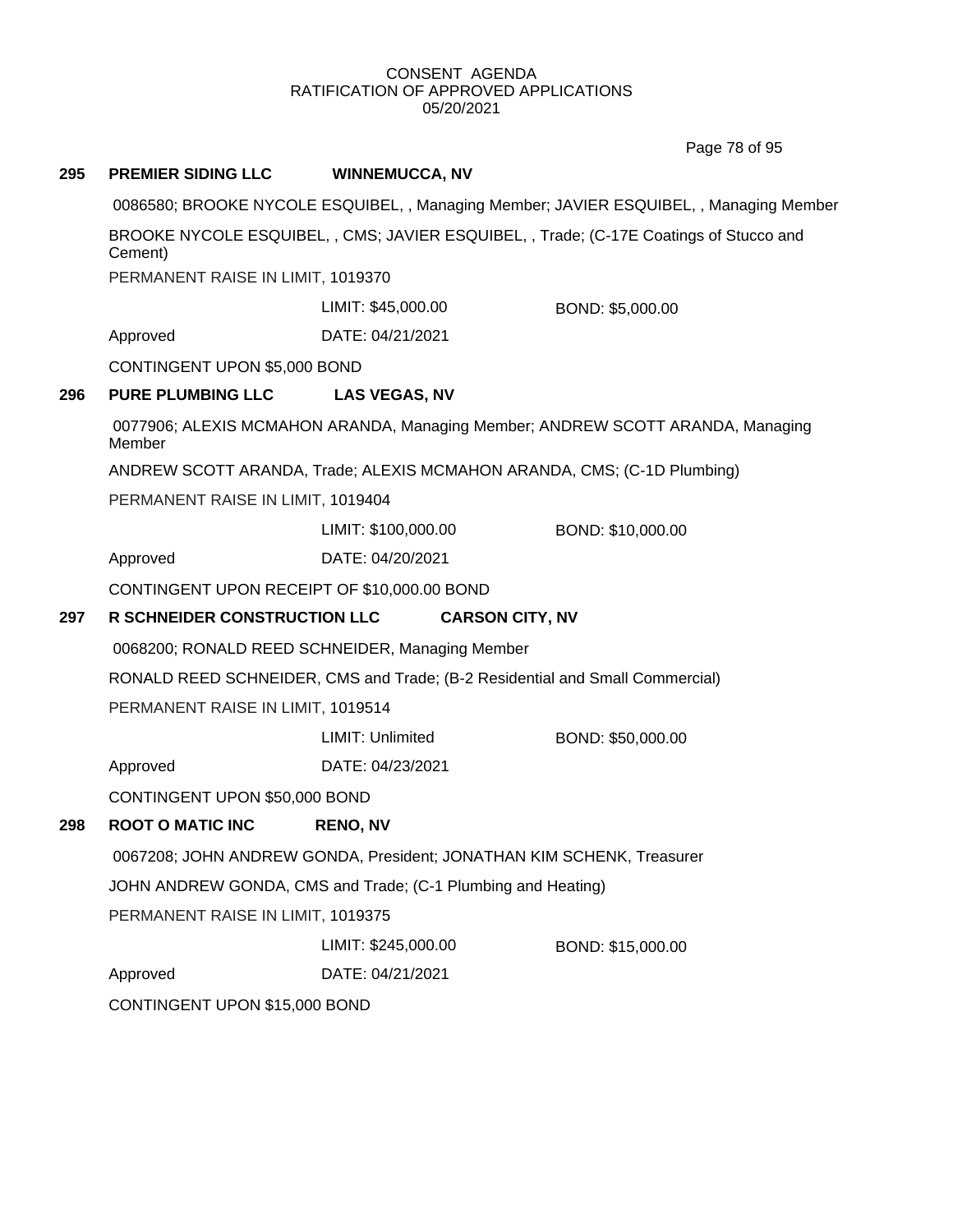Page 79 of 95

| 299 | <b>ROOT O MATIC INC</b>                                                                                                                                                   | <b>RENO, NV</b>                                                                                                                                              |                     |  |
|-----|---------------------------------------------------------------------------------------------------------------------------------------------------------------------------|--------------------------------------------------------------------------------------------------------------------------------------------------------------|---------------------|--|
|     |                                                                                                                                                                           | 0077614; JOHN ANDREW GONDA, President; JONATHAN KIM SCHENK, Treasurer<br>JONATHAN KIM SCHENK, Trade; JOHN ANDREW GONDA, CMS; (A-15 Sewers, Drains and Pipes) |                     |  |
|     |                                                                                                                                                                           |                                                                                                                                                              |                     |  |
|     | PERMANENT RAISE IN LIMIT, 1019376                                                                                                                                         |                                                                                                                                                              |                     |  |
|     |                                                                                                                                                                           | LIMIT: \$245,000.00                                                                                                                                          | BOND: \$15,000.00   |  |
|     | Approved                                                                                                                                                                  | DATE: 04/21/2021                                                                                                                                             |                     |  |
|     | CONTINGENT UPON \$15,000 BOND                                                                                                                                             |                                                                                                                                                              |                     |  |
| 300 | <b>SHE INTERNATIONAL LLC</b>                                                                                                                                              | Las Vegas, NV                                                                                                                                                |                     |  |
|     | 0079387; RONALD ASA FINKLER, Manager                                                                                                                                      |                                                                                                                                                              |                     |  |
|     |                                                                                                                                                                           | RONALD ASA FINKLER, CMS and Trade; (B-2 Residential and Small Commercial)                                                                                    |                     |  |
|     | PERMANENT RAISE IN LIMIT, 1019447                                                                                                                                         |                                                                                                                                                              |                     |  |
|     |                                                                                                                                                                           | LIMIT: \$4,675,000.00                                                                                                                                        | BOND: \$50,000.00   |  |
|     | Approved                                                                                                                                                                  | DATE: 04/20/2021                                                                                                                                             |                     |  |
|     | CONTINGENT UPON RECEIPT OF \$50,000.00 BOND                                                                                                                               |                                                                                                                                                              |                     |  |
| 301 | <b>SAND &amp; STONE BUILDERS LLC</b>                                                                                                                                      | <b>HENDERSON, NV</b>                                                                                                                                         |                     |  |
|     | 0084807; DAMON STERLING GROSE, , Manager; WILLIAM EDWARD CLUNE, Manager; FREDERICK<br>ALAN FISHER, Manager<br>DAMON STERLING GROSE, , CMS and Trade; (B General Building) |                                                                                                                                                              |                     |  |
|     |                                                                                                                                                                           |                                                                                                                                                              |                     |  |
|     | PERMANENT RAISE IN LIMIT, 1019257                                                                                                                                         |                                                                                                                                                              |                     |  |
|     |                                                                                                                                                                           | LIMIT: Unlimited                                                                                                                                             | BOND: \$50,000.00   |  |
|     | Approved                                                                                                                                                                  | DATE: 04/20/2021                                                                                                                                             |                     |  |
|     | CONTINGENT UPON RECEIPT OF \$50,000.00 BOND                                                                                                                               |                                                                                                                                                              |                     |  |
| 302 | SIERRA WINDS PRODUCTS FOR LEISURE LLC                                                                                                                                     |                                                                                                                                                              | Reno, NV            |  |
|     | 0057270A; RICHARD ANDREW OLIVAS, Manager; SANDRA KAY OLIVAS, Managing Member                                                                                              |                                                                                                                                                              |                     |  |
|     | RICHARD ANDREW OLIVAS, CMS and Trade; (C-10 Landscape Contracting LIMITED TO ARTIFICIAL<br>TURF INSTALLATION)                                                             |                                                                                                                                                              |                     |  |
|     | PERMANENT RAISE IN LIMIT, 1019512                                                                                                                                         |                                                                                                                                                              |                     |  |
|     |                                                                                                                                                                           | LIMIT: \$0.00                                                                                                                                                | <b>BOND: \$0.00</b> |  |
|     | <b>Tabled</b>                                                                                                                                                             | DATE: 04/23/2021                                                                                                                                             |                     |  |
|     | PENDING RESOLUTION OF OPEN COMPLAINT #30056945                                                                                                                            |                                                                                                                                                              |                     |  |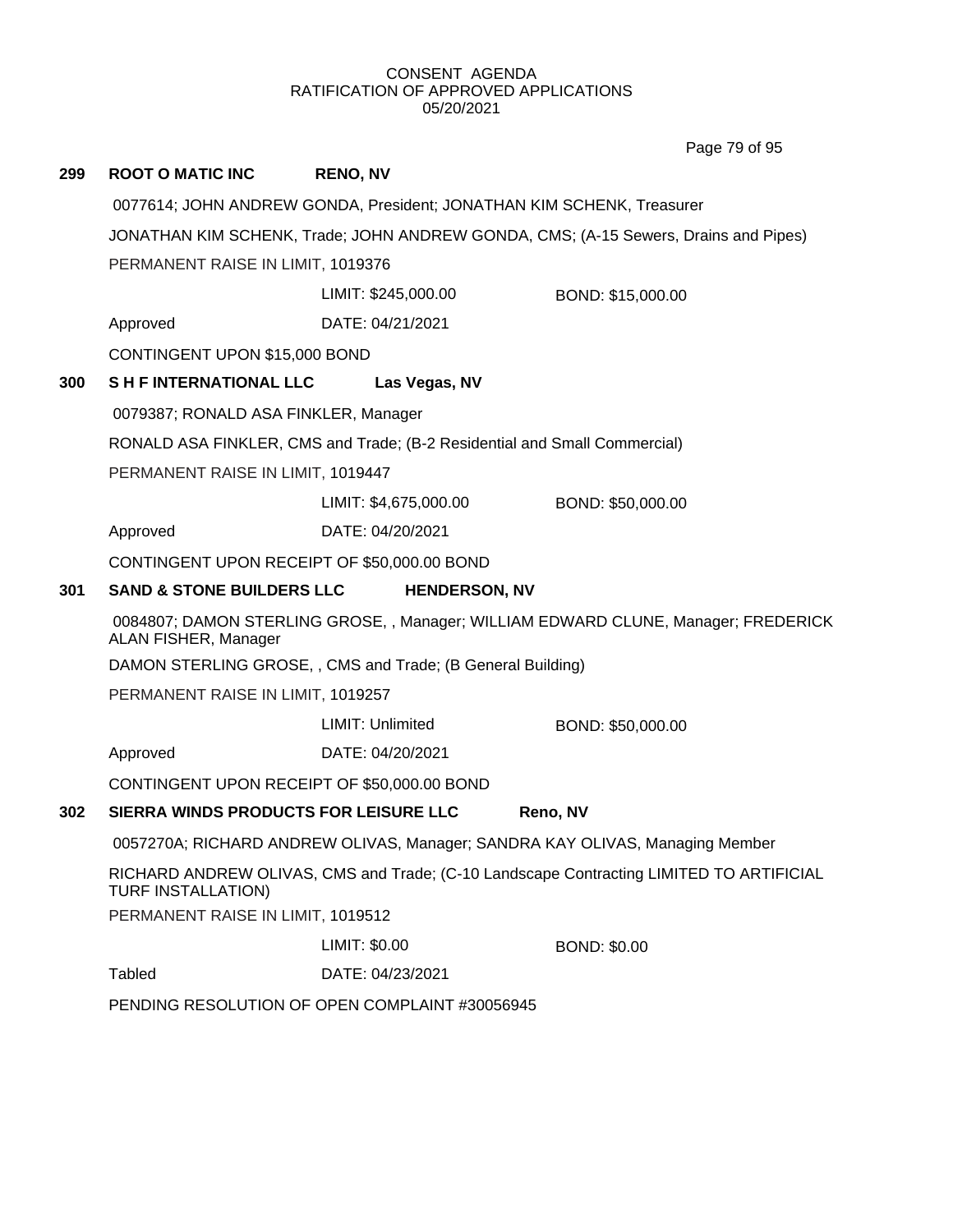| 303 | SILVER STATE FIRESTOP & INSULATION LLC                                                      |                                   | <b>SPARKS, NV</b>                                                                   |  |  |  |
|-----|---------------------------------------------------------------------------------------------|-----------------------------------|-------------------------------------------------------------------------------------|--|--|--|
|     | 0087656; JESSICA LUCIL COLLINS, , Managing Member                                           |                                   |                                                                                     |  |  |  |
|     | JESSICA LUCIL COLLINS, , CMS and Trade; (C-1C Insulation of Pipes and Ducts)                |                                   |                                                                                     |  |  |  |
|     | PERMANENT RAISE IN LIMIT, 1019538                                                           |                                   |                                                                                     |  |  |  |
|     |                                                                                             | LIMIT: \$175,000.00               | BOND: \$10,000.00                                                                   |  |  |  |
|     | Approved                                                                                    | DATE: 04/27/2021                  |                                                                                     |  |  |  |
|     | CONTINGENT UPON \$10,000 BOND                                                               |                                   |                                                                                     |  |  |  |
| 304 | SOUTHWEST MATERIAL HANDLING INC                                                             |                                   | <b>LAS VEGAS, NV</b>                                                                |  |  |  |
|     | 0054700; KIRT JASON LITTLE, , President; KIMBERLY LITTLE, , Vice President                  |                                   |                                                                                     |  |  |  |
|     |                                                                                             |                                   | SCOTT MICHAEL LITTLE, CMS and Trade; (A-14 Steel Erection and Industrial Machinery) |  |  |  |
|     | PERMANENT RAISE IN LIMIT, 1019737                                                           |                                   |                                                                                     |  |  |  |
|     |                                                                                             | LIMIT: \$500,000.00               | BOND: \$15,000.00                                                                   |  |  |  |
|     | Approved                                                                                    | DATE: 05/06/2021                  |                                                                                     |  |  |  |
|     | CONTINGENT UPON \$15,000 BOND                                                               |                                   |                                                                                     |  |  |  |
| 305 | <b>SUMMIT MILLWORKS LLC</b>                                                                 | <b>SPARKS, NV</b>                 |                                                                                     |  |  |  |
|     | 0081021; STEVEN ROBERT BIBBY, Managing Member                                               |                                   |                                                                                     |  |  |  |
|     | STEVEN ROBERT BIBBY, CMS and Trade; (C-3B Finish Carpentry)                                 |                                   |                                                                                     |  |  |  |
|     |                                                                                             | PERMANENT RAISE IN LIMIT, 1019453 |                                                                                     |  |  |  |
|     |                                                                                             | LIMIT: \$2,000,000.00             | BOND: \$30,000.00                                                                   |  |  |  |
|     | Approved                                                                                    | DATE: 04/23/2021                  |                                                                                     |  |  |  |
|     | CONTINGENT UPON \$30,000 BOND                                                               |                                   |                                                                                     |  |  |  |
| 306 | <b>TIGER LANDSCAPING LLC</b>                                                                | <b>FERNLEY, NV</b>                |                                                                                     |  |  |  |
|     | 0084860; JULIO SAAVEDRA-NIETO,, Managing Member; ANDREA SAAVEDRA-NIETO,, Managing<br>Member |                                   |                                                                                     |  |  |  |
|     | JULIO SAAVEDRA-NIETO,, Trade; ANDREA SAAVEDRA-NIETO,, CMS; (C-10 Landscape Contracting)     |                                   |                                                                                     |  |  |  |
|     | PERMANENT RAISE IN LIMIT, 1019540                                                           |                                   |                                                                                     |  |  |  |
|     |                                                                                             | LIMIT: \$165,000.00               | BOND: \$10,000.00                                                                   |  |  |  |
|     | Approved                                                                                    | DATE: 04/27/2021                  |                                                                                     |  |  |  |
|     | CONTINGENT UPON \$10,000 BOND                                                               |                                   |                                                                                     |  |  |  |

Page 80 of 95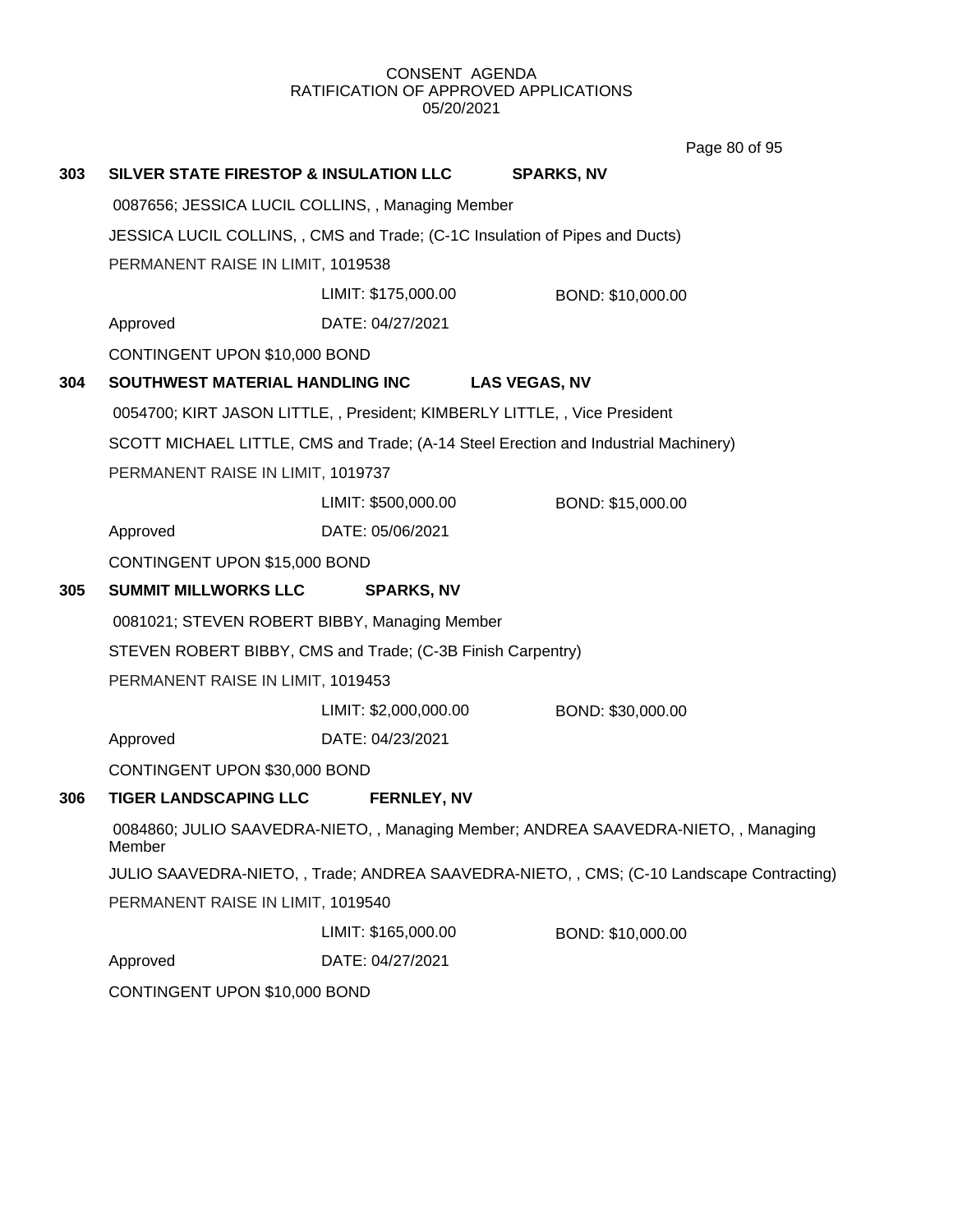Page 81 of 95

| 307 | <b>VAUGHN &amp; SONS CONSTRUCTION INC</b>                                                                                                                                           |                         | <b>RENO, NV</b> |                                                                                        |  |
|-----|-------------------------------------------------------------------------------------------------------------------------------------------------------------------------------------|-------------------------|-----------------|----------------------------------------------------------------------------------------|--|
|     | 0062106; DENISE VAUGHN, President; JOHN EDWARD VAUGHN, Secretary                                                                                                                    |                         |                 |                                                                                        |  |
|     | JOHN EDWARD VAUGHN, CMS and Trade; (B-2 Residential and Small Commercial)                                                                                                           |                         |                 |                                                                                        |  |
|     | PERMANENT RAISE IN LIMIT, 1019271                                                                                                                                                   |                         |                 |                                                                                        |  |
|     |                                                                                                                                                                                     | LIMIT: \$2,800,000.00   |                 | BOND: \$30,000.00                                                                      |  |
|     | Approved                                                                                                                                                                            | DATE: 04/13/2021        |                 |                                                                                        |  |
|     | CONTINGENT UPON \$30,000 BOND                                                                                                                                                       |                         |                 |                                                                                        |  |
| 308 | <b>WEIGL CONCRETE LLC</b>                                                                                                                                                           | <b>RENO, NV</b>         |                 |                                                                                        |  |
|     | <b>TOTTEN, Manager</b>                                                                                                                                                              |                         |                 | 0073970; TAMAREE JOY WEIGL, Manager; ROBERT EDWARD WEIGL, Manager; JOSHUA ALLEN        |  |
|     |                                                                                                                                                                                     |                         |                 | ROBERT EDWARD WEIGL, CMS and Trade; TAMAREE JOY WEIGL, CMS; (C-5 Concrete Contracting) |  |
|     | PERMANENT RAISE IN LIMIT, 1019116                                                                                                                                                   |                         |                 |                                                                                        |  |
|     |                                                                                                                                                                                     | <b>LIMIT: Unlimited</b> |                 | BOND: \$50,000.00                                                                      |  |
|     | Approved                                                                                                                                                                            | DATE: 04/13/2021        |                 |                                                                                        |  |
|     | CONTINGENT UPON \$50,000 BOND                                                                                                                                                       |                         |                 |                                                                                        |  |
| 309 | <b>WEIGL CONCRETE LLC</b>                                                                                                                                                           | <b>RENO, NV</b>         |                 |                                                                                        |  |
|     | 0074294; TAMAREE JOY WEIGL, Manager; ROBERT EDWARD WEIGL, Manager; JOSHUA ALLEN<br><b>TOTTEN, Manager</b>                                                                           |                         |                 |                                                                                        |  |
|     | ROBERT EDWARD WEIGL, CMS and Trade; TAMAREE JOY WEIGL, CMS; (A-9 Piers and Foundations; A-<br>12 Excavating, Grading, Trenching and Surfacing)<br>PERMANENT RAISE IN LIMIT, 1019117 |                         |                 |                                                                                        |  |
|     |                                                                                                                                                                                     | <b>LIMIT: Unlimited</b> |                 | BOND: \$50,000.00                                                                      |  |
|     | Approved                                                                                                                                                                            | DATE: 04/13/2021        |                 |                                                                                        |  |
|     | CONTINGENT UPON \$50,000 BOND                                                                                                                                                       |                         |                 |                                                                                        |  |
| 310 | <b>WEIGL CONCRETE LLC</b>                                                                                                                                                           | <b>RENO, NV</b>         |                 |                                                                                        |  |
|     | <b>TOTTEN, Manager</b>                                                                                                                                                              |                         |                 | 0074295; TAMAREE JOY WEIGL, Manager; ROBERT EDWARD WEIGL, Manager; JOSHUA ALLEN        |  |
|     | Commercial)                                                                                                                                                                         |                         |                 | TAMAREE JOY WEIGL, CMS; ROBERT EDWARD WEIGL, CMS and Trade; (B-2 Residential and Small |  |
|     | PERMANENT RAISE IN LIMIT, 1019118                                                                                                                                                   |                         |                 |                                                                                        |  |
|     |                                                                                                                                                                                     | LIMIT: Unlimited        |                 | BOND: \$50,000.00                                                                      |  |
|     | Approved                                                                                                                                                                            | DATE: 04/13/2021        |                 |                                                                                        |  |
|     | CONTINGENT UPON \$50,000 BOND                                                                                                                                                       |                         |                 |                                                                                        |  |
|     |                                                                                                                                                                                     |                         |                 |                                                                                        |  |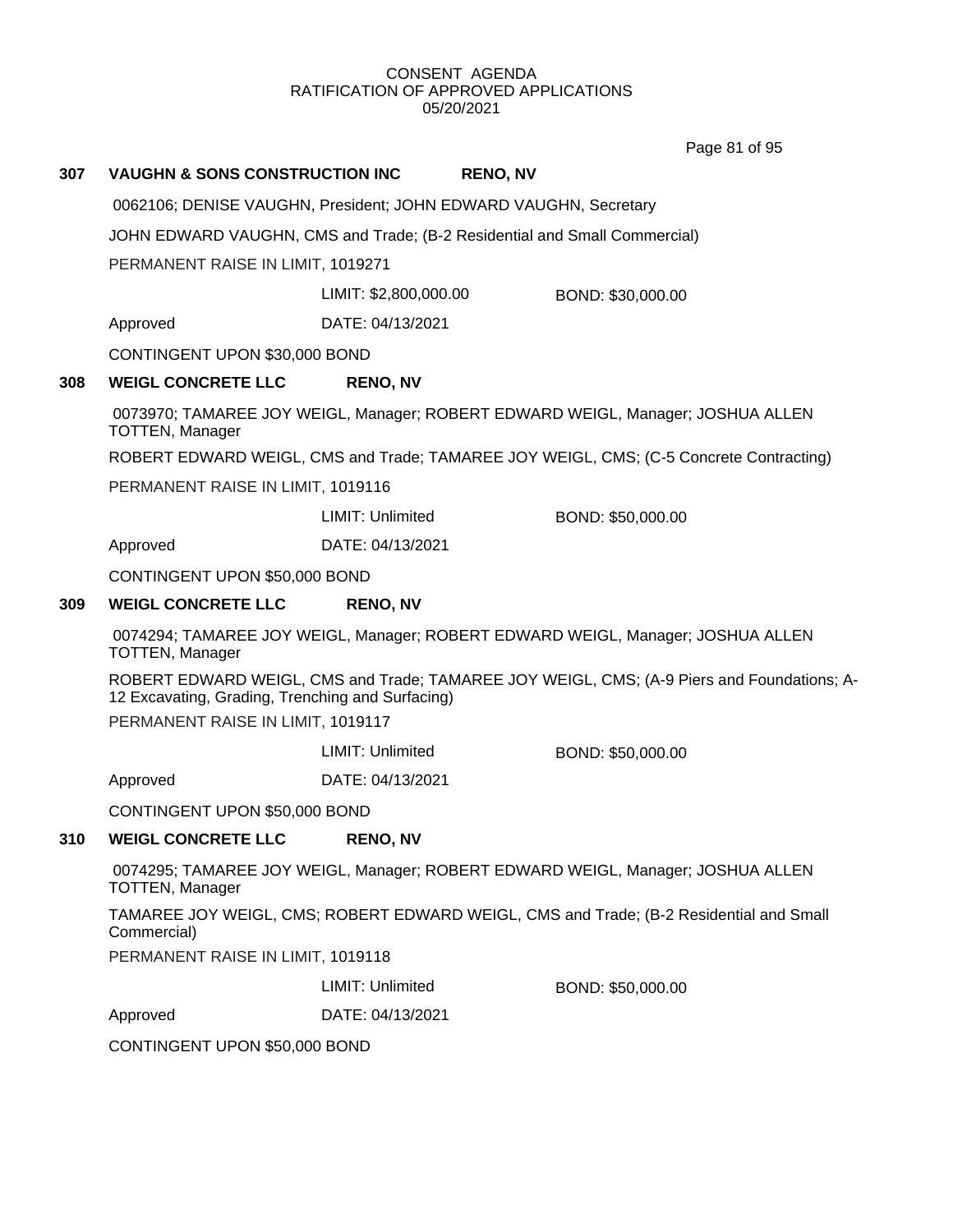Page 82 of 95

| 311                                         | <b>WESTERN CONCRETE CUTTING LLC</b>                                                                          |                       | <b>SPARKS, NV</b>          |                   |  |
|---------------------------------------------|--------------------------------------------------------------------------------------------------------------|-----------------------|----------------------------|-------------------|--|
|                                             | 0083489; CHRIS LEE RAVENCROFT, Manager                                                                       |                       |                            |                   |  |
|                                             | CHRIS LEE RAVENCROFT, CMS and Trade; (A General Engineering)                                                 |                       |                            |                   |  |
|                                             | PERMANENT RAISE IN LIMIT, 1019259                                                                            |                       |                            |                   |  |
|                                             |                                                                                                              | LIMIT: Unlimited      |                            | BOND: \$50,000.00 |  |
|                                             | Approved                                                                                                     | DATE: 04/15/2021      |                            |                   |  |
|                                             | CONTINGENT UPON \$50,000 BOND                                                                                |                       |                            |                   |  |
| 312                                         | <b>WESTERN CONCRETE CUTTING LLC</b>                                                                          |                       | <b>SPARKS, NV</b>          |                   |  |
|                                             | 0083490; CHRIS LEE RAVENCROFT, Manager                                                                       |                       |                            |                   |  |
|                                             | CHRIS LEE RAVENCROFT, CMS and Trade; (C-5 Concrete Contracting)                                              |                       |                            |                   |  |
|                                             | PERMANENT RAISE IN LIMIT, 1019260                                                                            |                       |                            |                   |  |
|                                             |                                                                                                              | LIMIT: Unlimited      |                            | BOND: \$50,000.00 |  |
|                                             | Approved                                                                                                     | DATE: 04/15/2021      |                            |                   |  |
|                                             | CONTINGENT UPON \$50,000 BOND                                                                                |                       |                            |                   |  |
| 313                                         | <b>WHITE SIERRA CONSTRUCTION LLC</b>                                                                         |                       | <b>RENO, NV</b>            |                   |  |
|                                             | 0058639; CHRISTOPHER J MICHAEL, Manager; STACEY DEE MICHAEL, Manager                                         |                       |                            |                   |  |
|                                             | CHRISTOPHER J MICHAEL, CMS and Trade; (B-2 Residential and Small Commercial)                                 |                       |                            |                   |  |
|                                             | PERMANENT RAISE IN LIMIT, 1019361                                                                            |                       |                            |                   |  |
|                                             |                                                                                                              | LIMIT: Unlimited      |                            | BOND: \$50,000.00 |  |
|                                             | Approved                                                                                                     | DATE: 04/23/2021      |                            |                   |  |
|                                             | CONTINGENT UPON \$50,000 BOND                                                                                |                       |                            |                   |  |
| 314                                         | <b>WILDHORSE INVESTMENTS INC</b>                                                                             |                       | <b>NORTH LAS VEGAS, NV</b> |                   |  |
|                                             | BLACK CANYON CONSTRUCTION; 0060235; KELLY JEAN PERZY, President; SIDNEY JOHN PERZY,<br><b>Vice President</b> |                       |                            |                   |  |
|                                             | SIDNEY JOHN PERZY, Trade; KELLY JEAN PERZY, CMS; (C-10 Landscape Contracting)                                |                       |                            |                   |  |
|                                             | PERMANENT RAISE IN LIMIT, 1019546                                                                            |                       |                            |                   |  |
|                                             |                                                                                                              | LIMIT: \$9,500,000.00 |                            | BOND: \$50,000.00 |  |
|                                             | Approved                                                                                                     | DATE: 05/06/2021      |                            |                   |  |
| CONTINGENT UPON RECEIPT OF \$50,000.00 BOND |                                                                                                              |                       |                            |                   |  |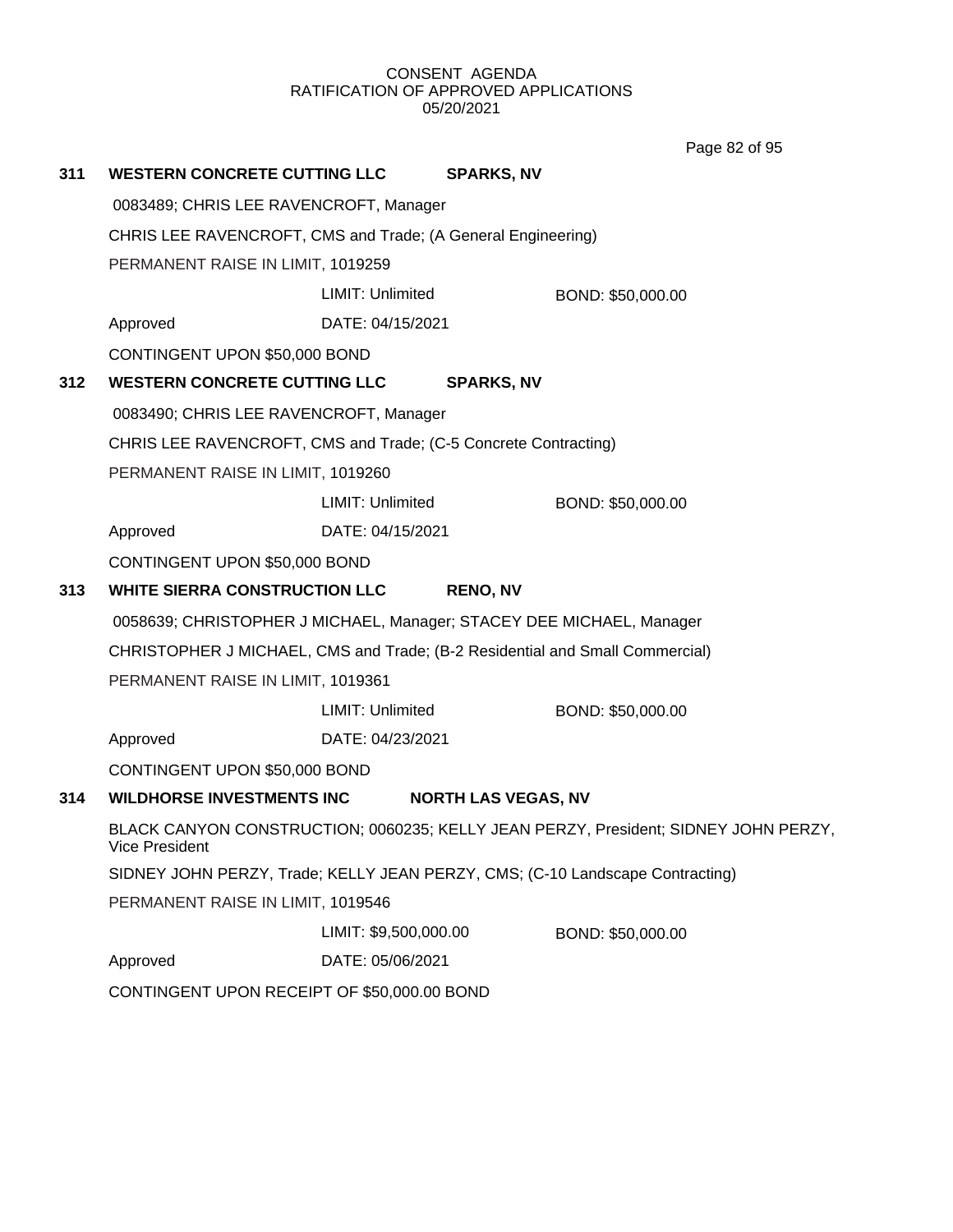Page 83 of 95

#### **315 WILDHORSE INVESTMENTS INC NORTH LAS VEGAS, NV**

BLACK CANYON CONSTRUCTION; 0083911; KELLY JEAN PERZY, President; SIDNEY JOHN PERZY, Vice President

JOSEPH MAX RIGGS, Trade; KELLY JEAN PERZY, CMS; (A General Engineering)

PERMANENT RAISE IN LIMIT, 1019547

LIMIT: \$9,500,000.00 BOND: \$50,000.00

Approved DATE: 05/06/2021

CONTINGENT UPON RECEIPT OF \$50,000.00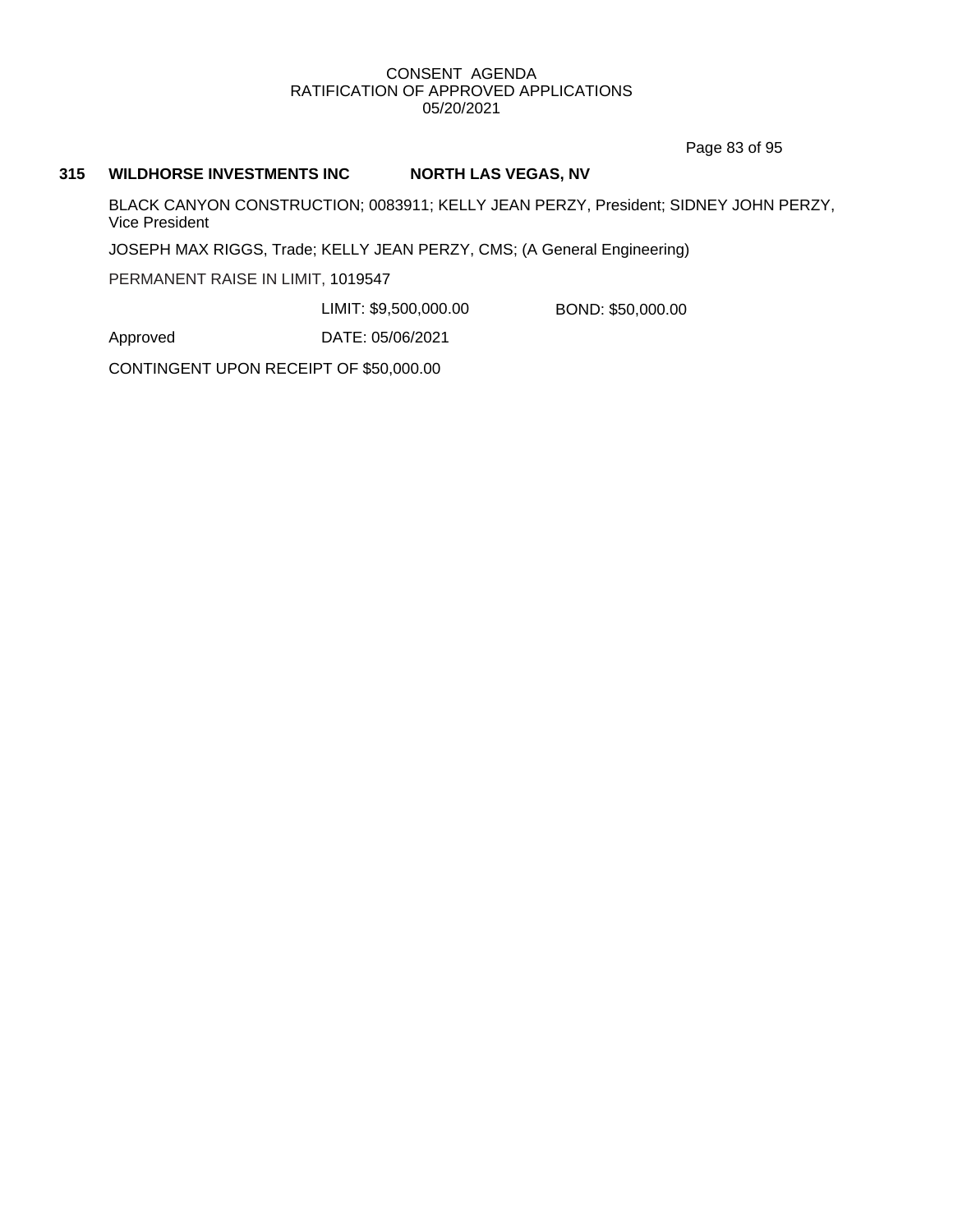Page 84 of 95

### **REMOVAL OF INDEMNIFICATION**

### **316 24 BLACK INDUSTRIES LLC LAS VEGAS, NV**

A F R CONSTRUCTION 0073171; A F R CONSTRUCTION 0075358; KATHLEEN MARIE MASON, Managing Member; JASON SPENCER JOHNSON, Manager

TODD JASON IURATO, CMS and Trade; TODD JASON IURATO, CMS and Trade

REMOVAL OF INDEMNIFICATION, 1019580

Approved DATE: 04/23/2021

WITHDRAW OF PERSONAL INDEMNIFICATION BY KATHLEEN MASON TO BE EFFECTIVE JULY 14, 2021

### **317 CIRCLE TECHNOLOGIES INC CARSON CITY, NV**

0069079; RIKKI CASTRO CASTELLANO, President RIKKI CASTRO CASTELLANO, CMS and Trade REMOVAL OF INDEMNIFICATION, 1019700

Approved DATE: 04/27/2021

WITHDRAW OF PERSONAL INDEMNIFICATION BY LYNN BROOKS TO BE EFFECTIVE JULY 20, 2021

### **318 WESTERN CONCRETE CUTTING LLC SPARKS, NV**

0083489; 0083490; CHRIS LEE RAVENCROFT, Manager

CHRIS LEE RAVENCROFT, CMS and Trade; CHRIS LEE RAVENCROFT, CMS and Trade REMOVAL OF INDEMNIFICATION, 1019528

Approved DATE: 04/23/2021

WITHDRAW OF PERSONAL INDEMNIFICATION BY DWIGHT PEABODY TO BE EFFECTIVE JULY 12, 2021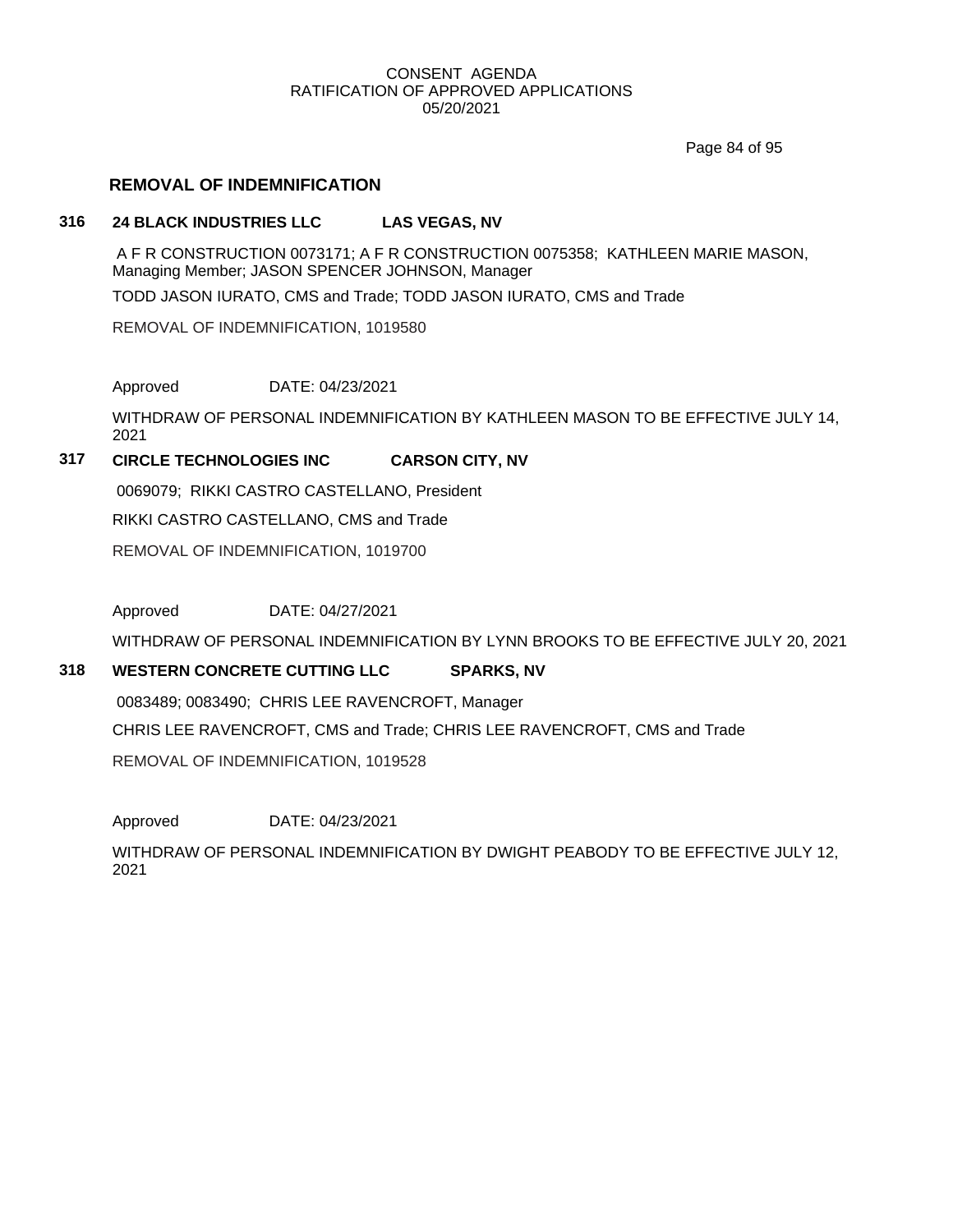Page 85 of 95

### **REQUEST TO INACTIVATE**

### **319 B R S FIELD OPS NEVADA LLC Orem, UT**

0083535; ROLAND ALBERT MUNOZ, Managing Member; JEFFREY ROSS LEE, , Managing Member BENJAMIN JOHN WADE, , CMS and Trade; (B-2 Residential and Small Commercial) REQUEST TO INACTIVATE, 1019351

Approved DATE: 04/12/2021

#### **320 DANIEL LAWRENCE FLEISCHER LLC LAS VEGAS, NV**

0085378; DANIEL LAWRENCE FLEISCHER, Manager DANIEL LAWRENCE FLEISCHER, CMS and Trade; (C-21B Air Conditioning) REQUEST TO INACTIVATE, 1019529

Approved DATE: 04/27/2021

#### **321 PHILLIP JOSEPH DEMUS GARDNERVILLE, NV**

0075803; PHILLIP JOSEPH DEMUS, Owner PHILLIP JOSEPH DEMUS, CMS and Trade; (B-2 Residential and Small Commercial) REQUEST TO INACTIVATE, 1019083

Approved DATE: 04/12/2021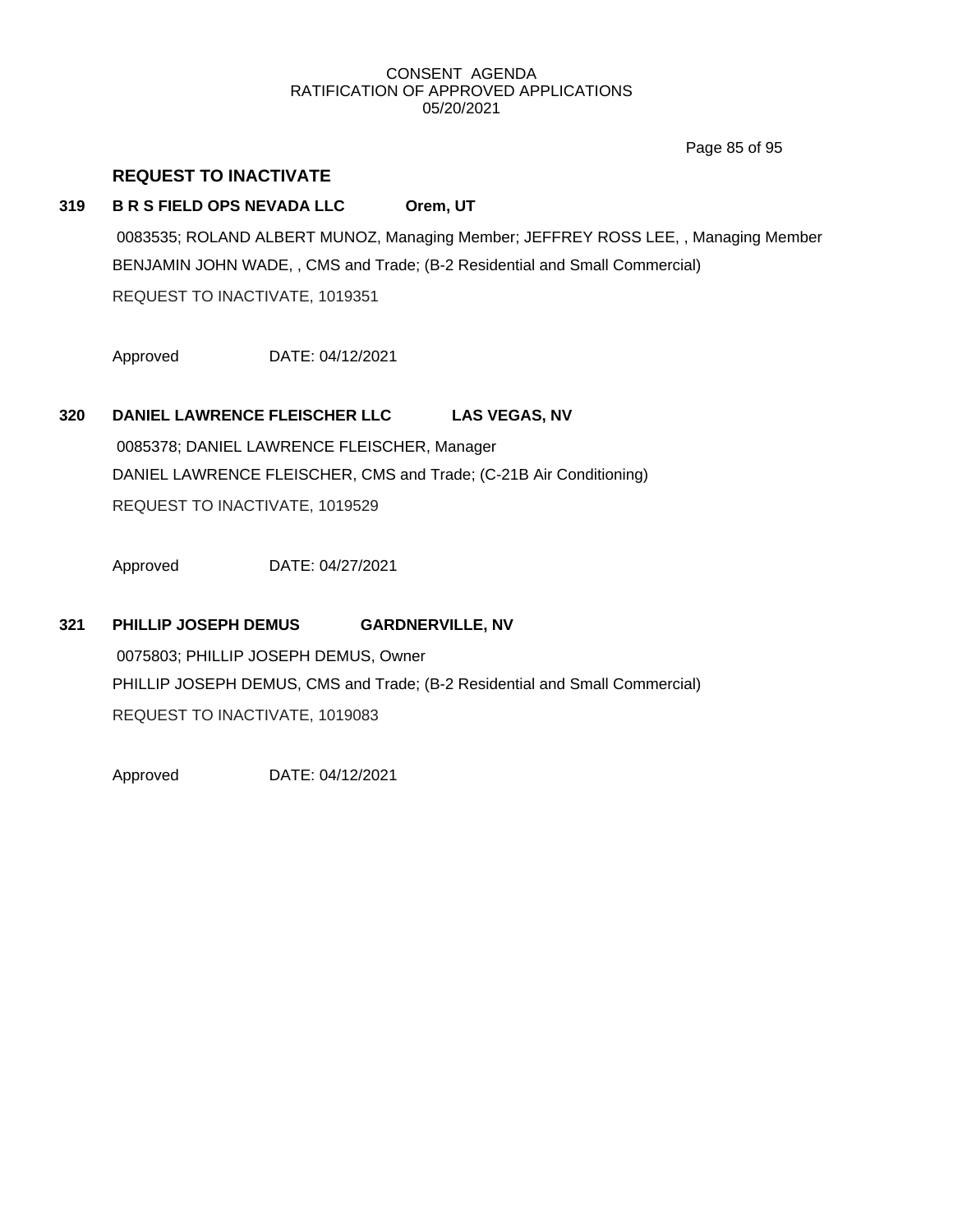Page 86 of 95

### **REQUEST TO REACTIVATE**

#### **322 GCON INC PHOENIX, AZ**

0080017; MICHAEL THOMAS GODBEHERE President; IAN MICHAEL JENSEN, Secretary; GABRIEL TIMOTHY GAVRIILIDIS Treasurer GABRIEL TIMOTHY GAVRIILIDIS CMS and Trade; (B-2 Residential and Small Commercial) REQUEST TO REACTIVATE, 1019142

Approved DATE: 04/15/2021

### **323 MAC FLOORING & DESIGN LLC RENO, NV**

0083645; MARCO ANTONIO CORREA, Manager MARCO ANTONIO CORREA, CMS and Trade; (C-3B Finish Carpentry) REQUEST TO REACTIVATE, 1019369

Approved DATE: 04/21/2021

CONTINGENT UPON \$2,000 BOND

### **324 ONE GARAGE DOORS LLC LAS VEGAS, NV**

0081728; ADAM SHAWN KESSELHEIM Manager ADAM SHAWN KESSELHEIM CMS and Trade; (C-3D Overhead Doors) REQUEST TO REACTIVATE, 1019480

Approved DATE: 04/27/2021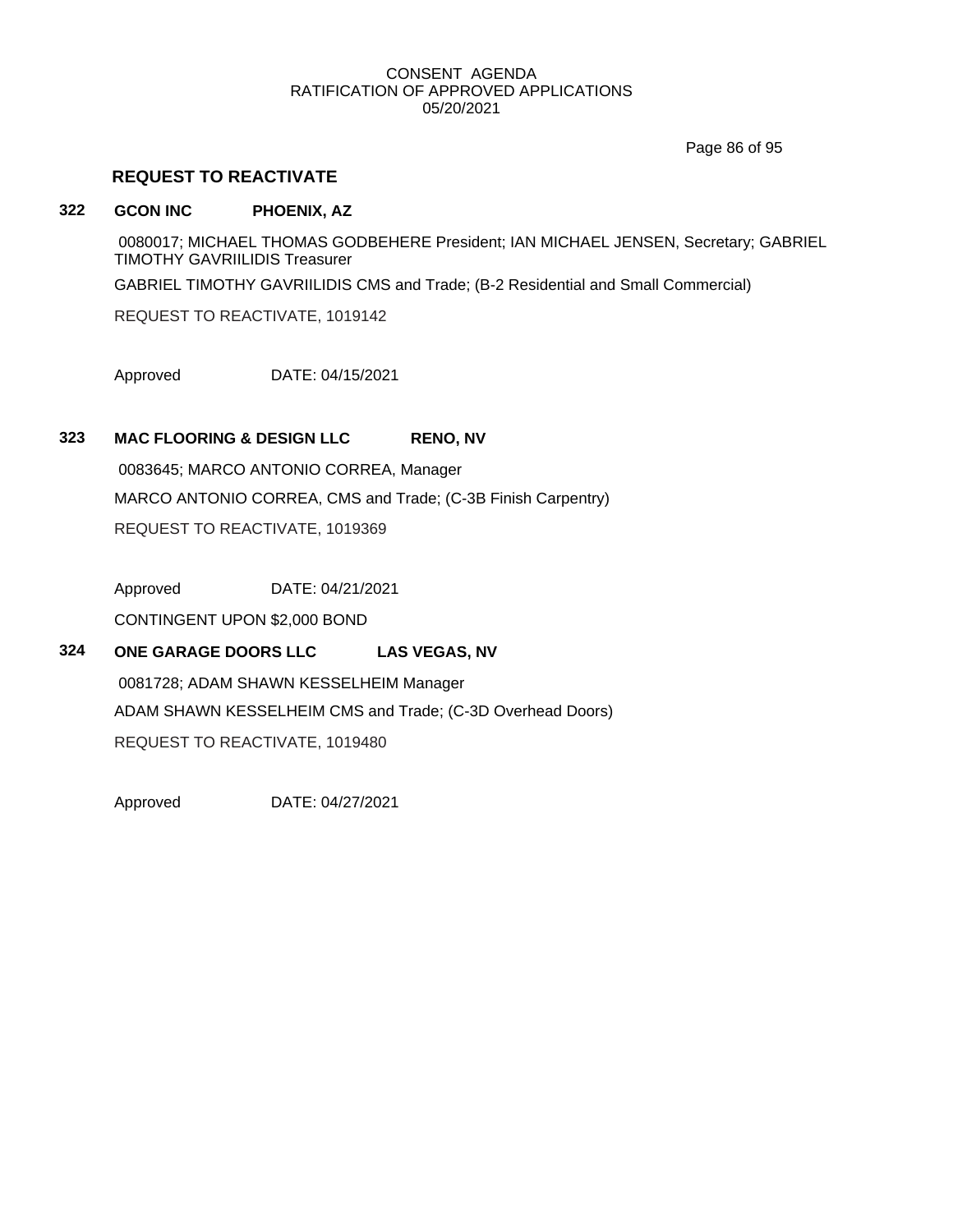Page 87 of 95

### **SINGLE PROJECT LIMIT INCREASE**

### **325 DANIEL FRAIMAN CONSTRUCTION INC TRUCKEE, CA**

0085981; DANIEL FRAIMAN, President

DANIEL FRAIMAN, CMS and Trade; (B General Building)

SINGLE RAISE IN LIMIT, 1019569

Denied DATE: 04/19/2021

PROJECT LIMIT: \$0.00 PROJECT NAME: GRINGBERG RESIDENCE

FAILED TO SUBMIT APPLICATION (5) WORKING DAYS PRIOR TO 4/1/2021 BID DATE, PURSUANT TO NRS 624.220(3) AND DID NOT PROVIDE CURRENT FINANCIAL STATEMENTS PURSUANT TO NAC 624.670(3) AND NRS 624.262

### **326 DANIEL FRAIMAN CONSTRUCTION INC TRUCKEE, CA**

0085981; DANIEL FRAIMAN, President

DANIEL FRAIMAN, CMS and Trade; (B General Building)

SINGLE RAISE IN LIMIT, 1019769

Approved DATE: 05/03/2021

PROJECT LIMIT: \$10,500,000.00 PROJECT NAME: GRINBERG RESIDENCE

CONTINGENT UPON PROOF OF PAYMENT AND PERFORMANCE BONDS, UNLESS WAIVED BY **OWNER** 

### **327 JAMES & ASSOCIATE BUILDERS LLC LAS VEGAS, NV**

JAMES & ASSOCIATE GENERAL CONTRACTORS; 0084781; JAMES MAN KYU PARK, , Managing Member

JAMES MAN KYU PARK, , CMS and Trade; (B General Building)

SINGLE RAISE IN LIMIT, 1019745

Approved DATE: 05/06/2021

PROJECT LIMIT: \$3,000,000.00

PROJECT NAME: POST WAREHOUSE OFFICE DEVELOPMENT

CONTINGENT UPON PROOF OF PAYMENT AND PERFORMANCE BONDS UNLESS WAIVED BY **OWNER**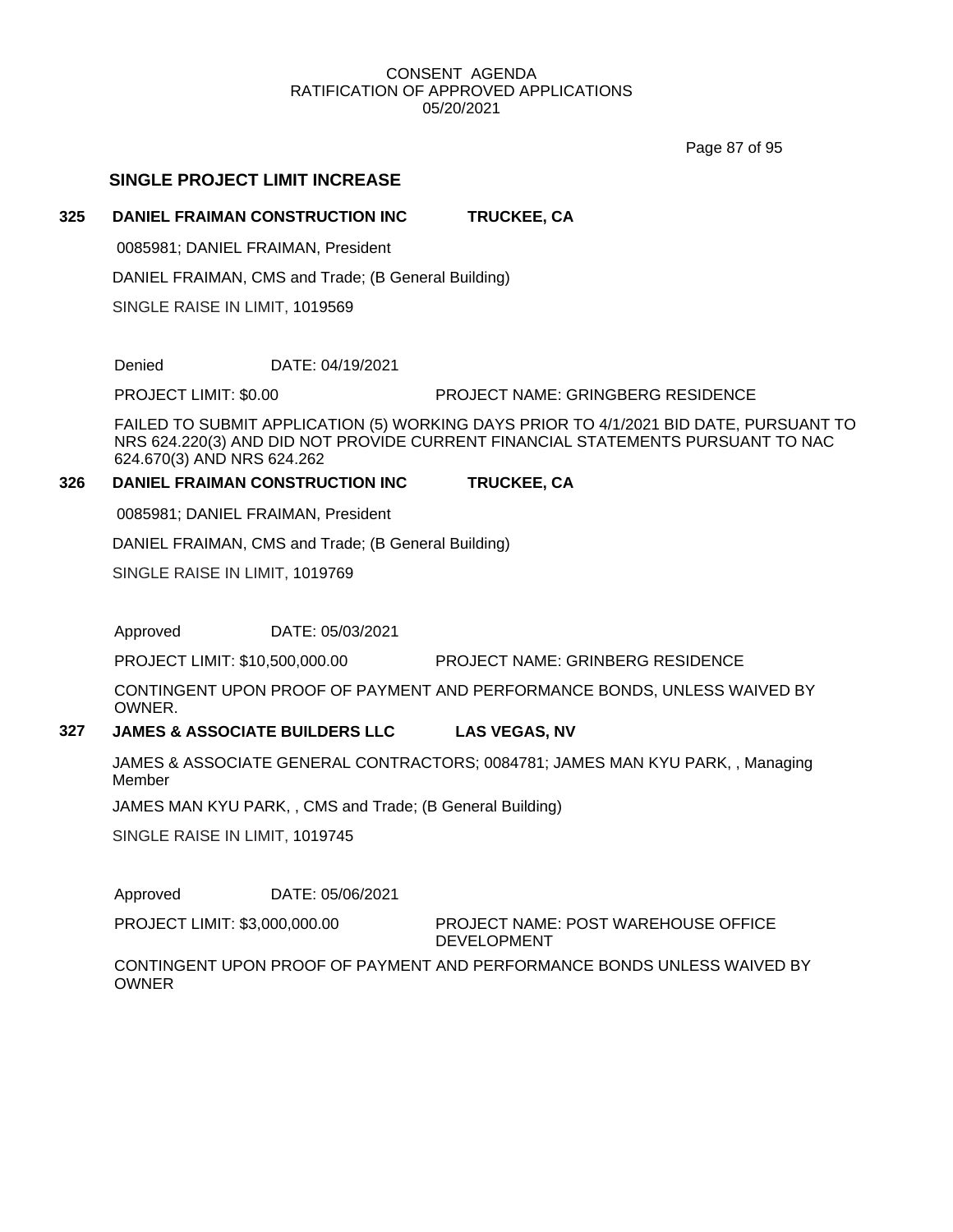Page 88 of 95

#### **328 JOSE JESUS LEON QUINTANA BATTLE MOUNTAIN, NV**

LEONS CONSTRUCTION; 0078083; JOSE JESUS LEON-QUINTANA, Owner JOSE JESUS LEON-QUINTANA, CMS and Trade; (C-17 Lathing and Plastering) SINGLE RAISE IN LIMIT, 1019647

Approved DATE: 04/26/2021

PROJECT LIMIT: \$150,000.00 PROJECT NAME: KIDDIE ACADEMY

CONTINGENT UPON PROOF OF PAYMENT AND PERFORMANCE BONDS.

### **329 KIWI II CONSTRUCTION INC MURRIETA, CA**

0059994; WAYNE ARTHUR WOOLSEY, , President; KIMBERLY ANN BRADY, Secretary; ROBERT JOHN WALKER, Vice President; PETER JOHN BRADY, Chairman of the Board

PETER JOHN BRADY, CMS and Trade; (B-5 Prefabricated Steel Structures)

SINGLE RAISE IN LIMIT, 1019515

Approved DATE: 04/14/2021

PROJECT LIMIT: \$3,700,000.00 PROJECT NAME: UHAUL LAS VEGAS NV

CONTINGENT UPON PROOF OF PAYMENT AND PERFORMANCE BONDS, UNLESS WAIVED BY OWNER

#### **330 M J K CONSTRUCTION INC CHINO, CA**

0076302; MICHAEL JOSEPH KISSICK, III, President; PAMELA ELAINE LAWRENCE, Secretary; PAMELA ELAINE LAWRENCE, CEO; MICAELA RAE KISSICK, Director

MICHAEL JOSEPH KISSICK, III, CMS and Trade; (A General Engineering)

SINGLE RAISE IN LIMIT, 1019500

Approved DATE: 04/14/2021

PROJECT NAME: FLUOR - RHYOLITE RIDGE A9RR-95- K006 FUEL SYSTEM INSTALL PROJECT LIMIT: \$3,000,000.00

PAYMENT AND PERFORMANCE BOND UNLESS WAIVED BY OWNER

### **331 PAINT AND WALL COVERING CONCEPTS LLC LAS VEGAS, NV**

PRO CONCEPTS; 0085434; MARC LAWRENCE ARREOLA, Managing Member

MARC LAWRENCE ARREOLA, CMS and Trade; (C-4 Painting and Decorating)

SINGLE RAISE IN LIMIT, 1019435

Approved DATE: 04/09/2021

PROJECT LIMIT: \$245,000.00

PROJECT NAME: THURMAN WHITE ACADEMY OF THE PERFORMING ARTS

CONTINGENT ON PROOF OF PAYMENT AND PERFORMANCE BOND UNLESS WAIVED BY OWNER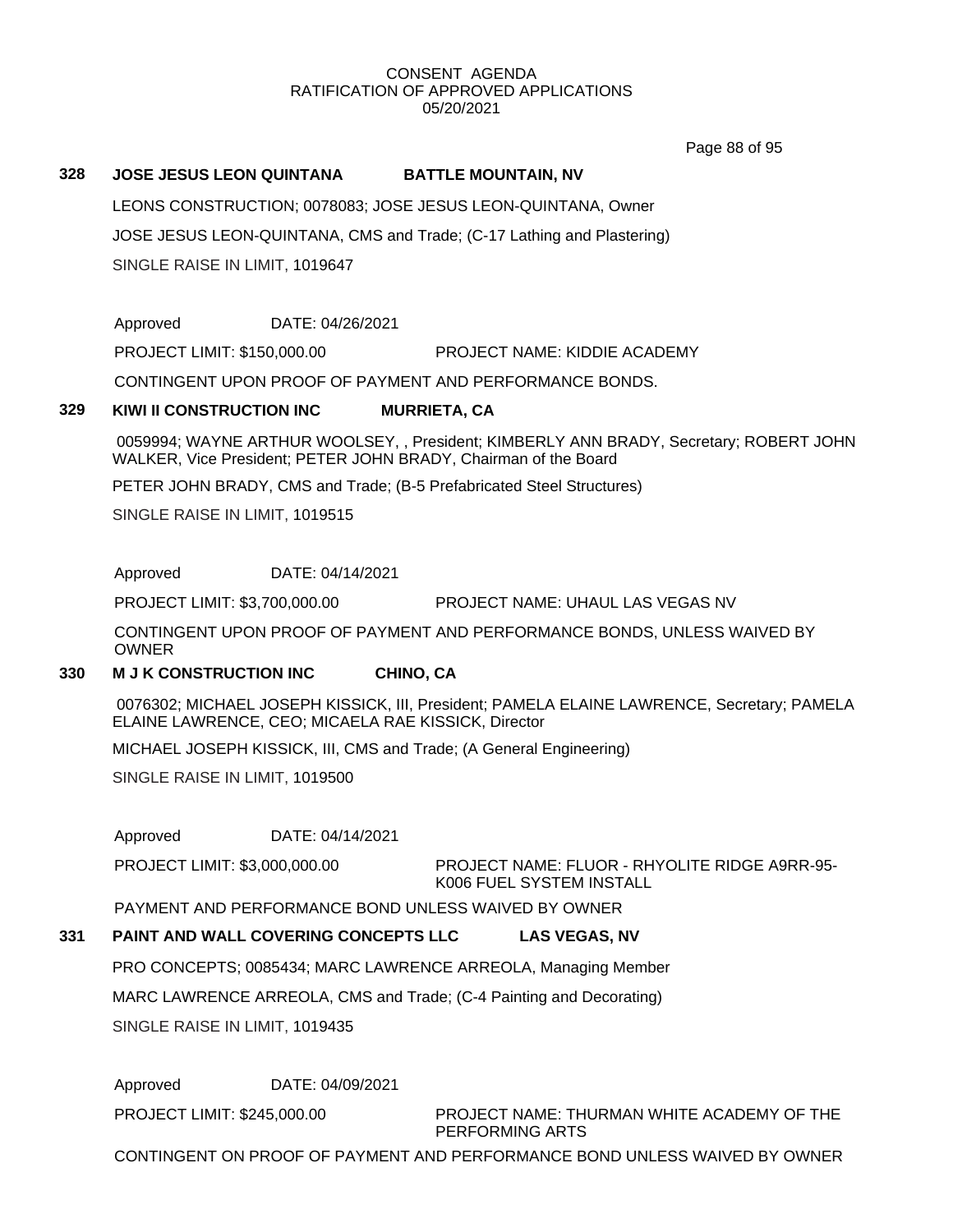Page 89 of 95

| 332                            | PINNACLE HEATING AND AIR CONDITIONING                                                                             |                  |               | <b>RENO, NV</b>                                                                |  |
|--------------------------------|-------------------------------------------------------------------------------------------------------------------|------------------|---------------|--------------------------------------------------------------------------------|--|
|                                | 0057438A; KENNETH PAUL MEINZER, President; BARBARA SUE MEINZER, Vice President                                    |                  |               |                                                                                |  |
|                                | KENNETH PAUL MEINZER, CMS and Trade; (C-21B Air Conditioning)                                                     |                  |               |                                                                                |  |
|                                | SINGLE RAISE IN LIMIT, 1019801                                                                                    |                  |               |                                                                                |  |
|                                | Approved                                                                                                          | DATE: 05/04/2021 |               |                                                                                |  |
|                                | PROJECT LIMIT: \$3,000,000.00                                                                                     |                  |               | PROJECT NAME: PROLOGIS (BARNES & NOBLE)                                        |  |
| 333                            | <b>SH FINTERNATIONAL LLC</b>                                                                                      |                  | Las Vegas, NV |                                                                                |  |
|                                | 0079387; RONALD ASA FINKLER, Manager                                                                              |                  |               |                                                                                |  |
|                                | RONALD ASA FINKLER, CMS and Trade; (B-2 Residential and Small Commercial)                                         |                  |               |                                                                                |  |
|                                | SINGLE RAISE IN LIMIT, 1019494                                                                                    |                  |               |                                                                                |  |
|                                | Approved                                                                                                          | DATE: 04/15/2021 |               |                                                                                |  |
|                                | PROJECT LIMIT: \$3,500,000.00                                                                                     |                  |               | PROJECT NAME: CITY OF HENDERSON SILVER SPRINGS<br><b>REC CENTER RENOVATION</b> |  |
|                                |                                                                                                                   |                  |               | CONTINGENT UPON PROOF OF PAYMENT AND PERFORMANCE BOND UNLESS WAIVED BY OWNER   |  |
| 334                            | <b>SH FINTERNATIONAL LLC</b>                                                                                      |                  | Las Vegas, NV |                                                                                |  |
|                                | 0079387; RONALD ASA FINKLER, Manager<br>RONALD ASA FINKLER, CMS and Trade; (B-2 Residential and Small Commercial) |                  |               |                                                                                |  |
|                                |                                                                                                                   |                  |               |                                                                                |  |
| SINGLE RAISE IN LIMIT, 1019759 |                                                                                                                   |                  |               |                                                                                |  |
|                                | Approved                                                                                                          | DATE: 04/28/2021 |               |                                                                                |  |
|                                | PROJECT LIMIT: \$9,000,000.00                                                                                     |                  |               | PROJECT NAME: CITY OF HENDERSON TRAINING OF VIA                                |  |

NOBILA

CONTINGENT UPON PROOF OF PAYMENT AND PERFORMANCE BONDS UNLESS WAIVED BY OWNER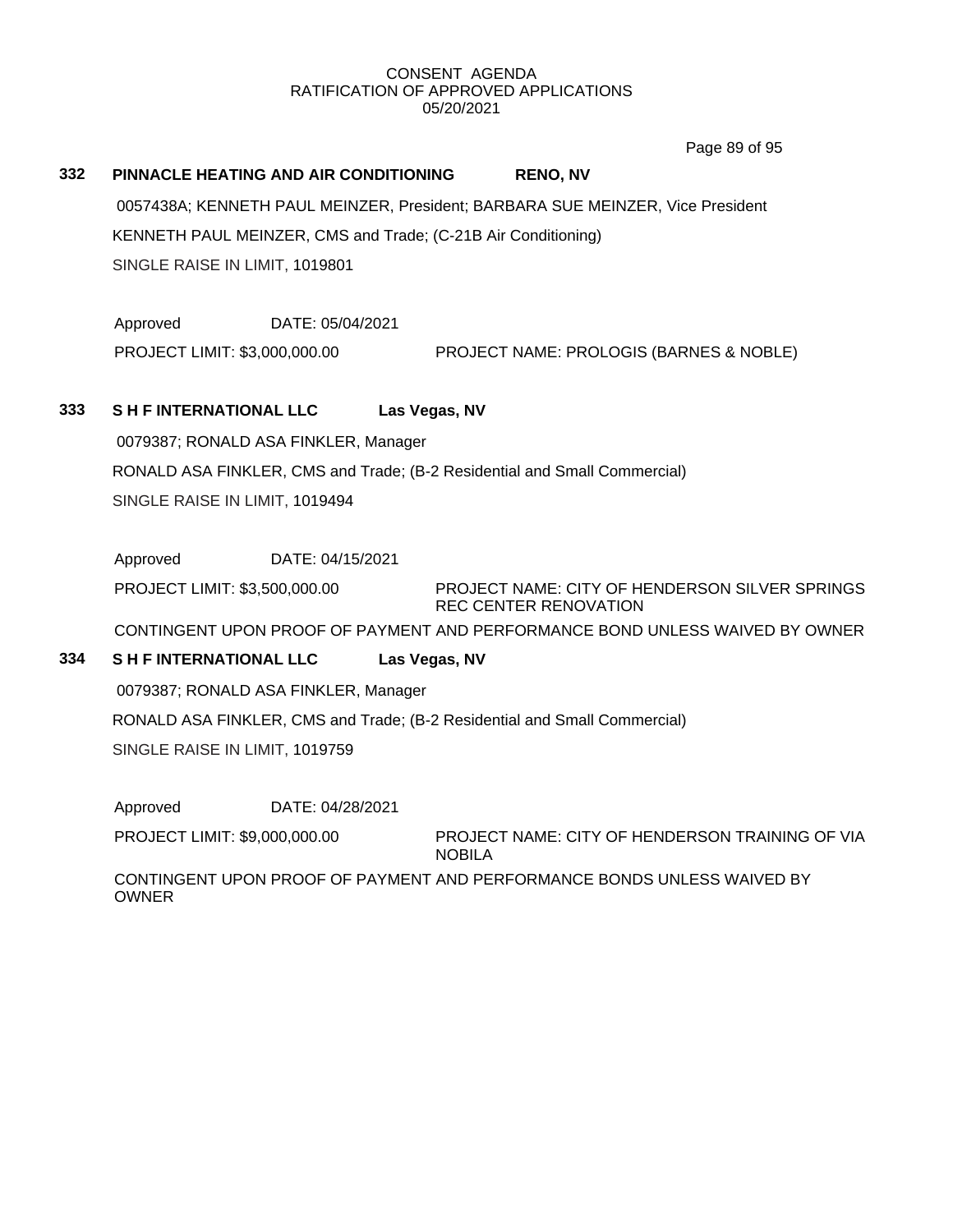Page 90 of 95

#### **335 SOCAL PACIFIC CONSTRUCTION CORP MURRIETA, CA**

NATIONAL COATING & LINING COMPANY; 0073374; JAMES WARREN PLEASANTS, II, President; SUZANNE MARIE CASTINOI-ANSTETT, , Secretary; TOMMY VAN UNSELL, JR, Vice President

TOMMY VAN UNSELL, JR, CMS and Trade; (C-4 Painting and Decorating)

SINGLE RAISE IN LIMIT, 1019454

Approved DATE: 04/13/2021

PROJECT LIMIT: \$10,000,000.00

PROJECT NAME: WATER POLLUTION CONTROL FACILITY FILTRATION

CONTINGENT UPON PROOF OF PAYMENT AND PERFORMANCE BONDS, UNLESS WAIVED BY OWNER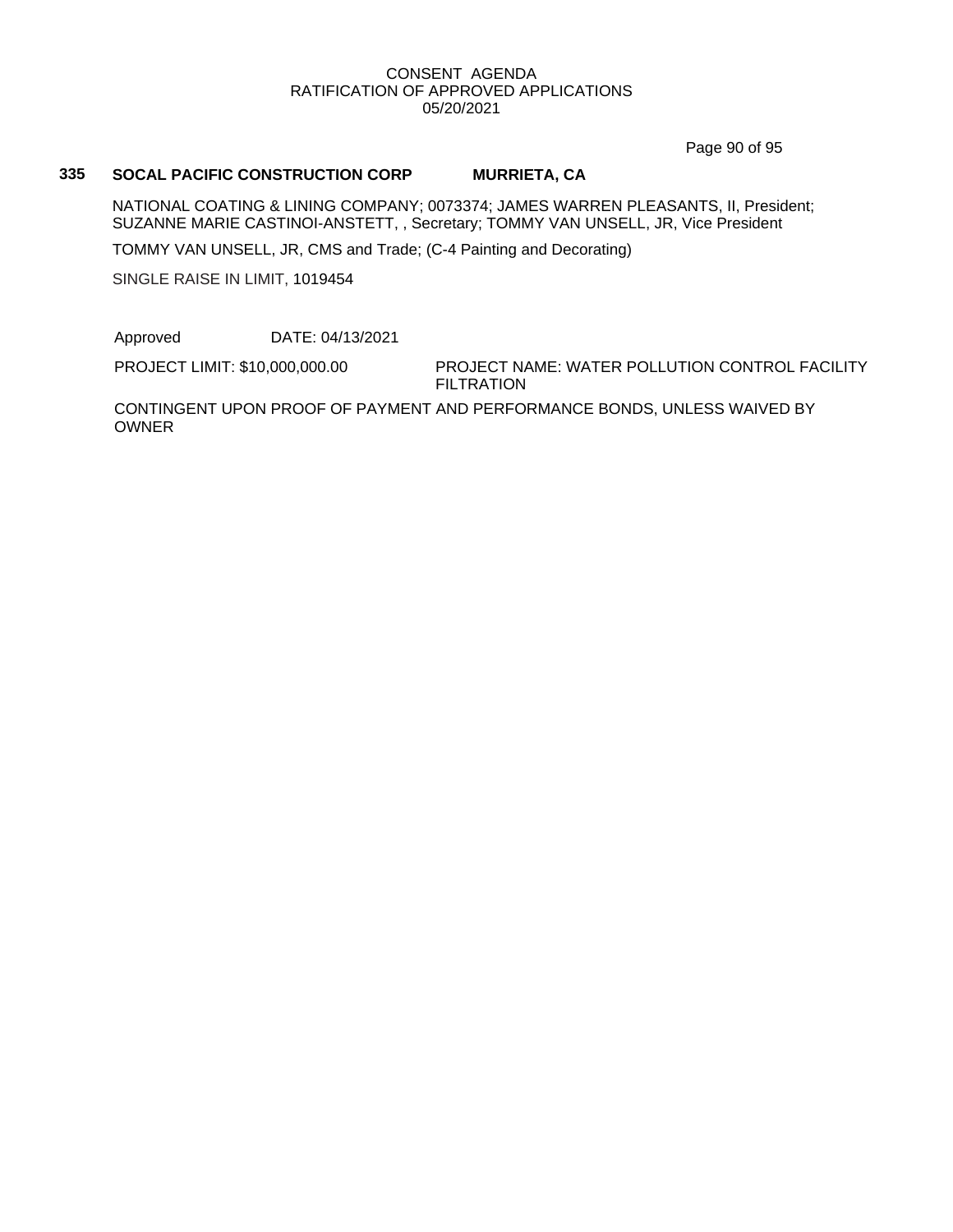Page 91 of 95

### **VOLUNTARY SURRENDER**

#### **336 9TH ISLAND PAINTERS INC HENDERSON, NV**

PAINTER 1 OF LAS VEGAS; 0085340; JASON DEAN PORTER, , President; RAMONA TAASE PORTER, , Secretary; TATUM SALAMASINA HOSEA, , Treasurer; AISEA HOSEA, , Director

JASON DEAN PORTER, , CMS ; (C-4A Painting)

VOLUNTARY SURRENDER, 1019279

Approved DATE: 04/21/2021

#### **337 ALEX CARLSON GARDNERVILLE, NV**

SWEDE EQUIPMENT; 0085573; ALEX ERIC CARLSON, , Owner

ALEX ERIC CARLSON, , CMS and Trade ; (A-12 Excavating, Grading, Trenching and Surfacing; A-15 Sewers, Drains and Pipes; A-16 Paving of Streets, Driveways and Parking Lots; A-19 Pipeline and Conduits)

VOLUNTARY SURRENDER, 1019918

Approved DATE: 05/06/2021

CONTINGENT UPON ISSUANCE OF PENDING LICENSE APPLICATION

#### **338 ALPHA & OMEGA PAVERS INC CALIMESA, CA**

0077848; ADAM CUEVAS, President; MARY ALICE CUEVAS, Secretary/Treasurer; ADAM ENRIQUE CUEVAS, Vice President

ADAM CUEVAS, CMS and Trade ; (C-18 Masonry)

VOLUNTARY SURRENDER, 1019795

Approved DATE: 05/06/2021

### **339 ANGEL AIR CORPORATION LAS VEGAS, NV**

ALMIGHTY AIR CONDITIONING AND HEATING; 0072620; MARCELO ALBERTO MEDINA-SILVA, President

MARCELO ALBERTO MEDINA-SILVA, CMS and Trade ; (C-21 Refrigeration and Air Conditioning)

VOLUNTARY SURRENDER, 1019451

Approved DATE: 04/30/2021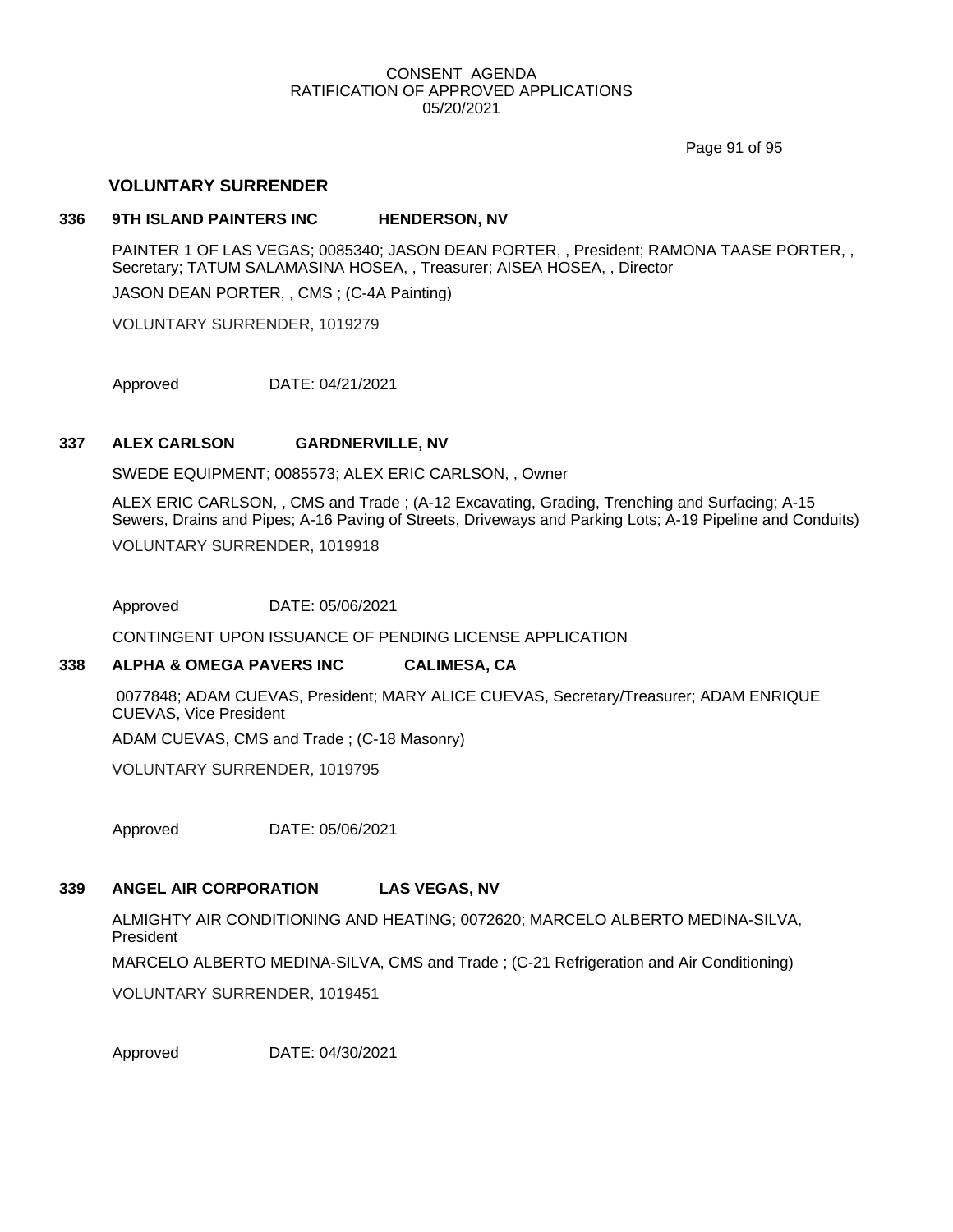Page 92 of 95

#### **340 ANGEL AIR CORPORATION LAS VEGAS, NV**

ALMIGHTY AIR CONDITIONING AND HEATING; 0077879; MARCELO ALBERTO MEDINA-SILVA, President

MARCELO ALBERTO MEDINA-SILVA, CMS and Trade ; (C-1 Plumbing and Heating)

VOLUNTARY SURRENDER, 1019452

Approved DATE: 04/30/2021

#### **341 APPLE PAINT AND DRYWALL LLC LAS VEGAS, NV**

0085906; CLARK VARRON ENCABO, Managing Member; JOSE ANGEL TIZNADO, , Managing Member

JOSE ANGEL TIZNADO, , CMS and Trade; CLARK VARRON ENCABO, CMS ; (C-4 Painting and Decorating)

VOLUNTARY SURRENDER, 1019523

Approved DATE: 04/27/2021

### **342 CASTLE PEAK MASONRY & PAVERS INC SPARKS, NV**

0086061; JASON CARLL, President; PAUL DEWY HUDDLESTON, Treasurer PAUL DEWY HUDDLESTON, CMS and Trade ; (C-18 Masonry) VOLUNTARY SURRENDER, 1019731

Approved DATE: 05/06/2021

CONTINGENT UPON ISSUANCE OF PENDING LICENSE APPLICATION

#### **343 DAVEY TREE SURGERY COMPANY LIVERMORE, CA**

0077619; JOSEPH RICHARD PAUL, Treasurer; PATRICK MATTHEW COVEY, Chairman of the Board; CHRISTOPHER J BAST, Vice President; EMIL EDWARD STAHLI, Vice President; LAWRENCE RICHARD EVANS, , Vice President

KEVIN BRIAN PETERS, , CMS and Trade ; (A-22 Unclassified A22 - DESIGNATED FOR POLE REINFORCEMENT AND TREATMENT)

VOLUNTARY SURRENDER, 1019497

Approved DATE: 04/27/2021

CONTINGENT UPON ISSUANCE OF PENDING LICENSE APPLICATION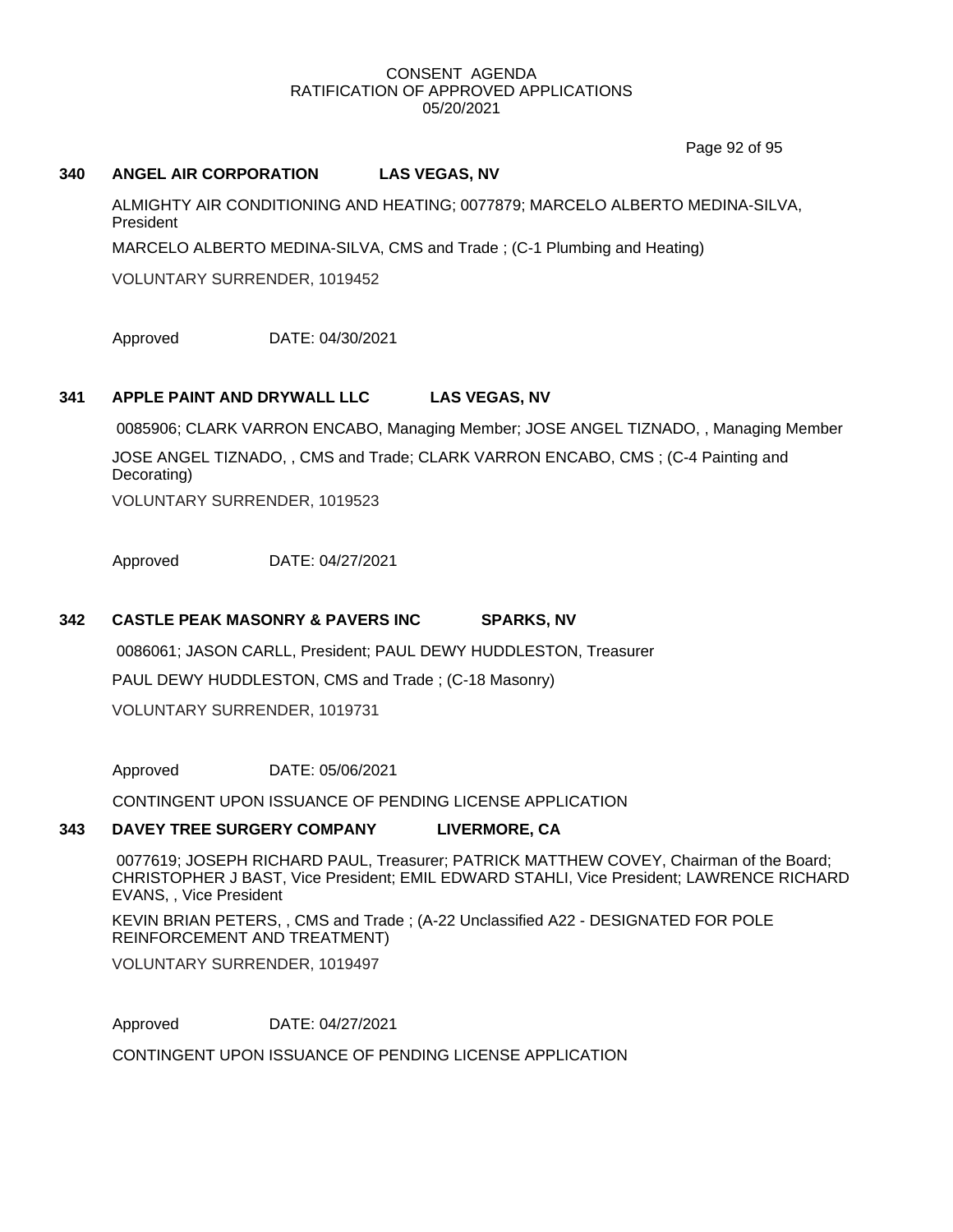Page 93 of 95

# **344 ELECTRICAL SUBSTATION SPECIALISTS MESA, AZ** 0085002; BERNHARD NORBERT KURTH, President STEVEN GREGORY SPRAGG, CMS and Trade ; (A General Engineering) VOLUNTARY SURRENDER, 1019399

Approved DATE: 05/06/2021

CONTINGENT UPON ISSUANCE OF PENDING LICENSE APPLICATION

## **345 JIM DOBBAS INC NEWCASTLE, CA** 0052627; DONALD JAMES DOBBAS, President; JACINDA KAY DEAR, Secretary/Treasurer ; (A General Engineering)

VOLUNTARY SURRENDER, 1019321

Approved DATE: 04/12/2021

# **346 LARRY PURDON RENO HARDWOOD FLOORING RENO, NV**

0022701; LAWRENCE COLLINGWOOD PURDON, Owner LAWRENCE COLLINGWOOD PURDON, CMS and Trade ; (C-16A Covering Floors) VOLUNTARY SURRENDER, 1019402

Approved DATE: 04/21/2021 CONTINGENT UPON ISSUANCE OF PENDING LICENSE APPLICATION

### **347 MICHAEL EDWARD GABLE HENDERSON, NV**

T B M ELECTRIC; 0070592; MICHAEL EDWARD GABLE, Owner MICHAEL EDWARD GABLE, CMS and Trade ; (C-2 Electrical) VOLUNTARY SURRENDER, 1019691

Approved DATE: 05/06/2021 CONTINGENT UPON ISSUANCE OF PENDING LICENSE APPLICATION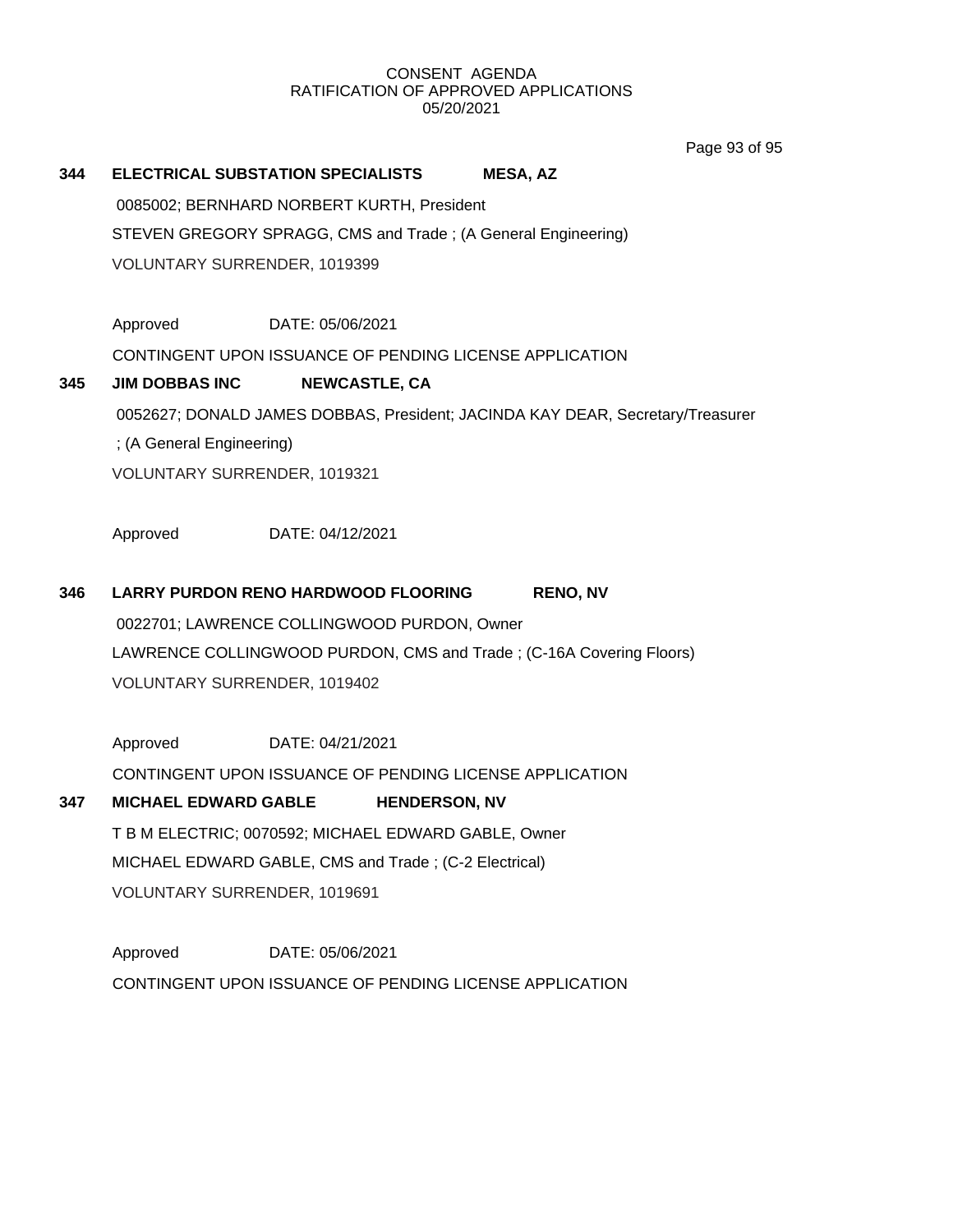Page 94 of 95

#### **348 PAINTING COMPANY LLC (THE) LAS VEGAS, NV**

0052891; BLUEWATERS FAMILY LIMITED PARTNERSHIP , Manager; GUY R BENNALLACK REVOCABLE TRUST , Manager; GUY RICHARD BENNALLACK, Other

GUY RICHARD BENNALLACK, CMS and Trade ; (C-4 Painting and Decorating)

VOLUNTARY SURRENDER, 1019316

Approved DATE: 04/12/2021

CONTINGENT UPON ISSUANCE OF PENDING LICENSE APPLICATION

### **349 RACK MASTERS PLACERVILLE, CA**

0038690; BRIAN NEWTON MACLEAN, Owner

BRIAN NEWTON MACLEAN, CMS and Trade ; (C-26B Building Accessories and Specialties)

VOLUNTARY SURRENDER, 1019342

Approved DATE: 04/12/2021

### **350 RIVER VALLEY AIR CONDITIONING INC FORT MOHAVE, AZ**

0020965A; DONALD ARTHUR KRAMER, President; ANITA FAYE KRAMER, Secretary/Treasurer DONALD ARTHUR KRAMER, CMS and Trade ; (C-21B Air Conditioning; C-21C Sheet Metal) VOLUNTARY SURRENDER, 1019475

Approved DATE: 04/27/2021 CONTINGENT UPON ISSUANCE OF PENDING LICENSE APPLICATION

### **351 ROBERT DEAN HEBEL HENDERSON, NV**

0071810; ROBERT DEAN HEBEL, Owner ROBERT DEAN HEBEL, CMS and Trade ; (C-4 Painting and Decorating) VOLUNTARY SURRENDER, 1019317

Approved DATE: 04/12/2021